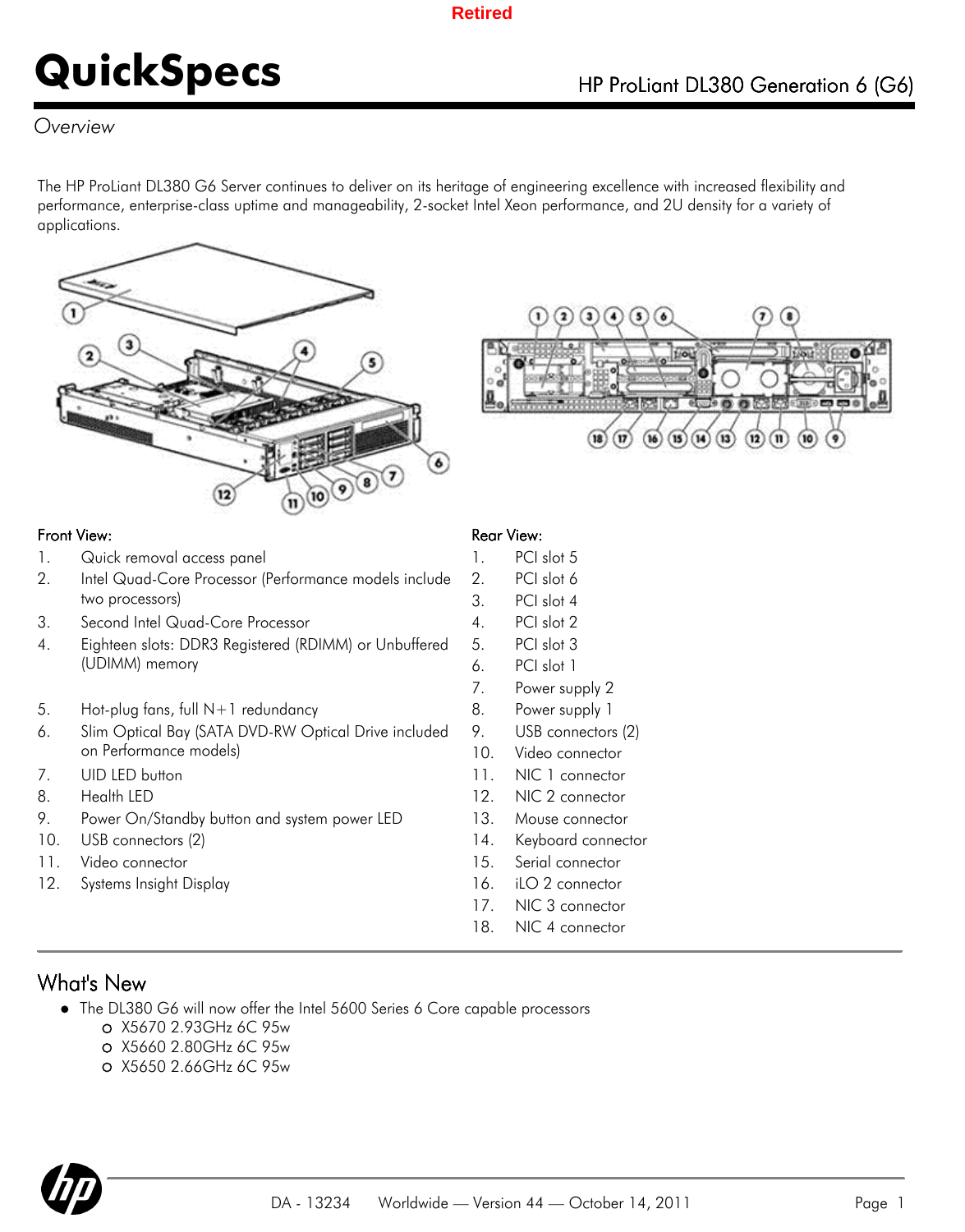# **QuickSpecs** HP ProLiant DL380 Generation 6 (G6)

### *Standard Features*

NOTE: For the Standard Features shipped in the "Factory Integrated Models", please see the "Configuration Information - Factory Integrated Models" section.

Processor

One of the following depending on Model

#### Six-Core Processors

Intel® Xeon® Processor X5670 (2.93 GHz, 12MB L3 Cache, 95W, DDR3-1333, HT, Turbo 2/2/3/3) Intel® Xeon® Processor X5660 (2.80 GHz, 12MB L3 Cache, 95W, DDR3-1333, HT, Turbo 2/2/3/3) Intel® Xeon® Processor X5650 (2.66 GHz, 12MB L3 Cache, 95W, DDR3-1333, HT, Turbo 2/2/3/3)

#### Quad-Core Processors

Intel® Xeon® Processor X5570 (2.93 GHz, 8MB L3 Cache, 95W, DDR3-1333, HT, Turbo 2/2/3/3) Intel® Xeon® Processor X5560 (2.80 GHz, 8MB L3 Cache, 95W, DDR3-1333, HT, Turbo 2/2/3/3) Intel® Xeon® Processor X5550 (2.66 GHz, 8MB L3 Cache, 95W, DDR3-1333, HT, Turbo 2/2/3/3) Intel® Xeon® Processor E5540 (2.53 GHz, 8MB L3 Cache, 80W, DDR3-1066, HT, Turbo 1/1/2/2) Intel® Xeon® Processor L5530 (2.40 GHz, 8MB L3 Cache, 60W, DDR3-1066, HT, Turbo 1/1/2/2) Intel® Xeon® Processor E5530 (2.40 GHz, 8MB L3 Cache, 80W, DDR3-1066, HT, Turbo 1/1/2/2) Intel® Xeon® Processor E5520 (2.26 GHz, 8MB L3 Cache, 80W, DDR3-1066, HT, Turbo 1/1/2/2) Intel® Xeon® Processor E5506 (2.13 GHz, 4MB L3 Cache, 80W, DDR3-800) Intel® Xeon® Processor E5504 (2.00 GHz, 4MB L3 Cache, 80W, DDR3-800) Intel® Xeon® Processor L5520 (2.26 GHz, 8MB L3 Cache, 60W, DDR3-1066, HT, Turbo 1/1/2/2) Intel® Xeon® Processor L5506 (2.13 GHz, 4MB L3 Cache, 60W, DDR3-800)

#### Dual-Core Processors

Intel® Xeon® Processor E5502 (1.86 GHz, 4MB L3 Cache, 80W, DDR3-800)

NOTE: HT indicates that the processor model supports Intel® Hyper-Threading Technology. NOTE: Turbo indicates the maximum potential frequency increment when using Intel® Turbo Boost Technology, with 4, 3, 2, and 1 cores active.

NOTE: DDR3 speed is the maximum memory speed of the processor. Actual memory speed may depend on the quantity and type of DIMMs installed.

NOTE: For the Intel 5500, and 5600 Series, the letter preceding the model number indicates the performance/wattage of the processor. "X" denotes High Performance/Wattage; "E" denotes Enterprise Performance/Wattage (Mainstream); and "L" denotes Lower Wattage.

NOTE: Up to 2 processors supported. Performance configurations include two processors. Mixing different processor models is not supported.

| Cache Memory<br>One of the following<br>depending on Model | 12MB (1x12MB) Level 3 cache on the 5600 sequence<br>8MB (1 x 8MB) Level 3 cache on the 5500 sequence<br>NOTE: All 5500 sequence processor models have 8M L3 Cache except for those identified below.<br>4MB (1 x 4MB) Level 3 cache<br>NOTE: For processors E5506/L5506/E5504/E5502. |
|------------------------------------------------------------|--------------------------------------------------------------------------------------------------------------------------------------------------------------------------------------------------------------------------------------------------------------------------------------|
| Chipset                                                    | Intel® 5520 Chipset<br>NOTE: For more information regarding Intel chipsets, please see the following URL:<br>http://www.intel.com/products/server/chipsets/.                                                                                                                         |

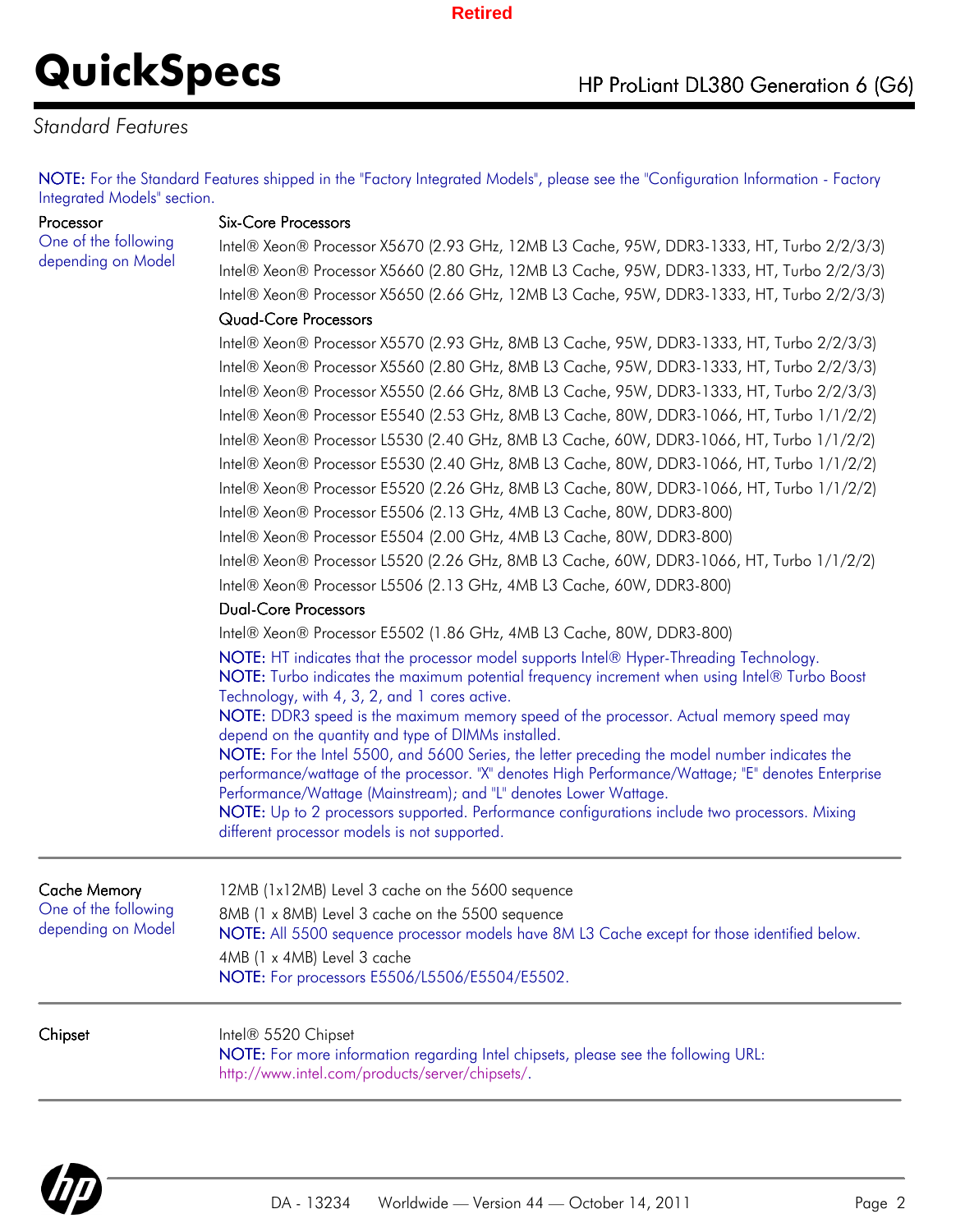| Upgradeability            | Upgradeable to 2 processors (12 cores)                                                                                                                                                                                                                                                                                                                                                                                                                                                                                                                                                                                                                                                                                                                                                 |                                                                                                                |  |  |  |  |  |
|---------------------------|----------------------------------------------------------------------------------------------------------------------------------------------------------------------------------------------------------------------------------------------------------------------------------------------------------------------------------------------------------------------------------------------------------------------------------------------------------------------------------------------------------------------------------------------------------------------------------------------------------------------------------------------------------------------------------------------------------------------------------------------------------------------------------------|----------------------------------------------------------------------------------------------------------------|--|--|--|--|--|
| <b>Memory Protection</b>  | Advanced ECC (multi-bit error protection)<br>Mirroring mode<br>Lockstep mode                                                                                                                                                                                                                                                                                                                                                                                                                                                                                                                                                                                                                                                                                                           |                                                                                                                |  |  |  |  |  |
| Memory                    | Type<br>Standard (Performance<br>Models)                                                                                                                                                                                                                                                                                                                                                                                                                                                                                                                                                                                                                                                                                                                                               | DDR3 Registered (RDIMM) and Unbuffered (UDIMM)<br>12GB (6 x 2GB) PC3-10600R (DDR3-1333) Registered DIMMs       |  |  |  |  |  |
|                           | Standard (Base Models)                                                                                                                                                                                                                                                                                                                                                                                                                                                                                                                                                                                                                                                                                                                                                                 | 6GB (3 x 2GB) PC3-10600R (DDR3-1333) Registered DIMMs                                                          |  |  |  |  |  |
|                           | Standard (Entry Models)<br>Standard (High Efficiency<br>Models)                                                                                                                                                                                                                                                                                                                                                                                                                                                                                                                                                                                                                                                                                                                        | 4GB (2 x 2GB) PC3-10600R (DDR3-1333) Registered DIMMs<br>4GB (2 x 2GB) PC3-10600E (DDR3-1333) Unbuffered DIMMs |  |  |  |  |  |
|                           | Maximum (RDIMM)                                                                                                                                                                                                                                                                                                                                                                                                                                                                                                                                                                                                                                                                                                                                                                        | 192GB (12 x 16GB) for Registered Memory configurations                                                         |  |  |  |  |  |
|                           | Maximum (UDIMM)                                                                                                                                                                                                                                                                                                                                                                                                                                                                                                                                                                                                                                                                                                                                                                        | 48GB (12 x 4GB) for Unbuffered Memory configurations                                                           |  |  |  |  |  |
|                           | NOTE: If only one processor is installed, only half the DIMM slots are available<br>NOTE: when populating with the 16GB Memory Kits (Quad-Rank), only 12 DIMMs can be populated.<br>NOTE: For G6 and G7 servers using Xeon 5600 series processors, the default memory speed is<br>1333MHz with either one or two DIMMs per channel. For G6 and G7 servers using Xeon 5500 series<br>processors, an RBSU option is available to disable 1333MHz operation (which will result in 1067MHz<br>operation).<br>NOTE: UDIMM support is only on 12-slot servers.<br>NOTE: Depending on the memory configuration and processor model, the memory speed may run at<br>1333MHz, 1066MHz, or 800MHz. Please see the Online Memory Configuration Tool at:<br>www.hp.com/go/ddr3memory-configurator. |                                                                                                                |  |  |  |  |  |
| <b>Network Controller</b> | Engine, including support for Accelerated iSCSI                                                                                                                                                                                                                                                                                                                                                                                                                                                                                                                                                                                                                                                                                                                                        | Two HP NC382i Dual Port Multifunction Gigabit Server Adapters (four ports total) with TCP/IP Offload           |  |  |  |  |  |

### Expansion Slots

NOTE: The system board has 2 PCI connectors, but the below riser cards have the actual PCI slots, to which PCI cards attach. Six available PCI-Express Gen2 slots, optional mixed PCI-X / PCI-Express or x16 PCI configurations available (see "Standard Features - Expansion Slots" section for more details).

| <b>Primary Riser</b><br>(Standard) | Expansion<br>Slots $#$ | Technology | Bus<br>Width** | Connector<br>Width | Bus Number* Form Factor |                                     | Notes |
|------------------------------------|------------------------|------------|----------------|--------------------|-------------------------|-------------------------------------|-------|
|                                    |                        | PCIe Gen2  | X8             | X16                |                         | Full Length,<br>Full Height<br>Slot |       |
|                                    | 2                      | PCIe Gen2  | X4             | X8                 | 10                      | Half Length,<br>Full Height<br>Slot |       |
|                                    | 3                      | PCIe Gen2  | X4             | X8                 | 13                      | Half Length,<br>Full Height<br>Slot |       |

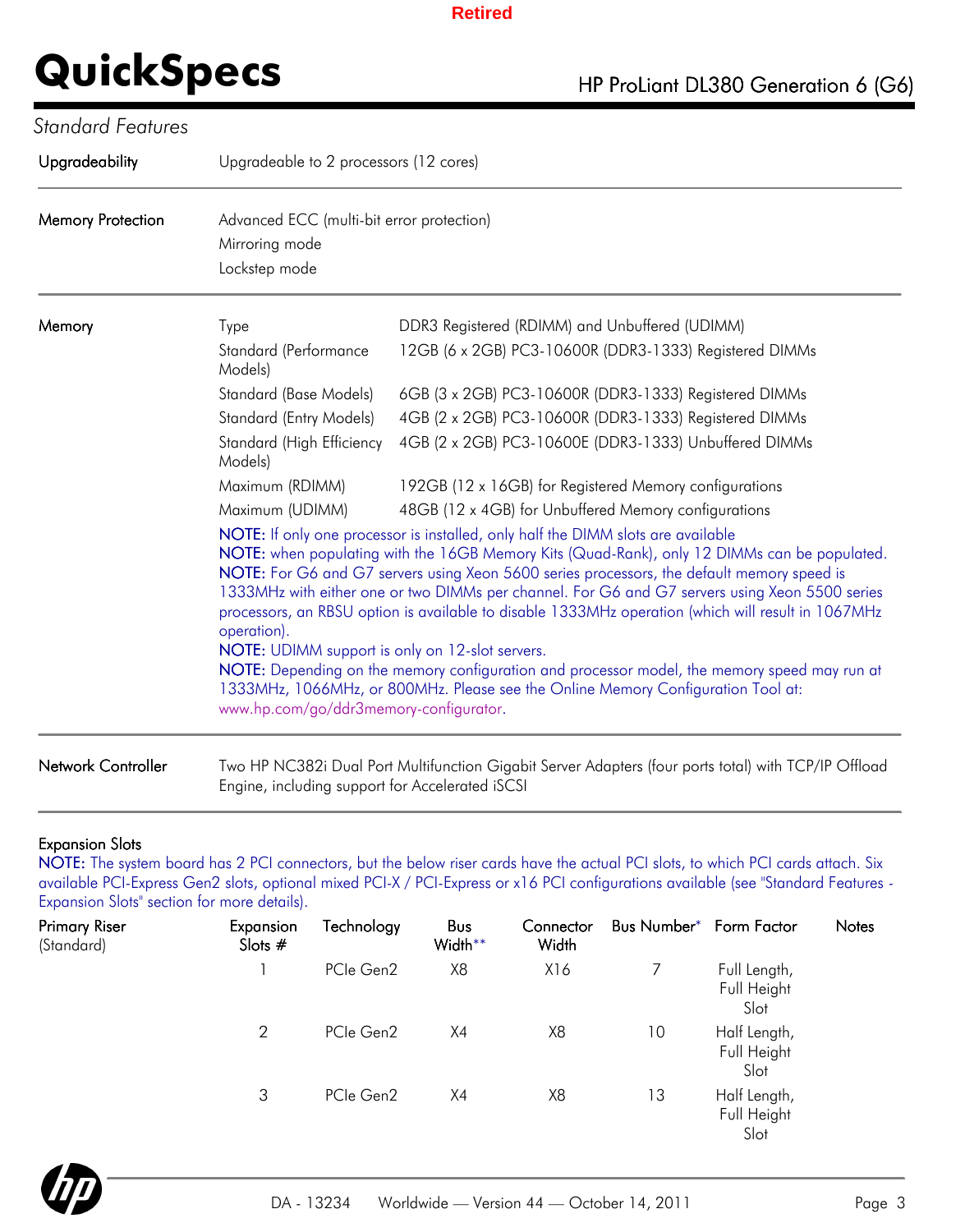### *Standard Features*

\* Default bus assignment (in decimal). Inserting cards with PCI bridges may alter the actual bus assignment number

\*\* Indicates the number of physical electrical lanes running to the connector.

| <b>PCIe Riser</b><br>(Optional Secondary) | Expansion<br>Slots $#$ | Technology | <b>Bus</b><br>Width** | Connector<br>Width |    | Bus Number* Form Factor             | <b>Notes</b> |
|-------------------------------------------|------------------------|------------|-----------------------|--------------------|----|-------------------------------------|--------------|
|                                           | 4                      | PCIe Gen2  | X8                    | X16                | 16 | Full length,<br>full height slot    |              |
|                                           | 5                      | PCIe Gen2  | X4                    | X8                 | 20 | Half length,<br>half height<br>slot |              |
|                                           | 6                      | PCIe Gen2  | X4                    | X8                 | 23 | Half length,<br>half height<br>slot |              |

\* Default bus assignment (in decimal). Inserting cards with PCI bridges may alter the actual bus assignment number

\*\* Indicates the number of physical electrical lanes running to the connector.

| PCIe/PCI-X Riser<br>(Optional Primary) | Expansion<br>Slots $#$ | Technology        | <b>Bus</b><br>Width** | Connector<br>Width | Bus Number* Form Factor |                             | <b>Notes</b> |
|----------------------------------------|------------------------|-------------------|-----------------------|--------------------|-------------------------|-----------------------------|--------------|
|                                        |                        | PCI-X<br>(133MHz) | $64$ -bit             | N/A                |                         | Full length,<br>Full Height |              |
|                                        | 2                      | PCI-E Gen2        | X8                    | X16                |                         | Half Length,<br>Full Height |              |
|                                        | 3                      | PCI-E Gen2        | X4                    | X8                 | 15                      | Half Length,<br>Full Height |              |

\* Default bus assignment (in decimal). Inserting cards with PCI bridges may alter the actual bus assignment number

\*\* Indicates the number of physical electrical lanes running to the connector. NOTE: PCI-X support is limited to PCI-X cards only.

| PCIe/PCI-X Riser<br>(Optional Secondary) | Expansion<br>Slots $#$ | fechnology        | <b>Bus</b><br>Width** | Connector<br>Width | Bus Number <sup>*</sup> Form Factor |                                  | <b>Notes</b> |
|------------------------------------------|------------------------|-------------------|-----------------------|--------------------|-------------------------------------|----------------------------------|--------------|
|                                          | 4                      | PCI-X<br>(133MHz) | 64-bit                | Not<br>applicable  | 19                                  | Full length,<br>Full height slot |              |
|                                          | 5                      | PCI-E Gen2        | X8                    | X16                | 23                                  | Half Length,<br>Half Height      |              |
|                                          | 6                      | PCI-E Gen2        | X4                    | X8                 | 27                                  | Half Length,<br>Half Height      |              |

\* Default bus assignment (in decimal). Inserting cards with PCI bridges may alter the actual bus assignment number

\*\* Indicates the number of physical electrical lanes running to the connector. NOTE: PCI-X support is limited to PCI-X cards only.

| x16 PCIe Riser<br>(Optional Primary) | Expansion<br>Slots $#$ | Technology | <b>Bus</b><br>Width** | Width | Connector Bus Number* Form Factor | <b>Notes</b> |
|--------------------------------------|------------------------|------------|-----------------------|-------|-----------------------------------|--------------|
|                                      |                        |            |                       |       |                                   |              |

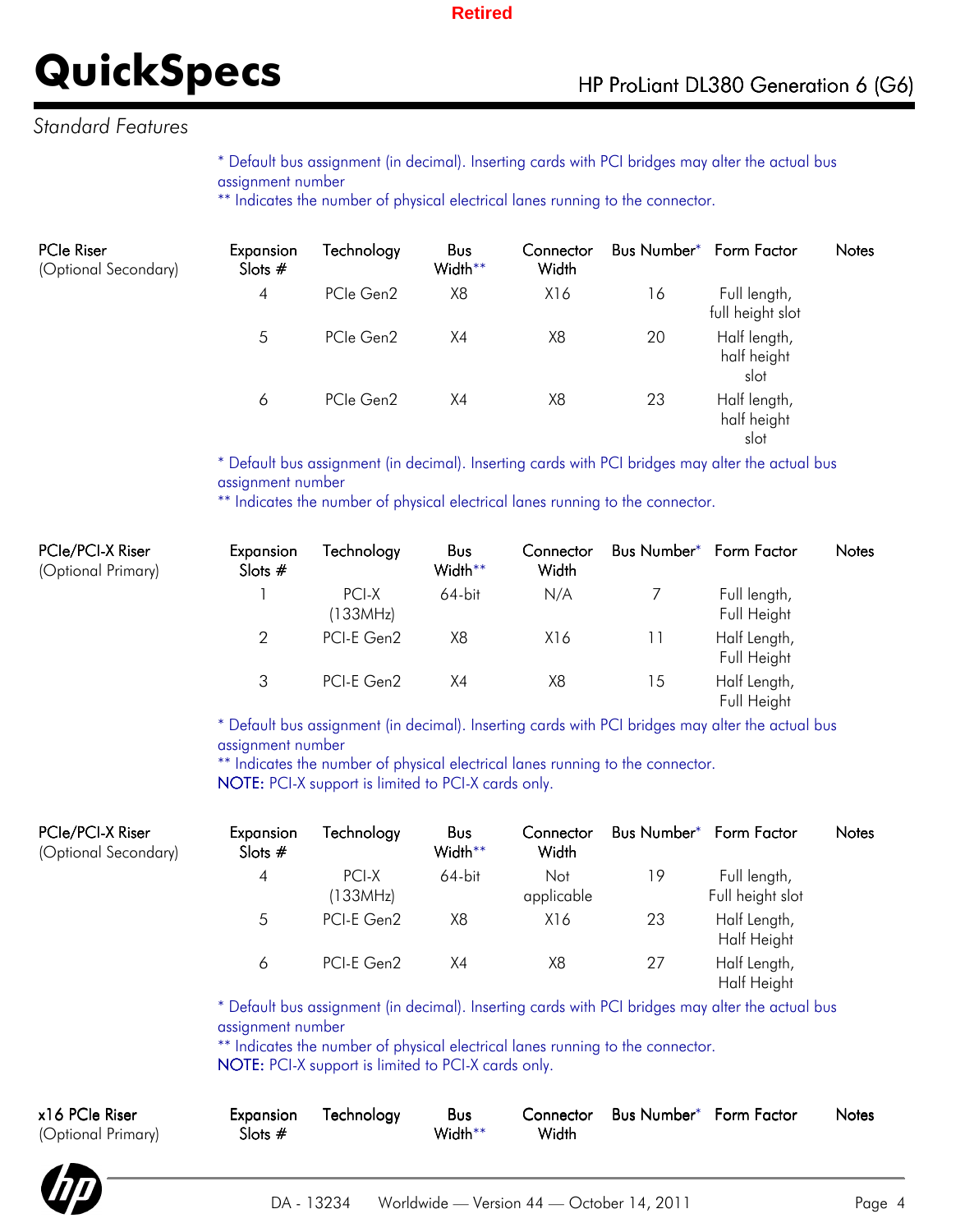## **QuickSpecs**

| HP ProLiant DL380 Generation 6 (G6) |  |  |
|-------------------------------------|--|--|
|-------------------------------------|--|--|

| <b>Standard Features</b>                                         |                                                                                                                                                                                                                                                                                                                                                                                                                                                                                                                                               |            |                                                                                                                                                                                                                                                                                                 |                                                                                                                                                                                                                                                                                                                                 |    |                                                                                     |                                                      |  |
|------------------------------------------------------------------|-----------------------------------------------------------------------------------------------------------------------------------------------------------------------------------------------------------------------------------------------------------------------------------------------------------------------------------------------------------------------------------------------------------------------------------------------------------------------------------------------------------------------------------------------|------------|-------------------------------------------------------------------------------------------------------------------------------------------------------------------------------------------------------------------------------------------------------------------------------------------------|---------------------------------------------------------------------------------------------------------------------------------------------------------------------------------------------------------------------------------------------------------------------------------------------------------------------------------|----|-------------------------------------------------------------------------------------|------------------------------------------------------|--|
|                                                                  | 1                                                                                                                                                                                                                                                                                                                                                                                                                                                                                                                                             | PCIe Gen2  | x16                                                                                                                                                                                                                                                                                             | x16                                                                                                                                                                                                                                                                                                                             | 13 | Full Length,<br>Full Height<br>slot                                                 | Supports up<br>to 150W;<br>single wide<br>cards only |  |
|                                                                  | assignment number                                                                                                                                                                                                                                                                                                                                                                                                                                                                                                                             |            |                                                                                                                                                                                                                                                                                                 | * Default bus assignment (in decimal). Inserting cards with PCI bridges may alter the actual bus<br>** Indicates the number of physical electrical lanes running to the connector.                                                                                                                                              |    |                                                                                     |                                                      |  |
|                                                                  |                                                                                                                                                                                                                                                                                                                                                                                                                                                                                                                                               |            |                                                                                                                                                                                                                                                                                                 |                                                                                                                                                                                                                                                                                                                                 |    |                                                                                     |                                                      |  |
| x16 PCle Riser<br>(Optional Secondary)                           | Expansion<br>Slots $#$                                                                                                                                                                                                                                                                                                                                                                                                                                                                                                                        | Technology | Bus<br>Width**                                                                                                                                                                                                                                                                                  | Connector<br>Width                                                                                                                                                                                                                                                                                                              |    | Bus Number* Form Factor                                                             | <b>Notes</b>                                         |  |
|                                                                  | 4                                                                                                                                                                                                                                                                                                                                                                                                                                                                                                                                             | PCIe Gen2  | x16                                                                                                                                                                                                                                                                                             | x16                                                                                                                                                                                                                                                                                                                             | 16 | Full Length,<br>Full Height<br>slot                                                 | Supports up<br>to 150W;<br>single wide<br>cards only |  |
|                                                                  | assignment number                                                                                                                                                                                                                                                                                                                                                                                                                                                                                                                             |            |                                                                                                                                                                                                                                                                                                 | * Default bus assignment (in decimal). Inserting cards with PCI bridges may alter the actual bus<br>** Indicates the number of physical electrical lanes running to the connector.                                                                                                                                              |    |                                                                                     |                                                      |  |
| Storage Controller<br>One of the following<br>depending on Model | <b>Entry Models</b><br>HP Smart Array P410i/Zero Memory Controller (RAID $0/1/1+0$ )<br><b>Base Models</b><br>HP Smart Array P410i/256 MB Controller (RAID 0/1/1+0/5/5+0)<br>HP Smart Array P410i/512 MB BBWC Controller (RAID 0/1/1+0/5/5+0)<br>Performance Models<br><b>High Efficiency Models</b><br>HP Smart Array P410i/Zero Memory Controller (RAID $0/1/1+0$ )<br>Available upgrades: 256MB, 512MB with BBWC, 512MB with FBWC, 512MB, 1G with FBWC, Battery<br>kit upgrade (for the 256MB cache), and Smart Array Advanced Pack (SAAP) |            |                                                                                                                                                                                                                                                                                                 |                                                                                                                                                                                                                                                                                                                                 |    |                                                                                     |                                                      |  |
| <b>Internal Storage Devices</b>                                  | Diskette Drive<br><b>Optical Drive</b><br>One of the following<br>depending on Model                                                                                                                                                                                                                                                                                                                                                                                                                                                          |            | None Standard                                                                                                                                                                                                                                                                                   | None Standard on Entry, High Efficiency, and Base Models<br>NOTE: No support on LFF HD Models, or when the 2nd SFF drive cage is<br>added (optional drive cage has 8 SFF bays).<br>HP Slim SATA DVD RW Optical Drive Standard on Performance Models<br><b>NOTE:</b> HP 64GB SSD Optical Drive Option Kit available. See options |    |                                                                                     |                                                      |  |
|                                                                  |                                                                                                                                                                                                                                                                                                                                                                                                                                                                                                                                               |            | sections below contact HP for details.<br>NOTE: The Optical Drive option is not available when you upgrade with the<br>additional 8 SFF drive cage, or in the LFF Models.                                                                                                                       |                                                                                                                                                                                                                                                                                                                                 |    |                                                                                     |                                                      |  |
|                                                                  | <b>Hard Drives</b><br>Hard Drive Bays                                                                                                                                                                                                                                                                                                                                                                                                                                                                                                         |            | None Standard<br>Standard (8) small form factor (SFF) hot-plug drive bays to support Serial-<br>attached SCSI (SAS) and Serial ATA (SATA) drives<br>Optional second drive cage for additional (8) SFF drive bays (total 16)<br>Optional cage for (6) Large Form Factor SAS/SATA hard drive bays |                                                                                                                                                                                                                                                                                                                                 |    |                                                                                     |                                                      |  |
| Maximum Internal<br>Storage                                      | Hot Plug SFF SAS<br>Hot Plug LFF SAS                                                                                                                                                                                                                                                                                                                                                                                                                                                                                                          |            | 9.6TB<br>12.0TB                                                                                                                                                                                                                                                                                 |                                                                                                                                                                                                                                                                                                                                 |    | 16 x 600GB (with optional SFF drive cage)<br>6 x 2TB (with optional LFF drive cage) |                                                      |  |

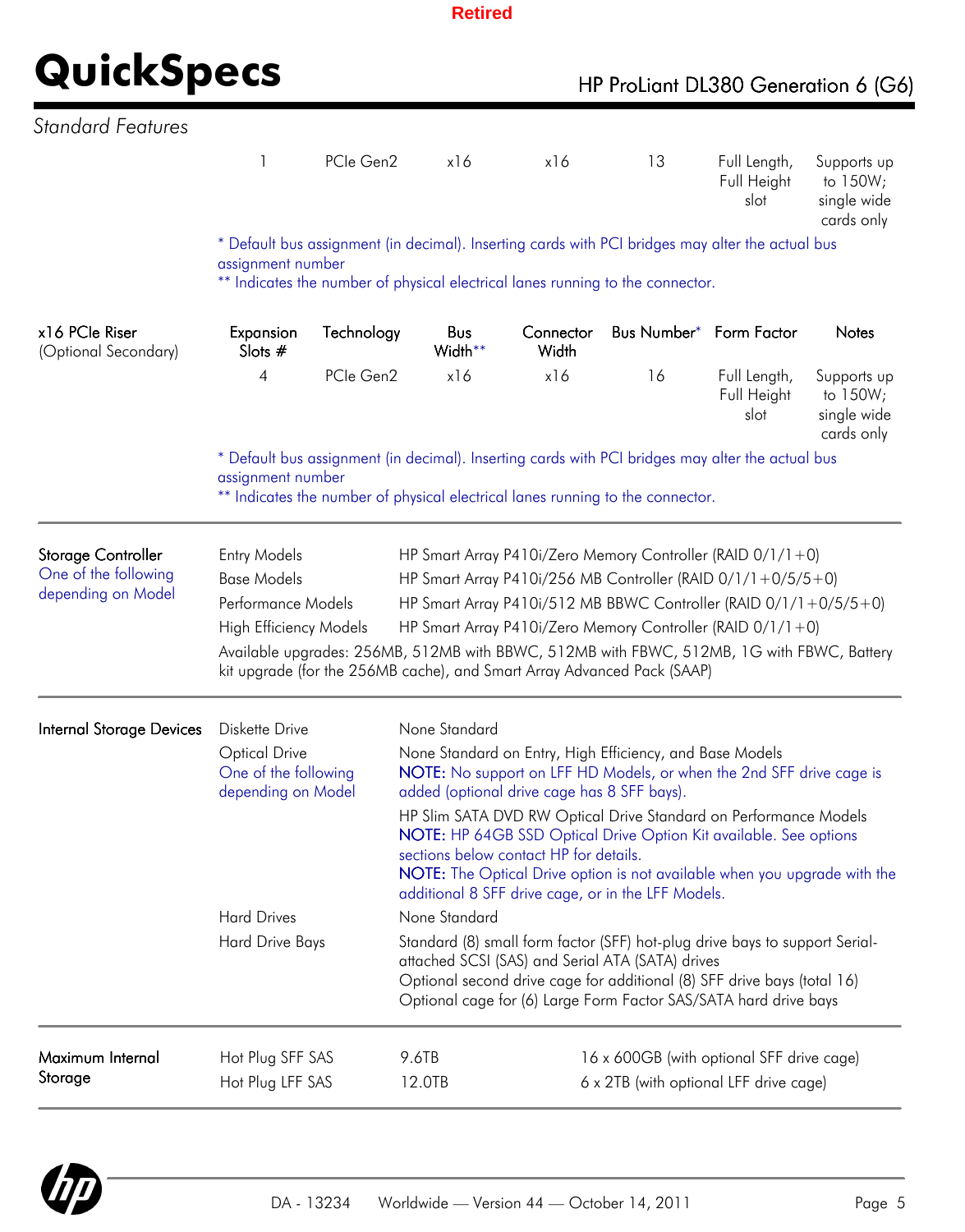## *Standard Features*

| Interfaces                             | Serial<br>Video<br>Network RJ-45<br>iLO remote management<br>port<br>Keyboard<br>Pointing Device (Mouse)<br>Graphics<br>SD slot                                                                                                                                                                                                                                                                                                                                                                                                                                                                                                                                 | 2 (1 front, 1 back)<br>4                                                                                                                                                                                                                                                                                                                                                                                                                                                                                                                                                                                                                                                                                                                                                                                                                                                                                                                                          |  |  |  |  |
|----------------------------------------|-----------------------------------------------------------------------------------------------------------------------------------------------------------------------------------------------------------------------------------------------------------------------------------------------------------------------------------------------------------------------------------------------------------------------------------------------------------------------------------------------------------------------------------------------------------------------------------------------------------------------------------------------------------------|-------------------------------------------------------------------------------------------------------------------------------------------------------------------------------------------------------------------------------------------------------------------------------------------------------------------------------------------------------------------------------------------------------------------------------------------------------------------------------------------------------------------------------------------------------------------------------------------------------------------------------------------------------------------------------------------------------------------------------------------------------------------------------------------------------------------------------------------------------------------------------------------------------------------------------------------------------------------|--|--|--|--|
|                                        | USB 2.0 Ports                                                                                                                                                                                                                                                                                                                                                                                                                                                                                                                                                                                                                                                   | 5 total: 2 front, 2 back, 1 internal<br>NOTE: Please see the following URL for additional information regarding<br>USB support:<br>http://h18004.www1.hp.com/products/servers/platforms/usb-support.html.                                                                                                                                                                                                                                                                                                                                                                                                                                                                                                                                                                                                                                                                                                                                                         |  |  |  |  |
| <b>Industry Standard</b><br>Compliance | ACPI 2.0 Compliant<br>PCI 2.2 Compliant<br><b>WOL Support</b><br>Microsoft® Logo certifications<br>USB 2.0 Support                                                                                                                                                                                                                                                                                                                                                                                                                                                                                                                                              |                                                                                                                                                                                                                                                                                                                                                                                                                                                                                                                                                                                                                                                                                                                                                                                                                                                                                                                                                                   |  |  |  |  |
| <b>Server Power Cords</b>              | High voltage power cord ships standard with all part numbers.<br>NOTE: HP ProLiant DL servers no longer ship standard with a 12-foot NEMA 5-15P to C13 power cords<br>(227099-001) that allow connection to 110V US wall outlets in a home or office. ProLiant DL servers<br>are primarily connected to PDU's in data center racks so they now ship standard with only a PDU 6-foot<br>C-14 to C13 power cord (142258-001). If a user wishes to power a ProLiant DL server using a110V<br>receptacle (NEMA-15), the 12-foot NEMA 5-15 to C13 power cord (227099-001) must be ordered<br>separately. Also available: 110 volt 6-Foot NEMA 5-15p to C13 (AF556A). |                                                                                                                                                                                                                                                                                                                                                                                                                                                                                                                                                                                                                                                                                                                                                                                                                                                                                                                                                                   |  |  |  |  |
| <b>Common Slot Power</b><br>Supplies   | Plug and Redundant.                                                                                                                                                                                                                                                                                                                                                                                                                                                                                                                                                                                                                                             | HP has a new design for ProLiant power supplies. The Common Slot (CS) Power Supply provides the<br>customer with commonality in power supplies across multiple platforms to save on the cost of spares and<br>allows HP to offer multiple power solutions to fit the customers' needs. Many HP ProLiant Servers come<br>with or are compatible with high-efficiency HP CS Power Supplies. These power supplies are designed to<br>provide high-efficiency power without degrading performance of the ProLiant server. HP CS Power<br>Supplies options for this server have efficiency ratings up to 94%. There are three Right Size power<br>options available, depending on the configuration of your server. To make sure you select the correct<br>power supply to meet your configuration, we suggest that you use the HP Power Advisor to decide the<br>"Right-Size" for your configuration. All HP Common Slot power sources are UL, CE Mark Compliant, Hot |  |  |  |  |
|                                        | for your needs.                                                                                                                                                                                                                                                                                                                                                                                                                                                                                                                                                                                                                                                 | It is highly recommended that you use the HP Power Calculator in defining the "Right-Size" power supply                                                                                                                                                                                                                                                                                                                                                                                                                                                                                                                                                                                                                                                                                                                                                                                                                                                           |  |  |  |  |
|                                        | NOTE: Mixing of power supplies in the same server is not supported. All power supplies must be of the<br>same type, all HP 460W, all HP750W, all 1200w 94%, all 1200w 90%, or all -48V DC. If non-matched<br>power supplies are inserted you will get errors and operation will fail.                                                                                                                                                                                                                                                                                                                                                                           |                                                                                                                                                                                                                                                                                                                                                                                                                                                                                                                                                                                                                                                                                                                                                                                                                                                                                                                                                                   |  |  |  |  |
|                                        |                                                                                                                                                                                                                                                                                                                                                                                                                                                                                                                                                                                                                                                                 | NOTE: The 80 PLUS program is a unique forum that unites electric utilities, the computer industry, and                                                                                                                                                                                                                                                                                                                                                                                                                                                                                                                                                                                                                                                                                                                                                                                                                                                            |  |  |  |  |

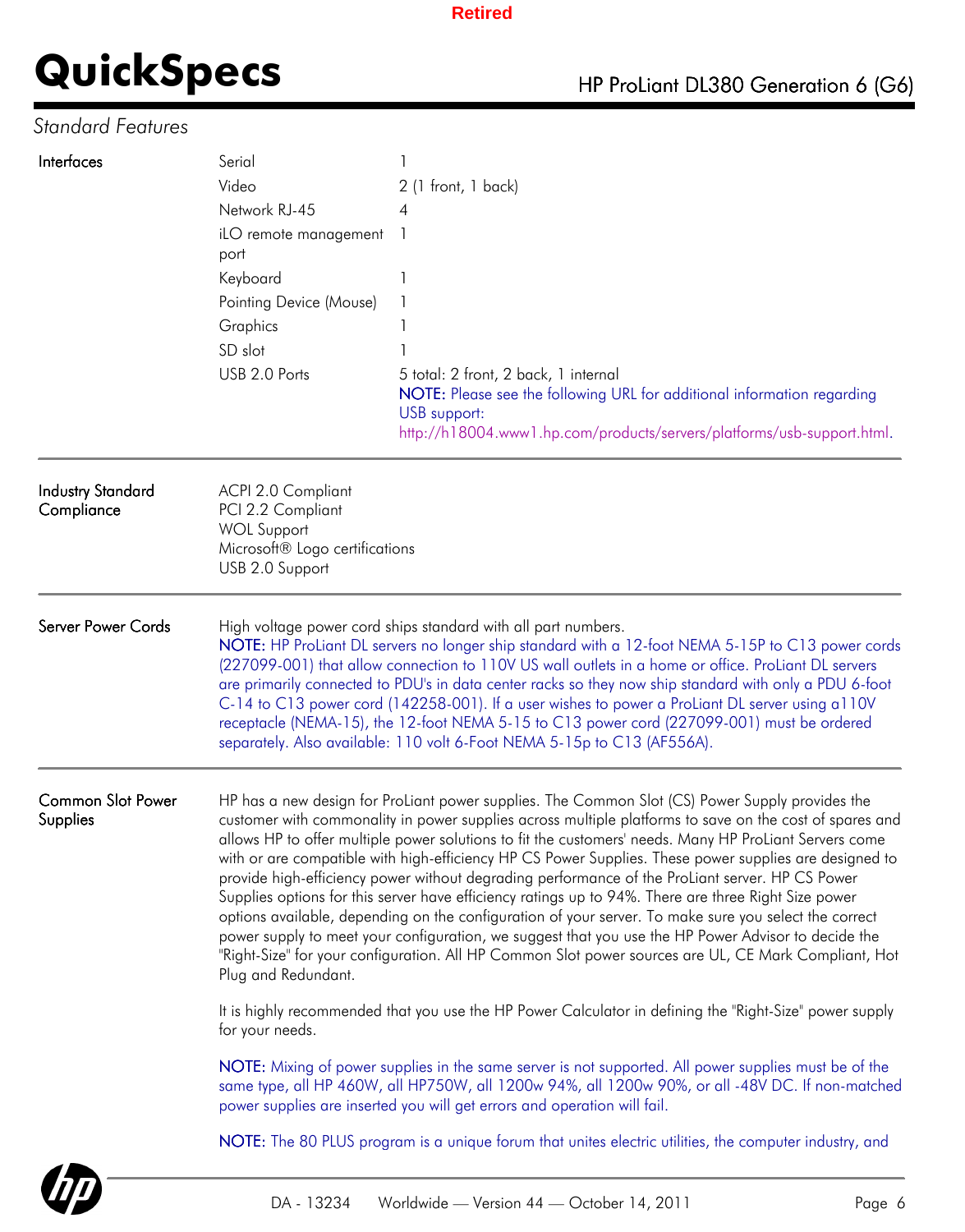| Standard Features                                                                                 |                                                                                                                                                                                                                                                                                                                                                                                                                                                                                                                                       |
|---------------------------------------------------------------------------------------------------|---------------------------------------------------------------------------------------------------------------------------------------------------------------------------------------------------------------------------------------------------------------------------------------------------------------------------------------------------------------------------------------------------------------------------------------------------------------------------------------------------------------------------------------|
|                                                                                                   | consumers in an effort to bring energy efficient technology solutions to the marketplace. 80 Plus<br>independently tests power supply efficiency and publicly posts the results on 80Plus.org.                                                                                                                                                                                                                                                                                                                                        |
|                                                                                                   | Redundant Power: Optional $(1 + 1)$ or $n + n$ redundant) power supplies can be purchased through power<br>supply option kits (see Power Supplies for part numbers).                                                                                                                                                                                                                                                                                                                                                                  |
| <b>System Fans</b>                                                                                | Fully redundant hot plug fans ship standard $(N+1)$ .<br>NOTE: One processor models include four fans. Two processor models include six fans.                                                                                                                                                                                                                                                                                                                                                                                         |
| <b>Required Cabling</b>                                                                           | For required cabling information, refer to the HP Web site at: www.hp.com/servers/dl380.                                                                                                                                                                                                                                                                                                                                                                                                                                              |
| <b>Operating Systems and</b><br><b>Virtualization Software</b><br>Support for ProLiant<br>Servers | Microsoft Windows Server<br>Microsoft Windows Server Hyper-V<br>Red Hat Enterprise Linux (RHEL)<br><b>SUSE Linux Enterprise Server (SLES)</b><br>Solaris<br><b>NetWare</b><br><b>VMware</b><br>Citrix XenServer<br>NOTE: For more information on HP's Certified and Supported ProLiant Servers for OS and Virtualization<br>Software and latest listing of software drivers available for your server, please visit our Support Matrix at:<br>http://www.hp.com/go/ossupport and our driver download page www.hp.com/support/DL380G6. |
| Graphics                                                                                          | Integrated ATI ES1000, 64MB video standard<br>• 16 bit color: maximum resolution of 1600 x 1200<br>• 32 bit color: maximum resolution of 1280 x 1024<br>NOTE: Maximum resolution available via iLO 2 remote console is 1280 x 1024.                                                                                                                                                                                                                                                                                                   |
| Form Factor                                                                                       | Rack (2U); Height 3.38-inch (8.59 cm); Width: 17.25 (44.54 cm); Depth: 27.25 inches (69.98 cm)                                                                                                                                                                                                                                                                                                                                                                                                                                        |

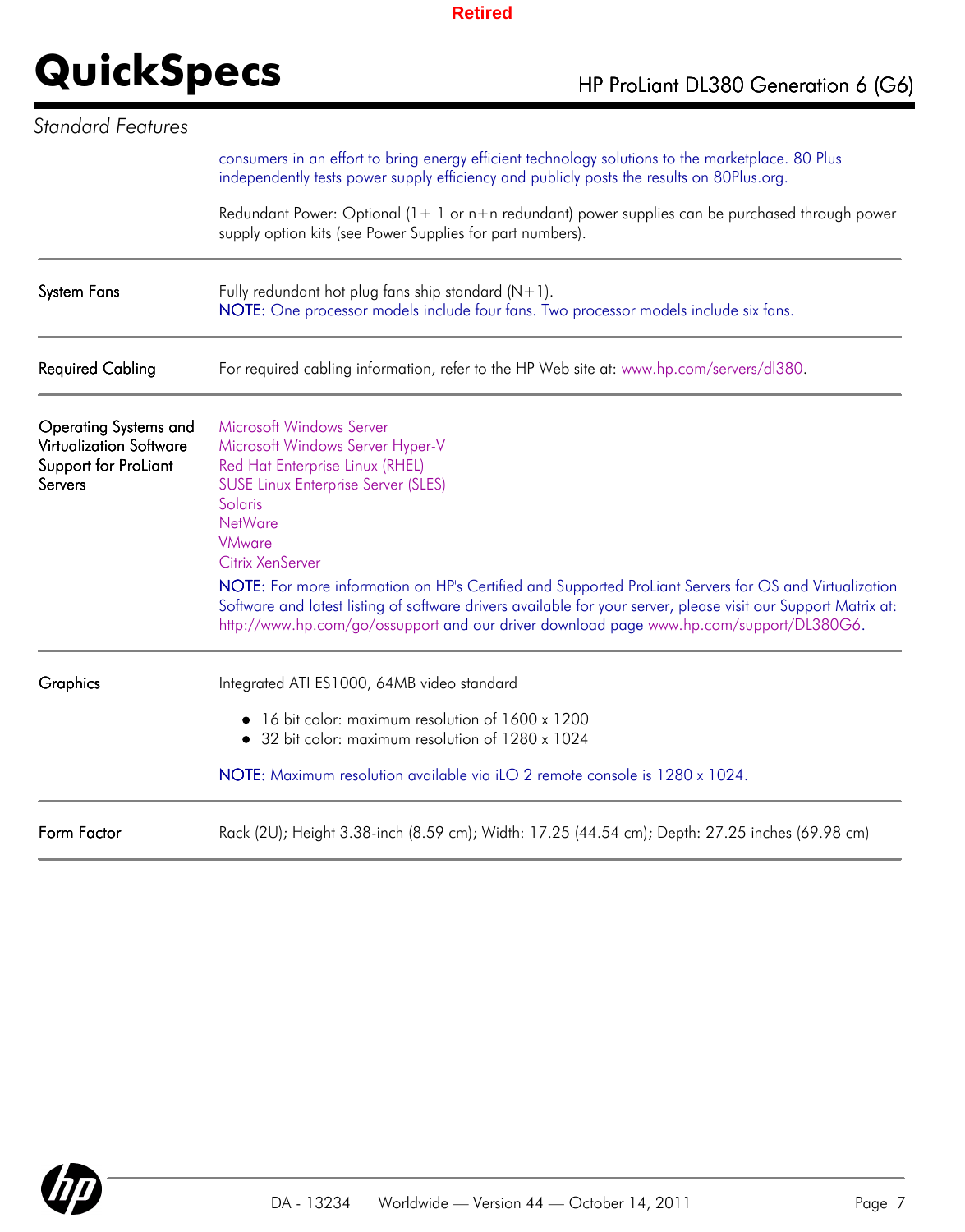| Standard Features                 |                                                                                                                                                                                                  |                                                                                                                                                                                                                                                                                                                                                                                                                                                                                                                                                                                                      |
|-----------------------------------|--------------------------------------------------------------------------------------------------------------------------------------------------------------------------------------------------|------------------------------------------------------------------------------------------------------------------------------------------------------------------------------------------------------------------------------------------------------------------------------------------------------------------------------------------------------------------------------------------------------------------------------------------------------------------------------------------------------------------------------------------------------------------------------------------------------|
| HP Insight management<br>software | HP Insight Foundation                                                                                                                                                                            | Managing the growing number of servers can be complex and expensive for<br>your organization. IT managers need to address changing business needs<br>with tools that meet the challenges of managing today's complex<br>Datacenters.<br>HP provides management solutions that are designed to simplify a server's<br>installation, configuration and maintenance throughout the entire server<br>lifecycle. This provides the customer with higher levels of operational<br>efficiency and highly reliable systems: www.hp.com/go/foundation.<br>The foundation pack includes:<br>• HP SmartStart    |
|                                   |                                                                                                                                                                                                  | • HP Management DVD<br>HP ProLiant Smart Update Firmware DVD                                                                                                                                                                                                                                                                                                                                                                                                                                                                                                                                         |
|                                   |                                                                                                                                                                                                  | SmartStart version supported (minimum): SmartStart 8.20<br>http://www.hp.com/servers/smartstart                                                                                                                                                                                                                                                                                                                                                                                                                                                                                                      |
|                                   |                                                                                                                                                                                                  | NOTE: In an effort to support reducing our environmental impact, the HP<br>Insight Foundation Suite for ProLiant media will be available as a selectable<br>option for this server at time of order of a CTO SKU. This will allow<br>customers to order the number of media kits that best meet their needs and<br>eliminate receiving unnecessary duplicate media.                                                                                                                                                                                                                                  |
|                                   | HP Integrated Lights-Out<br>(iLO)                                                                                                                                                                | HP Integrated Lights-Out (iLO) simplifies server setup, health monitoring,<br>power and thermal control, and lights-out remote administration of ProLiant<br>ML, DL, and BL servers. HP iLO functions without additional software and<br>can be accessed from any location via a web browser. HP iLO works hand-<br>in-hand with HP Systems Insight Manager, Insight Control suites, and Insight<br>Dynamics for ProLiant, helping customers unleash the value of the ProLiant<br>platform and deliver the highest possible quality of IT service. For more<br>information, visit: www.hp.com/go/iLO |
| Security                          | Power-on password<br>Keyboard password<br>Diskette drive control<br>Diskette boot control<br>QuickLock, Network Server Mode<br>Parallel and serial interface control<br>Administrator's password |                                                                                                                                                                                                                                                                                                                                                                                                                                                                                                                                                                                                      |

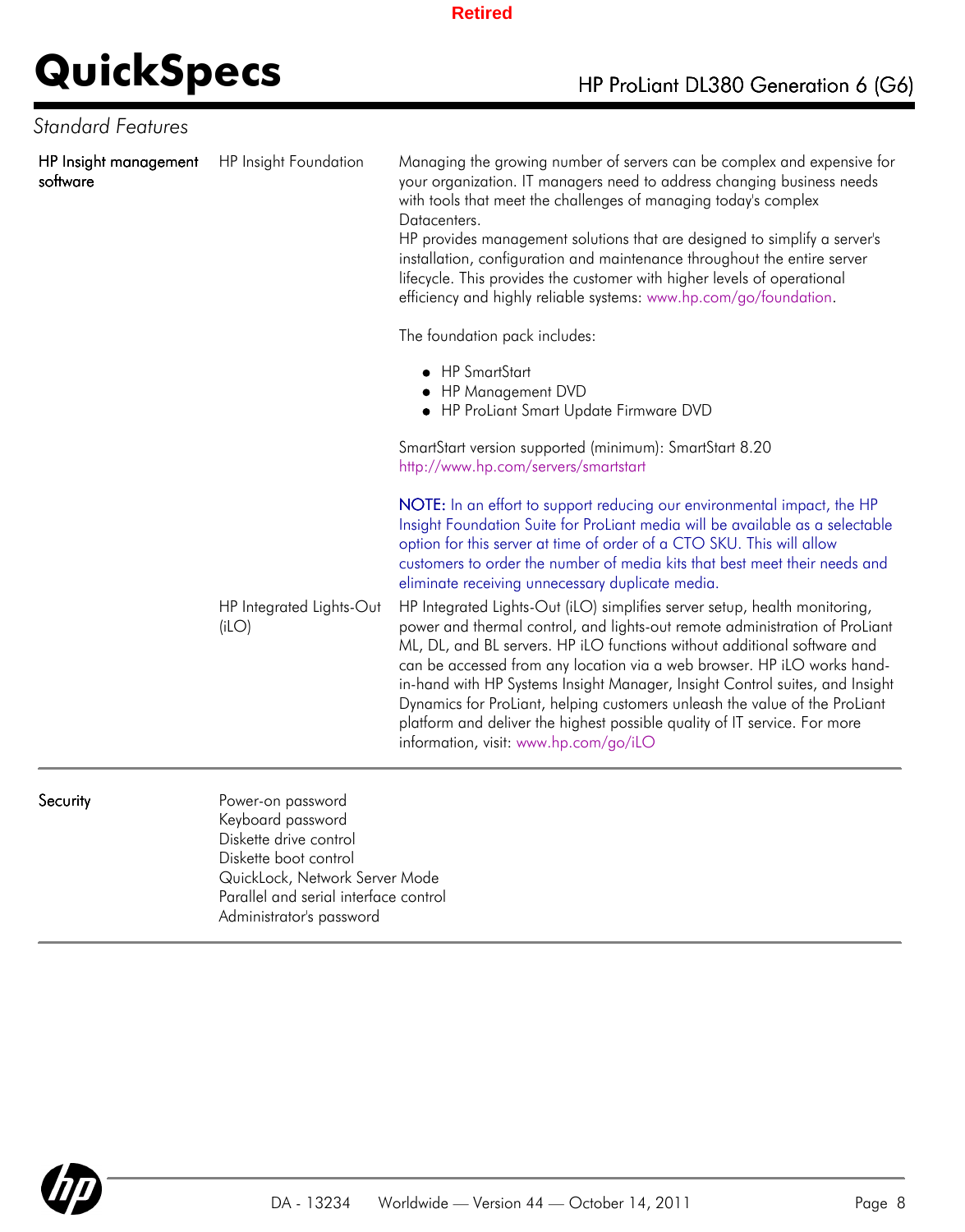### *Standard Features*

Warranty This product is covered by a global limited warranty and supported by HP Services and a worldwide network of HP Authorized Channel Partners resellers. Hardware diagnostic support and repair is available for three years from date of purchase. Support for software and initial setup is available for 90 days from date of purchase. Enhancements to warranty services are available through HP Care Pack services or customized service agreements. Hard drives have either a one year or three year warranty; refer to the specific hard drive QuickSpecs for details.

> NOTE: Server Warranty includes 3-Year Parts, 3-Year Labor, 3-Year Onsite support with next business day response. Warranty repairs may be accomplished through the use of Customer Self Repair (CSR) parts. These parts fall into two categories: 1) Mandatory CSR parts are designed for easy replacement. A travel and labor charge will result when customers decline to replace a Mandatory CSR part; 2) Optional CSR parts are also designed for easy replacement but may involve added complexity. Customers may choose to have HP replace Optional CSR parts at no charge. Additional information regarding worldwide limited warranty and technical support is available at: http://h18004.www1.hp.com/products/servers/platforms/warranty/index.html

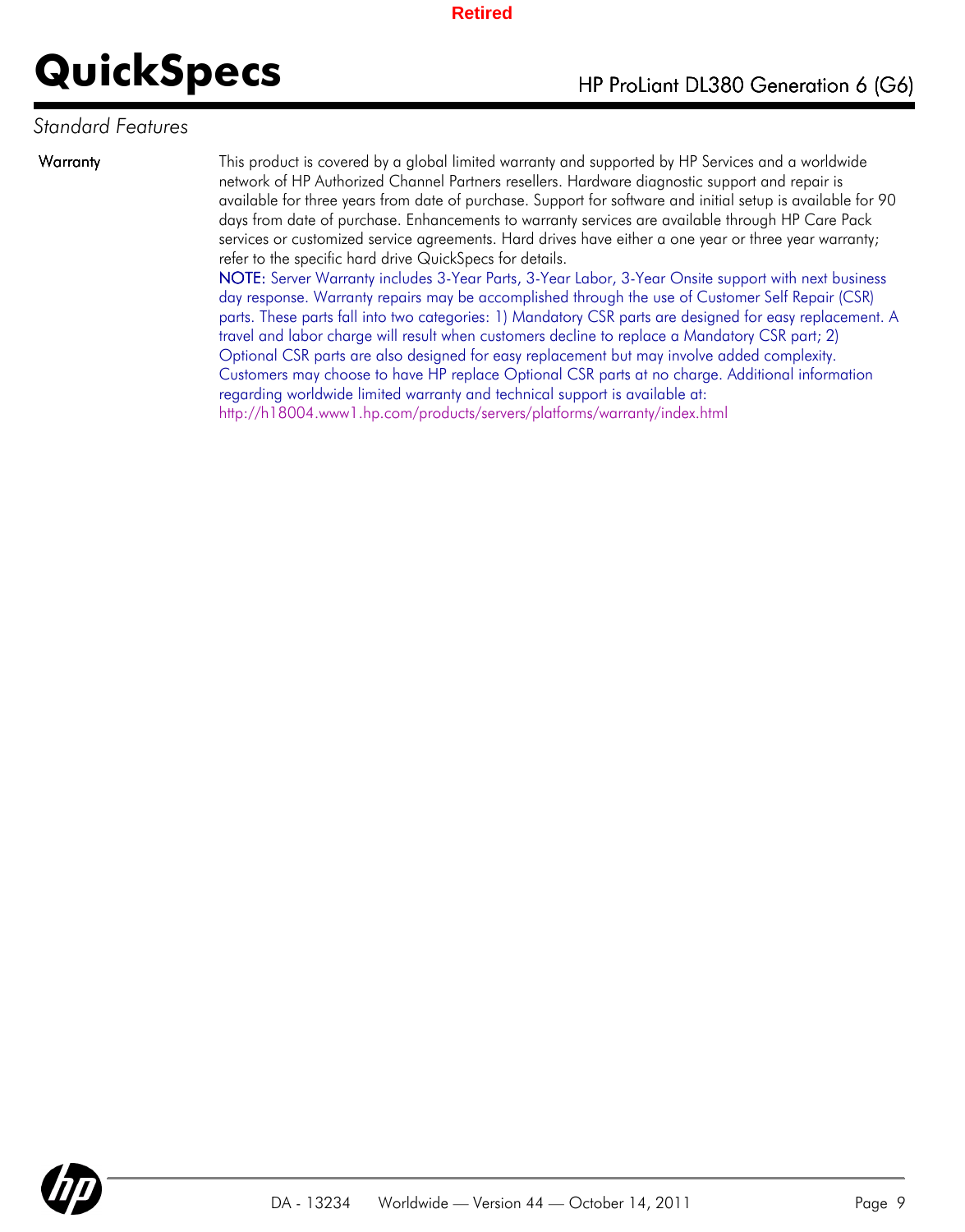## *Optional Features*

| HP Insight management<br>software | <b>HP</b> Insight Control           | HP Insight Control, a product option, delivers essential infrastructure<br>management that can help save time and money by making it easy to<br>deploy, migrate, monitor, remote control, and optimize your IT infrastructure<br>through a single, simple management console.                                                                                                                                                                                                                                                                                                                                                                                                                                                                                                                                                                                                                                                                                                                                                                                                                                                                                                                                                                                                                                                                                                                             |
|-----------------------------------|-------------------------------------|-----------------------------------------------------------------------------------------------------------------------------------------------------------------------------------------------------------------------------------------------------------------------------------------------------------------------------------------------------------------------------------------------------------------------------------------------------------------------------------------------------------------------------------------------------------------------------------------------------------------------------------------------------------------------------------------------------------------------------------------------------------------------------------------------------------------------------------------------------------------------------------------------------------------------------------------------------------------------------------------------------------------------------------------------------------------------------------------------------------------------------------------------------------------------------------------------------------------------------------------------------------------------------------------------------------------------------------------------------------------------------------------------------------|
|                                   |                                     | Two versions of Insight Control are available, to serve environments requiring<br>either a Linux-based or a Windows-based central management server: HP<br>Insight Control for Linux, and HP Insight Control. See<br>www.hp.com/go/insightcontrol                                                                                                                                                                                                                                                                                                                                                                                                                                                                                                                                                                                                                                                                                                                                                                                                                                                                                                                                                                                                                                                                                                                                                         |
|                                   |                                     | HP Insight Control includes one year of 24 x 7 HP Software Technical<br>Support and Update Service ensuring rapid access to HP support staff and<br>proactive delivery of software updates. For more information about this<br>service, please visit: http://www.hp.com/services/insight.                                                                                                                                                                                                                                                                                                                                                                                                                                                                                                                                                                                                                                                                                                                                                                                                                                                                                                                                                                                                                                                                                                                 |
|                                   | HP Insight Dynamics for<br>ProLiant | HP Insight Dynamics for ProLiant, a product option, is advanced<br>infrastructure management software that enables IT staff to instantly adjust<br>their environments to meet dynamic business demands by provisioning,<br>optimizing and protecting complex infrastructure in minutes. It's a powerful<br>toolkit, integrated-by-design, that accelerates complex technology projects<br>and simplifies daily operations, transforming data center economics. With<br>Insight Dynamics IT professionals can plan capacity and power continuously,<br>balance workloads across physical and virtual resources, and ensure cost-<br>effective high availability. It also enables IT organizations to provision<br>infrastructure consistently and automatically from pools of shared resources<br>using a self-service portal. Resources provisioned can range from a single<br>virtual machine to complex multi-tier environments and their associated<br>physical and virtual resource requirements. In addition to the previous<br>functional benefits, it also provides a cost-effective disaster recovery for<br>physical and virtual environments that works with HP StorageWorks<br>Continuous Access software for both the Enterprise Virtual Array and the XP<br>storage array allowing application environments to be reactivated in minutes<br>with the touch of a button to a remote location. |
|                                   |                                     | NOTE: For more information, visit:<br>http://www.hp.com/go/insightdynamics                                                                                                                                                                                                                                                                                                                                                                                                                                                                                                                                                                                                                                                                                                                                                                                                                                                                                                                                                                                                                                                                                                                                                                                                                                                                                                                                |

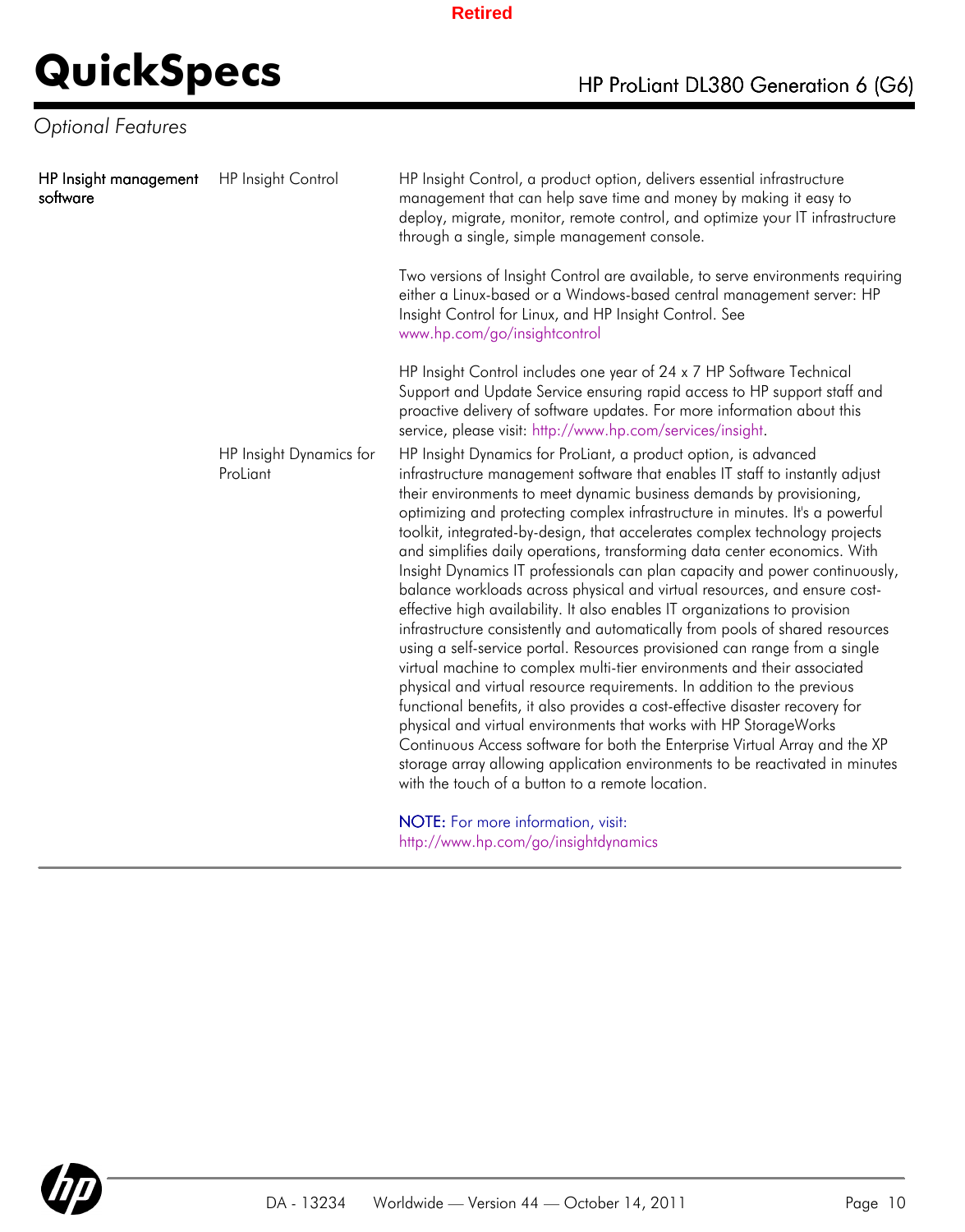| Optional Features                                           |                                                                                                                                                                                                                                                                                                                                                                                                                                                                                                                                             |                                                                                                                                                                                                                                                                                                                                                                                                                                                                                      |  |
|-------------------------------------------------------------|---------------------------------------------------------------------------------------------------------------------------------------------------------------------------------------------------------------------------------------------------------------------------------------------------------------------------------------------------------------------------------------------------------------------------------------------------------------------------------------------------------------------------------------------|--------------------------------------------------------------------------------------------------------------------------------------------------------------------------------------------------------------------------------------------------------------------------------------------------------------------------------------------------------------------------------------------------------------------------------------------------------------------------------------|--|
| High Performance<br>Clusters                                | <b>HP Cluster Platforms</b>                                                                                                                                                                                                                                                                                                                                                                                                                                                                                                                 | HP Cluster Platforms are specifically engineered, factory-integrated large-<br>scale ProLiant clusters optimized for High Performance Computing, with a<br>choice of servers, networks and software. Operating system options include<br>specially priced offerings for Red Hat Enterprise Linux and Novell SLES, as<br>well as Microsoft Windows HPC Server. A Cluster Platform Configurator<br>simplifies ordering. http://www.hp.com/go/clusters.                                 |  |
|                                                             | <b>HP HPC Interconnects</b>                                                                                                                                                                                                                                                                                                                                                                                                                                                                                                                 | High Performance Computing (HPC) interconnect technologies are available<br>for this server as part of the HP Cluster Platform portfolio. These high-speed<br>InfiniBand and Gigabit interconnects are fully supported by HP when<br>integrated within an HP cluster. Flexible, validated solutions can be defined<br>with the help of configuration tools.<br>http://www.hp.com/techservers/clusters/ucp/index.html                                                                 |  |
|                                                             | <b>HP Cluster Management</b><br>Utility                                                                                                                                                                                                                                                                                                                                                                                                                                                                                                     | HP Cluster Management Utility (CMU) is an HP-licensed and HP-supported<br>suite of tools that are used to manage large-scale Linux ProLiant systems.<br>CMU includes software for the centralized provisioning, management and<br>monitoring of nodes. CMU makes the administration of clusters user friendly,<br>efficient, and effective. http://www.hp.com/go/cmu                                                                                                                 |  |
|                                                             |                                                                                                                                                                                                                                                                                                                                                                                                                                                                                                                                             | HP HPC Linux Value Pack HP HPC Linux Value Pack (Value Pack) is an HP-licensed and HP-supported<br>specially priced software bundle for the development and deployment of<br>applications on HPC Cluster Platforms. Value Pack includes the Platform LSF<br>workload scheduler, the HP-MPI parallelization library, the HP Unified<br>Parallel C compiler and the HP Shmem library, as well as the execution<br>environments for the libraries and compiler. HP HPC Linux Value Pack |  |
| <b>Factory Express Portfolio</b><br>for Servers and Storage | HP Factory Express offers configuration, customization, integration and deployment services for HP<br>servers and storage products. Customers can choose how their factory solutions are built, tested,<br>integrated, shipped and deployed.                                                                                                                                                                                                                                                                                                |                                                                                                                                                                                                                                                                                                                                                                                                                                                                                      |  |
|                                                             | Factory Express offers service packages for simple configuration, racking, installation, complex<br>configuration and design services as well as individual factory services, such as image loading, asset<br>tagging, and custom packaging. HP products supported through Factory Express include a wide array of<br>servers and storage: HP Integrity, HP ProLiant, HP ProLiant Server Blades, HP BladeSystem, HP 9000<br>servers as well as the MSAxxxx, EVA7xxx, EVA, XP, rackable tape libraries and configurable network<br>switches. |                                                                                                                                                                                                                                                                                                                                                                                                                                                                                      |  |
|                                                             | For more information on Factory Express services for your specific server model please contact your sales<br>representative or go to: http://www.hp.com/go/factory-express.                                                                                                                                                                                                                                                                                                                                                                 |                                                                                                                                                                                                                                                                                                                                                                                                                                                                                      |  |
| <b>HP</b> Enterprise<br>Configurator                        |                                                                                                                                                                                                                                                                                                                                                                                                                                                                                                                                             | The HP eConfigure-Enterprise Configurator now provides factory default racking for our HP hardware<br>portfolio. This approach is aligned with our strategic direction to meet the needs and expectations of our<br>valued customers. If you require "custom" rack configuration, please contact HP's Customer Business<br>Center or an Authorized Partner for assistance. http://www.hp.com/products/configurator.                                                                  |  |

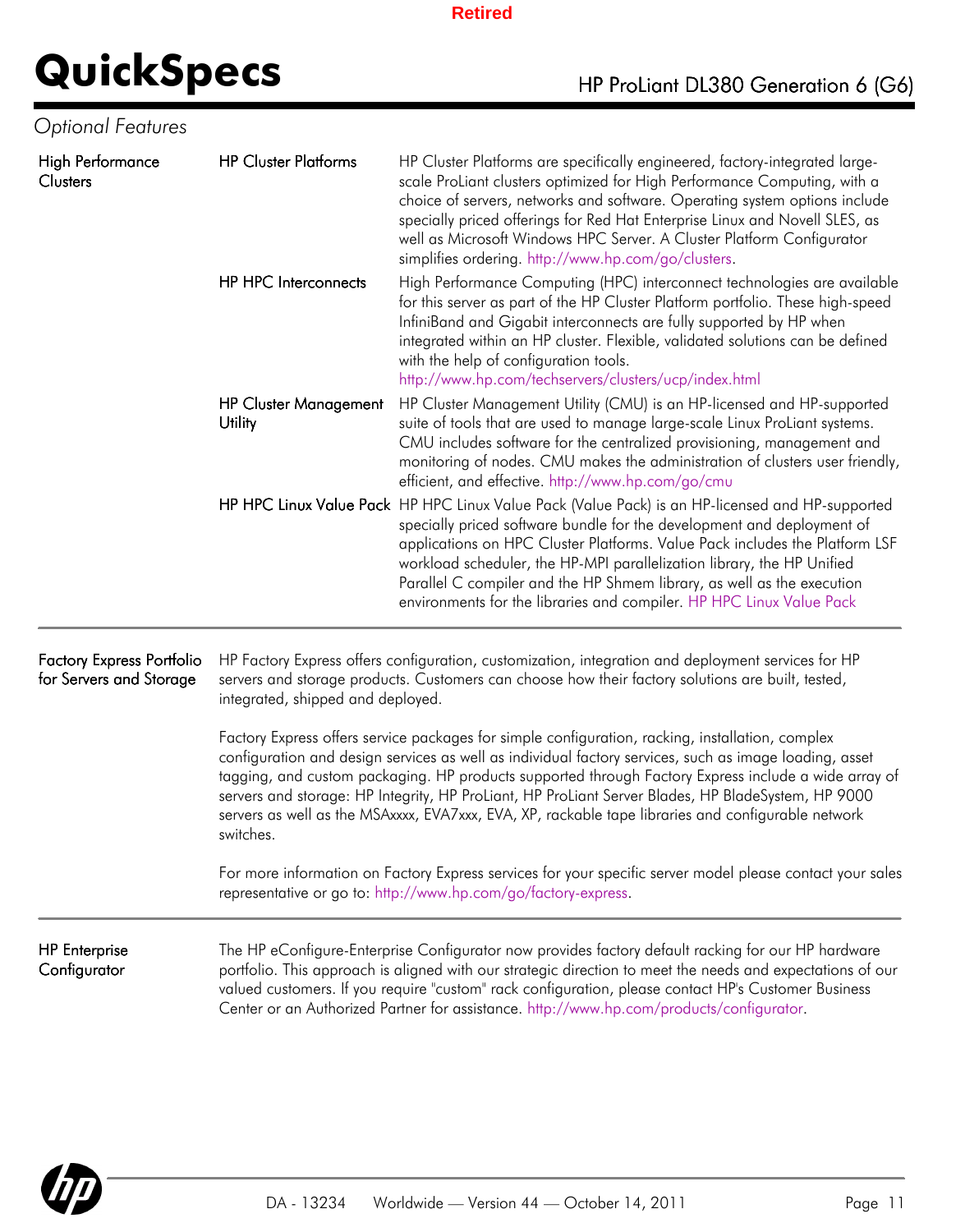### *Service and Support*

#### Service and Support HP Care Pack Services: Packaged server and storage services for increased uptime, productivity and ROI

When you buy HP server and storage products and solutions, it's also a good time to think about what levels of support you may need. Our portfolio of service options reduce deployment and management worries while helping you get the most out of your server and storage investments. We take a holistic approach to your environment, bridging servers, blades, storage, software and network infrastructures with our packaged HP Care Pack Services for servers and storage.

#### Protect your business beyond warranty

When it comes to robustness and reliability, standard computing equipment warranties have matured along with technology. Good news that can also create problems stemming from depending on standard warranties designed to only protect against product defects and some downtime causes. Using a standard approach to warranty uplifts, such as HP Care Pack Services, helps reduce downtime risks and provides operational consistency for mission-critical and standard business computing.

#### HP Care Pack Services: Upgrading or extending standard server and storage warranties cost effectively

HP Care Pack Services offer a standard reactive hardware and software support services suite sold separately, or combined with our Support Plus and Support Plus 24 services. The portfolio also provides a combination of integrated proactive and reactive services, such as Proactive 24 Service and Critical Service. In addition with HP Proactive Select, you can acquire the specific proactive constancy and technical services. HP Proactive Select menu offers a broad set of service options that you can mix and match depending on your specific requirements. Proactive service options include offers for server, storage, network, SAN device, software, environment and education services.

HP server and storage lifecycle support services offers a full spectrum of customer care-from technology support to complex migrations to complete managed services. HP Factory Express provides customization, integration and deployment services for turnkey solutions. HP Education Services offer flexible, comprehensive training on to help your IT staff get the most out of your server and storage investments. HP Financial solutions extend innovative financing and cost-effective asset management programs-from purchase to equipment retirement.

Learn more: www.hp.com/services/servers and www.hp.com/services/storage

NOTE: Care Pack Services availability may vary by product and country.

HP Care Pack Services are sold by HP and HP Authorized Service Partners:

- Services for customers purchasing from HP or an enterprise reseller are quoted using HP order configuration tools.
- Customers purchasing from a commercial reseller can find HP Care Pack Services at http://www.hp.com/go/lookuptool

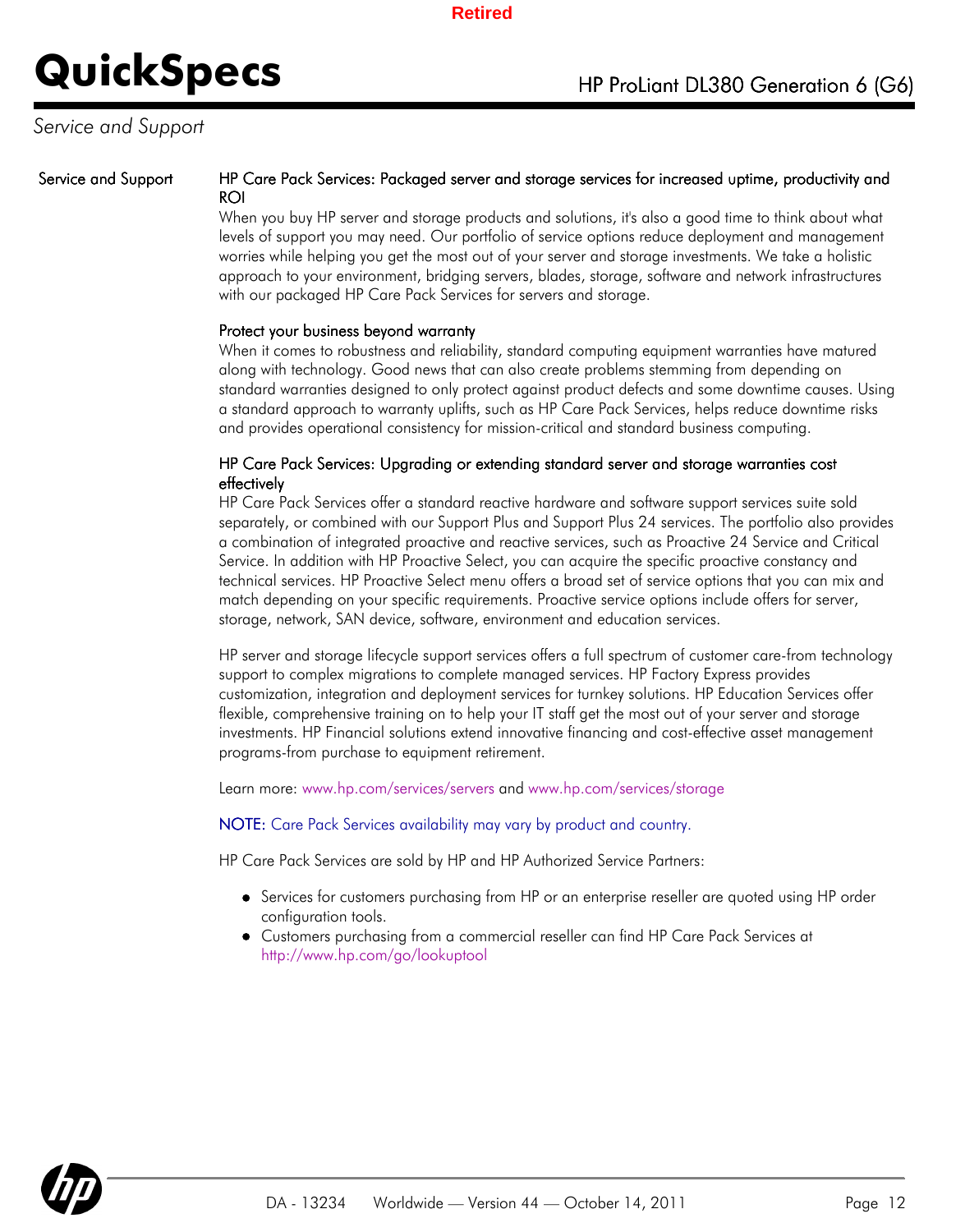### *Service and Support*

## Recommended HP Care Pack Services for optimal satisfaction with your HP product

### Recommended Services 3-Year HP Hardware Support Onsite Call-to-Repair (CTR) Service, 6- or 24-hour

Provides your IT manager with a team of support specialists who will quickly begin troubleshooting the system to help return the hardware to operating condition within 6 or 24 hours of the initial service request to the HP Global Solution Center.

HP is committed to repairing your hardware within a maximum of six or twenty four hours. The benefits include:

- Improved system uptime
- Predictable repair times
- More effective IT resource planning
- Consistent level of hardware support across your multi-technology systems

#### http://h20195.www2.hp.com/V2/GetPDF.aspx/5981-6636ENN

#### 3-Year HP Hardware Support Onsite Service, 4-hour response, 24x7

Provides you with rapid remote support and if required an HP authorized representative who will arrive on site any time and day of the year to begin hardware maintenance service within 4 hours of the service request being logged.

This service provides a trained HP service specialist to perform an installation that meets HP quality standards, for:

- Help improve or maintain system uptime
- Convenient onsite support
- Committed response time

#### http://h20195.www2.hp.com/V2/GetPDF.aspx/5982-6547EEE

#### HP ProLiant Server Hardware Installation

Provides for the basic hardware installation of HP branded servers, storage devices and networking options to assist you in bringing your new hardware into operation in a timely and professional manner.

- Expedited installation, with all service prerequisites met before the installation is performed
- Installation in accordance with manufacturer's specifications, enhancing the supportability of your HP-installed hardware and software
- Service delivery at a mutually scheduled time
- Allows your IT resources to stay focused on their core tasks and priorities
- Availability of an HP service specialist to answer questions during the onsite delivery of this service

#### http://h20195.www2.hp.com/V2/GetPDF.aspx/5981-9356EN

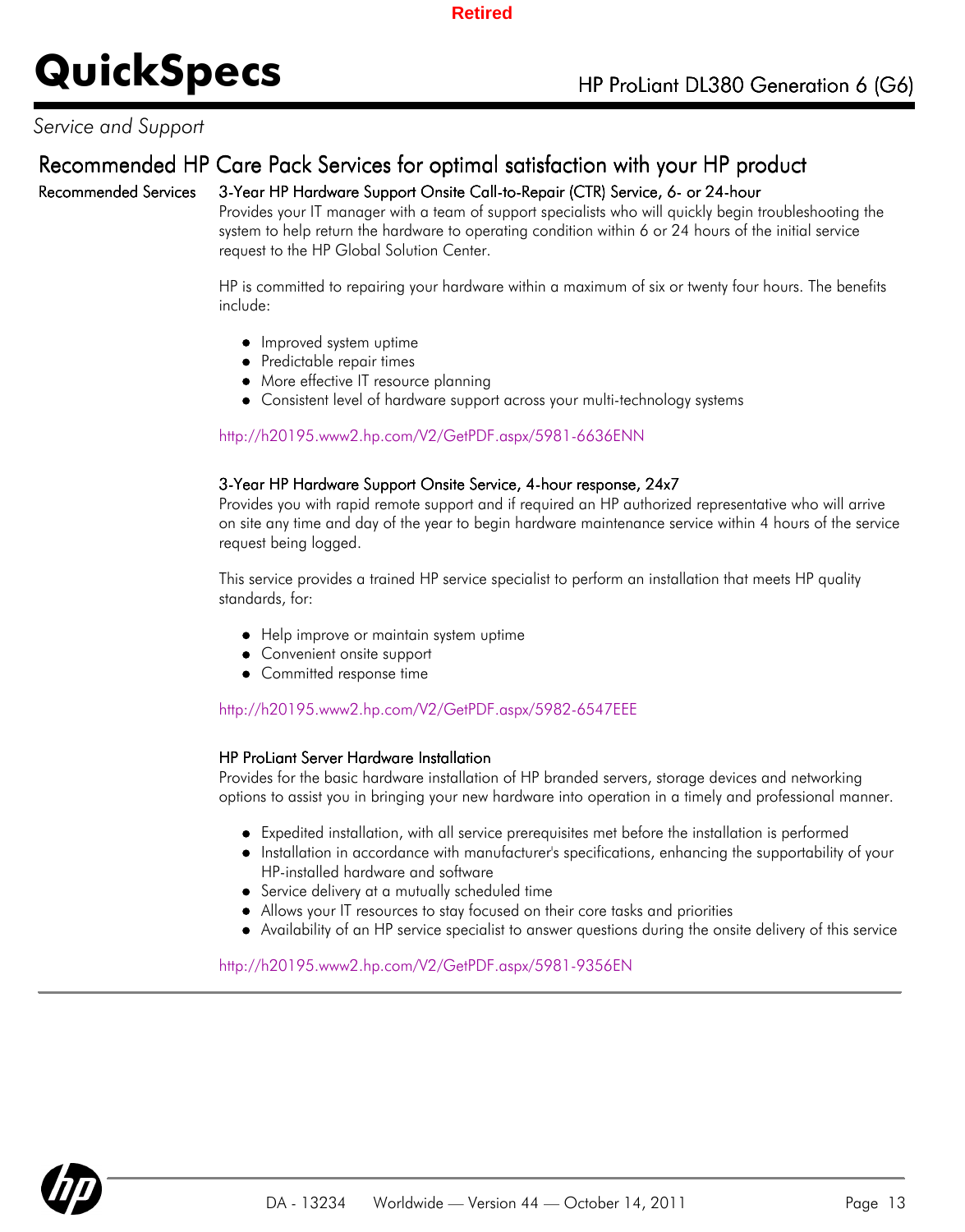### *Service and Support*

### Optional HP Care Pack Services that will enhance your HP product experience

### Optional Services 3-Year HP Support Plus 24

As an alternative to our recommended support level, for customers who need access to responsive 24x7 hardware and software support plus software updates on HP and selected third party products:

For a higher return on your server and storage technology, our 3-year combined reactive support service delivers integrated onsite hardware/software support services available 24x7x365, including access to HP technical resources, 4-hour response onsite hardware support and software updates.

http://h20195.www2.hp.com/V2/GetPDF.aspx/5981-6638EEE

#### 3-Year HP Proactive 24

As an alternative to our recommended support level, for customers who want enhanced operational effectiveness and proactive problem identification:

Provides improved stability, availability and operational effectiveness with an integrated hardware and software support service that combines industry-leading reactive technical assistance with proactive account services, giving your IT manage support from a team of service specialists.

http://h20195.www2.hp.com/V2/GetPDF.aspx/4AA0-1614ENUC

#### HP Proactive Select Service

Customer needs on demand access to consulting, technical proactive services and education courses

Provides a flexible way to purchase HP best-in-class consultancy and technical services. You can buy Proactive Select Service Credits when you purchase your hardware and then use the credits over the next 12 months.

#### http://h20195.www2.hp.com/V2/GetPDF.aspx/4AA2-3842ENN

**eSupport HP** eSupport is a portfolio of technology-based services that assist you with managing your business environment - from the desktop to the data center.

#### Support Portal

The HP support portal provides one-stop access to the information, tools and services you need to manage the daily operations of your IT environment.

#### Features include:

- Access to self-solve tools (including search technical knowledge base)
- Efficient logging and tracking of support cases
- Collaboration with other business and IT professionals
- Download of patches and drivers
- Access to diagnostic tools
- Proactive notification of relevant information

Access to certain features of the support portal requires an HP service agreement. To access the support portal, visit: http://www.hp.com/support

HP Insight Remote Support software delivers secure remote support for your HP Servers and Storage, 24

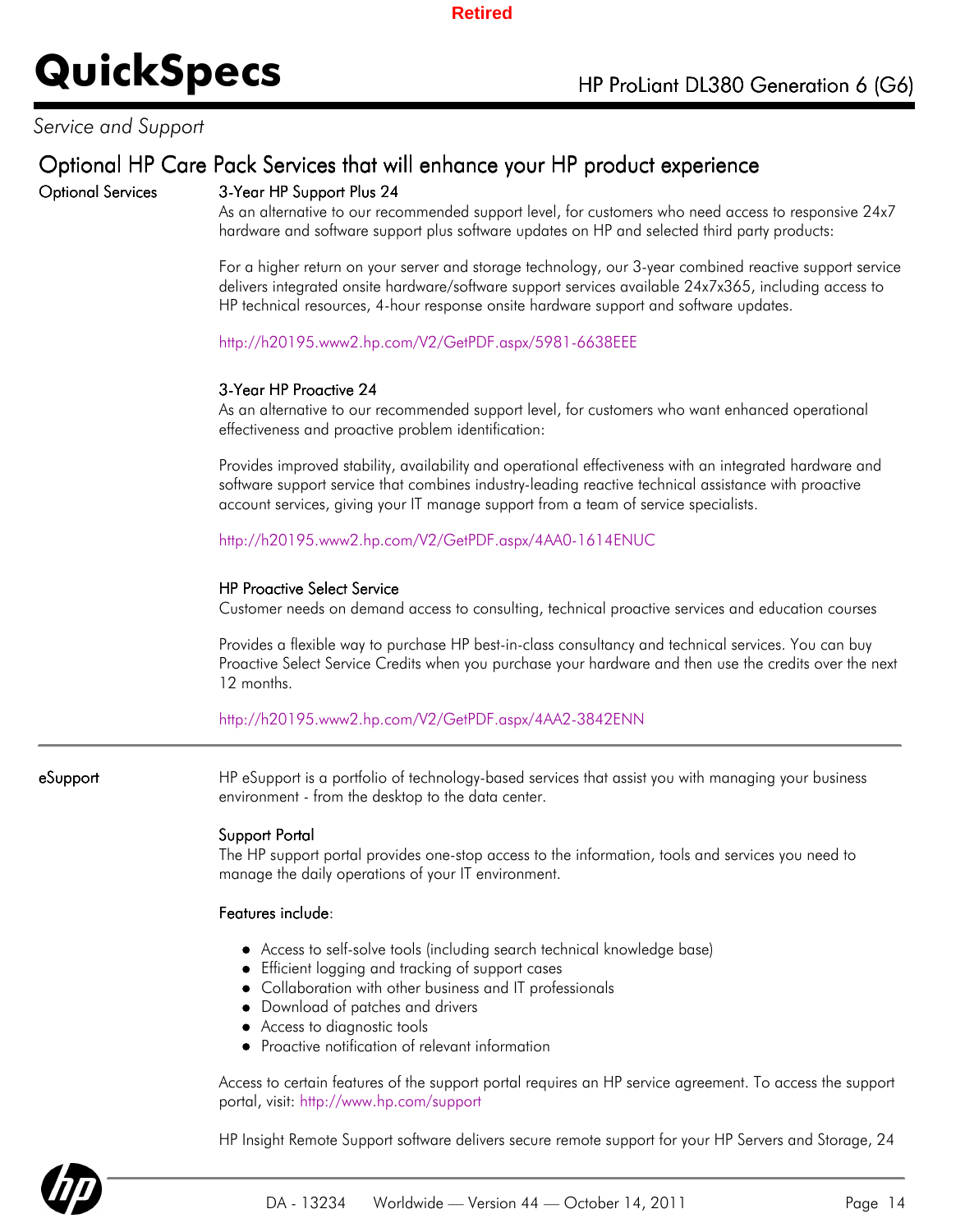| Service and Support                              |                                                                                                                                                                                                                                                                                                                                                                                                                                                                                                                                                                        |
|--------------------------------------------------|------------------------------------------------------------------------------------------------------------------------------------------------------------------------------------------------------------------------------------------------------------------------------------------------------------------------------------------------------------------------------------------------------------------------------------------------------------------------------------------------------------------------------------------------------------------------|
|                                                  | X7, so you can spend less time solving problems and more time focused on your business. You can<br>have your systems remotely monitored for hardware failure using secure technology that's been proven at<br>thousands of companies around the world. In many cases, you can avoid problems before they occur.                                                                                                                                                                                                                                                        |
| <b>Customer Technical</b><br>Training            | In today's cost-conscious business environment, IT professionals, developers, consultants and users face<br>an interesting challenge: how to keep up with the latest technologies and expand important skills while<br>delivering profitable results on current projects. To help address this challenge, HP offers innovative<br>training solutions that help keep you up-to-date on virtualization, server, storage, Insight Control, Citrix,<br>Microsoft® and open source/Linux-related topics-while spending less time away from business-critical<br>activities. |
| <b>HP Services Awards</b>                        | HP Technology Services continues to be recognized for service and support excellence by customers,<br>partners, industry organizations and publications around the world. Recent honors and award reflect our<br>services team's dedications, technical expertise, professionalism and uncompromising commitment to<br>customer satisfaction.                                                                                                                                                                                                                          |
| <b>Additional Services</b><br><b>Information</b> | To learn more on HP ProLiant servers, HP BladeSystem servers and HP StorageWorks storage products,<br>please contact your HP sales representative or HP Authorized Channel Partner. Or visit:<br>www.hp.com/services/proliant or www.hp.com/services/bladesystem or http://www.hp.com/hps/storage                                                                                                                                                                                                                                                                      |

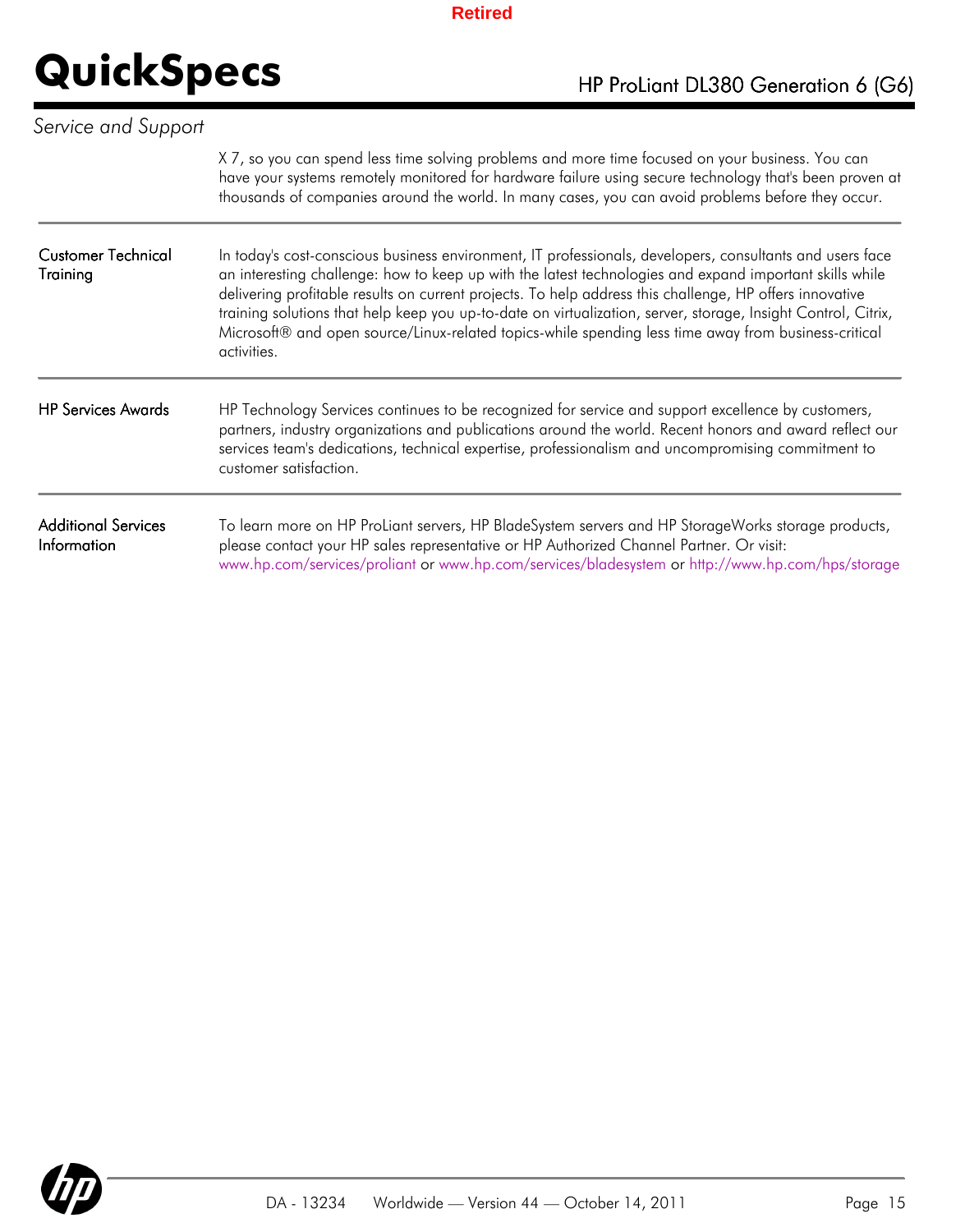# **QuickSpecs** HP ProLiant DL380 Generation 6 (G6)

*Pre-configured Models*

NOTE: For the Standard Features shipped in the "Factory Integrated Models", please see the "Configuration Information - Factory Integrated Models" section.

NOTE: Pre-configured models ship with the configurations below. Options can be selected from the Core or Additional options section of this QuickSpecs.

NOTE: HP does not allow factory integration of options into pre-configured models. Any additional options purchased will be shipped separately.

NOTE: If you desire a custom configuration please see "Configuration Information - Factory Integrated Models" section of this QuickSpecs.

NOTE: Not all models are available in all regions. Check with your local country HP offices for availability.

### Performance Models

| Quad-Core Models<br><b>HP DL380G6 X5560</b><br>491315-xx1 | Processor(s)<br>Two of the following<br>depending on Model | (2) Intel® Xeon® Processor X5560 (2.80 GHz, 8MB L3 Cache, 95W,<br>DDR3-1333, HT, Turbo 2/2/3/3)<br>(2) Intel® Xeon® Processor X5550 (2.66 GHz, 8MB L3 Cache, 95W,<br>DDR3-1333, HT, Turbo 2/2/3/3) |  |
|-----------------------------------------------------------|------------------------------------------------------------|----------------------------------------------------------------------------------------------------------------------------------------------------------------------------------------------------|--|
| <b>HP DL380G6 X5550</b>                                   | <b>Cache Memory</b>                                        | 8MB (1 x 8MB) Level 3 cache                                                                                                                                                                        |  |
| 491316-xx1                                                | Memory                                                     | 12 GB (6 x 2 GB) PC3-10600R (DDR3-1333) Registered DIMMs<br><b>NOTE:</b> Total of 18 DIMM slots.                                                                                                   |  |
|                                                           | Network Controller                                         | Two HP NC382i Dual Port Multifunction Gigabit Server Adapters                                                                                                                                      |  |
|                                                           | Storage Controller                                         | HP Smart Array P410i/512MB with BBWC                                                                                                                                                               |  |
|                                                           | <b>Hard Drive</b>                                          | None ship standard                                                                                                                                                                                 |  |
|                                                           | Internal Storage                                           | Standard: 8 SFF SAS/SATA HDD Bays<br>Optional: 16 SFF SAS/SATA HDD Bays                                                                                                                            |  |
|                                                           | <b>Optical Drive</b>                                       | HP Slim SATA DVD RW drive                                                                                                                                                                          |  |
|                                                           | Power Supply                                               | (2) 750W Hot Plug Power Supplies                                                                                                                                                                   |  |
|                                                           | Fans                                                       | $(6)$ (N+1 redundancy standard)                                                                                                                                                                    |  |
|                                                           | Form Factor                                                | Rack (2U), Height 3.38-inch (8.59 cm); Width: 17.25 (44.54 cm); Depth:<br>27.25 inches (69.98 cm)                                                                                                  |  |
|                                                           | Warranty                                                   | Server Warranty includes 3-Year Parts, 3-Year Labor, 3-Year Onsite support<br>with next business day response.                                                                                     |  |

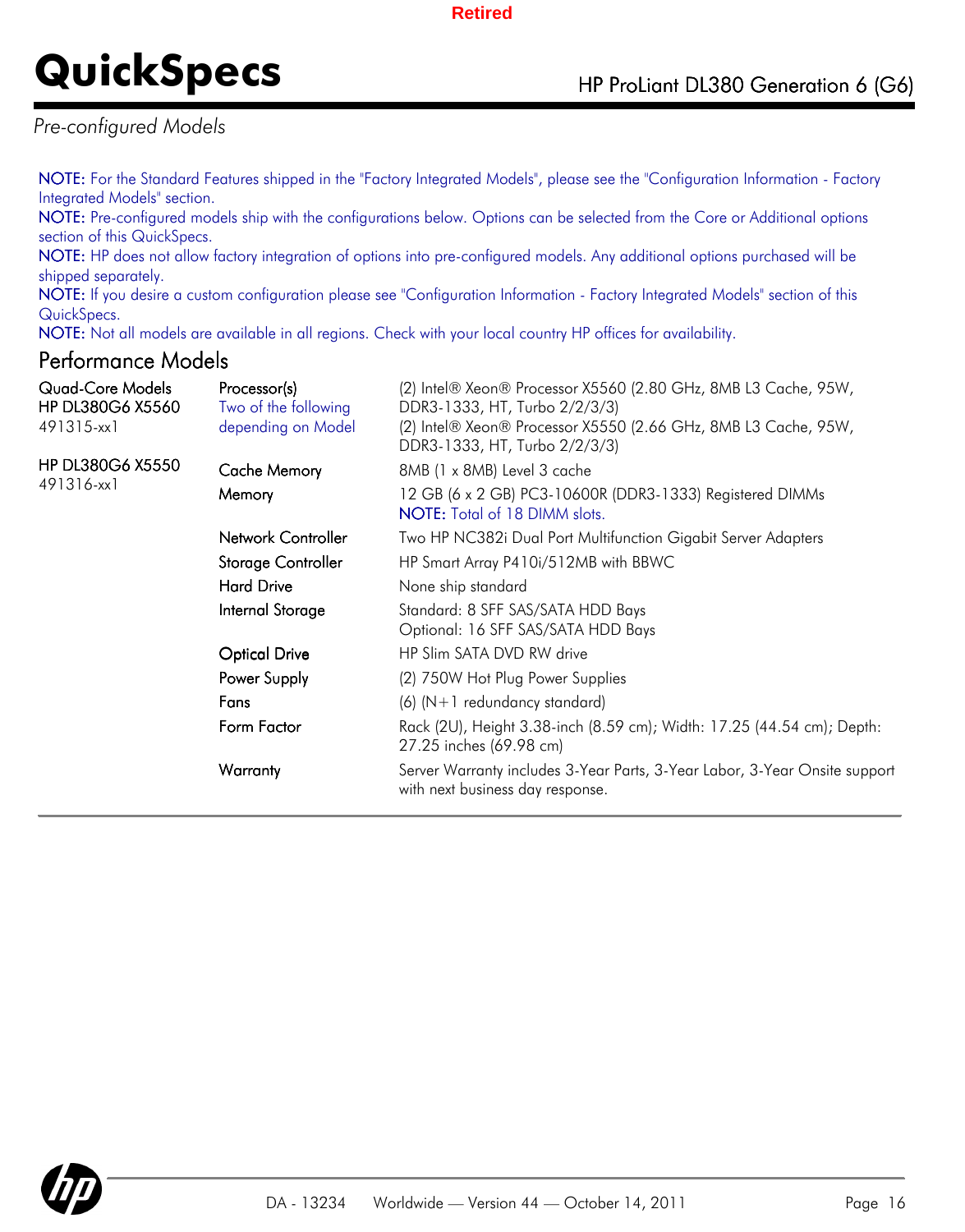# **QuickSpecs** HP ProLiant DL380 Generation 6 (G6)

### *Pre-configured Models*

| <b>Quad-Core Models</b><br>HP DL380G6 X5560<br>470065-067 US<br>470065-071 APJ | Processor(s)<br>Two of the following<br>depending on Model | (2) Intel® Xeon® Processor X5560 (2.80 GHz, 8MB L3 Cache, 95W,<br>DDR3-1333, HT, Turbo 2/2/3/3)<br>(2) Intel® Xeon® Processor X5550 (2.66 GHz, 8MB L3 Cache, 95W,<br>DDR3-1333, HT, Turbo 2/2/3/3) |
|--------------------------------------------------------------------------------|------------------------------------------------------------|----------------------------------------------------------------------------------------------------------------------------------------------------------------------------------------------------|
| 470065-072 EURO                                                                | <b>Cache Memory</b>                                        | 8MB (1 x 8MB) Level 3 cache                                                                                                                                                                        |
| <b>HP DL380G6 X5550</b><br>470065-068 APJ                                      | Memory                                                     | 12 GB (6 x 2 GB) PC3-10600R (DDR3-1333) Registered DIMMs<br><b>NOTE:</b> Total of 18 DIMM slots.                                                                                                   |
| 470065-069 EURO                                                                | Network Controller                                         | Two HP NC382i Dual Port Multifunction Gigabit Server Adapters                                                                                                                                      |
|                                                                                | Storage Controller                                         | HP Smart Array P410i/512MB with BBWC                                                                                                                                                               |
|                                                                                | <b>Hard Drive</b>                                          | None ship standard                                                                                                                                                                                 |
|                                                                                | Internal Storage                                           | Standard: 8 SFF SAS/SATA HDD Bays<br>Optional: 16 SFF SAS/SATA HDD Bays                                                                                                                            |
|                                                                                | <b>Optical Drive</b>                                       | HP Slim SATA DVD RW drive                                                                                                                                                                          |
|                                                                                | Power Supply                                               | (2) 750W Hot Plug Power Supplies                                                                                                                                                                   |
|                                                                                | Fans                                                       | $(6)$ (N+1 redundancy standard)                                                                                                                                                                    |
|                                                                                | Insight Control                                            | HP Insight Control No Media single server license, including 1 year of 24x7<br><b>Technical Support and Updates</b>                                                                                |
|                                                                                | Form Factor                                                | Rack (2U), Height 3.38-inch (8.59 cm); Width: 17.25 (44.54 cm); Depth:<br>27.25 inches (69.98 cm)                                                                                                  |
|                                                                                | Warranty                                                   | Server Warranty includes 3-Year Parts, 3-Year Labor, 3-Year Onsite support<br>with next business day response.                                                                                     |

## Base Models

| <b>Quad-Core Models</b><br><b>HP DL380G6 E5540</b><br>491332-xx1 | Processor(s)<br>One of the following<br>depending on Model | (1) Intel® Xeon® Processor E5540 (2.53 GHz, 8MB L3 Cache, 80W,<br>DDR3-1066, HT, Turbo 1/1/2/2)<br>(1) Intel® Xeon® Processor E5530 (2.40 GHz, 8MB L3 Cache, 80W,<br>DDR3-1066, HT, Turbo 1/1/2/2) |
|------------------------------------------------------------------|------------------------------------------------------------|----------------------------------------------------------------------------------------------------------------------------------------------------------------------------------------------------|
| <b>HP DL380G6 E5530</b><br>491324-xx1                            |                                                            | (1) Intel® Xeon® Processor E5520 (2.26 GHz, 8MB L3 Cache, 80W,<br>DDR3-1066, HT, Turbo 1/1/2/2)                                                                                                    |
|                                                                  | <b>Cache Memory</b>                                        | 8MB (1 x 8MB) Level 3 cache                                                                                                                                                                        |
| <b>HP DL380G6 E5520</b><br>491325-xx1                            | Memory                                                     | 6 GB (3 x 2 GB) PC3-10600R (DDR3-1333) Registered DIMMs<br><b>NOTE:</b> Total of 18 DIMM slots.                                                                                                    |
|                                                                  | Network Controller                                         | Two HP NC382i Dual Port Multifunction Gigabit Server Adapters                                                                                                                                      |
|                                                                  | Storage Controller                                         | HP Smart Array P410i/256MB Controller                                                                                                                                                              |
|                                                                  | <b>Hard Drive</b>                                          | None ship standard                                                                                                                                                                                 |
|                                                                  | Internal Storage                                           | Standard: 8 SFF SAS/SATA HDD Bays<br>Optional: 16 SFF SAS/SATA HDD Bays                                                                                                                            |
|                                                                  | <b>Optical Drive</b>                                       | None ship standard                                                                                                                                                                                 |
|                                                                  | Power Supply                                               | (1) 460W Hot Plug Power Supply                                                                                                                                                                     |
|                                                                  | Fans                                                       | $(4)$ (N+1 redundancy standard)                                                                                                                                                                    |
|                                                                  | Form Factor                                                | Rack (2U), Height 3.38-inch (8.59 cm); Width: 17.25 (44.54 cm); Depth:<br>27.25 inches (69.98 cm)                                                                                                  |
|                                                                  | Warranty                                                   | Server Warranty includes 3-Year Parts, 3-Year Labor, 3-Year Onsite support<br>with next business day response.                                                                                     |
|                                                                  |                                                            |                                                                                                                                                                                                    |

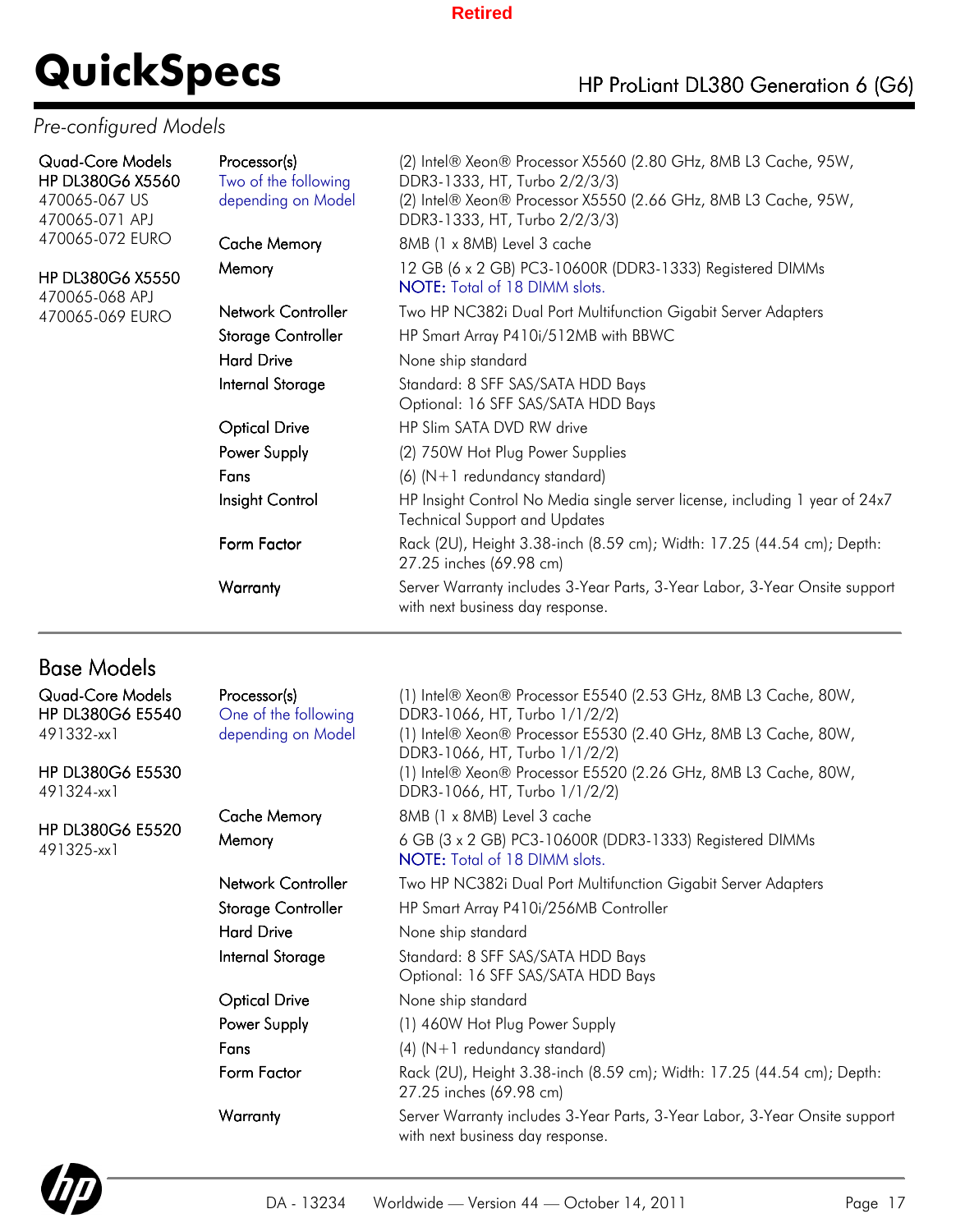## **QuickSpecs** HP ProLiant DL380 Generation 6 (G6)

## *Pre-configured Models*

## High Efficiency Models

| Quad-Core Models<br><b>HP DL380G6 L5520</b> | Processor(s)         | (1) Intel® Xeon® Processor L5520 (2.26 GHz, 8MB L3 Cache, 60W, DDR3-<br>1066, HT, Turbo 1/1/2/2)               |
|---------------------------------------------|----------------------|----------------------------------------------------------------------------------------------------------------|
| 491335-xx1                                  | <b>Cache Memory</b>  | 8MB (1 x 8MB) Level 3 cache                                                                                    |
|                                             | Memory               | 4 GB (2 x 2 GB) PC3-10600E (DDR3-1333) Unbuffered DIMMs<br><b>NOTE:</b> Total of 18 DIMM slots.                |
|                                             | Network Controller   | Two HP NC382i Dual Port Multifunction Gigabit Server Adapters                                                  |
|                                             | Storage Controller   | HP Smart Array P410i/Zero Memory Controller                                                                    |
|                                             | Hard Drive           | None ship standard                                                                                             |
|                                             | Internal Storage     | Standard: 8 SFF SAS/SATA HDD Bays<br>Optional: 16 SFF SAS/SATA HDD Bays                                        |
|                                             | <b>Optical Drive</b> | None ship standard                                                                                             |
|                                             | Power Supply         | (1) 460W Hot Plug Power Supply                                                                                 |
|                                             | Fans                 | $(4)$ (N+1 redundancy standard)                                                                                |
|                                             | Form Factor          | Rack (2U), Height 3.38-inch (8.59 cm); Width: 17.25 (44.54 cm); Depth:<br>27.25 inches (69.98 cm)              |
|                                             | Warranty             | Server Warranty includes 3-Year Parts, 3-Year Labor, 3-Year Onsite support<br>with next business day response. |

## Entry Models

| Quad-Core Models<br><b>HP DL380G6 E5504</b> | Processor(s)         | (1) Intel® Xeon® Processor E5504 (2.00 GHz, 4MB L3 Cache, 80W,<br>DDR3-800)                                    |
|---------------------------------------------|----------------------|----------------------------------------------------------------------------------------------------------------|
| 491505-xx1                                  | <b>Cache Memory</b>  | 4MB (1 x 4MB) Level 3 cache                                                                                    |
|                                             | Memory               | 4 GB (2 x 2 GB) PC3-10600R (DDR3-1333) Registered DIMMs<br><b>NOTE:</b> Total of 18 DIMM slots.                |
|                                             | Network Controller   | Two HP NC382i Dual Port Multifunction Gigabit Server Adapters                                                  |
|                                             | Storage Controller   | HP Smart Array P410i/Zero Memory Controller                                                                    |
|                                             | <b>Hard Drive</b>    | None ship standard                                                                                             |
|                                             | Internal Storage     | Standard: 8 SFF SAS/SATA HDD Bays<br>Optional: 16 SFF SAS/SATA HDD Bays                                        |
|                                             | <b>Optical Drive</b> | None ship standard                                                                                             |
|                                             | Power Supply         | (1) 460W Hot Plug Power Supply                                                                                 |
|                                             | Fans                 | $(4)$ (N+1 redundancy standard)                                                                                |
|                                             | Form Factor          | Rack (2U), Height 3.38-inch (8.59 cm); Width: 17.25 (44.54 cm); Depth:<br>27.25 inches (69.98 cm)              |
|                                             | Warranty             | Server Warranty includes 3-Year Parts, 3-Year Labor, 3-Year Onsite support<br>with next business day response. |

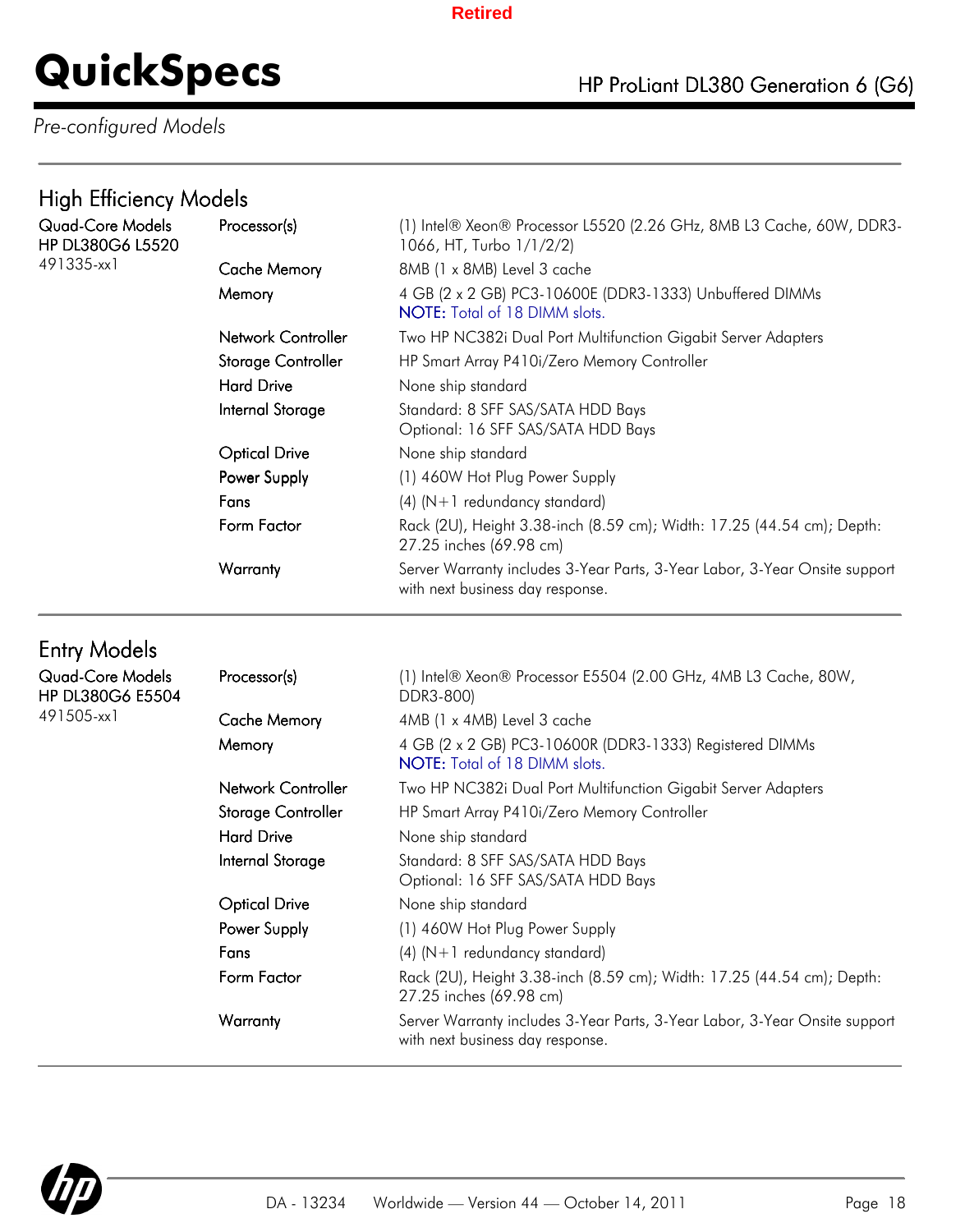## *Pre-configured Models*

| Country Code Key | $xx=00$   | U.S.       |
|------------------|-----------|------------|
|                  | $xx = 20$ | Brazil     |
|                  | $xx=29$   | Japan      |
|                  | $xx = 37$ | <b>APD</b> |
|                  | $xx=42$   | Europe     |
|                  | $xx = AA$ | PRC.       |

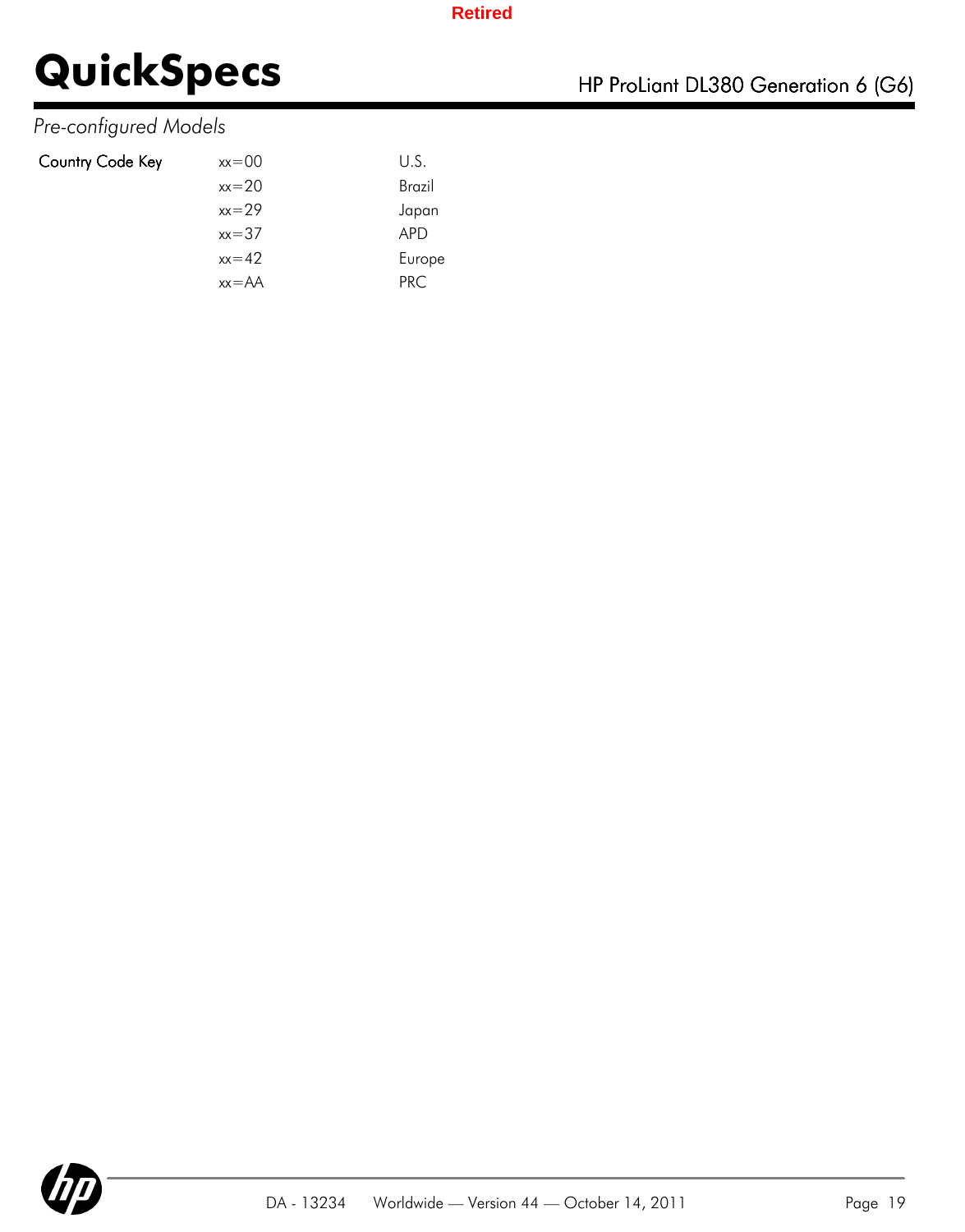### *Configuration Information - Factory Integrated Models*

NOTE: This section lists some of the steps required to configure a Factory Integrated Model. To ensure only valid configurations are ordered, HP recommends the use of an HP approved configurator. Contact your local sales representative for information on configurable product offerings and requirements.

NOTE: Configure-to-order (CTO) servers must start with a CTO Chassis.

NOTE: FIO indicates that this option is only available as a factory installable option.

### Step 1: Base Configuration (choose one of the following configurable models)

HP Models **HP ProLiant DL380 G6 Configure-to-order Rack Chassis** 494329-B21

### Factory Integrated Model ships with:

Two HP NC382i Dual Port Multifunction Gigabit Server Adapters Smart Array P410i Controller I/O slots - 3 Slots come standard:

- Slot 1 FL/FH x8 PCIE (x16 connector)
- Slot 2 HL/FH x4 PCIE (x8 connector)
- Slot 3 HL/FH x4 PCIE (x8 connector)
	- Additional Slots may be added via selections from the PCI Information and Options subsection

System Fans - 4 (2 additional fans included with second processor) Drive Cage - 8-SFF (Second SFF drive cage optional) USB - 2 Rear, 2 Front, 1 Internal, 1 SD slot Server Management - (iLO 2) (embedded) NOTE: Power Supply not included - choose from Options section

HP ProLiant DL380 G6 LFF Configure-to-order Rack Server 516919-B21

#### Factory Integrated Model ships with:

Two HP NC382i Dual Port Multifunction Gigabit Server Adapters Smart Array P410i Controller I/O slots - 3 Slots come standard:

- Slot 1 FL/FH x8 PCIE (x16 connector)
- Slot 2 HL/FH x4 PCIE (x8 connector)
- Slot 3 HL/FH x4 PCIE (x8 connector)
	- Additional Slots may be added via selections from the PCI Information and Options subsection

Drive Cage - 6-LFF System Fans - 4 (2 additional fans included with second processor) USB - 2 Rear, 2 Front, 1 Internal, 1 SD slot Server Management - (iLO 2) (embedded) NOTE: Power Supply not included - choose from Options section

### Step 2: Choose Required Options (only one of the following from each list unless otherwise noted)

### HP Processors Six-Core Processors

HP DL380 G7 Intel® Xeon® X5650 (2.66GHz/6-core/12MB/95W) FIO Processor Kit 587482-L21

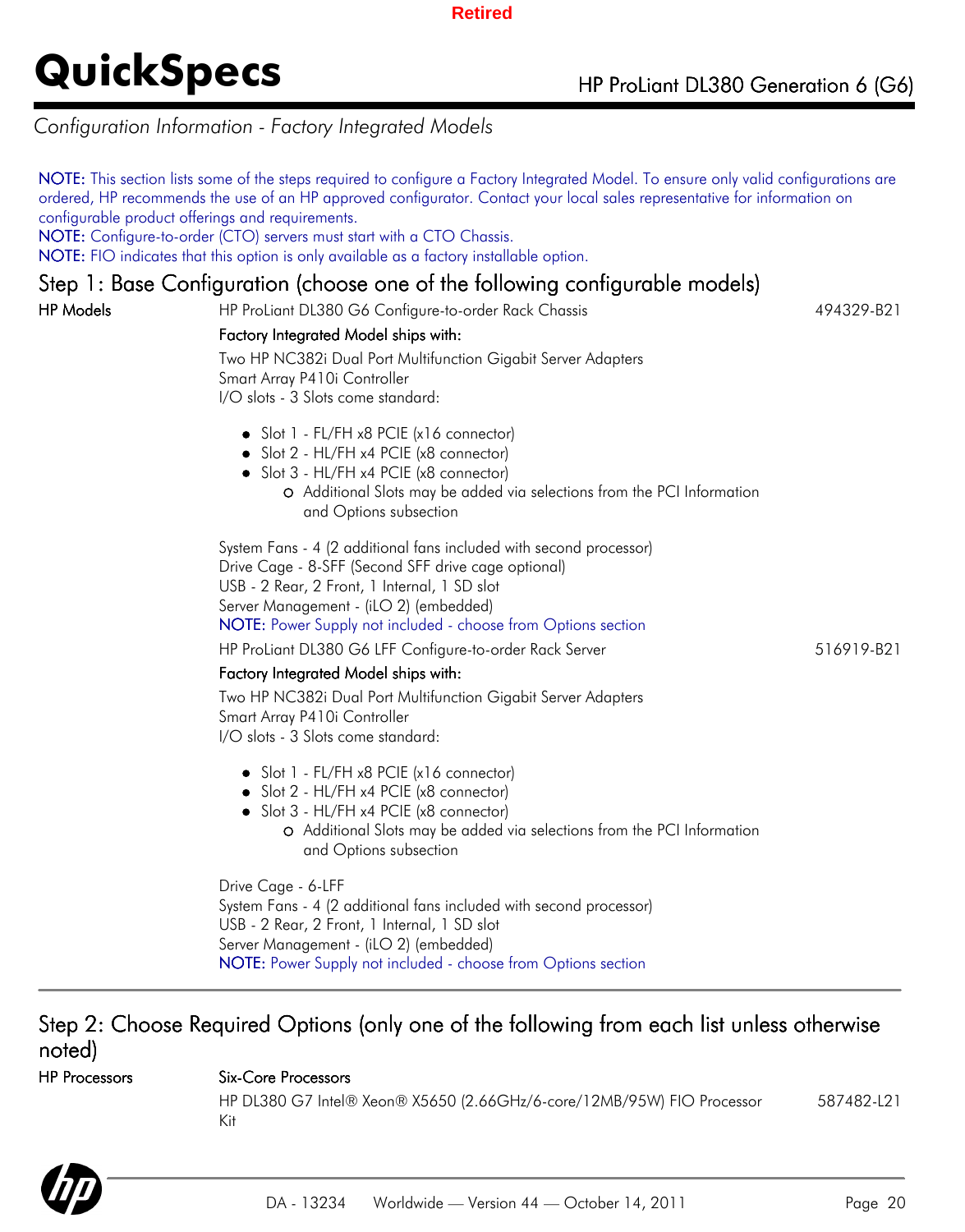# **QuickSpecs** HP ProLiant DL380 Generation 6 (G6)

|                          | Configuration Information - Factory Integrated Models                                                                                                                                                                                                                                                    |            |
|--------------------------|----------------------------------------------------------------------------------------------------------------------------------------------------------------------------------------------------------------------------------------------------------------------------------------------------------|------------|
|                          | HP DL380 G7 Intel® Xeon® X5660 (2.80GHz/6-core/12MB/95W) FIO Processor<br>Kit                                                                                                                                                                                                                            | 587491-L21 |
|                          | HP DL380 G7 Intel® Xeon® X5670 (2.93GHz/6-core/12MB/95W) FIO Processor<br>Kit                                                                                                                                                                                                                            | 587493-L21 |
|                          | <b>Quad-Core Processors</b>                                                                                                                                                                                                                                                                              |            |
|                          | HP DL380 G6 Intel® Xeon® E5504 (2.00GHz/4-core/4MB/80W) FIO Processor Kit                                                                                                                                                                                                                                | 492136-L21 |
|                          | HP DL380 G6 Intel® Xeon® E5506 (2.13GHz/4-core/4MB/80W) FIO Processor Kit                                                                                                                                                                                                                                | 492131-L21 |
|                          | HP DL380 G6 Intel® Xeon® L5506 (2.13GHz/4-core/4MB/60W) FIO Processor Kit                                                                                                                                                                                                                                | 500089-L21 |
|                          | HP DL380 G6 Intel® Xeon® E5520 (2.26GHz/4-core/8MB/80W) FIO Processor Kit                                                                                                                                                                                                                                | 492239-L21 |
|                          | HP DL380 G6 Intel® Xeon® L5520 (2.26GHz/4-core/8MB/60W) FIO Processor Kit                                                                                                                                                                                                                                | 500087-L21 |
|                          | Intel® Xeon® L5530 2.40GHz Quad Core 60 Watts DL380 G6 Factory Integrated<br>Processor Option Kit                                                                                                                                                                                                        | 578388-L21 |
|                          | HP DL380 G6 Intel® Xeon® E5530 (2.40GHz/4-core/8MB/80W) FIO Processor Kit                                                                                                                                                                                                                                | 492237-L21 |
|                          | HP DL380 G6 Intel® Xeon® E5540 (2.53GHz/4-core/8MB/80W) FIO Processor Kit                                                                                                                                                                                                                                | 492244-L21 |
|                          | HP DL380 G6 Intel® Xeon® X5550 (2.66GHz/4-core/8MB/95W) FIO Processor Kit                                                                                                                                                                                                                                | 492234-L21 |
|                          | HP DL380 G6 Intel® Xeon® X5560 (2.80GHz/4-core/8MB/95W) FIO Processor Kit                                                                                                                                                                                                                                | 492232-L21 |
|                          | HP DL380 G6 Intel® Xeon® X5570 (2.93GHz/4-core/8MB/95W) FIO Processor Kit                                                                                                                                                                                                                                | 500094-L21 |
|                          | <b>Dual-Core Processors</b>                                                                                                                                                                                                                                                                              |            |
|                          | HP DL380 G6 Intel® Xeon® E5502 (1.86GHz/2-core/4MB/80W) FIO Processor Kit                                                                                                                                                                                                                                | 500085-L21 |
| <b>HP Memory</b>         | Registered DIMMs (RDIMMs)                                                                                                                                                                                                                                                                                |            |
|                          | HP 2GB (1x2GB) Dual Rank x8 PC3-10600 (DDR3-1333) Registered CAS-9 Memory<br>Kit                                                                                                                                                                                                                         | 500656-B21 |
|                          | HP 4GB (1x4GB) Single Rank x4 PC3-10600 (DDR3-1333) Registered CAS-9<br>Memory Kit                                                                                                                                                                                                                       | 593339-B21 |
|                          | HP 4GB (1x4GB) Dual Rank x4 PC3-10600 (DDR3-1333) Registered CAS-9 Memory<br>Kit                                                                                                                                                                                                                         | 500658-B21 |
|                          | HP 4GB (1x4GB) Quad Rank x8 PC3-8500 (DDR3-1066) Registered CAS-7 Low<br>Power Memory Kit                                                                                                                                                                                                                | 500660-B21 |
|                          | HP 8GB (1x8GB) Dual Rank x4 PC3-10600 (DDR3-1333) Registered CAS-9 Memory<br>Kit                                                                                                                                                                                                                         | 500662-B21 |
|                          | HP 16GB (1x16GB) Quad Rank x4 PC3-8500 (DDR3-1066) Registered CAS-7<br>Memory Kit                                                                                                                                                                                                                        | 500666-B21 |
|                          | Unbuffered with ECC DIMMs (UDIMMs)                                                                                                                                                                                                                                                                       |            |
|                          | HP 1GB (1x1GB) Single Rank x8 PC3-10600 (DDR3-1333) Unbuffered CAS-9<br>Memory Kit                                                                                                                                                                                                                       | 500668-B21 |
|                          | HP 2GB (1x2GB) Dual Rank x8 PC3-10600 (DDR3-1333) Unbuffered CAS-9<br>Memory Kit                                                                                                                                                                                                                         | 500670-B21 |
|                          | HP 4GB (1x4GB) Dual Rank x8 PC3-10600 (DDR3-1333) Unbuffered CAS-9<br>Memory Kit                                                                                                                                                                                                                         | 500672-B21 |
|                          | NOTE: All DDR3 memory option kits consist of one DIMM per kit. For detailed<br>memory configuration rules and guidelines, please use the Online DDR3 Memory<br>Configuration Tool: www.hp.com/go/ddr3memory-configurator.<br>NOTE: Kits described as LP include Low Power DIMMs. For more information on |            |
|                          | ProLiant Energy Efficient Features, see: www.hp.com/go/proliant-energy-efficient.                                                                                                                                                                                                                        |            |
| <b>HP Power Supplies</b> | NOTE: Prior to making a power supply selection it is highly recommended that the HP                                                                                                                                                                                                                      |            |

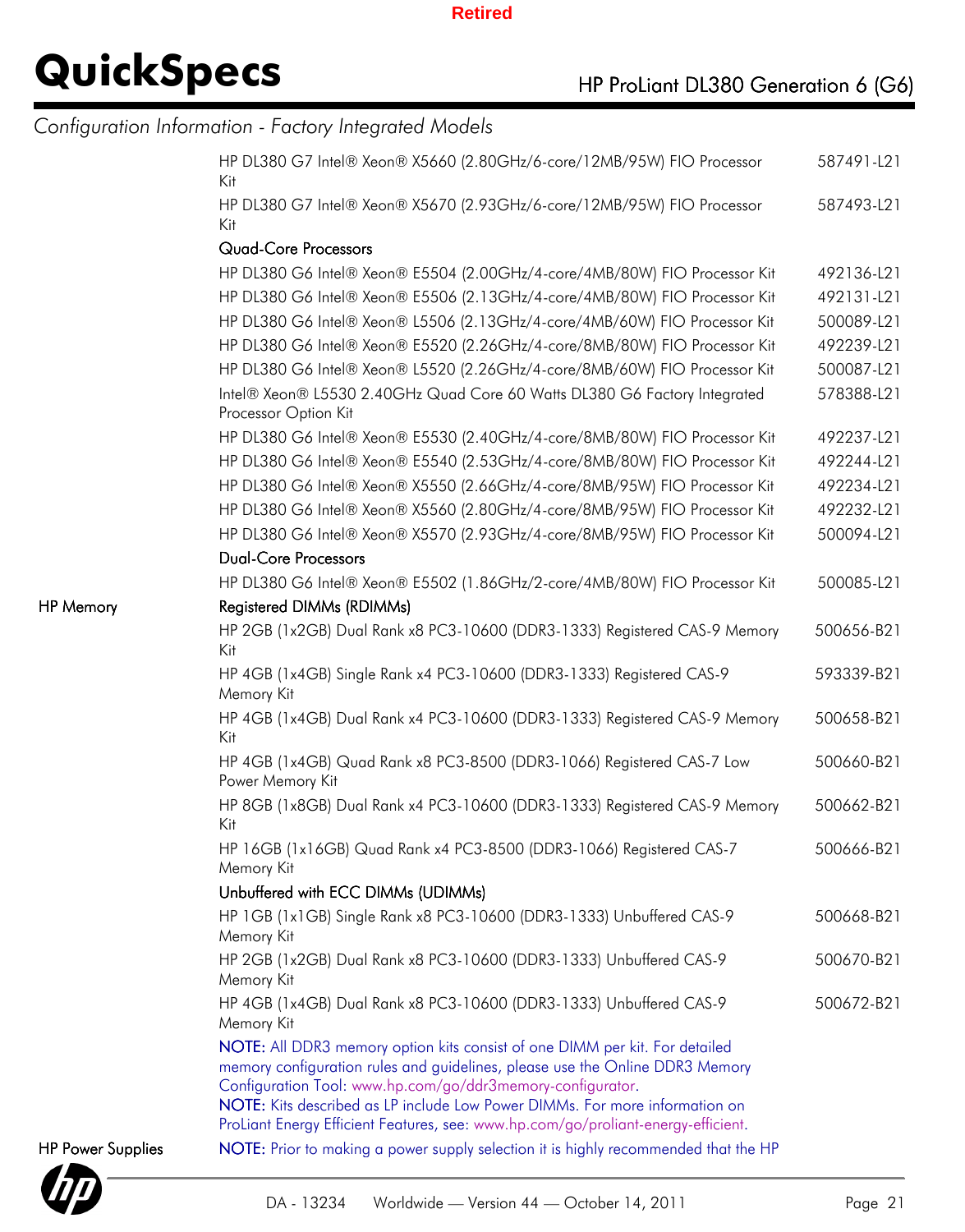### *Configuration Information - Factory Integrated Models*

| Power Advisor is run to determine the right size power supply for your server<br>configuration. The HP Power Advisor is located at: www.hp.com/go/hppoweradvisor. |            |
|-------------------------------------------------------------------------------------------------------------------------------------------------------------------|------------|
| HP 460W HE Hot Plug AC Power Supply Kit                                                                                                                           | 503296-B21 |
| HP 750W Common Slot High Efficiency Power Supply Kit                                                                                                              | 512327-B21 |
| HP 1200W 12V Hot Plug AC Power Supply                                                                                                                             | 500172-B21 |
| HP 1200W Common Slot High Efficiency Power Supply Kit                                                                                                             | 578322-B21 |
| HP 1200W -48V DC Common Slot Power Supply                                                                                                                         | 437573-B21 |
| NOTE: DC power supplies contain a -48V DC power cord designed for in rack DC<br>power rectifiers.                                                                 |            |
| NOTE: Option Kits contain optional power supply, an IEC power cable and PDU IEC<br>cables.                                                                        |            |

## Step 3: Choose Additional Factory Integratable Options (only one of the following from each list unless otherwise noted)

| <b>HP Storage Controllers</b> | NOTE: If Additional Memory Cache Module or Controller is Required please pick one<br>of the following:                                                                                                                                                                                  |            |
|-------------------------------|-----------------------------------------------------------------------------------------------------------------------------------------------------------------------------------------------------------------------------------------------------------------------------------------|------------|
|                               | HP Smart Array P212/256 1-ports Int/1-ports Ext PCIe x8 FIO SAS Controller                                                                                                                                                                                                              | 491191-B21 |
|                               | HP Smart Array P410/256 2-ports Int PCIe x8 FIO SAS Controller                                                                                                                                                                                                                          | 491195-B21 |
|                               | HP Smart Array P411/256 2-ports Ext PCIe x8 FIO SAS Controller<br>NOTE: The ProLiant DL380 G6 can support up to a quantity of two HP Smart Array<br>P411 Controllers.                                                                                                                   | 491193-B21 |
|                               | <b>Optional Upgrades</b>                                                                                                                                                                                                                                                                |            |
|                               | HP 256MB Factory Integrated P-Series Cache Module<br>NOTE: This is an option for the HP Smart Array P410i controller (P410i is standard<br>integrated controller).                                                                                                                      | 534108-B21 |
|                               | HP 650 mAh P-Series Battery<br>NOTE: This is an option for the HP Smart Array P410i Controller (P410i is standard<br>integrated controller).                                                                                                                                            | 462969-B21 |
|                               | NOTE: To enable BBWC on the 256MB cache on P410i.                                                                                                                                                                                                                                       |            |
|                               | HP 512MB P-Series Battery Backed Write Cache Upgrade<br>NOTE: This is an option for the HP Smart Array P410i Controller (P410i is standard<br>integrated controller).<br>NOTE: Battery included. When used with the embedded HP Smart Array P410i<br>controller.                        | 462967-B21 |
|                               | HP 512MB Flash Backed Write Cache<br>NOTE: This is an option for the HP Smart Array P410i Controller (P410i is standard<br>integrated controller).                                                                                                                                      | 534916-B21 |
|                               | HP 1GB Flash Backed Cache<br>NOTE: This is an option for the HP Smart Array P410i Controller (P410i is standard<br>integrated controller).                                                                                                                                              | 534562-B21 |
| <b>HP Performance Packs</b>   | The HP ProLiant DL380 performance packs are necessary to configure a HP ProLiant<br>DL380 Performance Model. HP ProLiant DL380 Performance model includes the<br>latest performance technologies and enterprise class availability features pre-installed<br>for convenience and value. |            |
|                               | • The performance pack includes:                                                                                                                                                                                                                                                        |            |

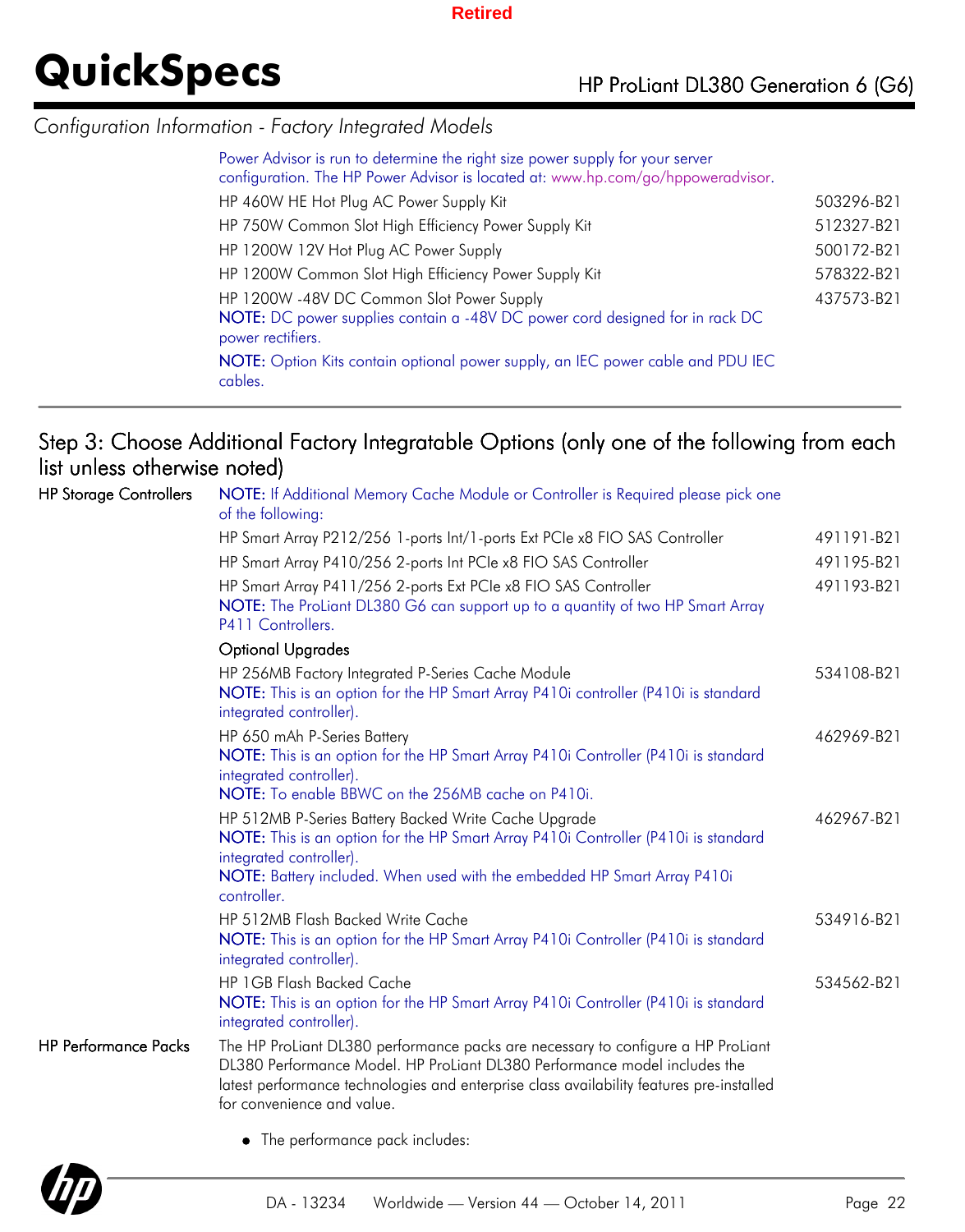## *Configuration Information - Factory Integrated Models*

|                     | O 2nd processor<br>O 750-watt redundant power supply<br>O 512MB cache module for P410i<br>O 650 mAh P-Series Battery<br>O 15P 24in SFP Battery Cable Assy<br>O One DL380 G6 HP Fan kit (contains qty of 2) |            |
|---------------------|------------------------------------------------------------------------------------------------------------------------------------------------------------------------------------------------------------|------------|
|                     | NOTE: Must also select Slimline SATA DVD RW Optical Drive (481043-B21) to<br>achieve parity to DL380 High Performance Models.                                                                              |            |
|                     | HP DL380G6 2.6 HPM FIO Perf Pack                                                                                                                                                                           | 500583-B21 |
|                     | HP DL380G6 2.8 HPM FIO Perf Pack                                                                                                                                                                           | 500584-B21 |
| HP Insight Software | HP Insight Control including 1yr 24x7 Support ProLiant ML/DL/BL-bundle Single<br>Server FIO License                                                                                                        | 582765-B21 |
|                     | HP Insight Control for Linux including 1yr 24x7 Support ML/DL Bundle 1 Server FIO<br>License                                                                                                               | TC203A     |
|                     |                                                                                                                                                                                                            |            |

## Step 4: Choose Additional Options for Factory Integration

NOTE: For additional options, please refer to the "Core Options and Additional Options" section below.

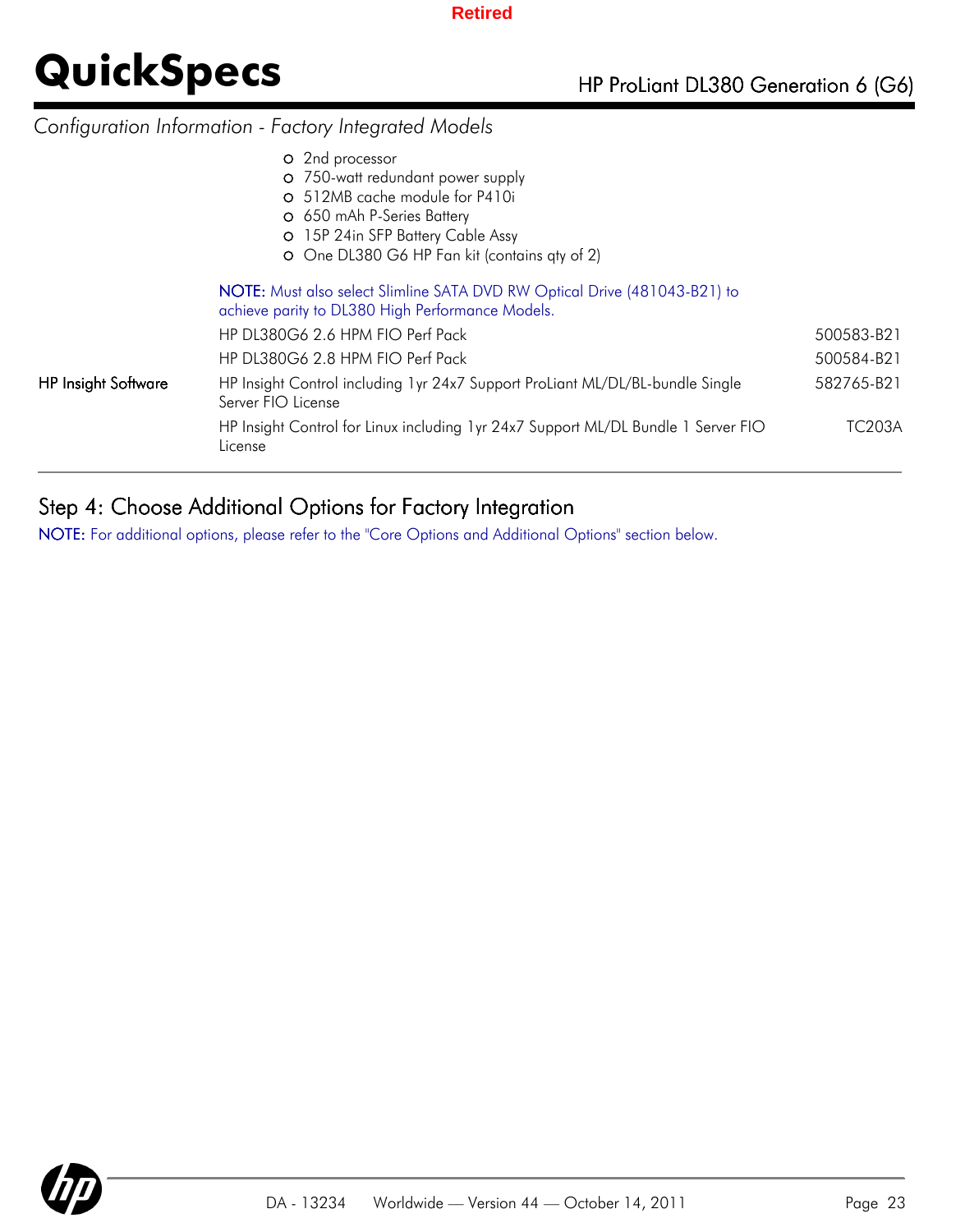*Core Options*

NOTE: Some options may not be integrated at the factory. Contact your local sales representative for additional information.

| <b>HP Unique Options</b> | HP StorageWorks RDX160 Removable Disk Backup System DL Server Module<br>NOTE: Mounts in DL380 G6 second drive cage slot (160GB of Disk Storage)                         | AP724A        |
|--------------------------|-------------------------------------------------------------------------------------------------------------------------------------------------------------------------|---------------|
|                          | HP StorageWorks RDX320 Removable Disk Backup System DL Server Module<br>NOTE: Mounts in DL380 G6 second drive cage slot (320GB of Disk Storage)                         | AP725A        |
|                          | HP StorageWorks RDX500 Removable Disk Backup System DL Server Module<br>NOTE: Mounts in DL380 G6 second drive cage slot (500GB of Disk Storage)                         | AP726A        |
|                          | HP StorageWorks RDX 1TB Removable Disk Backup System DL Server Module<br>NOTE: Mounts in DL380 G6 second drive cage slot (1 TB of Disk Storage)                         | <b>BV848A</b> |
|                          | HP 8SFF CAGE 380G6                                                                                                                                                      | 516914-B21    |
|                          | NOTE: Second drive cage installation replaces internal optical bay.<br>NOTE: Second drive cage requires second controller or HP SAS Expander Card<br>$(468406 - B21)$ . |               |
|                          | HP DL380G6 PCI-E 3 Slot 1x8 2x4 Riser Kit                                                                                                                               | 500579-B21    |
| <b>HP Processors</b>     | <b>Six-Core Processors</b>                                                                                                                                              |               |
|                          | HP DL380 G7 Intel® Xeon® X5650 (2.66GHz/6-core/12MB/95W) Processor Kit                                                                                                  | 587482-B21    |
|                          | HP DL380 G7 Intel® Xeon® X5660 (2.80GHz/6-core/12MB/95W) Processor Kit                                                                                                  | 587491-B21    |
|                          | HP DL380 G7 Intel® Xeon® X5670 (2.93GHz/6-core/12MB/95W) Processor Kit                                                                                                  | 587493-B21    |
|                          | <b>Quad-Core Processors</b>                                                                                                                                             |               |
|                          | HP DL380 G6 Intel® Xeon® E5504 (2.00GHz/4-core/4MB/80W) Processor Kit                                                                                                   | 492136-B21    |
|                          | HP DL380 G6 Intel® Xeon® E5506 (2.13GHz/4-core/4MB/80W) Processor Kit                                                                                                   | 492131-B21    |
|                          | HP DL380 G6 Intel® Xeon® L5506 (2.13GHz/4-core/4MB/60W) Processor Kit                                                                                                   | 500089-B21    |
|                          | HP DL380 G6 Intel® Xeon® E5520 (2.26GHz/4-core/8MB/80W) Processor Kit                                                                                                   | 492239-B21    |
|                          | HP DL380 G6 Intel® Xeon® L5520 (2.26GHz/4-core/8MB/60W) Processor Kit                                                                                                   | 500087-B21    |
|                          | HP DL380 G6 Intel® Xeon® L5530 (2.40GHz/4-core/8MB/60W) Processor Kit                                                                                                   | 578388-B21    |
|                          | HP DL380 G6 Intel® Xeon® E5530 (2.40GHz/4-core/8MB/80W) Processor Kit                                                                                                   | 492237-B21    |
|                          | HP DL380 G6 Intel® Xeon® E5540 (2.53GHz/4-core/8MB/80W) Processor Kit                                                                                                   | 492244-B21    |
|                          | HP DL380 G6 Intel® Xeon® X5550 (2.66GHz/4-core/8MB/95W) Processor Kit                                                                                                   | 492234-B21    |
|                          | HP DL380 G6 Intel® Xeon® X5560 (2.80GHz/4-core/8MB/95W) Processor Kit                                                                                                   | 492232-B21    |
|                          | HP DL380 G6 Intel® Xeon® X5570 (2.93GHz/4-core/8MB/95W) Processor Kit                                                                                                   | 500094-B21    |
|                          | <b>Dual-Core Processors</b>                                                                                                                                             |               |
|                          | HP DL380 G6 Intel® Xeon® E5502 (1.86GHz/2-core/4MB/80W) Processor Kit                                                                                                   | 500085-B21    |

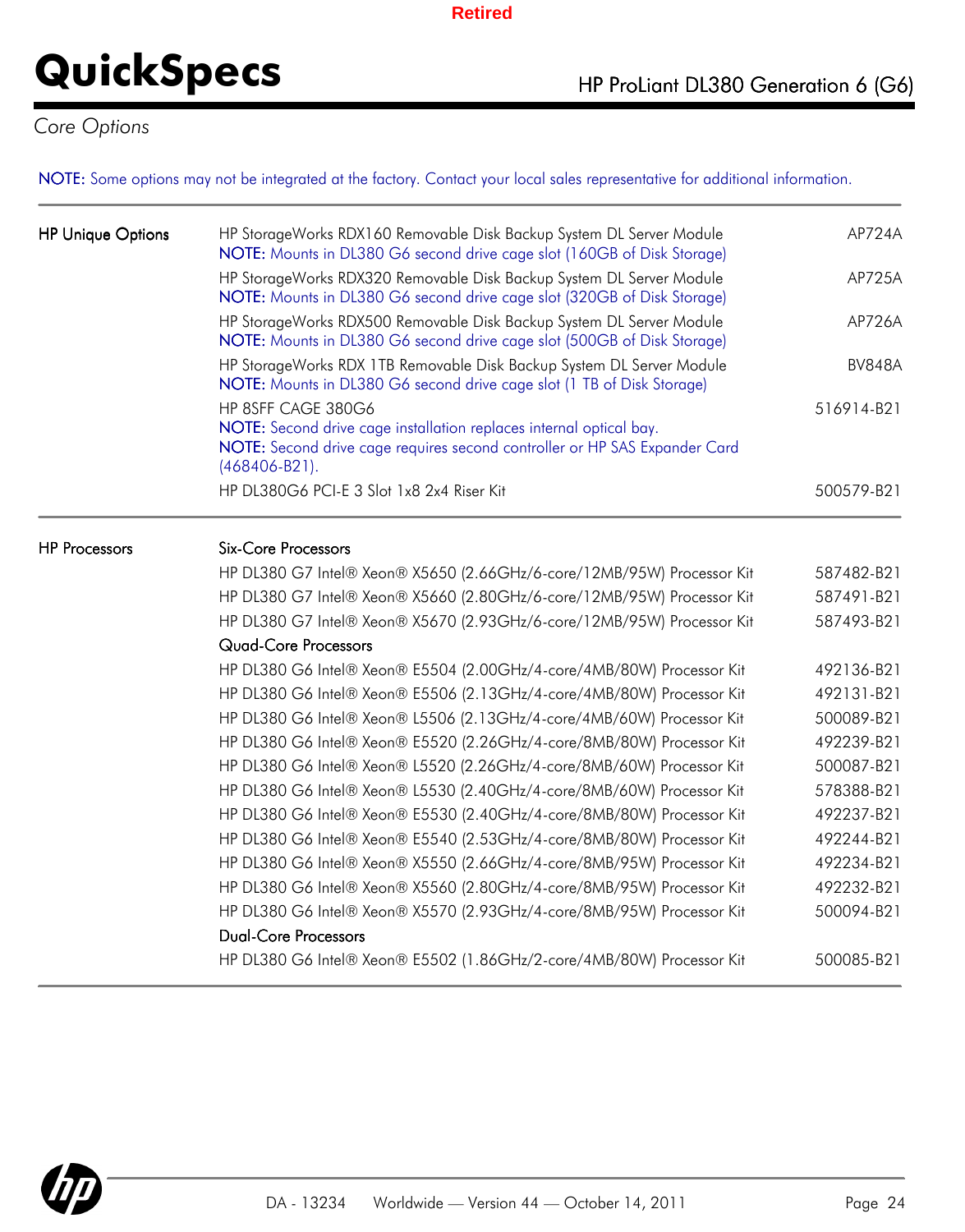| Core Options |  |
|--------------|--|
|              |  |

| <b>HP</b> Memory         | Registered DIMMs (RDIMMs)                                                                                                                                                                                                                                                                                                                                        |             |
|--------------------------|------------------------------------------------------------------------------------------------------------------------------------------------------------------------------------------------------------------------------------------------------------------------------------------------------------------------------------------------------------------|-------------|
|                          | HP 2GB (1x2GB) Dual Rank x8 PC3-10600 (DDR3-1333) Registered CAS-9 Memory<br>Kit                                                                                                                                                                                                                                                                                 | 500656-B21  |
|                          | HP 4GB (1x4GB) Single Rank x4 PC3-10600 (DDR3-1333) Registered CAS-9<br>Memory Kit                                                                                                                                                                                                                                                                               | 593339-B21  |
|                          | HP 4GB (1x4GB) Dual Rank x4 PC3-10600 (DDR3-1333) Registered CAS-9 Memory<br>Kit                                                                                                                                                                                                                                                                                 | 500658-B21  |
|                          | HP 4GB (1x4GB) Quad Rank x8 PC3-8500 (DDR3-1066) Registered CAS-7 Low<br>Power Memory Kit                                                                                                                                                                                                                                                                        | 500660-B21  |
|                          | HP 8GB (1x8GB) Dual Rank x4 PC3-10600 (DDR3-1333) Registered CAS-9 Memory<br>Kit                                                                                                                                                                                                                                                                                 | 500662-B21  |
|                          | HP 16GB (1x16GB) Quad Rank x4 PC3-8500 (DDR3-1066) Registered CAS-7<br>Memory Kit                                                                                                                                                                                                                                                                                | 500666-B21  |
|                          | Unbuffered with ECC DIMMs (UDIMMs)                                                                                                                                                                                                                                                                                                                               |             |
|                          | HP 1GB (1x1GB) Single Rank x8 PC3-10600 (DDR3-1333) Unbuffered CAS-9<br>Memory Kit                                                                                                                                                                                                                                                                               | 500668-B21  |
|                          | HP 2GB (1x2GB) Dual Rank x8 PC3-10600 (DDR3-1333) Unbuffered CAS-9<br>Memory Kit                                                                                                                                                                                                                                                                                 | 500670-B21  |
|                          | HP 4GB (1x4GB) Dual Rank x8 PC3-10600 (DDR3-1333) Unbuffered CAS-9<br>Memory Kit                                                                                                                                                                                                                                                                                 | 500672-B21  |
|                          | NOTE: All DDR3 memory option kits consist of one DIMM per kit. For detailed<br>memory configuration rules and guidelines, please use the Online DDR3 Memory<br>Configuration Tool: www.hp.com/go/ddr3memory-configurator.                                                                                                                                        |             |
|                          | NOTE: Kits described as LP include Low Power DIMMs. For more information on<br>ProLiant Energy Efficient Features, see: www.hp.com/go/proliant-energy-efficient                                                                                                                                                                                                  |             |
| <b>HP Optical Drives</b> | HP Slim SATA DVD RW Optical Drive<br>NOTE: Included in performance models.                                                                                                                                                                                                                                                                                       | 481043-B21  |
|                          | HP Slim SATA DVD-ROM Optical Drive                                                                                                                                                                                                                                                                                                                               | 481041-B21  |
|                          | HP Mobile USB DVDRW Drive US                                                                                                                                                                                                                                                                                                                                     | BU516AA#ABA |
| <b>HP Hard Drives</b>    | NOTE: The components of a storage subsystem (e.g. the drive, the HBA/controller,<br>firmware, and the server backplane) should operate at the same data transfer rate or<br>the system bandwidth will be negotiated down to an acceptable level for all<br>components.<br>NOTE: Hard drives have either a one year or three year warranty; refer to the specific |             |
|                          | hard drive QuickSpecs for details.                                                                                                                                                                                                                                                                                                                               |             |
|                          | SAS Hot Plug SFF (2.5-inch) Enterprise (ENT) Drives                                                                                                                                                                                                                                                                                                              |             |
|                          | HP 600GB 6G SAS 10K rpm SFF (2.5-inch) Dual Port Enterprise 3yr Warranty Hard<br>Drive                                                                                                                                                                                                                                                                           | 581286-B21  |
|                          | HP 450GB 6G SAS 10K rpm SFF (2.5-inch) Dual Port Enterprise 3yr Warranty Hard<br>Drive                                                                                                                                                                                                                                                                           | 581284-B21  |
|                          | HP 300GB 6G SAS 10K rpm SFF (2.5-inch) Dual Port Enterprise 3yr Warranty Hard<br>Drive                                                                                                                                                                                                                                                                           | 507127-B21  |
|                          |                                                                                                                                                                                                                                                                                                                                                                  |             |

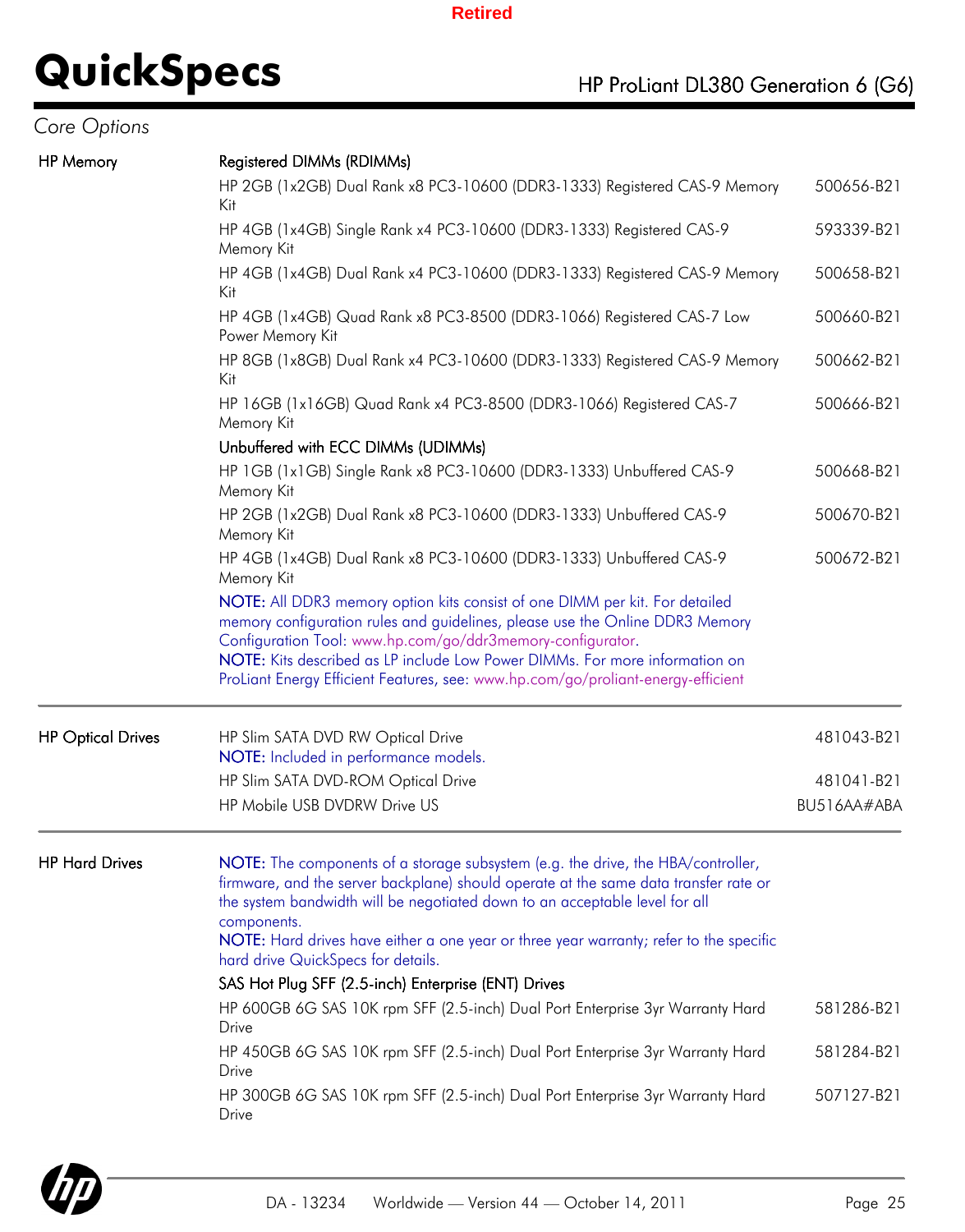## **QuickSpecs** HP ProLiant DL380 Generation 6 (G6)

## *Core Options*

| HP 146GB 6G SAS 15K rpm SFF (2.5-inch) Dual Port Enterprise 3yr Warranty Hard<br>512547-B21<br>Drive<br>HP 146GB 6G SAS 10K rpm SFF (2.5-inch) Dual Port Enterprise 3yr Warranty Hard<br>507125-B21<br>Drive<br>HP 72GB 6G SAS 15K rpm SFF (2.5-inch) Dual Port Enterprise 3yr Warranty Hard<br>512545-B21<br>Drive<br>SAS Hot Plug LFF (3.5-inch) Enterprise (ENT) Drives<br>HP 600GB 6G SAS 15K rpm LFF (3.5-inch) Dual Port Enterprise 3yr Warranty Hard<br>516828-B21<br>Drive<br>HP 450GB 6G SAS 15K rpm LFF (3.5-inch) Dual Port Enterprise 3yr Warranty Hard<br>516816-B21<br>Drive<br>HP 300GB 6G SAS 15K rpm LFF (3.5-inch) Dual Port Enterprise 3yr Warranty Hard<br>516814-B21<br>Drive<br>SAS Hot Plug SFF (2.5-inch) Midline (MDL) Drives<br>HP 500GB 6G SAS 7.2K rpm SFF (2.5-inch) Dual Port Midline 1yr Warranty Hard<br>507610-B21<br>Drive<br>SAS Hot Plug LFF (3.5-inch) Midline (MDL) Drives<br>HP 2TB 6G SAS 7.2K rpm LFF (3.5-inch) Dual Port Midline 1yr Warranty Hard Drive<br>507616-B21<br>HP 1TB 6G SAS 7.2K rpm LFF (3.5-inch) Dual Port Midline 1yr Warranty Hard Drive<br>507614-B21<br>NOTE: Please see the QuickSpecs for Technical Specifications and additional<br>information:<br>http://h18000.www1.hp.com/products/quickspecs/12244 div/12244 div.html<br>(Worldwide)<br>SATA Hot Plug SFF (2.5-inch) Midline (MDL) Drives<br>HP 500GB 3G SATA 7.2K rpm SFF (2.5-inch) Midline 1yr Warranty Hard Drive<br>507750-B21<br>HP 160GB 3G SATA 7.2K rpm SFF (2.5-inch) Midline 1yr Warranty Hard Drive<br>530888-B21<br>SATA Hot Plug LFF (3.5-inch) Midline (MDL) Drives<br>HP 2TB 3G SATA 7.2K rpm LFF (3.5-inch) Midline 1yr Warranty Hard Drive<br>507632-B21<br>HP 1TB 3G SATA 7.2K rpm LFF (3.5-inch) Midline 1yr Warranty Hard Drive<br>454146-B21<br>HP 500GB 3G SATA 7.2K rpm LFF (3.5-inch) Midline 1yr Warranty Hard Drive<br>458928-B21<br>SATA Hot Plug SFF (2.5-inch) Entry (ETY) Drives<br>HP 250GB 3G SATA 5.4K rpm SFF (2.5-inch) Entry 1 yr Warranty Hard Drive<br>460355-B21<br>HP 120GB 1.5G SATA 5.4K rpm SFF (2.5-inch) Entry 1yr Warranty Hard Drive<br>458924-B21<br>SATA Hot Plug LFF (3.5-inch) Entry (ETY) Drives<br>HP 250GB 3G SATA 7.2K rpm LFF (3.5-inch) Entry 1 yr Warranty Hard Drive<br>571230-B21<br>HP 160GB 3G SATA 7.2K rpm LFF (3.5-inch) Entry 1yr Warranty Hard Drive<br>458945-B21<br>NOTE: Please see the QuickSpecs for Technical Specifications and additional<br>information:<br>http://h18000.www1.hp.com/products/quickspecs/13021 div/13021 div.html<br>(Worldwide) |  |
|------------------------------------------------------------------------------------------------------------------------------------------------------------------------------------------------------------------------------------------------------------------------------------------------------------------------------------------------------------------------------------------------------------------------------------------------------------------------------------------------------------------------------------------------------------------------------------------------------------------------------------------------------------------------------------------------------------------------------------------------------------------------------------------------------------------------------------------------------------------------------------------------------------------------------------------------------------------------------------------------------------------------------------------------------------------------------------------------------------------------------------------------------------------------------------------------------------------------------------------------------------------------------------------------------------------------------------------------------------------------------------------------------------------------------------------------------------------------------------------------------------------------------------------------------------------------------------------------------------------------------------------------------------------------------------------------------------------------------------------------------------------------------------------------------------------------------------------------------------------------------------------------------------------------------------------------------------------------------------------------------------------------------------------------------------------------------------------------------------------------------------------------------------------------------------------------------------------------------------------------------------------------------------------------------------------------------------------------------------------------------------------------------------------------------------------------------------------------------------------------------------------------------------------------------|--|
|                                                                                                                                                                                                                                                                                                                                                                                                                                                                                                                                                                                                                                                                                                                                                                                                                                                                                                                                                                                                                                                                                                                                                                                                                                                                                                                                                                                                                                                                                                                                                                                                                                                                                                                                                                                                                                                                                                                                                                                                                                                                                                                                                                                                                                                                                                                                                                                                                                                                                                                                                      |  |
|                                                                                                                                                                                                                                                                                                                                                                                                                                                                                                                                                                                                                                                                                                                                                                                                                                                                                                                                                                                                                                                                                                                                                                                                                                                                                                                                                                                                                                                                                                                                                                                                                                                                                                                                                                                                                                                                                                                                                                                                                                                                                                                                                                                                                                                                                                                                                                                                                                                                                                                                                      |  |
|                                                                                                                                                                                                                                                                                                                                                                                                                                                                                                                                                                                                                                                                                                                                                                                                                                                                                                                                                                                                                                                                                                                                                                                                                                                                                                                                                                                                                                                                                                                                                                                                                                                                                                                                                                                                                                                                                                                                                                                                                                                                                                                                                                                                                                                                                                                                                                                                                                                                                                                                                      |  |
|                                                                                                                                                                                                                                                                                                                                                                                                                                                                                                                                                                                                                                                                                                                                                                                                                                                                                                                                                                                                                                                                                                                                                                                                                                                                                                                                                                                                                                                                                                                                                                                                                                                                                                                                                                                                                                                                                                                                                                                                                                                                                                                                                                                                                                                                                                                                                                                                                                                                                                                                                      |  |
|                                                                                                                                                                                                                                                                                                                                                                                                                                                                                                                                                                                                                                                                                                                                                                                                                                                                                                                                                                                                                                                                                                                                                                                                                                                                                                                                                                                                                                                                                                                                                                                                                                                                                                                                                                                                                                                                                                                                                                                                                                                                                                                                                                                                                                                                                                                                                                                                                                                                                                                                                      |  |
|                                                                                                                                                                                                                                                                                                                                                                                                                                                                                                                                                                                                                                                                                                                                                                                                                                                                                                                                                                                                                                                                                                                                                                                                                                                                                                                                                                                                                                                                                                                                                                                                                                                                                                                                                                                                                                                                                                                                                                                                                                                                                                                                                                                                                                                                                                                                                                                                                                                                                                                                                      |  |
|                                                                                                                                                                                                                                                                                                                                                                                                                                                                                                                                                                                                                                                                                                                                                                                                                                                                                                                                                                                                                                                                                                                                                                                                                                                                                                                                                                                                                                                                                                                                                                                                                                                                                                                                                                                                                                                                                                                                                                                                                                                                                                                                                                                                                                                                                                                                                                                                                                                                                                                                                      |  |
|                                                                                                                                                                                                                                                                                                                                                                                                                                                                                                                                                                                                                                                                                                                                                                                                                                                                                                                                                                                                                                                                                                                                                                                                                                                                                                                                                                                                                                                                                                                                                                                                                                                                                                                                                                                                                                                                                                                                                                                                                                                                                                                                                                                                                                                                                                                                                                                                                                                                                                                                                      |  |
|                                                                                                                                                                                                                                                                                                                                                                                                                                                                                                                                                                                                                                                                                                                                                                                                                                                                                                                                                                                                                                                                                                                                                                                                                                                                                                                                                                                                                                                                                                                                                                                                                                                                                                                                                                                                                                                                                                                                                                                                                                                                                                                                                                                                                                                                                                                                                                                                                                                                                                                                                      |  |
|                                                                                                                                                                                                                                                                                                                                                                                                                                                                                                                                                                                                                                                                                                                                                                                                                                                                                                                                                                                                                                                                                                                                                                                                                                                                                                                                                                                                                                                                                                                                                                                                                                                                                                                                                                                                                                                                                                                                                                                                                                                                                                                                                                                                                                                                                                                                                                                                                                                                                                                                                      |  |
|                                                                                                                                                                                                                                                                                                                                                                                                                                                                                                                                                                                                                                                                                                                                                                                                                                                                                                                                                                                                                                                                                                                                                                                                                                                                                                                                                                                                                                                                                                                                                                                                                                                                                                                                                                                                                                                                                                                                                                                                                                                                                                                                                                                                                                                                                                                                                                                                                                                                                                                                                      |  |
|                                                                                                                                                                                                                                                                                                                                                                                                                                                                                                                                                                                                                                                                                                                                                                                                                                                                                                                                                                                                                                                                                                                                                                                                                                                                                                                                                                                                                                                                                                                                                                                                                                                                                                                                                                                                                                                                                                                                                                                                                                                                                                                                                                                                                                                                                                                                                                                                                                                                                                                                                      |  |
|                                                                                                                                                                                                                                                                                                                                                                                                                                                                                                                                                                                                                                                                                                                                                                                                                                                                                                                                                                                                                                                                                                                                                                                                                                                                                                                                                                                                                                                                                                                                                                                                                                                                                                                                                                                                                                                                                                                                                                                                                                                                                                                                                                                                                                                                                                                                                                                                                                                                                                                                                      |  |
|                                                                                                                                                                                                                                                                                                                                                                                                                                                                                                                                                                                                                                                                                                                                                                                                                                                                                                                                                                                                                                                                                                                                                                                                                                                                                                                                                                                                                                                                                                                                                                                                                                                                                                                                                                                                                                                                                                                                                                                                                                                                                                                                                                                                                                                                                                                                                                                                                                                                                                                                                      |  |
|                                                                                                                                                                                                                                                                                                                                                                                                                                                                                                                                                                                                                                                                                                                                                                                                                                                                                                                                                                                                                                                                                                                                                                                                                                                                                                                                                                                                                                                                                                                                                                                                                                                                                                                                                                                                                                                                                                                                                                                                                                                                                                                                                                                                                                                                                                                                                                                                                                                                                                                                                      |  |
|                                                                                                                                                                                                                                                                                                                                                                                                                                                                                                                                                                                                                                                                                                                                                                                                                                                                                                                                                                                                                                                                                                                                                                                                                                                                                                                                                                                                                                                                                                                                                                                                                                                                                                                                                                                                                                                                                                                                                                                                                                                                                                                                                                                                                                                                                                                                                                                                                                                                                                                                                      |  |
|                                                                                                                                                                                                                                                                                                                                                                                                                                                                                                                                                                                                                                                                                                                                                                                                                                                                                                                                                                                                                                                                                                                                                                                                                                                                                                                                                                                                                                                                                                                                                                                                                                                                                                                                                                                                                                                                                                                                                                                                                                                                                                                                                                                                                                                                                                                                                                                                                                                                                                                                                      |  |
|                                                                                                                                                                                                                                                                                                                                                                                                                                                                                                                                                                                                                                                                                                                                                                                                                                                                                                                                                                                                                                                                                                                                                                                                                                                                                                                                                                                                                                                                                                                                                                                                                                                                                                                                                                                                                                                                                                                                                                                                                                                                                                                                                                                                                                                                                                                                                                                                                                                                                                                                                      |  |
|                                                                                                                                                                                                                                                                                                                                                                                                                                                                                                                                                                                                                                                                                                                                                                                                                                                                                                                                                                                                                                                                                                                                                                                                                                                                                                                                                                                                                                                                                                                                                                                                                                                                                                                                                                                                                                                                                                                                                                                                                                                                                                                                                                                                                                                                                                                                                                                                                                                                                                                                                      |  |
|                                                                                                                                                                                                                                                                                                                                                                                                                                                                                                                                                                                                                                                                                                                                                                                                                                                                                                                                                                                                                                                                                                                                                                                                                                                                                                                                                                                                                                                                                                                                                                                                                                                                                                                                                                                                                                                                                                                                                                                                                                                                                                                                                                                                                                                                                                                                                                                                                                                                                                                                                      |  |
|                                                                                                                                                                                                                                                                                                                                                                                                                                                                                                                                                                                                                                                                                                                                                                                                                                                                                                                                                                                                                                                                                                                                                                                                                                                                                                                                                                                                                                                                                                                                                                                                                                                                                                                                                                                                                                                                                                                                                                                                                                                                                                                                                                                                                                                                                                                                                                                                                                                                                                                                                      |  |
|                                                                                                                                                                                                                                                                                                                                                                                                                                                                                                                                                                                                                                                                                                                                                                                                                                                                                                                                                                                                                                                                                                                                                                                                                                                                                                                                                                                                                                                                                                                                                                                                                                                                                                                                                                                                                                                                                                                                                                                                                                                                                                                                                                                                                                                                                                                                                                                                                                                                                                                                                      |  |
|                                                                                                                                                                                                                                                                                                                                                                                                                                                                                                                                                                                                                                                                                                                                                                                                                                                                                                                                                                                                                                                                                                                                                                                                                                                                                                                                                                                                                                                                                                                                                                                                                                                                                                                                                                                                                                                                                                                                                                                                                                                                                                                                                                                                                                                                                                                                                                                                                                                                                                                                                      |  |
|                                                                                                                                                                                                                                                                                                                                                                                                                                                                                                                                                                                                                                                                                                                                                                                                                                                                                                                                                                                                                                                                                                                                                                                                                                                                                                                                                                                                                                                                                                                                                                                                                                                                                                                                                                                                                                                                                                                                                                                                                                                                                                                                                                                                                                                                                                                                                                                                                                                                                                                                                      |  |
|                                                                                                                                                                                                                                                                                                                                                                                                                                                                                                                                                                                                                                                                                                                                                                                                                                                                                                                                                                                                                                                                                                                                                                                                                                                                                                                                                                                                                                                                                                                                                                                                                                                                                                                                                                                                                                                                                                                                                                                                                                                                                                                                                                                                                                                                                                                                                                                                                                                                                                                                                      |  |
|                                                                                                                                                                                                                                                                                                                                                                                                                                                                                                                                                                                                                                                                                                                                                                                                                                                                                                                                                                                                                                                                                                                                                                                                                                                                                                                                                                                                                                                                                                                                                                                                                                                                                                                                                                                                                                                                                                                                                                                                                                                                                                                                                                                                                                                                                                                                                                                                                                                                                                                                                      |  |
|                                                                                                                                                                                                                                                                                                                                                                                                                                                                                                                                                                                                                                                                                                                                                                                                                                                                                                                                                                                                                                                                                                                                                                                                                                                                                                                                                                                                                                                                                                                                                                                                                                                                                                                                                                                                                                                                                                                                                                                                                                                                                                                                                                                                                                                                                                                                                                                                                                                                                                                                                      |  |
|                                                                                                                                                                                                                                                                                                                                                                                                                                                                                                                                                                                                                                                                                                                                                                                                                                                                                                                                                                                                                                                                                                                                                                                                                                                                                                                                                                                                                                                                                                                                                                                                                                                                                                                                                                                                                                                                                                                                                                                                                                                                                                                                                                                                                                                                                                                                                                                                                                                                                                                                                      |  |
|                                                                                                                                                                                                                                                                                                                                                                                                                                                                                                                                                                                                                                                                                                                                                                                                                                                                                                                                                                                                                                                                                                                                                                                                                                                                                                                                                                                                                                                                                                                                                                                                                                                                                                                                                                                                                                                                                                                                                                                                                                                                                                                                                                                                                                                                                                                                                                                                                                                                                                                                                      |  |
|                                                                                                                                                                                                                                                                                                                                                                                                                                                                                                                                                                                                                                                                                                                                                                                                                                                                                                                                                                                                                                                                                                                                                                                                                                                                                                                                                                                                                                                                                                                                                                                                                                                                                                                                                                                                                                                                                                                                                                                                                                                                                                                                                                                                                                                                                                                                                                                                                                                                                                                                                      |  |
|                                                                                                                                                                                                                                                                                                                                                                                                                                                                                                                                                                                                                                                                                                                                                                                                                                                                                                                                                                                                                                                                                                                                                                                                                                                                                                                                                                                                                                                                                                                                                                                                                                                                                                                                                                                                                                                                                                                                                                                                                                                                                                                                                                                                                                                                                                                                                                                                                                                                                                                                                      |  |
| SATA Hot Plug Midline (MDL) Solid State Drives                                                                                                                                                                                                                                                                                                                                                                                                                                                                                                                                                                                                                                                                                                                                                                                                                                                                                                                                                                                                                                                                                                                                                                                                                                                                                                                                                                                                                                                                                                                                                                                                                                                                                                                                                                                                                                                                                                                                                                                                                                                                                                                                                                                                                                                                                                                                                                                                                                                                                                       |  |
| HP 60GB 3G SATA SFF (2.5-inch) Midline 1yr Warranty Solid State Drive<br>572071-B21                                                                                                                                                                                                                                                                                                                                                                                                                                                                                                                                                                                                                                                                                                                                                                                                                                                                                                                                                                                                                                                                                                                                                                                                                                                                                                                                                                                                                                                                                                                                                                                                                                                                                                                                                                                                                                                                                                                                                                                                                                                                                                                                                                                                                                                                                                                                                                                                                                                                  |  |
| HP 120GB 3G SATA SFF (2.5-inch) Midline 1yr Warranty Solid State Drive<br>572073-B21                                                                                                                                                                                                                                                                                                                                                                                                                                                                                                                                                                                                                                                                                                                                                                                                                                                                                                                                                                                                                                                                                                                                                                                                                                                                                                                                                                                                                                                                                                                                                                                                                                                                                                                                                                                                                                                                                                                                                                                                                                                                                                                                                                                                                                                                                                                                                                                                                                                                 |  |
| SATA Hot Plug 3.5" Midline (MDL) Solid State Drives                                                                                                                                                                                                                                                                                                                                                                                                                                                                                                                                                                                                                                                                                                                                                                                                                                                                                                                                                                                                                                                                                                                                                                                                                                                                                                                                                                                                                                                                                                                                                                                                                                                                                                                                                                                                                                                                                                                                                                                                                                                                                                                                                                                                                                                                                                                                                                                                                                                                                                  |  |

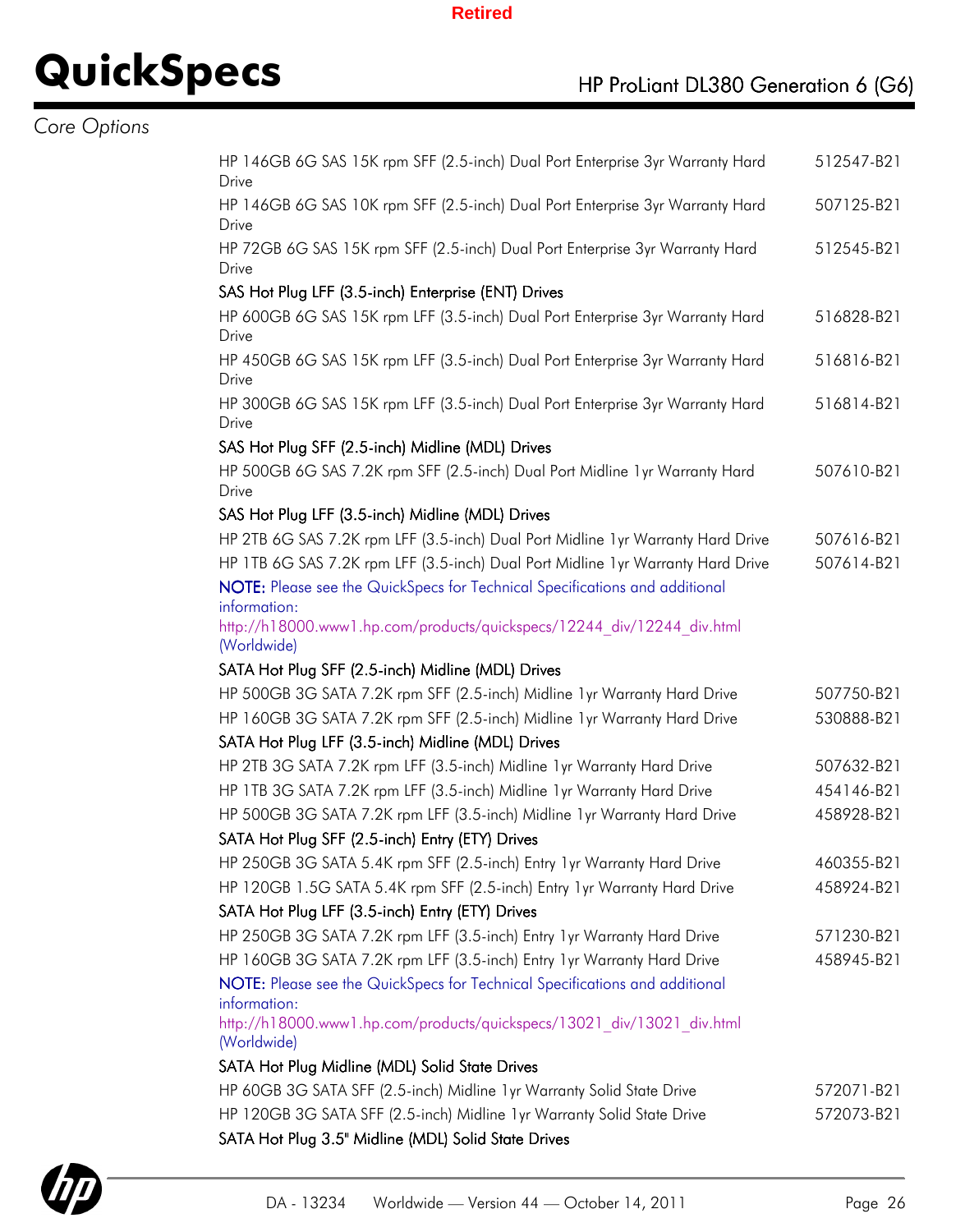| Core Options         |                                                                                                                                                        |            |
|----------------------|--------------------------------------------------------------------------------------------------------------------------------------------------------|------------|
|                      | HP 60GB 3G SATA LFF (3.5-inch) Midline 1yr Warranty Solid State Drive                                                                                  | 570761-B21 |
|                      | HP 120GB 3G SATA LFF (3.5-inch) Midline 1yr Warranty Solid State Drive                                                                                 | 570763-B21 |
|                      | NOTE: Please see the QuickSpecs for Technical Specifications and additional                                                                            |            |
|                      | information:                                                                                                                                           |            |
|                      | http://h18000.www1.hp.com/products/quickspecs/13415 div/13415 div.html<br>(Worldwide)                                                                  |            |
| <b>HP Networking</b> | Gigabit Ethernet adapters                                                                                                                              |            |
|                      | HP NC112T PCIe Gigabit Server Adapter                                                                                                                  | 503746-B21 |
|                      | HP NC360T PCI Express Dual Port Gigabit Server Adapter                                                                                                 | 412648-B21 |
|                      | HP NC364T PCI Express Quad Port Gigabit Server Adapter<br>NOTE: Does not support Windows 2000.                                                         | 435508-B21 |
|                      | HP NC365T 4-port Ethernet Server Adapter                                                                                                               | 593722-B21 |
|                      | HP NC373F PCI Express Multifunction Gigabit Server Adapter                                                                                             | 394793-B21 |
|                      | HP NC373T PCI Express Multifunction Gigabit Server Adapter                                                                                             | 394791-B21 |
|                      | HP NC375T PCI Express Quad Port Gigabit Server Adapter                                                                                                 | 538696-B21 |
|                      | HP NC382T PCI Express Dual Port Multifunction Gigabit Server Adapter                                                                                   | 458492-B21 |
|                      | 10 Gigabit Ethernet Adapters<br>NOTE: No more than two 10GbE I/O devices are supported in a single ProLiant                                            |            |
|                      | server.<br>NOTE: A minimum of two Gigabytes (2 GB) of server memory is required per each<br>adapter.                                                   |            |
|                      | NOTE: Direct Attach Cable (DAC) for copper environments or fiber transceivers and<br>cables for fiber-optic environments must be purchased separately. |            |
|                      | HP NC522SFP Dual Port 10GbE Server Adapter                                                                                                             | 468332-B21 |
|                      | HP NC523SFP 10Gb 2-port Server Adapter                                                                                                                 | 593717-B21 |
|                      | HP NC550SFP Dual Port 10GbE Server Adapter                                                                                                             | 581201-B21 |
|                      | NOTE: Please see the QuickSpecs for Technical Specifications and additional<br>information: www.hp.com/go/ProLiantNICs                                 |            |
| <b>HP</b> InfiniBand | HP IB 4X QDR CX-2 PCI-e G2 Dual Port HCA                                                                                                               | 592520-B21 |
|                      | HP IB 4X DDR CX-2 PCI-e G2 Dual Port HCA                                                                                                               | 592521-B21 |
|                      | HP 4X QDR PCI-e G2 QLogic InfiniBand Dual Port HCA                                                                                                     | 583211-B21 |
|                      | NOTE: Please see the QuickSpecs for additional information:<br>http://h18000.www1.hp.com/products/quickspecs/13078 div/13078 div.html                  |            |
| HP I/O Expansion     | HP DL380G6 PCI-E 3 Slot 1x8 2x4 Riser Kit                                                                                                              | 500579-B21 |
| Options              | HP DL38X PCI-X riser kit (1) PCI-X, (1) x8, (1) x4)                                                                                                    | 494322-B21 |
|                      | HP DL38X (1) x16 PCI-E riser kit                                                                                                                       | 494323-B21 |
|                      | HP DL38X (2) x8 PCI-E Riser Kit<br>NOTE: This riser card will support a quantity of one 10Gbe NIC.                                                     | 494326-B21 |

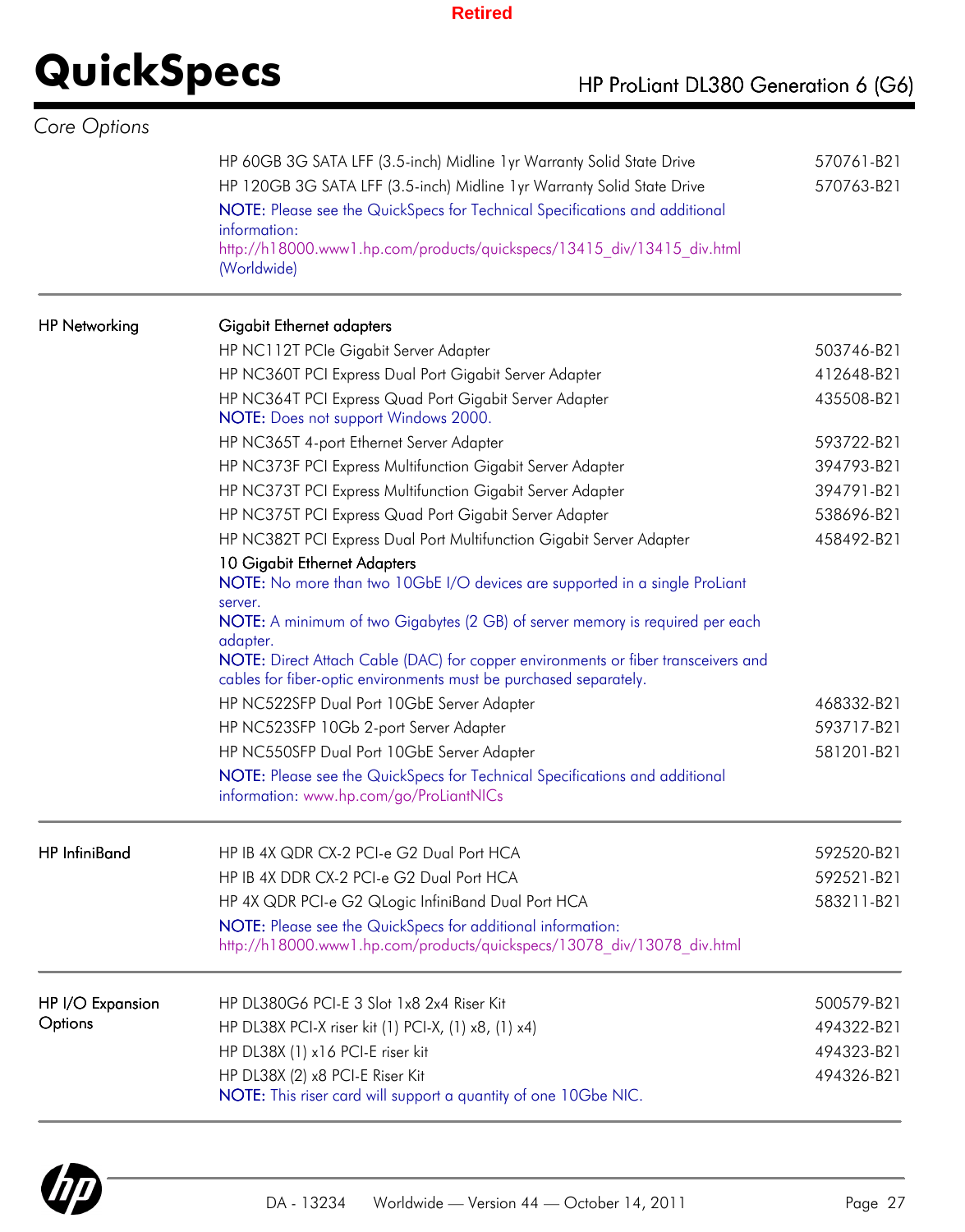## *Core Options*

| <b>HP Power Supplies</b> | NOTE: Prior to making a power supply selection it is highly recommended that the HP<br>Power Advisor is run to determine the right size power supply for your server<br>configuration. The HP Power Advisor is located at: www.hp.com/go/hppoweradvisor. |            |
|--------------------------|----------------------------------------------------------------------------------------------------------------------------------------------------------------------------------------------------------------------------------------------------------|------------|
|                          | HP 460W HE Hot Plug AC Power Supply Kit                                                                                                                                                                                                                  | 503296-B21 |
|                          | HP 750W Common Slot High Efficiency Power Supply Kit                                                                                                                                                                                                     | 512327-B21 |
|                          | HP 1200W 12V Hot Plug AC Power Supply                                                                                                                                                                                                                    | 500172-B21 |
|                          | HP 1200W Common Slot High Efficiency Power Supply Kit                                                                                                                                                                                                    | 578322-B21 |
|                          | HP 1200W -48V DC Common Slot Power Supply<br>NOTE: DC power supplies contain a -48V DC power cord designed for in rack DC<br>power rectifiers.                                                                                                           | 437573-B21 |
|                          | NOTE: Option Kits contain optional power supply, an IEC power cable and PDU IEC<br>cables.                                                                                                                                                               |            |

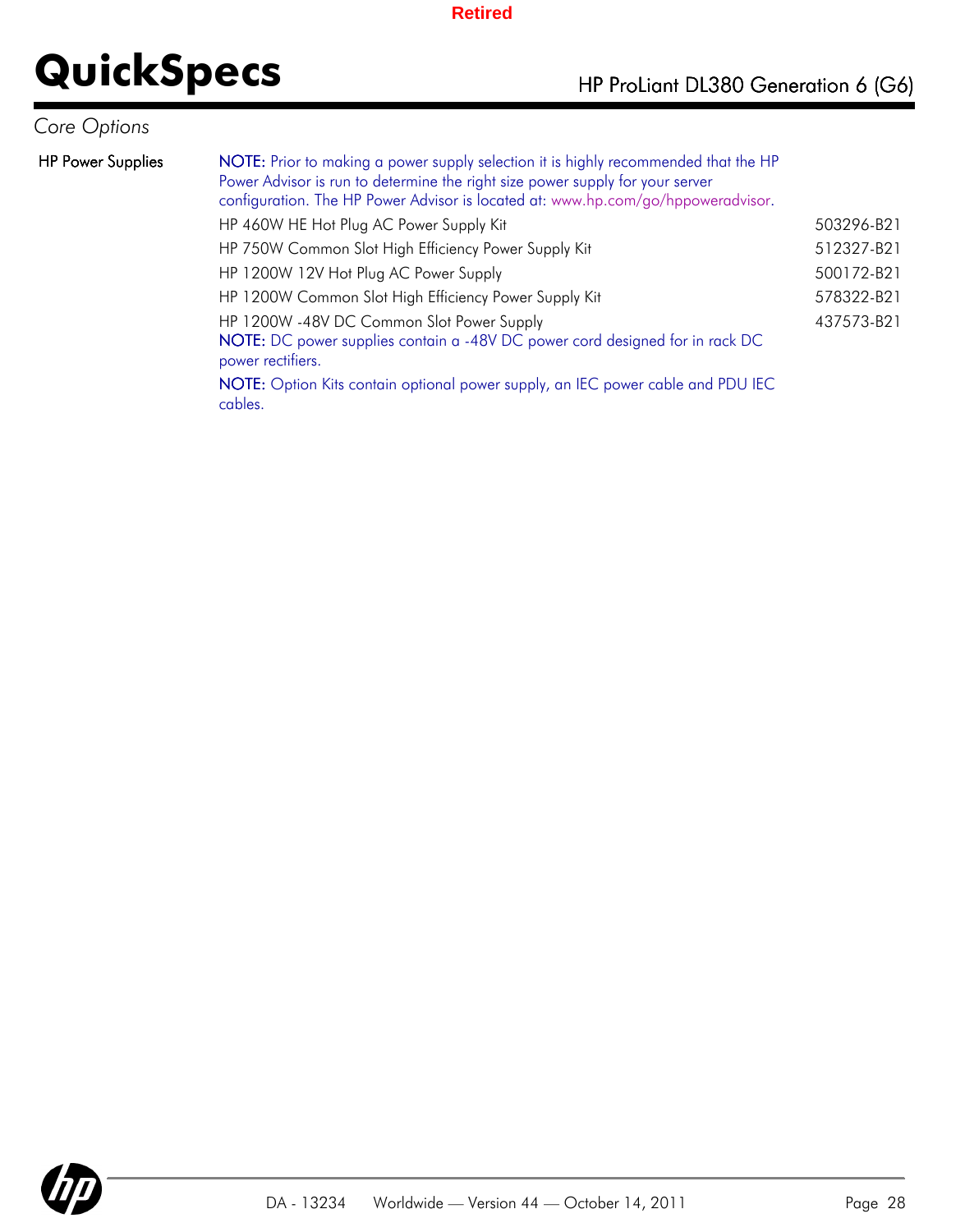## *Additional Options*

### HP Insight Software HP Insight Control

| <b>HP Insight Control</b>                                                                                                                                                                                                                                                                                                                                                                                                                                                                                                                                                                                                                                                                                                                                                                                                                                                                                                                                                                                                                                                                                                                                                                                                                                                             |               |
|---------------------------------------------------------------------------------------------------------------------------------------------------------------------------------------------------------------------------------------------------------------------------------------------------------------------------------------------------------------------------------------------------------------------------------------------------------------------------------------------------------------------------------------------------------------------------------------------------------------------------------------------------------------------------------------------------------------------------------------------------------------------------------------------------------------------------------------------------------------------------------------------------------------------------------------------------------------------------------------------------------------------------------------------------------------------------------------------------------------------------------------------------------------------------------------------------------------------------------------------------------------------------------------|---------------|
| HP Insight Control including 1yr 24x7 Technical Support and Updates Electronic<br>License                                                                                                                                                                                                                                                                                                                                                                                                                                                                                                                                                                                                                                                                                                                                                                                                                                                                                                                                                                                                                                                                                                                                                                                             | T9074BAE      |
| HP Insight Control including 1yr 24x7 Support ProLiant ML/DL/BL-bundle Electronic<br>License                                                                                                                                                                                                                                                                                                                                                                                                                                                                                                                                                                                                                                                                                                                                                                                                                                                                                                                                                                                                                                                                                                                                                                                          | TC278AAE      |
| HP Insight Control including 1yr 24x7 Technical Support and Updates Single Server<br>License                                                                                                                                                                                                                                                                                                                                                                                                                                                                                                                                                                                                                                                                                                                                                                                                                                                                                                                                                                                                                                                                                                                                                                                          | 452148-B22    |
| HP Insight Control including 1yr 24x7 Support ProLiant ML/DL/BL-bundle Tracking<br>License                                                                                                                                                                                                                                                                                                                                                                                                                                                                                                                                                                                                                                                                                                                                                                                                                                                                                                                                                                                                                                                                                                                                                                                            | <b>TC275A</b> |
| HP Insight Software Media Kit<br>NOTE: Insight Software DVD media without licenses. Contains HP Systems Insight<br>Manager, HP Insight Control, HP Insight Dynamics, HP Insight Control for Microsoft<br>System Center, and Virtual Connect Enterprise Manager software. Uses an integrated<br>installer to perform quick and accurate software installation and updates.<br>NOTE: Electronic and Flexible-Quantity licenses can be used to purchase multiple<br>licenses with a single activation key.<br>NOTE: Electronic software is available in all countries except China and Japan.<br>Customers in China and Japan should order the physical equivalent.<br>NOTE: Customer will receive a license entitlement certificate. The license entitlement<br>certificate must be redeemed online or via fax in order to obtain the license activation<br>key(s). Includes one year of 24 x 7 HP Software Technical Support and Update<br>Service.<br>NOTE: Licenses ship without media. The HP Insight Control Media Kit can be ordered<br>separately, or can be downloaded at: http://www.hp.com/go/insightupdates.<br>NOTE: For additional license options please see the Insight Control QuickSpecs at:<br>http://h18000.www1.hp.com/products/quickspecs/12631 div/12631 div.html | 436222-B21    |
| HP Insight Control for Linux                                                                                                                                                                                                                                                                                                                                                                                                                                                                                                                                                                                                                                                                                                                                                                                                                                                                                                                                                                                                                                                                                                                                                                                                                                                          |               |
| HP Insight Control for Linux w/1yr 24x7 Supp ML/DL/SL Bundle Electronic 1 Svr LTU                                                                                                                                                                                                                                                                                                                                                                                                                                                                                                                                                                                                                                                                                                                                                                                                                                                                                                                                                                                                                                                                                                                                                                                                     | TC203AAE      |
| HP Insight Control for Linux including 1yr 24x7 Support Electronic License                                                                                                                                                                                                                                                                                                                                                                                                                                                                                                                                                                                                                                                                                                                                                                                                                                                                                                                                                                                                                                                                                                                                                                                                            | TC213AAE      |
| HP Insight Control for Linux including 1yr 24x7 Support Single Server License                                                                                                                                                                                                                                                                                                                                                                                                                                                                                                                                                                                                                                                                                                                                                                                                                                                                                                                                                                                                                                                                                                                                                                                                         | <b>TC209A</b> |
| HP Insight Control for Linux Media Kit<br>NOTE: Media pack DVD contains the ISO image for HP Insight Control for Linux, HP<br>Systems Insight Manager, HP Insight Control power management, HP Insight Control<br>virtual machine management, and an integrated installer. Servers must be acquired<br>separately.                                                                                                                                                                                                                                                                                                                                                                                                                                                                                                                                                                                                                                                                                                                                                                                                                                                                                                                                                                    | <b>TC208A</b> |
| NOTE: Licenses ship without media. The Media Kit for Insight Control for Linux can be<br>ordered separately, or can be downloaded at: http://www.hp.com/go/ic-linux (click<br>on Download button).<br>NOTE: Electronic software is available in all countries except China and Japan.                                                                                                                                                                                                                                                                                                                                                                                                                                                                                                                                                                                                                                                                                                                                                                                                                                                                                                                                                                                                 |               |
| Customers in China and Japan should order the physical equivalent.<br>NOTE: Electronic and Flexible-Quantity licenses can be used to purchase multiple<br>licenses with a single set of activation keys.                                                                                                                                                                                                                                                                                                                                                                                                                                                                                                                                                                                                                                                                                                                                                                                                                                                                                                                                                                                                                                                                              |               |
| NOTE: For additional License Kits, including electronic licensing options, please see<br>the QuickSpecs at:<br>http://h18000.www1.hp.com/products/quickspecs/13019 div/13019 div.html                                                                                                                                                                                                                                                                                                                                                                                                                                                                                                                                                                                                                                                                                                                                                                                                                                                                                                                                                                                                                                                                                                 |               |
|                                                                                                                                                                                                                                                                                                                                                                                                                                                                                                                                                                                                                                                                                                                                                                                                                                                                                                                                                                                                                                                                                                                                                                                                                                                                                       |               |

HP Integrated Lights-Out (iLO) Advanced

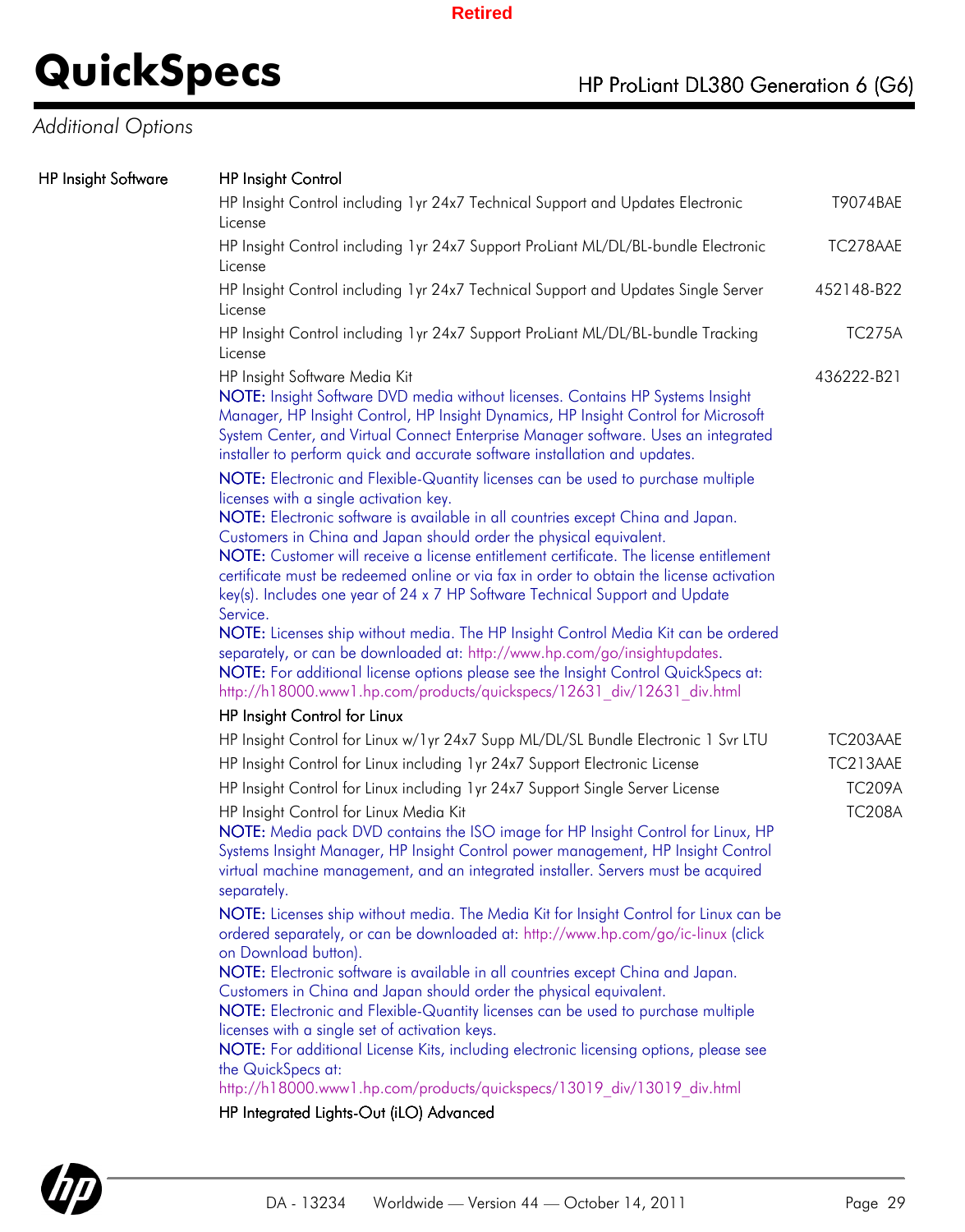# **QuickSpecs** HP ProLiant DL380 Generation 6 (G6)

### *Additional Options*

|                  | HP iLO Advanced including 1yr 24x7 Technical Support and Updates Electronic<br>License                                                                                                                                                                                                                                                                                                                                                                                                                                                                                                                                                                                                                                                                                                                  |                               |
|------------------|---------------------------------------------------------------------------------------------------------------------------------------------------------------------------------------------------------------------------------------------------------------------------------------------------------------------------------------------------------------------------------------------------------------------------------------------------------------------------------------------------------------------------------------------------------------------------------------------------------------------------------------------------------------------------------------------------------------------------------------------------------------------------------------------------------|-------------------------------|
|                  | HP iLO Advanced including 1 yr 24x7 Technical Support and Updates Single Server<br>License                                                                                                                                                                                                                                                                                                                                                                                                                                                                                                                                                                                                                                                                                                              | 512485-B21                    |
|                  | NOTE: This license allows 1 server to be deployed and managed via HP iLO<br>Advanced. Customer will receive a printed license entitlement certificate via physical<br>shipment. The license entitlement certificate must be redeemed online or via fax in<br>order to obtain the license activation key(s). Includes one year of 24 x 7 HP Software<br><b>Technical Support Service</b><br>NOTE: Electronic software is available in all countries except China and Japan.<br>Customers in China and Japan should order the physical equivalent.<br>NOTE: For additional license kits, including electronic delivery options, please see the<br>QuickSpecs at:<br>http://h18000.www1.hp.com/products/quickspecs/12362_div/12362_div.html                                                                |                               |
|                  | HP Insight Control server deployment                                                                                                                                                                                                                                                                                                                                                                                                                                                                                                                                                                                                                                                                                                                                                                    |                               |
|                  | HP Insight Control Server Deployment including 1yr 24x7 Support Electronic License<br>HP Insight Control Server Deployment including 1yr 24x7 Support Single Server<br>License                                                                                                                                                                                                                                                                                                                                                                                                                                                                                                                                                                                                                          | <b>T9082AAE</b><br>452151-B21 |
|                  | NOTE: Licenses ship without media. The Insight Control Media Kit can be ordered<br>separately, or can be downloaded at: http://www.hp.com/go/insightupdates.<br>NOTE: Electronic licenses can be used to purchase multiple licenses with a single<br>activation key, and is available in all countries except China and Japan. Customers in<br>China and Japan should order the physical equivalent.<br>NOTE: Customer will receive a license entitlement certificate, which must be<br>redeemed online or via fax in order to obtain the license activation key(s). Includes<br>one year of 24 x 7 HP Software Technical Support Service.<br>NOTE: For additional license kits please see the Insight Control QuickSpecs at:<br>http://h18004.www1.hp.com/products/quickspecs/12631 div/12631 div.html |                               |
| High Performance | <b>HP Cluster Management Utility</b>                                                                                                                                                                                                                                                                                                                                                                                                                                                                                                                                                                                                                                                                                                                                                                    |                               |
| <b>Clusters</b>  | HP Cluster Management Utility Compute Node Flexible License<br>NOTE: This part number can be used to purchase one certificate for multiple licenses<br>with a single activation key. Each license is for one node (server). Customer will<br>receive a printed end user license agreement and license entitlement certificate via<br>physical shipment. The license entitlement certificate must be redeemed online in<br>order to obtain a license key.                                                                                                                                                                                                                                                                                                                                                | 436284-B21                    |
|                  | HP Cluster Management Utility License and Media<br>NOTE: Order a minimum of one license per cluster to purchase media including<br>software and documentation, which will be delivered to the customer, and also<br>licenses CMU management. No license key is delivered or required.                                                                                                                                                                                                                                                                                                                                                                                                                                                                                                                   | 433257-B21                    |
|                  | NOTE: For additional license kits please see the QuickSpecs at:<br>http://h18004.www1.hp.com/products/quickspecs/12612 div/12612 div.html                                                                                                                                                                                                                                                                                                                                                                                                                                                                                                                                                                                                                                                               |                               |
|                  | <b>HP HPC Linux Value Pack</b>                                                                                                                                                                                                                                                                                                                                                                                                                                                                                                                                                                                                                                                                                                                                                                          |                               |

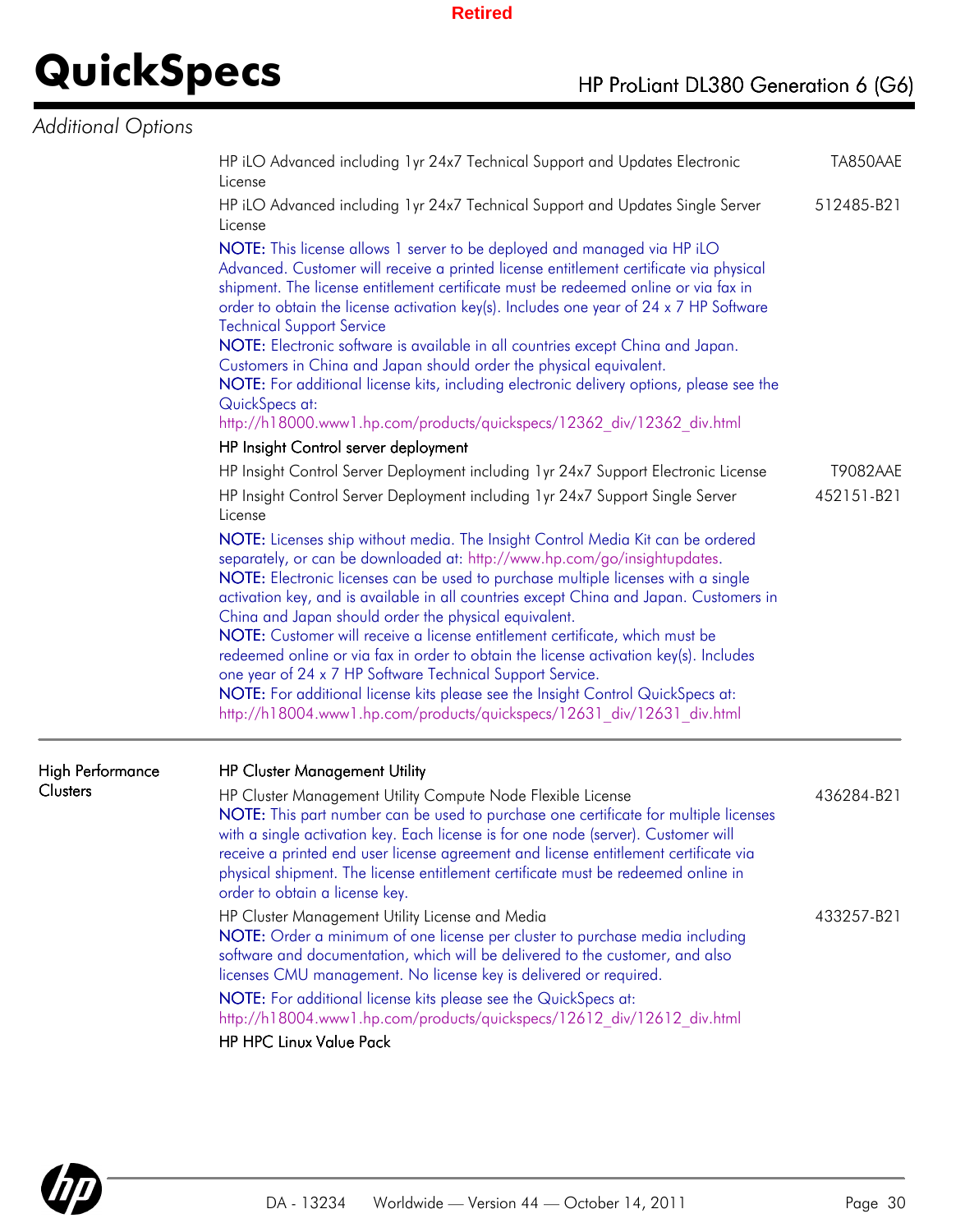| <b>Additional Options</b>     |                                                                                                                                                                                                                                                                                                                                                                                                                                                                                                                                                                                                                                                                                                                                   |               |
|-------------------------------|-----------------------------------------------------------------------------------------------------------------------------------------------------------------------------------------------------------------------------------------------------------------------------------------------------------------------------------------------------------------------------------------------------------------------------------------------------------------------------------------------------------------------------------------------------------------------------------------------------------------------------------------------------------------------------------------------------------------------------------|---------------|
|                               | HP High Performance Computing Linux Value Pack 1 Processor Flexible License<br>NOTE: This part number can be used to purchase one certificate for multiple licenses<br>with a single activation key. Each license is for one socket (a.k.a. processor).<br>Customer will receive a printed end user license agreement and license entitlement<br>certificate via physical shipment. The license entitlement certificate must be redeemed<br>online in order to obtain a license key.                                                                                                                                                                                                                                              | <b>TC293A</b> |
|                               | HP High Performance Computing Linux Value Pack Media Kit<br>NOTE: This part number can be used to purchase media including software and<br>documentation, which will be delivered to the customer.<br>NOTE: For additional license kits please see the QuickSpecs at:<br>http://h18004.www1.hp.com/products/quickspecs/13485 div/13485 div.html                                                                                                                                                                                                                                                                                                                                                                                   | <b>TC294A</b> |
| <b>HP Drive Cage Options</b>  | HP 8SFF CAGE 380G6<br>NOTE: Second drive cage installation replaces internal optical bay.<br>NOTE: Second drive cage requires second controller or HP SAS Expander Card<br>$(468406 - B21)$ .                                                                                                                                                                                                                                                                                                                                                                                                                                                                                                                                     | 516914-B21    |
| HP I/O Accelerator<br>Options | HP 160GB SLC PCIe ioDrive<br>NOTE: A low-profile PCI bracket is included for use in low-profile slots.                                                                                                                                                                                                                                                                                                                                                                                                                                                                                                                                                                                                                            | 600278-B21    |
|                               | HP 320GB MLC PCle ioDrive<br>NOTE: A low-profile PCI bracket is included for use in low-profile slots.                                                                                                                                                                                                                                                                                                                                                                                                                                                                                                                                                                                                                            | 600279-B21    |
|                               | HP 320GB SLC PCIe ioDrive Duo                                                                                                                                                                                                                                                                                                                                                                                                                                                                                                                                                                                                                                                                                                     | 600281-B21    |
|                               | HP 640GB MLC PCIe ioDrive Duo                                                                                                                                                                                                                                                                                                                                                                                                                                                                                                                                                                                                                                                                                                     | 600282-B21    |
|                               | HP 1.28TB MLC PCIe ioDrive Duo                                                                                                                                                                                                                                                                                                                                                                                                                                                                                                                                                                                                                                                                                                    | 641027-B21    |
|                               | NOTE: Please see the QuickSpecs for Technical Specifications and additional                                                                                                                                                                                                                                                                                                                                                                                                                                                                                                                                                                                                                                                       |               |
|                               | information:<br>http://h18000.www1.hp.com/products/quickspecs/13587 div/13587 div.html<br>(Worldwide)                                                                                                                                                                                                                                                                                                                                                                                                                                                                                                                                                                                                                             |               |
| HP Security - TPM             | HP Trusted Platform Module Option Kit                                                                                                                                                                                                                                                                                                                                                                                                                                                                                                                                                                                                                                                                                             | 488069-B21    |
|                               | NOTE: The TPM (Trusted Platform Module) is a microcontroller chip that can securely<br>store artifacts used to authenticate the server platform. These artifacts can include<br>passwords, certificates and encryption keys. Windows® BitLocker™ Drive Encryption<br>(BitLocker) is a data protection feature available in Windows Server® 2008. BitLocker<br>leverages the enhanced security capabilities of a Trusted Platform Module (TPM)<br>version 1.2. The TPM works with BitLocker to help protect user data and to ensure that<br>a server running Windows Server 2008 has not been tampered with while the system<br>was offline. For more information about TPM, including a white paper, go to:<br>www.hp.com/go/TPM. |               |
| <b>HP Storage Controllers</b> | <b>SAS Controllers</b>                                                                                                                                                                                                                                                                                                                                                                                                                                                                                                                                                                                                                                                                                                            |               |
|                               | Smart Array P800 Controller                                                                                                                                                                                                                                                                                                                                                                                                                                                                                                                                                                                                                                                                                                       |               |
|                               | HP Smart Array P800/512 BBWC 2-ports Int/2-ports Ext PCIe x8 SAS Controller                                                                                                                                                                                                                                                                                                                                                                                                                                                                                                                                                                                                                                                       | 381513-B21    |
|                               | Smart Array P212 Controller                                                                                                                                                                                                                                                                                                                                                                                                                                                                                                                                                                                                                                                                                                       |               |
|                               | HP Smart Array P212/ZM 1-ports Int/1-ports Ext PCIe x8 SAS Controller                                                                                                                                                                                                                                                                                                                                                                                                                                                                                                                                                                                                                                                             | 462828-B21    |

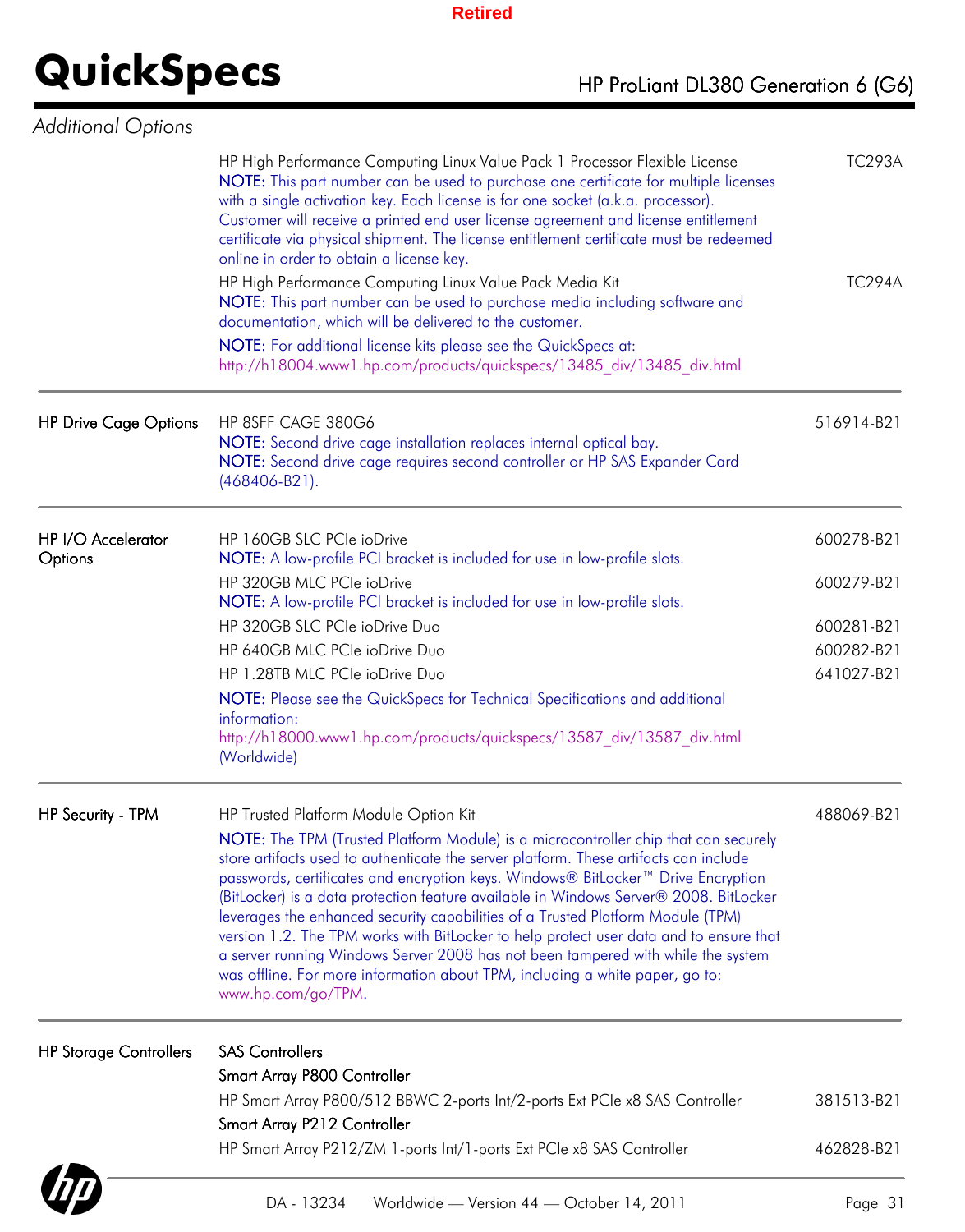## *Additional Options*

| HP Smart Array P212/256 1-ports Int/1-ports Ext PCIe x8 SAS Controller                                        | 462834-B21 |
|---------------------------------------------------------------------------------------------------------------|------------|
| Smart Array P410 Controller                                                                                   |            |
| HP Smart Array P410/256 2-ports Int PCIe x8 SAS Controller                                                    | 462862-B21 |
| HP Smart Array P410/512 BBWC 2-ports Int PCIe x8 SAS Controller                                               | 462864-B21 |
| HP Smart Array P410/512 FBWC 2-ports Int PCIe x8 SAS Controller                                               | 578230-B21 |
| HP Smart Array P410/1G FBWC 2-ports Int PCIe x8 SAS Controller                                                | 572532-B21 |
| Smart Array P411 Controller                                                                                   |            |
| HP Smart Array P411/256 2-ports Ext PCle x8 SAS Controller                                                    | 462830-B21 |
| HP Smart Array P411/512 BBWC 2-ports Ext PCIe x8 SAS Controller                                               | 462832-B21 |
| HP Smart Array P411/512 FBWC 2-ports Ext PCIe x8 SAS Controller                                               | 578229-B21 |
| HP Smart Array P411/1G FBWC 2-ports Ext PCIe x8 SAS Controller                                                | 572531-B21 |
| Smart Array P812 Controller                                                                                   |            |
| HP Smart Array P812/1G FBWC 2-ports Int/4-ports Ext PCIe x8 SAS Controller                                    | 487204-B21 |
| <b>Optional Upgrades</b>                                                                                      |            |
| HP 256MB P-series Cache Upgrade                                                                               | 462968-B21 |
| NOTE: Supported on HP Smart Array P212 Controller and as an upgrade on HP                                     |            |
| Smart Array P410i (Zero Memory).                                                                              |            |
| HP 512MB P-Series Battery Backed Write Cache Upgrade                                                          | 462967-B21 |
| HP 1GB Flash Backed Cache                                                                                     | 534562-B21 |
| NOTE: Supported on the Smart Array P410i Controller only.                                                     |            |
| HP 512MB Flash Backed Write Cache                                                                             | 534916-B21 |
| NOTE: Supported on the Smart Array P410i Controller only.                                                     |            |
| HP 650 mAh P-Series Battery<br>NOTE: To enable BBWC on the 256MB cache.                                       | 462969-B21 |
| NOTE: Supported on HP P410i Smart Array (integrated), HP Smart Array P212                                     |            |
| Controller, HP Smart Array P410 Controller, and HP Smart Array P411 Controller                                |            |
| only.                                                                                                         |            |
| HP 8484 to Mini SAS 33in Cable Assembly                                                                       | 591734-B21 |
| NOTE: Cable for use connecting the Smart Array P800 Controller to internal hard                               |            |
| disk drives on select HP ProLiant G6 Servers.                                                                 |            |
| HP Chipset SATA Cable Kit                                                                                     | 627121-B21 |
| HP Smart Array Advanced Pack including 1yr 24x7 Technical Support and Updates                                 | 516471-B21 |
| Single Server License<br>NOTE: This part number can be used to purchase a single license or to order multiple |            |
| licenses with a single activation key. Customers will receive a license entitlement                           |            |
| certificate via e-mail. The license entitlement certificate must be redeemed online or                        |            |
| via fax in order to obtain the license activation key(s). Include one year of 24x7 HP                         |            |
| Software Technical Support Services.                                                                          |            |
| NOTE: Please see the QuickSpecs for Technical Specifications and additional                                   |            |
| information:<br>http://h18000.www1.hp.com/products/quickspecs/12616 div/12616 div.html                        |            |
| (Smart Array P800 Controller)                                                                                 |            |
| http://h18000.www1.hp.com/products/quickspecs/13203 div/13203 div.html                                        |            |
| (Smart Array P212 Controller)                                                                                 |            |
| http://h18000.www1.hp.com/products/quickspecs/13201 div/13201 div.html                                        |            |
| (Smart Array P410 Controller)                                                                                 |            |

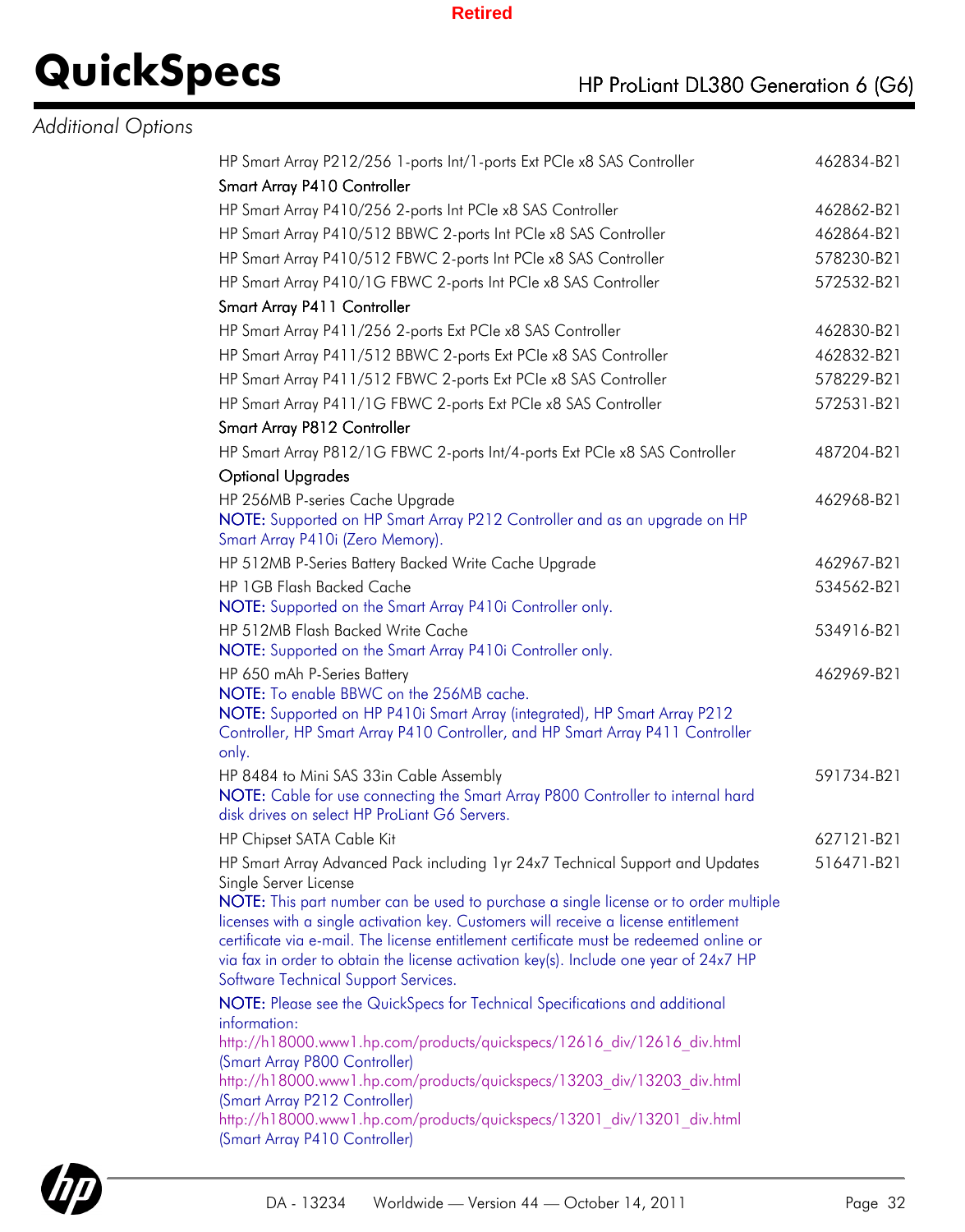## **QuickSpecs**

### *Additional Options*

| ⊶ישו |                                                                                                                                                       |               |
|------|-------------------------------------------------------------------------------------------------------------------------------------------------------|---------------|
|      | http://h18000.www1.hp.com/products/quickspecs/13202 div/13202 div.html<br>(Smart Array P411 Controller)                                               |               |
|      | http://h18000.www1.hp.com/products/quickspecs/13558 div/13558 div.html<br>(Smart Array P812 Controller)                                               |               |
|      | http://h18000.www1.hp.com/products/quickspecs/13200 div/13200 div.html<br>(Smart Array Advanced Pack)                                                 |               |
|      | <b>SAS Controller Options</b>                                                                                                                         |               |
|      | HP 24 Bay 3Gb SAS Expander Card                                                                                                                       | 468406-B21    |
|      | NOTE: Please see the QuickSpecs for Technical Specifications and additional<br>information:                                                           |               |
|      | http://h18004.www1.hp.com/products/quickspecs/13232 div/13232 div.html<br>(SAS Expander Card)                                                         |               |
|      | <b>SAS HBA</b>                                                                                                                                        |               |
|      | HP SC08Ge 2-ports Ext PCIe x8 SAS Host Bus Adapter                                                                                                    | 488765-B21    |
|      | HP Modular Smart Array SC08e 2-ports Ext PCIe x8 SAS Host Bus Adapter<br>NOTE: This is a 2 x4 External Port HBA                                       | 614988-B21    |
|      | NOTE: This is only approved for the HP StorageWorks P2000 G3 SAS Modular Smart<br>Array.                                                              |               |
|      | NOTE: Please see the QuickSpecs for Technical Specifications and additional<br>information:                                                           |               |
|      | http://h18004.www1.hp.com/products/quickspecs/13082 div/13082 div.html<br>(SC08Ge HBA)                                                                |               |
|      | http://h18004.www1.hp.com/products/quickspecs/13651 div/13651 div.html<br>(SC08e 6Gb HBA)                                                             |               |
|      | <b>SCSI HBA</b>                                                                                                                                       |               |
|      | HP SC11Xe Ultra320 Single Channel/ PCle x4 SCSI Host Bus Adapter<br>NOTE: Recommended HBA for SCSI tape drive connect.                                | 412911-B21    |
|      | NOTE: Please see the QuickSpecs for additional information:<br>http://h18000.www1.hp.com/products/quickspecs/12566 div/12566 div.html<br>(SC11Xe HBA) |               |
|      | NOTE: HP ProLiant servers ships with an IEC-IEC power cord used for rack mounting                                                                     |               |
|      | with Power Distribution Units (PDUs).                                                                                                                 |               |
|      | Nema 5-15P to IEC320-C13, North America low voltage (6 ft/2 m)                                                                                        | AF556A        |
|      | Power Cord, Euro, 10A 250 V Straight (6 ft/1.83 m)                                                                                                    | AF568A        |
|      | Power Cord, UK, 10A 250 V Straight (6 ft/1.83 m)                                                                                                      | <b>AF570A</b> |
|      | Power Cord, Danish, 10A 250 V Straight (6 ft/1.83 m)                                                                                                  | AF566A        |

Power Cord, Swiss, 10A 250 V Straight (6 ft/1.83 m) AF565A Power Cord, Italian, 10A 250 V Straight (6 ft/1.83 m) AF571A Power Cord, South Africa, 10A 250 V Straight (8.2 ft/2.5 m) AF567A



HP Power Cords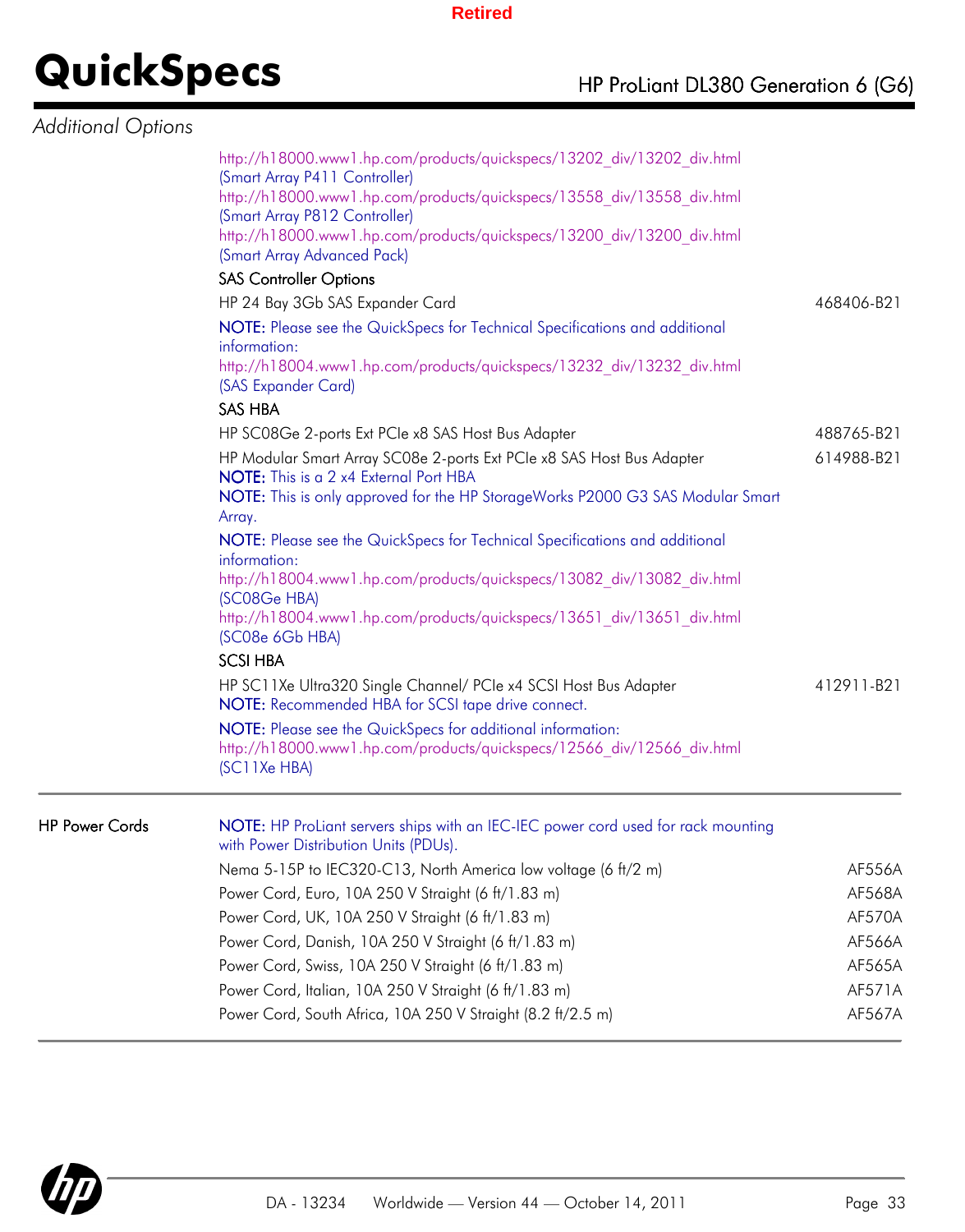### HP Backup & Recovery **Software** HP Data Protector Express HP Data Protector Express V5.0 for 1 Server E-LTU TC330AAE TC330AAE HP Data Protector Express V5.0 for 3 Servers E-LTU TC331AAE HP Data Protector Express V5.0 for 10 Servers E-LTU TC332AAE HP Basic Upgrade to Data Protector Express V5 for 1 Server E-LTU TC333AAE NOTE: One of these Data Protector Express base products is required. To see available options: http://www.hp.com/go/dataprotectorexpress HP Tape Backup NOTE: For the complete range of StorageWorks tape drives, autoloaders, libraries and media see: http://www.hp.com/go/tape. For hardware and software compatibility of HP StorageWorks tape backup products see: http://www.hp.com/go/connect. HP StorageWorks DAT 320 USB in 1U Rack-mount Kit AP835B AP835B HP StorageWorks 1/8 G2 LTO-4 Ultrium 1760 SAS Tape Autoloader NOTE: Requires HP 1U Tape Autoloader Rack Kit (AH166A) for rack installation. Connection using HP P212 SAS Smart Array Controller (462828-B21) recommended. HP StorageWorks LTO-4 Ultrium 1760 SAS (1) in 1U Rack-mount Kit NOTE: Connection using HP Smart Array P212/Zero Memory Controller (462828- B21) recommended. HP StorageWorks LTO-5 Ultrium 3000 SAS Tape Drive in 1U Rackmount NOTE: Connection using HP Smart Array P212/Zero Memory Controller (462828- B21) recommended. HP StorageWorks 1/8 G2 LTO-5 Ultrium 3000 SAS Tape Autoloader NOTE: Requires HP 1U Tape Autoloader Rack Kit (AH166A) for rack installation. Connection using HP P212 Smart Array Controller SAS (462828-B21) recommended. HP StorageWorks MSL2024 1 LTO-4 Ultrium 1760 SAS Tape Library AK378A **QuickSpecs** HP ProLiant DL380 Generation 6 (G6) *Additional Options*

HP StorageWorks MSL2024 1 LTO-5 Ultrium 3000 SAS Tape Library

HP StorageWorks MSL4048 2 LTO-5 Ultrium 3000 SAS Tape Library

recommended.

B21) recommended.

NOTE: Connection using HP P212 Smart Array Controller SAS (462828-B21)

NOTE: Connection using HP Smart Array P212/Zero Memory Controller (462828-



AK377A

EH946B

EJ014A

BL536A

BL537A

BL538A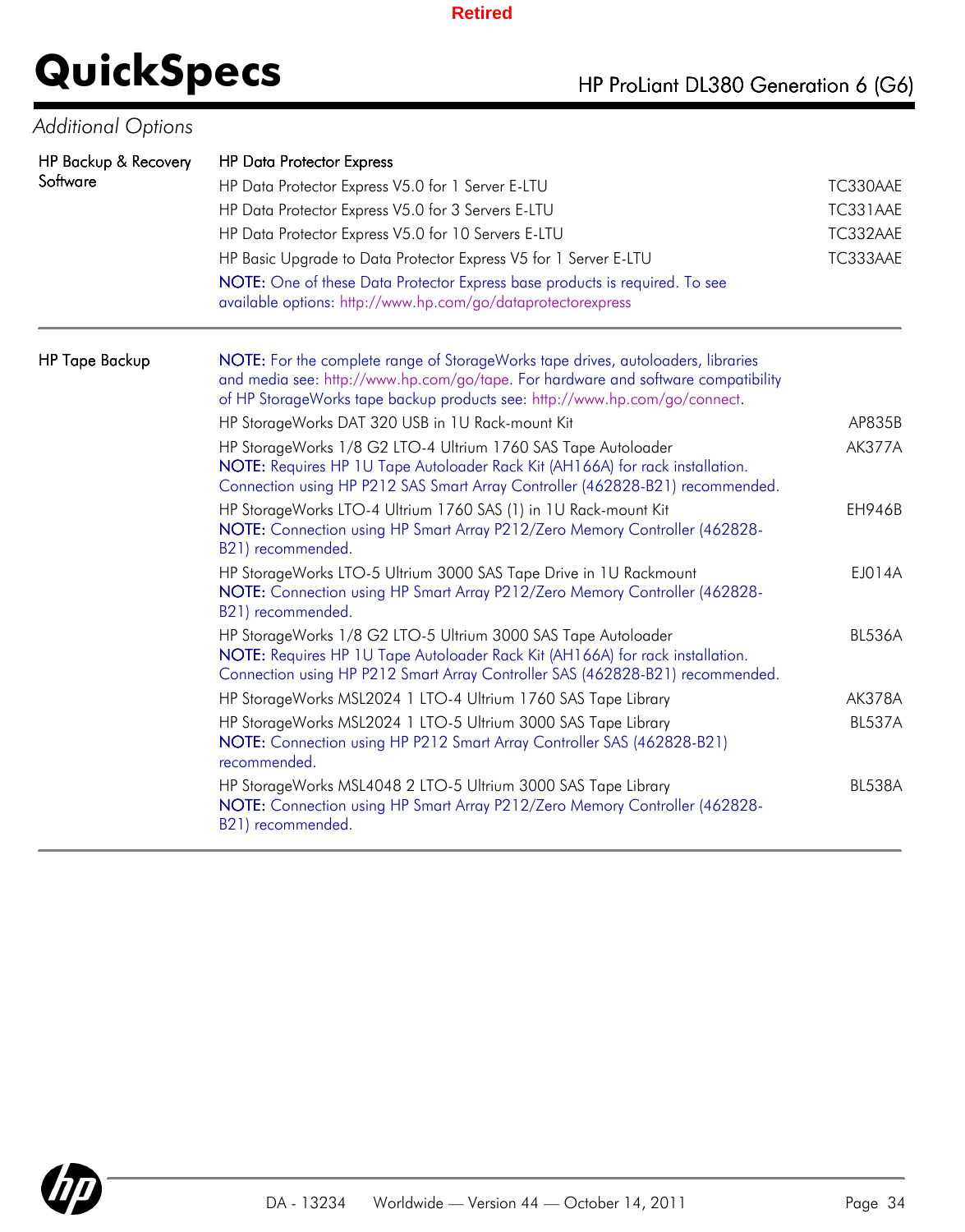### *Additional Options*

| <b>HP Disk Backup</b>  | NOTE: For the complete range of StorageWorks D2D Backup Systems see:<br>http://www.hp.com/go/d2d. For the complete range of StorageWorks RDX drives and<br>media see: http://www.hp.com/go/rdx. For hardware and software compatibility of<br>HP StorageWorks disk backup products see: http://www.hp.com/go/connect. |               |  |  |  |  |
|------------------------|-----------------------------------------------------------------------------------------------------------------------------------------------------------------------------------------------------------------------------------------------------------------------------------------------------------------------|---------------|--|--|--|--|
|                        | HP StorageWorks D2D Backup Systems with Backup Data Deduplication                                                                                                                                                                                                                                                     | EJ001B        |  |  |  |  |
|                        | HP StorageWorks D2D2502i Backup System<br>NOTE: 1.5TB of useable network disk backup capacity. Network connected appliance<br>with connectivity using the iSCSI protocol. If the server requires a hardware iSCSI<br>initiator, the QLogic QLA4050 Host Bus Adapter is recommended.                                   |               |  |  |  |  |
|                        | HP StorageWorks D2D2504i Backup System<br>NOTE: 3.0TB of useable network disk backup capacity. Network connected appliance<br>with connectivity using the iSCSI protocol. If the server requires a hardware iSCSI<br>initiator, the QLogic QLA4050 Host Bus Adapter is recommended.                                   | EJ002B        |  |  |  |  |
|                        | HP StorageWorks D2D4112 Backup System<br>NOTE: 9.0TB (expandable to 18.0TB) of useable network disk backup capacity. Fibre<br>Channel SAN connected appliance. Direct server attach is not supported, requires<br>connection via SAN fabric.                                                                          | <b>EH993B</b> |  |  |  |  |
|                        | HP StorageWorks RDX Removable Disk Backup Systems USB                                                                                                                                                                                                                                                                 |               |  |  |  |  |
|                        | HP StorageWorks RDX160 Removable Disk Backup System DL Server Module<br>NOTE: Mounts in DL385 G6 second drive cage slot (160GB of Disk Storage)                                                                                                                                                                       | AP724A        |  |  |  |  |
|                        | HP StorageWorks RDX320 Internal Removable Disk Backup System for DL Servers<br>NOTE: 320GB of disk capacity per data cartridge.                                                                                                                                                                                       | AP725A        |  |  |  |  |
|                        | HP StorageWorks RDX500 Internal Removable Disk Backup System for DL Servers<br>NOTE: 500GB of disk capacity per data cartridge.                                                                                                                                                                                       | AP726A        |  |  |  |  |
|                        | HP StorageWorks RDX 1TB Internal Removable Disk Backup System for DL Servers<br>NOTE: 1 TB of disk capacity per data cartridge.                                                                                                                                                                                       | <b>BV848A</b> |  |  |  |  |
| <b>HP StorageWorks</b> | StorageWorks Fibre Channel HBA                                                                                                                                                                                                                                                                                        |               |  |  |  |  |
| Options                | NOTE: For the complete listing of Fibre Channel Host Bus Adapters for Windows<br>2000, Windows Server 2003 and Linux, please see:<br>http://h18006.www1.hp.com/storage/saninfrastructure/hba.html                                                                                                                     |               |  |  |  |  |
|                        | <b>Brocade Fibre Channel HBAs</b><br>HP StorageWorks 81B PCIe 8Gb Fibre Channel Single Port Host Bus Adapter                                                                                                                                                                                                          | AP769A        |  |  |  |  |
|                        | HP StorageWorks 82B PCIe 8Gb Fibre Channel Dual Port Host Bus Adapter                                                                                                                                                                                                                                                 | AP770A        |  |  |  |  |
|                        | HP StorageWorks 41B PCIe 4Gb Fibre Channel Single Port Host Bus Adapter                                                                                                                                                                                                                                               | AP767A        |  |  |  |  |
|                        | HP StorageWorks 42B PCIe 4Gb Fibre Channel Dual Port Host Bus Adapter                                                                                                                                                                                                                                                 | AP768A        |  |  |  |  |
|                        | <b>Emulex Fibre Channel HBAs</b>                                                                                                                                                                                                                                                                                      |               |  |  |  |  |
|                        | HP StorageWorks 81E 8Gb Single Port PCI-e Fibre Channel Host Bus Adapter                                                                                                                                                                                                                                              | AJ762A        |  |  |  |  |
|                        | HP StorageWorks 82E 8Gb Dual Port PCI-e Fibre Channel Host Bus Adapter                                                                                                                                                                                                                                                | AJ763A        |  |  |  |  |
|                        | HP StorageWorks FC2142SR 4Gb PCIe Host Bus Adapter                                                                                                                                                                                                                                                                    | A8002A        |  |  |  |  |
|                        | HP StorageWorks FC2242SR 4Gb PCIe DC Host Bus Adapter                                                                                                                                                                                                                                                                 | A8003A        |  |  |  |  |
|                        | <b>QLogic Fibre Channel HBAs</b>                                                                                                                                                                                                                                                                                      |               |  |  |  |  |
|                        | HP StorageWorks 81Q PCI-e Fibre Channel Host Bus Adapter                                                                                                                                                                                                                                                              | AK344A        |  |  |  |  |
|                        | HP StorageWorks 82Q 8Gb Dual Port PCI-e Fibre Channel Host Bus Adapter                                                                                                                                                                                                                                                | AJ764A        |  |  |  |  |
|                        | HP StorageWorks FC1142SR 4Gb PCIe Host Bus Adapter                                                                                                                                                                                                                                                                    | AE311A        |  |  |  |  |

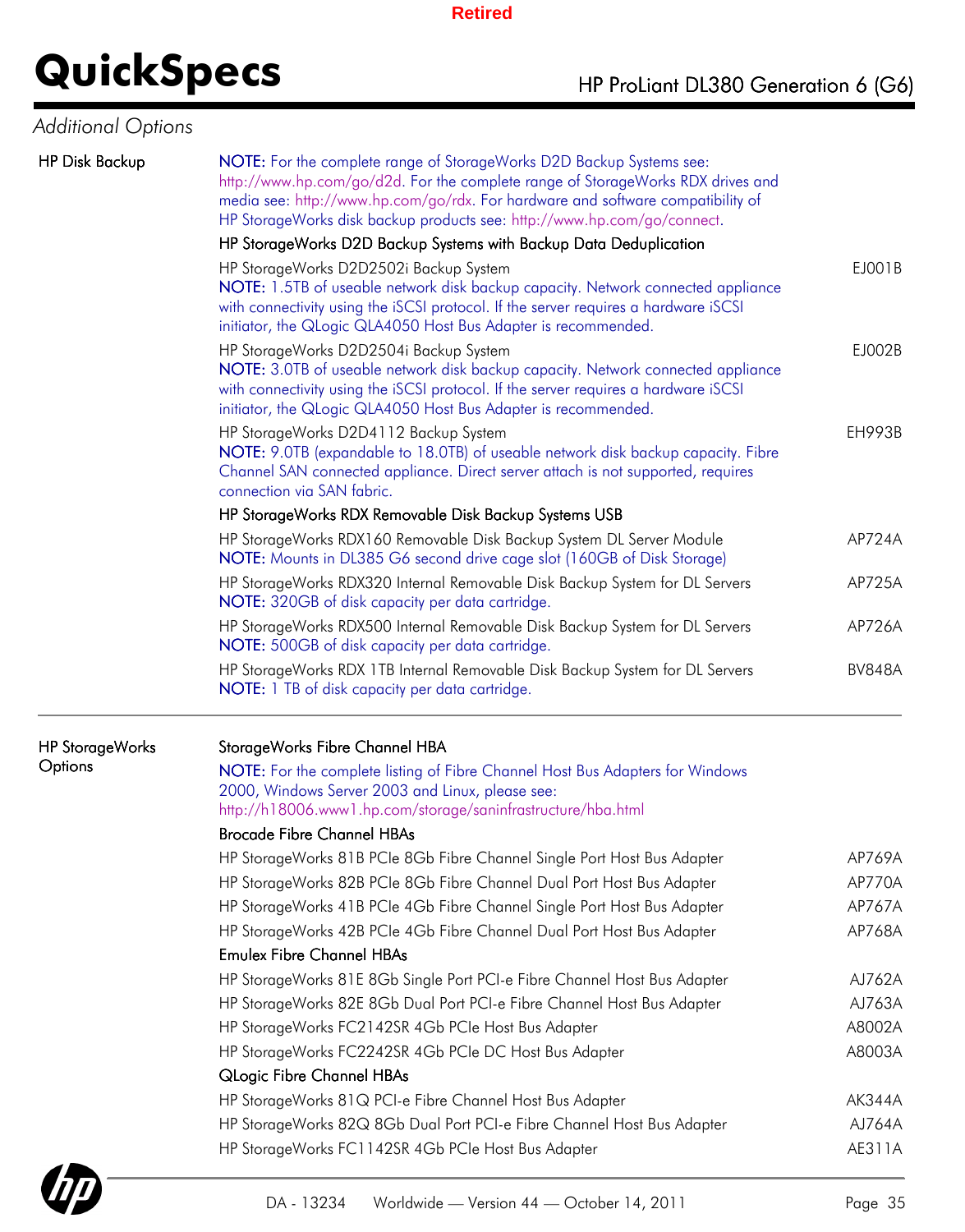| Additional Options             |                                                                                                                                                                                                                                          |               |
|--------------------------------|------------------------------------------------------------------------------------------------------------------------------------------------------------------------------------------------------------------------------------------|---------------|
|                                | HP StorageWorks FC1242SR 4Gb PCIe DC Host Bus Adapter                                                                                                                                                                                    | AE312A        |
|                                | StorageWorks SCSI HBA                                                                                                                                                                                                                    |               |
|                                | HP StorageWorks U320e SCSI Dual Channel Host Bus Adapter<br>NOTE: Recommended HBA for MSL SCSI Tape Library connect.                                                                                                                     | AH627A        |
|                                | StorageWorks Converged Network Adapter                                                                                                                                                                                                   |               |
|                                | HP StorageWorks CN1000E Dual Port Converged Network Adapter                                                                                                                                                                              | AW520A        |
|                                | HP CN1000Q Dual Port Converged Network Adapter                                                                                                                                                                                           | <b>BS668A</b> |
| <b>HP Disk Storage Systems</b> | <b>MSA SAN Storage Arrays</b>                                                                                                                                                                                                            |               |
|                                | HP StorageWorks 60 Modular Smart Array                                                                                                                                                                                                   | 418408-B21    |
|                                | NOTE: Supports 12 SFF drives, and SAS 3 Gb/s and SATA 1.5 Gb/s.<br>NOTE: Please see the QuickSpecs for additional options and configuration<br>information at:<br>http://h18000.www1.hp.com/products/quickspecs/12627_div/12627_div.html |               |
|                                | HP StorageWorks 70 Modular Smart Array                                                                                                                                                                                                   | 418800-B21    |
|                                | NOTE: Supports 25 SFF drives, and SAS 3 Gb/s and SATA 1.5 Gb/s.<br>NOTE: Please see the QuickSpecs for additional options and configuration<br>information at:<br>http://h18000.www1.hp.com/products/quickspecs/12652 div/12652 div.html |               |
|                                | <b>Disk Enclosures</b>                                                                                                                                                                                                                   |               |
|                                | HP StorageWorks D2600 Disk Enclosure                                                                                                                                                                                                     | AJ940A        |
|                                | HP StorageWorks D2700 Disk Enclosure                                                                                                                                                                                                     | AJ941A        |
|                                | NOTE: Please see the QuickSpecs for additional options and configuration<br>information at:<br>http://h18000.www1.hp.com/products/quickspecs/13404 div/13404 div.html<br>(Worldwide)                                                     |               |
|                                | HP Uninterruptible Power HP Rack-mountable UPS                                                                                                                                                                                           |               |
| Systems                        | <b>HP R1500 G2 UPS</b>                                                                                                                                                                                                                   |               |
|                                | HP R1500 G2 1440VA Low Voltage NA 1U Rackmount Uninterruptible Power System                                                                                                                                                              | AF419A        |
|                                | HP R1500 G2 1440VA INTL 1U Rackmount Uninterruptible Power System                                                                                                                                                                        | AF418A        |
|                                | HP R1500 G2 1200kVA Low Voltage JP 1U Rackmount Uninterruptible Power System                                                                                                                                                             | AF421A        |
|                                | NOTE: Please see the QuickSpecs for Technical Specifications and additional                                                                                                                                                              |               |

information: http://h18000.www1.hp.com/products/quickspecs/12507\_div/12507\_div.html (Worldwide)

### HP R/T3000 Uninterruptible Power System (UPS) HP R/T3000 3300VA High Voltage NA/JPN 2U Rackmount Uninterruptible Power System HP R/T3000 3300VA INTL 2U Rackmount Uninterruptible Power System AF454A

NOTE: Please see the QuickSpecs for additional information: http://h18000.www1.hp.com/products/quickspecs/13417\_div/13417\_div.html (Worldwide)

### HP Rack-Mountable R5500 UPS



AF453A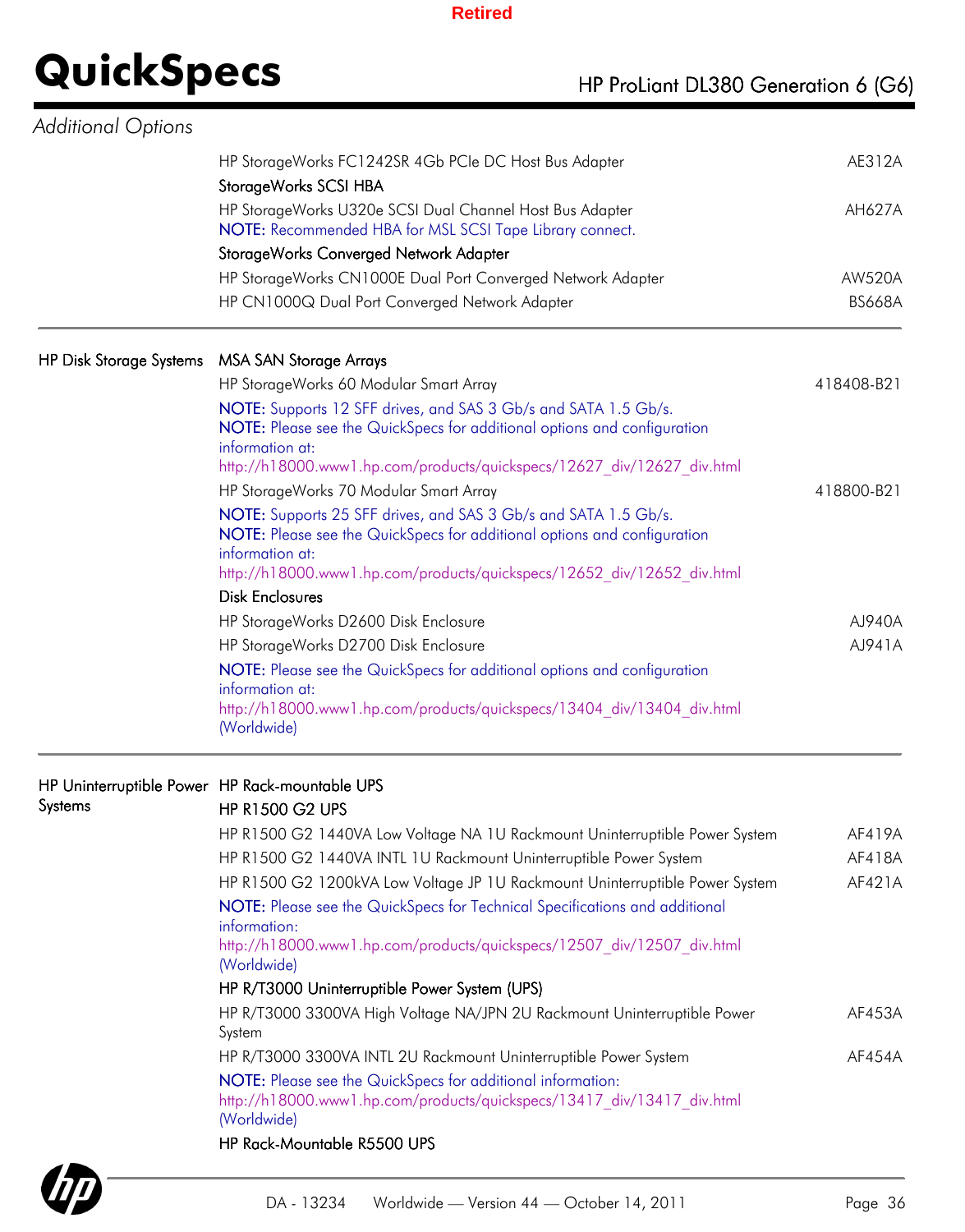| <b>Additional Options</b>    |                                                                                                                                                                                                                                                                                                                                                             |               |
|------------------------------|-------------------------------------------------------------------------------------------------------------------------------------------------------------------------------------------------------------------------------------------------------------------------------------------------------------------------------------------------------------|---------------|
|                              | HP R5500 6000VA INTL 3U Rackmount Uninterruptible Power System                                                                                                                                                                                                                                                                                              | AF416A        |
|                              | HP R5500 5000kVA NA/JP 3U Rackmount Uninterruptible Power System                                                                                                                                                                                                                                                                                            | AF426A        |
|                              | NOTE: Please see the QuickSpecs for additional information:<br>http://h18000.www1.hp.com/products/quickspecs/13129_div/13129_div.html                                                                                                                                                                                                                       |               |
|                              | NOTE: For additional information on HP Uninterruptible Power Systems please go to:<br>www.hp.com/servers/rackups.<br>NOTE: For additional information on sizing your server, please reference:<br>http://www.upssizer.com.                                                                                                                                  |               |
|                              | NOTE: Please see the UPS and PDU cable matrix's on the HP Power Protection and<br>Management page. Under Power Cords, click on the "HP Power Cord Matrix" link.<br>That link will list cable descriptions, requirements, and specifications for UPS and PDU<br>units. Please see the following link: www.hp.com/products/powercords.                        |               |
| <b>HP Power Distribution</b> | HP Monitored Power Distribution Unit: Half Rack Version                                                                                                                                                                                                                                                                                                     |               |
| Units                        | HP 4.9 kVA S124 Monitored PDU- single input, 1Ø, 24A (NA/JPN)                                                                                                                                                                                                                                                                                               | AF914A        |
|                              | HP 7.3 kVA S132 Monitored PDU- single input, 1Ø, 32A (INTL)                                                                                                                                                                                                                                                                                                 | AF915A        |
|                              | NOTE: Please see the following QuickSpecs for additional information:<br>http://h18000.www1.hp.com/products/quickspecs/12118 div/12118 div.html<br>(Worldwide)                                                                                                                                                                                              |               |
|                              | HP Monitored Power Distribution Unit: Full Rack Version                                                                                                                                                                                                                                                                                                     |               |
|                              | HP 8.6 kVA S1324 Monitored PDU- single input, 30, 24A (NA/JPN)                                                                                                                                                                                                                                                                                              | <b>AF504A</b> |
|                              | HP 8.3 S1140 Monitored PDU- single input, 1Ø, 40A (NA/JPN)                                                                                                                                                                                                                                                                                                  | AF506A        |
|                              | HP 11 kVA S1316 Monitored PDU- single input, 30, 16A (INTL)                                                                                                                                                                                                                                                                                                 | AF508A        |
|                              | HP 7.3 kVA S1132 Monitored PDU- single input, 1Ø, 32A (INTL)                                                                                                                                                                                                                                                                                                | AF510A        |
|                              | NOTE: Please see the following QuickSpecs for additional information:<br>http://h18000.www1.hp.com/products/quickspecs/12118_div/12118_div.html<br>(Worldwide)                                                                                                                                                                                              |               |
|                              | Modular Power Distribution Units 1U/0U (Up to 32 outlets)<br>NOTE: 1U/0U mounting brackets shipped with the unit (optimized for 10000 and<br>9000 series racks).                                                                                                                                                                                            |               |
|                              | HP Modular Power Distribution Units (mPDU), High Volt Model, 24A (200-240 VAC)<br>(NA, Japan)                                                                                                                                                                                                                                                               | 252663-D72    |
|                              | 8.3kVA Model - mPDU, 40A, High (power cord attached) (NA/JPN)                                                                                                                                                                                                                                                                                               | 252663-D73    |
|                              | HP Modular Power Distribution Units (mPDU), High Volt Model, 32A (200-240 VAC)<br>$(\vert n \vert)$                                                                                                                                                                                                                                                         | 252663-B31    |
|                              | HP Modular Power Distribution Units (mPDU), High Volt Model, 16A (200-240 VAC)<br>(WW)                                                                                                                                                                                                                                                                      | 252663-B24    |
|                              | NOTE: This PDU has a detachable input power cord and allows for adaptability to<br>country specific power requirements.                                                                                                                                                                                                                                     |               |
|                              | NOTE: Please see the following QuickSpecs for additional options including shorter<br>jumper cables and country specific power cords:<br>http://h18000.www1.hp.com/products/quickspecs/11041 div/11041 div.html<br>(Worldwide)<br>NOTE: For additional information on HP Power Distribution Units including<br>accessories please go to: www.hp.com/go/pdu. |               |
|                              | NOTE: Please see the UPS and PDU cable matrix's on the HP Power Protection and                                                                                                                                                                                                                                                                              |               |

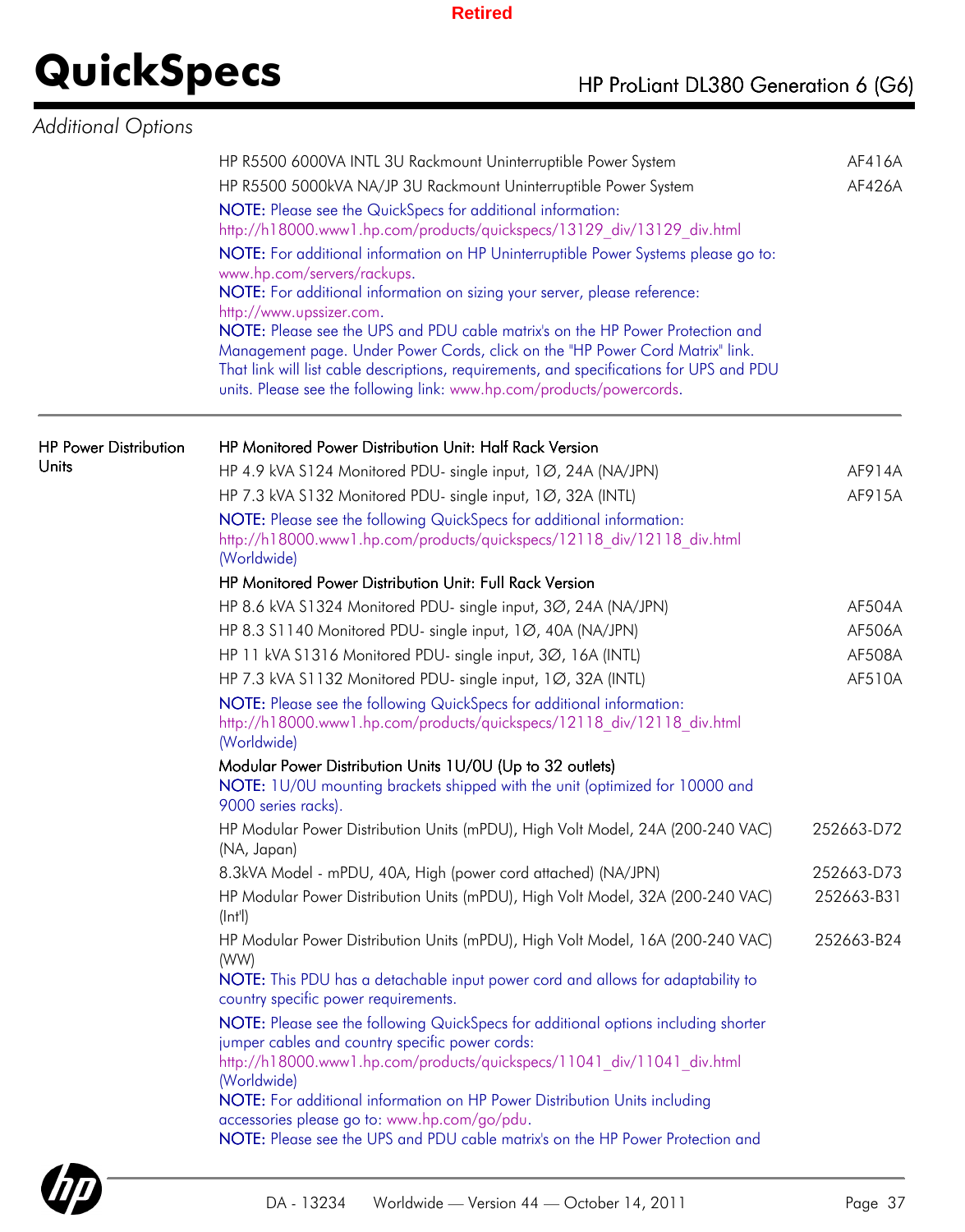### *Additional Options*

Management page. Under Power Cords, click on the "HP Power Cord Matrix" link. That link will list cable descriptions, requirements, and specifications for UPS and PDU units. Please see the following link: www.hp.com/products/powercords.

| <b>HP Rack Options</b> | <b>Keyboards and Monitors</b>                                                                                                                                                                                                                                                                                                                                                                                                                                                                                                                                                                                                                                                                                                                                                                                                                                                                                                                                                                                                     |        |
|------------------------|-----------------------------------------------------------------------------------------------------------------------------------------------------------------------------------------------------------------------------------------------------------------------------------------------------------------------------------------------------------------------------------------------------------------------------------------------------------------------------------------------------------------------------------------------------------------------------------------------------------------------------------------------------------------------------------------------------------------------------------------------------------------------------------------------------------------------------------------------------------------------------------------------------------------------------------------------------------------------------------------------------------------------------------|--------|
|                        | deploy rail system provides tool-free support for racks with square or round mounting<br>holes (including Compaq/HP 7000, 9000, 10000 G2 and HP series), with an<br>adjustment range of 24" - 36". The ambidextrous cable management arm can be<br>mounted on either the left or right side for improved cable management.<br>NOTE: High Airflow Inserts (High Air Flow Rack Door Insert for the 7142 Rack (single)<br>- PN: 327281-B21; or High Air Flow Rack Door Insert for the 7142 Rack (6-pack) -<br>PN: 327281-B22) are required to support the HP ProLiant DL380 in 7000 series<br>racks. The DL380 Cable Management Arm is not supported on 7000 series racks.<br>NOTE: Cable management arm must be removed to access hot-plug power supplies<br>when the cable management arm is mounted on the right.                                                                                                                                                                                                                 |        |
|                        | to ensure adequate airflow and to prevent damage to the equipment: Front and rear<br>doors: If your 42U server rack includes closing front and rear doors, you must allow<br>830 square inches (5,350 sq cm) of hole evenly distributed from top to bottom to<br>permit adequate airflow (equivalent to the required 64 percent open area for<br>ventilation). Side: The clearance between the installed rack component and the side<br>panels of the rack must be a minimum of 2.75 inches (7 cm).<br><b>CAUTION:</b> Always use blanking panels to fill all remaining empty front panel U-<br>spaces in the rack. This arrangement ensures proper airflow. Using a rack without<br>blanking panels results in improper cooling that can lead to thermal damage.<br>NOTE: For additional information, refer to the Setup and Installation Guide or the<br>Documentation CD provided with the server, or to the server documentation located<br>in the Support section at the following URL: www.hp.com/servers/dl380.NOTE: Quick |        |
|                        | NOTE: The increasing power of new high-performance processor technology requires<br>increased cooling efficiency for rack-mounted servers. The 10000 G2 Series Racks<br>provide enhanced airflow for maximum cooling, allowing these racks to be fully<br>loaded with servers using the latest processors.<br>CAUTION: If a third-party rack is used, observe the following additional requirements                                                                                                                                                                                                                                                                                                                                                                                                                                                                                                                                                                                                                               |        |
|                        | NOTE: For additional information regarding Rack Cabinets, please see the following<br>URL: http://www.hp.com/go/rackandpower.                                                                                                                                                                                                                                                                                                                                                                                                                                                                                                                                                                                                                                                                                                                                                                                                                                                                                                     |        |
|                        | NOTE: It is mandatory to use a shock pallet when shipping racks with equipment<br>installed.<br>NOTE: Please see the QuickSpecs for Technical Specifications and additional<br>information:<br>http://h18000.www1.hp.com/products/quickspecs/12402_div/12402_div.html<br>(Worldwide)                                                                                                                                                                                                                                                                                                                                                                                                                                                                                                                                                                                                                                                                                                                                              |        |
|                        | HP 10647 G2 1200mm deep Shock Rack                                                                                                                                                                                                                                                                                                                                                                                                                                                                                                                                                                                                                                                                                                                                                                                                                                                                                                                                                                                                | AF094A |
|                        | HP 10642 G2 1200mm deep Shock Rack                                                                                                                                                                                                                                                                                                                                                                                                                                                                                                                                                                                                                                                                                                                                                                                                                                                                                                                                                                                                | AF092A |
|                        | HP 10642 G2 Shock Universal Rack                                                                                                                                                                                                                                                                                                                                                                                                                                                                                                                                                                                                                                                                                                                                                                                                                                                                                                                                                                                                  | AF002A |
|                        | HP 10642 G2 Pallet Universal Rack                                                                                                                                                                                                                                                                                                                                                                                                                                                                                                                                                                                                                                                                                                                                                                                                                                                                                                                                                                                                 | AF001A |
| <b>HP Rack Series</b>  | HP Rack 10000 G2 Series (Carbon/Graphite Metallic)                                                                                                                                                                                                                                                                                                                                                                                                                                                                                                                                                                                                                                                                                                                                                                                                                                                                                                                                                                                |        |

HP TFT7600 G2 KVM Console Rackmount Keyboard US Monitor **AXALLA HTM AZ870A** HP TFT7600 G2 KVM Console Rackmount Keyboard UK Monitor **AUSE ALMAGE AT AZ871A** 

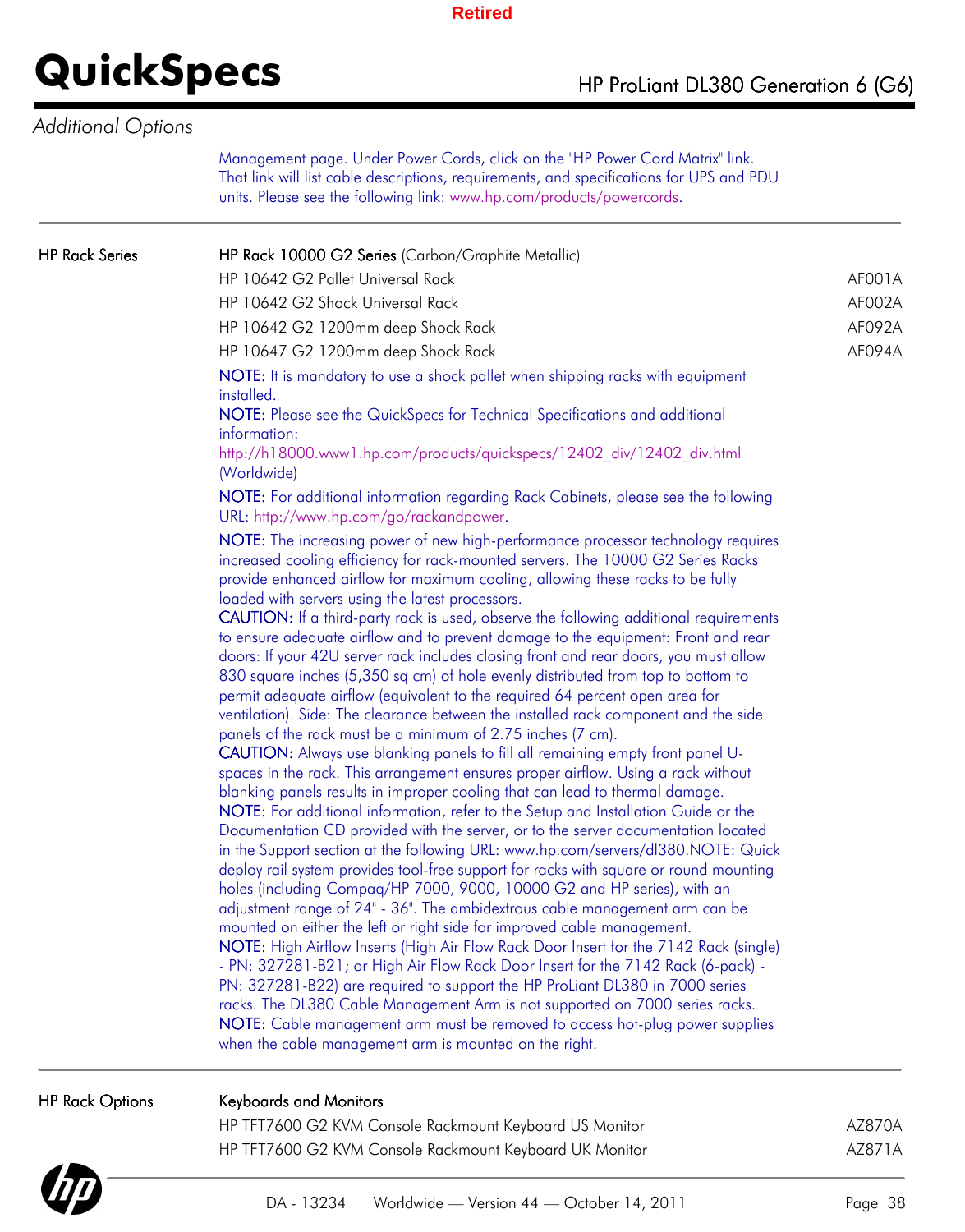### *Additional Options*

| HP TFT7600 G2 KVM Console Rackmount Keyboard DE Monitor                                               | AZ872A        |
|-------------------------------------------------------------------------------------------------------|---------------|
| HP TFT7600 G2 KVM Console Rackmount Keyboard FR Monitor                                               | AZ873A        |
| HP TFT7600 G2 KVM Console Rackmount Keyboard IT Monitor                                               | AZ874A        |
| HP TFT7600 G2 KVM Console Rackmount Keyboard ES Monitor                                               | AZ875A        |
| HP TFT7600 G2 KVM Console Rackmount Keyboard DK Monitor                                               | AZ876A        |
| HP TFT7600 G2 KVM Console Rackmount Keyboard NO Monitor                                               | <b>AZ877A</b> |
| HP TFT7600 G2 KVM Console Rackmount Keyboard SE/FI Monitor                                            | AZ878A        |
| HP TFT7600 G2 KVM Console Rackmount Keyboard CH Monitor                                               | AZ879A        |
| HP TFT7600 G2 KVM Console Rackmount Keyboard PT Monitor                                               | AZ880A        |
| HP TFT7600 G2 KVM Console Rackmount Keyboard BE Monitor                                               | AZ881A        |
| HP TFT7600 G2 KVM Console Rackmount Keyboard JP Monitor                                               | AZ882A        |
| HP TFT7600 G2 KVM Console Rackmount Keyboard RU Monitor                                               | AZ883A        |
| HP TFT7600 G2 KVM Console Rackmount Keyboard Intl Monitor                                             | AZ884A        |
| NOTE: Please see the QuickSpecs for Technical Specifications and additional                           |               |
| information:                                                                                          |               |
| http://h18000.www1.hp.com/products/quickspecs/13731_div/13731_div.html<br>(Worldwide)                 |               |
| 1U Rackmount Keyboard with USB, US                                                                    | AG072A        |
| 1U Rackmount Keyboard with USB, UK                                                                    | AG073A        |
| 1U Rackmount Keyboard with USB, GR                                                                    | AG074A        |
| 1U Rackmount Keyboard with USB, FR                                                                    | <b>AG075A</b> |
| 1U Rackmount Keyboard with USB, ITL                                                                   | AG076A        |
| 1U Rackmount Keyboard with USB, SP                                                                    | <b>AG077A</b> |
| 1U Rackmount Keyboard with USB, NOR                                                                   | AG079A        |
| 1U Rackmount Keyboard with USB, SE/FI                                                                 | <b>AG080A</b> |
| 1U Rackmount Keyboard with USB, SWI                                                                   | AG081A        |
| 1U Rackmount Keyboard with USB, PORT                                                                  | <b>AG082A</b> |
| 1U Rackmount Keyboard with USB, BEL                                                                   | <b>AG083A</b> |
| 1U Rackmount Keyboard with USB, JPN2                                                                  | AG084A        |
| 1U Rackmount Keyboard with USB, RUS                                                                   | <b>AG085A</b> |
| 1U Rackmount Keyboard with USB, INTL                                                                  | <b>AG086A</b> |
| NOTE: Please see the QuickSpecs for Technical Specifications and additional                           |               |
| information:                                                                                          |               |
| http://h18000.www1.hp.com/products/quickspecs/12465 div/12465 div.html<br>(Worldwide)                 |               |
| <b>HP Server Console Switches</b>                                                                     |               |
| HP Server console switch 0x2x8                                                                        | AF616A        |
| HP Server console switch 0x2x16                                                                       | AF617A        |
| NOTE: Please see the QuickSpecs for Technical Specifications and additional                           |               |
| information:<br>http://h18000.www1.hp.com/products/quickspecs/11834 div/11834 div.html<br>(Worldwide) |               |
|                                                                                                       |               |



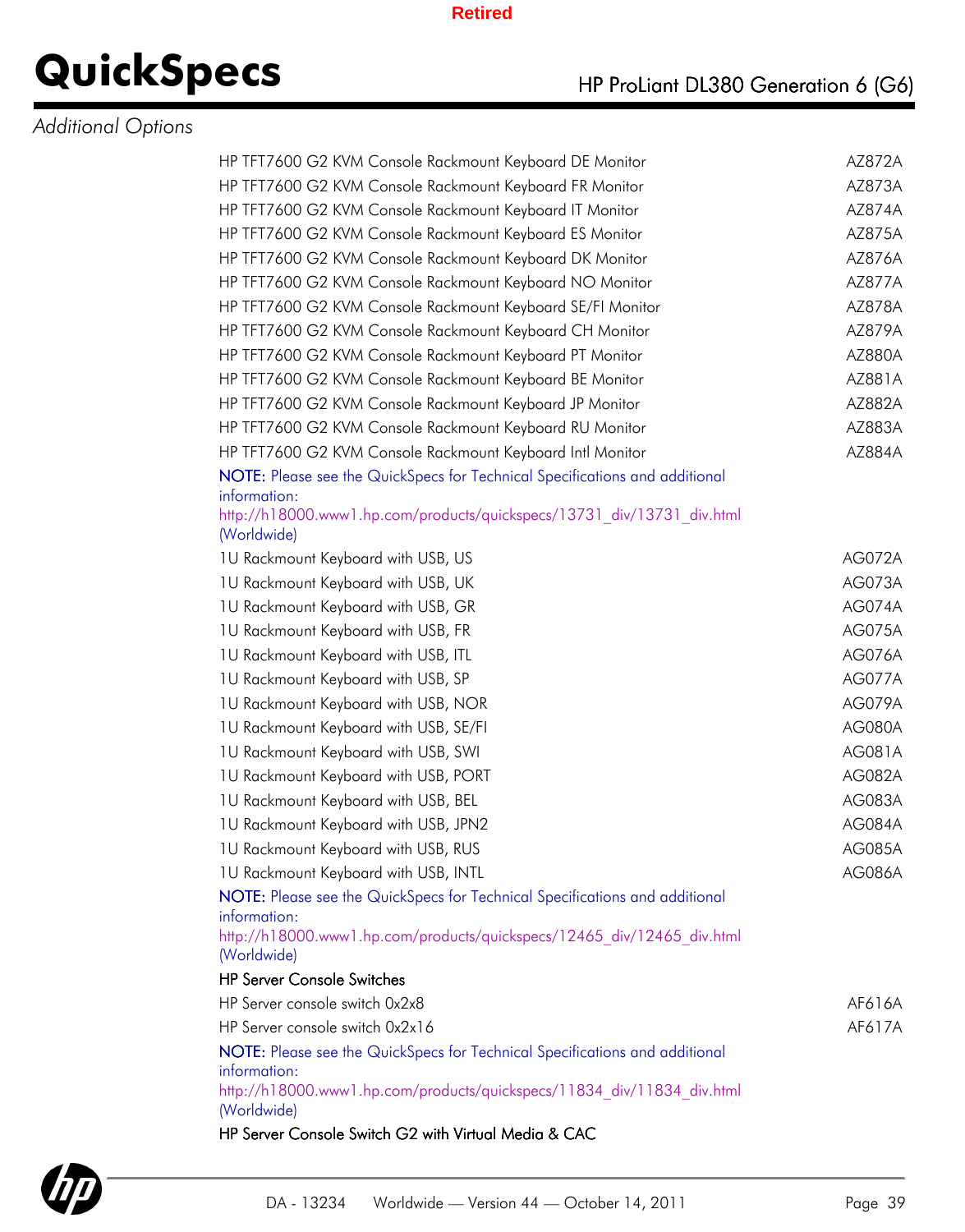| Additional Options           |                                                                                                                                                                                                                                                                                                                                                                                                                                                                                  |                  |
|------------------------------|----------------------------------------------------------------------------------------------------------------------------------------------------------------------------------------------------------------------------------------------------------------------------------------------------------------------------------------------------------------------------------------------------------------------------------------------------------------------------------|------------------|
|                              | 0x2x16 KVM Server Console G2 Switch with Virtual Media and CAC<br>0x2x32 KVM Server Console G2 Switch with Virtual Media and CAC<br>NOTE: Please see the QuickSpecs for Technical Specifications and additional<br>information:<br>http://h18000.www1.hp.com/products/quickspecs/13475 div/13475 div.html<br>(Worldwide)                                                                                                                                                         | AF618A<br>AF619A |
|                              | HP IP Console Switch G2 with Virtual Media & CAC                                                                                                                                                                                                                                                                                                                                                                                                                                 |                  |
|                              | 1x1Ex8 KVM IP Console Switch G2 with Virtual Media and CAC<br>2x1Ex16 KVM IP Console Switch G2 with Virtual Media and CAC                                                                                                                                                                                                                                                                                                                                                        | AF620A<br>AF621A |
|                              | 4x1Ex32 KVM IP Console Switch G2 with Virtual Media and CAC                                                                                                                                                                                                                                                                                                                                                                                                                      | AF622A           |
|                              | NOTE: Please see the QuickSpecs for Technical Specifications and additional<br>information:<br>http://h18000.www1.hp.com/products/quickspecs/13474 div/13474 div.html<br>(Worldwide)                                                                                                                                                                                                                                                                                             |                  |
| HP USB and SD Options        | HP USB 2-Button Optical Scroll Mouse (Carbonite/Silver)                                                                                                                                                                                                                                                                                                                                                                                                                          | <b>DC172B</b>    |
|                              | HP USB 04 Standard Keyboard                                                                                                                                                                                                                                                                                                                                                                                                                                                      | DT528A#ABA       |
|                              | HP 4GB SD Flash Media Kit                                                                                                                                                                                                                                                                                                                                                                                                                                                        | 580387-B21       |
|                              | NOTE: Blank SD media device is supported for use with VMware and Citrix. SD<br>media must be installed in the internal slot of the ProLiant server. Learn more at:<br>http://www.hp.com/go/proliantvirtualization.                                                                                                                                                                                                                                                               |                  |
|                              | HP 2GB USB Flash Media Drive Key<br>NOTE: HP qualified blank USB key for use with HP ProLiant servers that support the<br>VMware virtualization environment and other HP value-add software like SmartStart.<br>HP recommends this industry standard USB flash device for use with VMware ESXi.<br>USB device must be installed in the internal slot of the ProLiant server for use with<br>VMware ESXi. Refer to HP VMware Getting Started Guide for installation instructions. | 608447-B21       |
| <b>HP Care Pack Services</b> | Hardware Services On-site Service                                                                                                                                                                                                                                                                                                                                                                                                                                                |                  |
|                              | 4-Hour On-site Service, 5-Day x 13-Hour Coverage, 3 Years, Electronic                                                                                                                                                                                                                                                                                                                                                                                                            | U4544E           |
|                              | 4-Hour On-site Service, 7-Day x 24-Hour Coverage, 3 Years, Electronic                                                                                                                                                                                                                                                                                                                                                                                                            | U4545E           |
|                              | Hardware Services 6-Hour Call to Repair On-site Service                                                                                                                                                                                                                                                                                                                                                                                                                          |                  |
|                              | 6-Hour Call to Repair, On-site Service, 7-Day x 24-Hour Coverage, 3 Years,<br>Electronic                                                                                                                                                                                                                                                                                                                                                                                         | U4546E           |
|                              | Installation & Start-up Services                                                                                                                                                                                                                                                                                                                                                                                                                                                 |                  |
|                              | Hardware Installation, Electronic                                                                                                                                                                                                                                                                                                                                                                                                                                                | U4554E           |
|                              | Installation & Start-Up of a ProLiant server and Microsoft or Linux O/S per the<br>Customer Description and/or Data Sheet. To be delivered on a scheduled basis 8am-<br>5pm, M-F, excl. HP holidays, Electronic                                                                                                                                                                                                                                                                  | U4555E           |
|                              | Installation and Startup for Essentials Rapid Deployment Pack, Electronic                                                                                                                                                                                                                                                                                                                                                                                                        | U5683E           |
|                              | Support Plus 24                                                                                                                                                                                                                                                                                                                                                                                                                                                                  |                  |
|                              | Onsite HW support 24x7, 4hr response and Microsoft O/S SW Tech support offsite,<br>onsite at HP's discretion, 24x7 2hr response time incl. HP holidays, Electronic                                                                                                                                                                                                                                                                                                               | U4557E           |
|                              | Onsite HW support 24x7, 4hr response and SuSE Linux SW Tech support offsite,<br>onsite at HP's discretion, 24x7 2hr response time incl. HP holidays, Electronic                                                                                                                                                                                                                                                                                                                  | U6312E           |

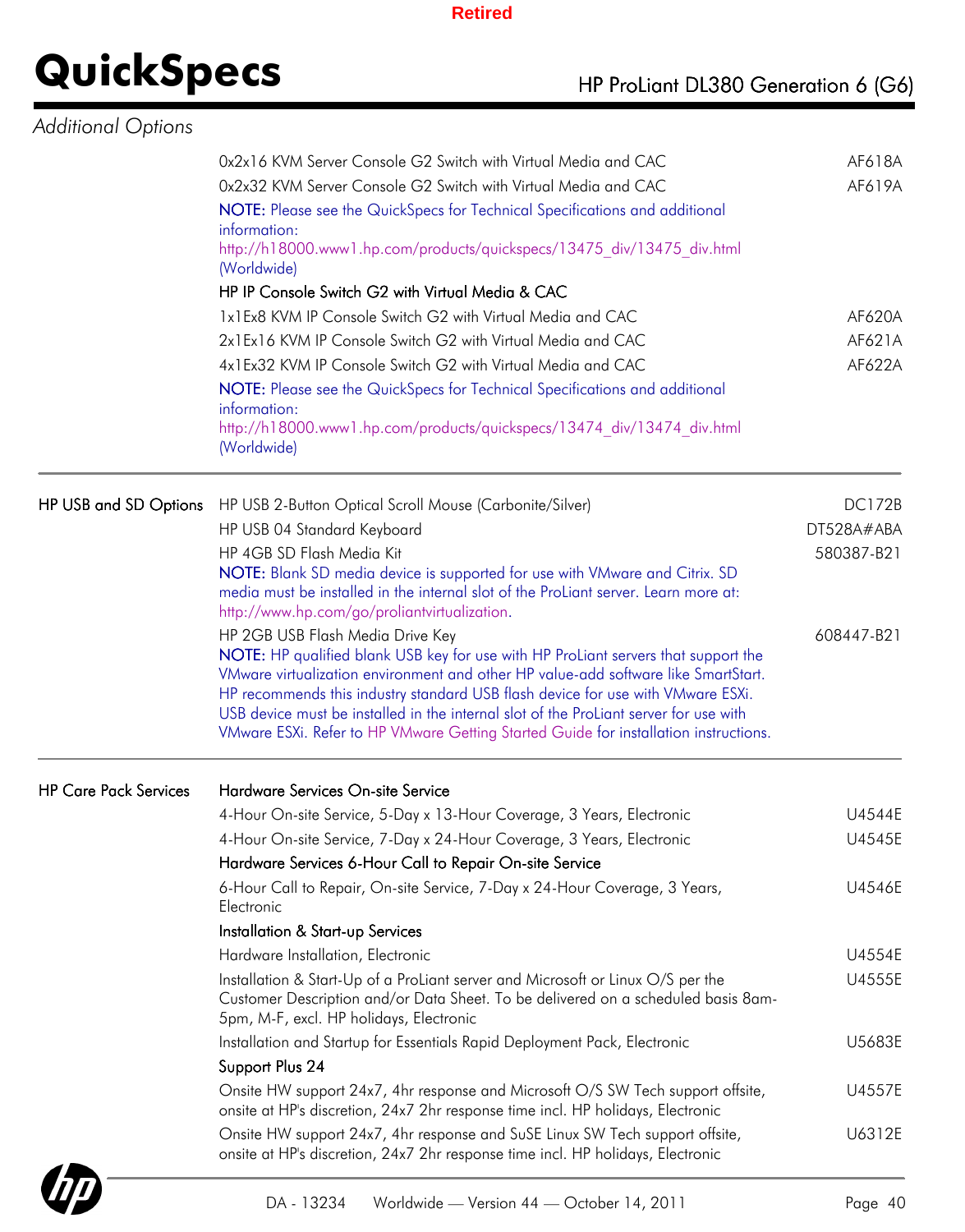## **QuickSpecs** HP ProLiant DL380 Generation 6 (G6)

*Additional Options*

NOTE: For more information, customer/resellers can contact: http://www.hp.com/services/carepack

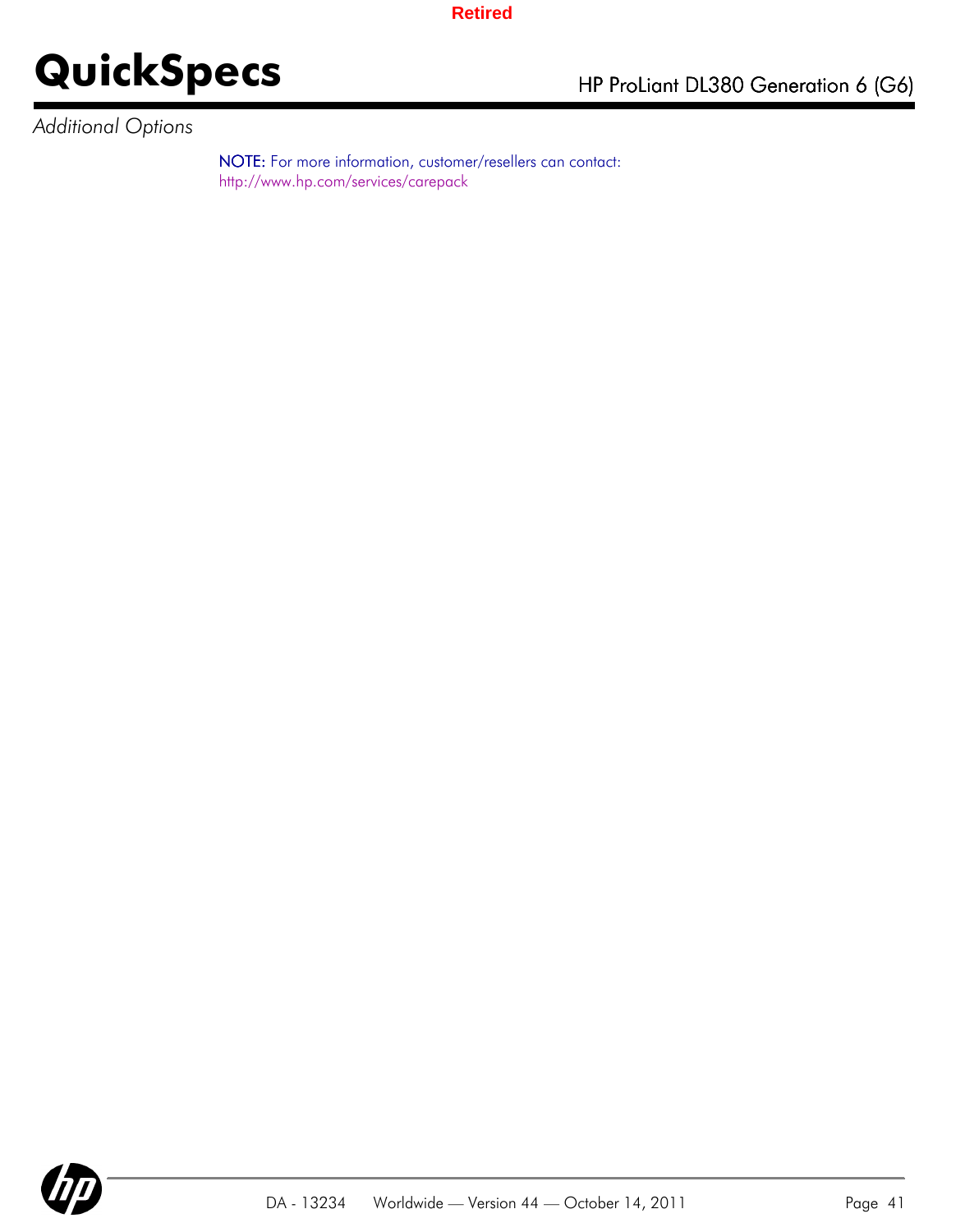### *Memory*

### NOTE: Memory configurations listed do not apply to "Factory Integrated Models".

#### DDR3 memory population guidelines

For detailed memory configuration rules and guidelines, please use the Online DDR3 Memory Configuration Tool: www.hp.com/go/ddr3memory-configurator

Some DIMM installation guidelines are summarized below:

- For servers with eighteen (18) memory slots:
	- There are three (3) channels per processor; six (6) channels per server
	- There are three (3) DIMM slots for each memory channel; eighteen (18) total slots
	- Memory channel 1 consists of the three (3) DIMMs that are closest to the processor
	- Memory channel 3 consists of the three (3) DIMMs that are furthest from the processor
- DIMM slots that are white should be populated first
- Do not mix Unbuffered memory (UDIMMs) with Registered memory (RDIMMs)
- Do not install DIMMs if the corresponding processor is not installed
- If only one processor is installed in a 2CPU system, only half of the DIMM slots are available
- To maximize performance, balance the total memory capacity between all installed processors
- It is not required, but it is recommended to load the channels similarly if possible
- You can only have up to eight (8) ranks installed per channel
- You can only install two quad-rank DIMMs per channel
- You can only install two UDIMMs per channel; if available, the third slot in the channel must remain empty
- Populate DIMMs from heaviest load (quad-rank) to lightest load (single-rank) within a channel
- Heaviest load (DIMM with most ranks) within a channel goes furthest from the chipset
- For memory mirroring mode, channel 3 must be unpopulated. Channels 1 and 2 are populated identically
- For lock-step mode, channel 3 must be unpopulated. DIMMs in channels 1 and 2 will be installed in pairs. The paired slots will be 1,4; 2,5; 3;6 on a 3DPC system or 1,4; 2,5; on a 2DPC system
- No mixing DIMM voltage; all DIMMs must be the same voltage

|                                    |                                                                                                            |       |                |       |      | Unbuffered with ECC DIMMs |           |      |                |
|------------------------------------|------------------------------------------------------------------------------------------------------------|-------|----------------|-------|------|---------------------------|-----------|------|----------------|
| $ D MM$ Type $\rightarrow$         | <b>Registered Dimms (RDIMMs)</b>                                                                           |       |                |       |      |                           | (UDIMMs)  |      |                |
|                                    |                                                                                                            |       |                |       |      |                           | Single    |      |                |
| $IDIMM Rank ->$                    |                                                                                                            |       | Dual Rank (2R) |       |      | Quad Rank (4R)            | Rank (1R) |      | Dual Rank (2R) |
| $\mathsf{DMM}$ Capacity ->         | 2GB                                                                                                        | 4GB   | 8GB            | 8GB   | 4GB  | 16GB                      | 1GB       | 2GB  | 4GB            |
| DIMM Native Speed (MHz) ->         | 1333                                                                                                       | 1333  | 1066           | 1333  | 1066 | 1066                      | 1333      | 1333 | 1333           |
|                                    |                                                                                                            |       |                |       |      |                           |           |      |                |
| <b>SLOTS THAT CAN BE POPULATED</b> |                                                                                                            |       |                |       |      |                           |           |      |                |
| 118 slot servers                   | 18                                                                                                         | 18    | 18             | 18    | 12   | 12                        | 12        | 12   | 12             |
|                                    |                                                                                                            |       |                |       |      |                           |           |      |                |
| MAXIMUM CAPACITY (GB)              |                                                                                                            |       |                |       |      |                           |           |      |                |
| 18 slot servers                    | 36                                                                                                         | 72    | 144            | 144   | 48   | 192                       | 12        | 24   | 48             |
|                                    |                                                                                                            |       |                |       |      |                           |           |      |                |
| POPULATED DIMM SPEED (MHz)         |                                                                                                            |       |                |       |      |                           |           |      |                |
| 1 DIMM Per Channel                 | 1333                                                                                                       | 1333  | 1066           | 1333  | 1066 | 1066                      | 1333      | 1333 | 1333           |
| 2 DIMM Per Channel                 | 1333*                                                                                                      | 1333* | 1066           | 1333* | 800  | 800                       | 1333      | 1333 | 1333           |
| 13 DIMM Per Channel                | 800                                                                                                        | 800   | 800            | 800   | *    | n/a                       | n/a       | n/a  | n/a            |
|                                    | * - supported with ROM update via ROM Based Setup Utility (RBSU). UDIMM support is only on 12-slot servers |       |                |       |      |                           |           |      |                |

### NOTES:

Mixing DIMM speeds is allowed, but the system processor speed rules always override the DIMM capabilities

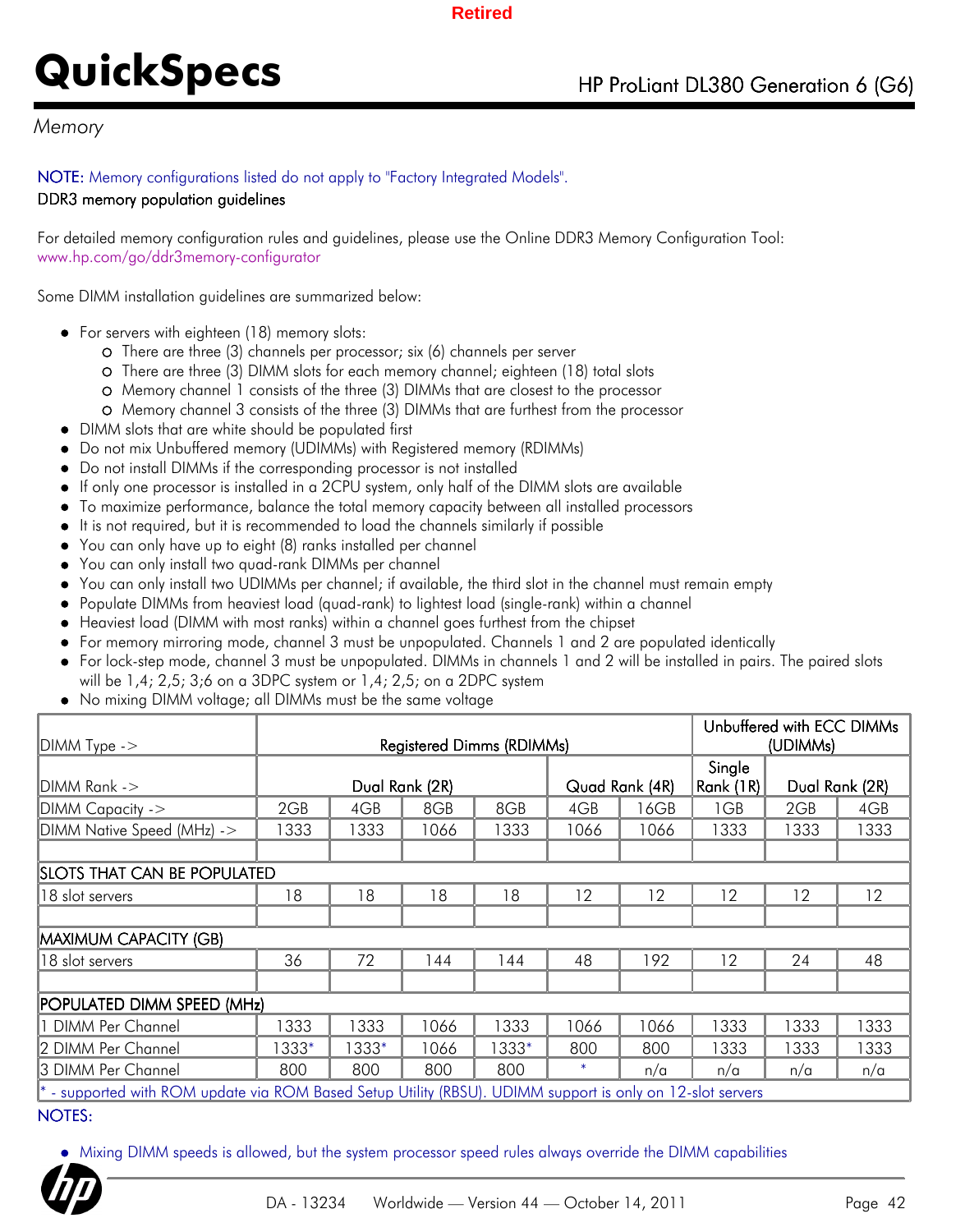### *Memory*

- If you do mix DIMM speeds, the memory bus will default to the minimum clock rate of all DIMMs in the system even if the slower DIMM is on the other processor
- If you install 1x 1066MHz DIMM in channel 1 and 1x 1333MHz DIMM in channel 2, you still run at 1066MHz
- If you install 1x 1066MHz DIMM in channel 1 and 5x 1333MHz DIMMs with 1 DIMM Per Channel (DPC) in each of the other  $\bullet$ channels, you run at 1066MHz
- If you install 3DPC in one channel (if applicable) and 1DPC in all other channels, you run at 800MHz
- 95 Watt CPU's are required for 1333MHz DIMM speeds. All other CPU's are capable of up to 1066MHz  $\bullet$
- References to the above MHz speeds are for the various speeds of DDR3 DIMMs; 1333 refers to DDR3-1333, etc.  $\bullet$

#### DIMM slot and configuration diagrams Basic memory slot & population diagram

| 18 DIMM SLOTS (9 per CPU node) |          |                  |          |                  |           |  |  |  |
|--------------------------------|----------|------------------|----------|------------------|-----------|--|--|--|
|                                | CPU1     |                  |          |                  |           |  |  |  |
|                                | slot $#$ | population order | slot $#$ | population order |           |  |  |  |
| $ Chn $ 1                      |          | G                |          | G                | $ Chn $ 1 |  |  |  |
|                                | 2        |                  | հ        | D                |           |  |  |  |
|                                | 3        | Α                | 3        | Α                |           |  |  |  |
|                                |          |                  |          |                  |           |  |  |  |
| $ Chn $ 2                      | 4        | H                |          | H                | $ Chn $ 2 |  |  |  |
|                                | 5        |                  | 5        |                  |           |  |  |  |
|                                | 6        | B                | 6        | B                |           |  |  |  |
|                                |          |                  |          |                  |           |  |  |  |
| $ Chn $ 3                      |          |                  |          |                  | $ Chn $ 3 |  |  |  |
|                                | 8        |                  | 8        |                  |           |  |  |  |
|                                | O        |                  | 9        |                  |           |  |  |  |

Population order; start with "A" first, "B" second, "C" third, etc.

### Standard memory configuration (1 CPU model)

6GB, consisting of three (3) 2GB dual-rank PC3-10600 RDIMMs

|           | CPU1     |                      |               | CPU <sub>2</sub> |           |  |
|-----------|----------|----------------------|---------------|------------------|-----------|--|
|           | slot $#$ | population order     | slot $#$      | population order |           |  |
| $ Chn $ 1 |          | G; empty             |               | G; empty         | $ Chn $ 1 |  |
|           | 2        | $D$ ; empty          | $\mathcal{P}$ | $D$ ; empty      |           |  |
|           | 3        | A; 2GB DIMM          | 3             | A; empty         |           |  |
|           |          |                      |               |                  |           |  |
| $ Chn $ 2 | 4        | H; empty             | 4             | H; empty         | $ Chn $ 2 |  |
|           | 5        | E; empty             | 5             | E; empty         |           |  |
|           | 6        | B; 2GB DIMM          | 6             | B; empty         |           |  |
|           |          |                      |               |                  |           |  |
| $ Chn $ 3 |          | $\mathsf{l}$ ; empty |               | $i$ ; empty      | $ Chn $ 3 |  |
|           | 8        | F; empty             | 8             | F; empty         |           |  |
|           | 9        | C; 2GB DIMM          | 9             | C; empty         |           |  |

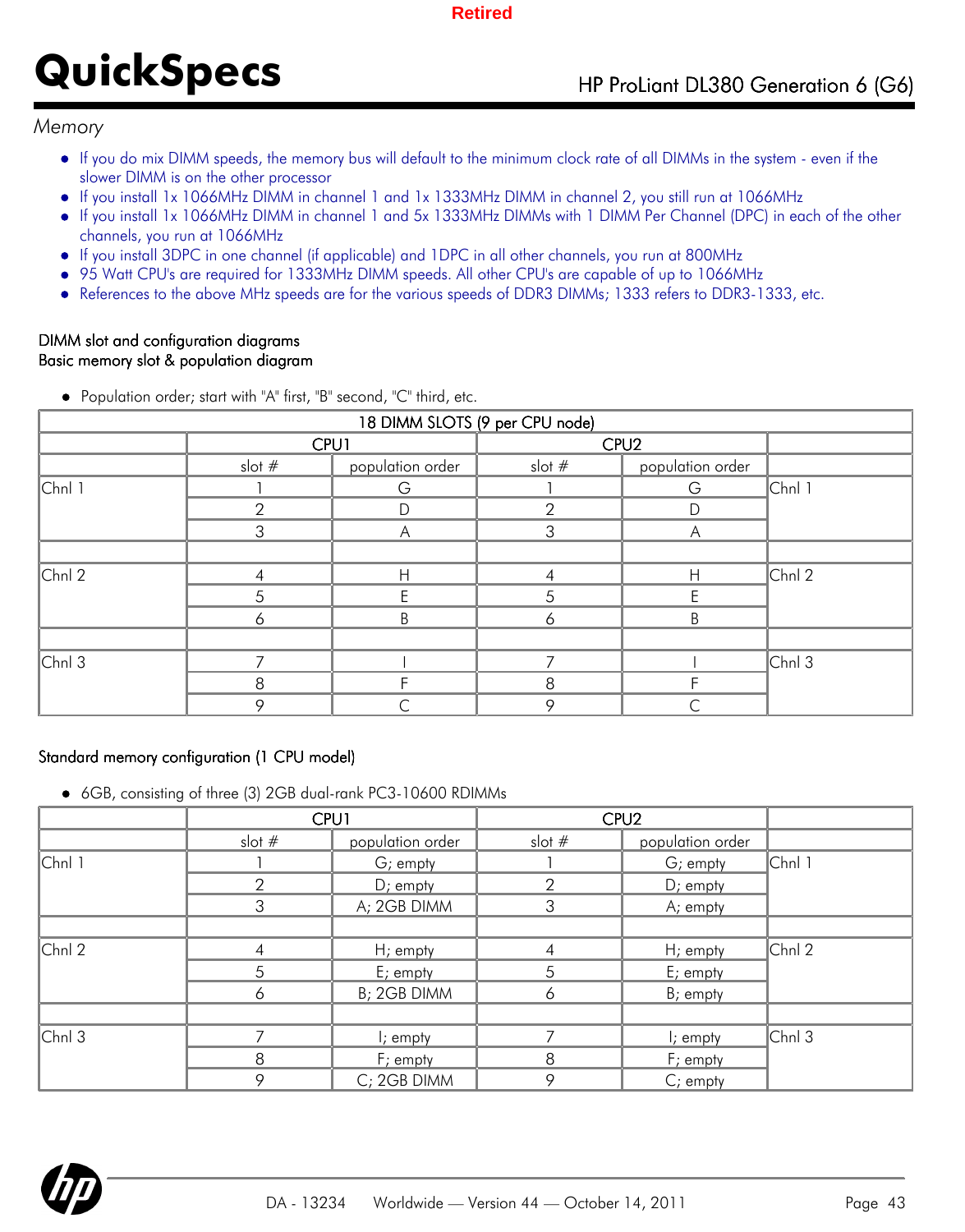### *Memory*

### Standard memory plus optional memory (1 CPU model)

- 54GB, consisting of three (3) 2GB RDIMMs plus six (6) 8GB RDIMMs
	- 3x 2GB dual-rank PC3-10600 RDIMMs
	- 6x 8GB dual-rank PC3-8500 RDIMMs

|           | CPU1     |                  | CPU <sub>2</sub> |                  |           |
|-----------|----------|------------------|------------------|------------------|-----------|
|           | slot $#$ | population order | slot $#$         | population order |           |
| $ Chn $ 1 |          | G; 8GB DIMM      |                  | G; empty         | $ Chn $ 1 |
|           | 2        | D; 8GB DIMM      | $\mathcal{P}$    | $D$ ; empty      |           |
|           | 3        | A; 2GB DIMM      | 3                | A; empty         |           |
|           |          |                  |                  |                  |           |
| $ Chn $ 2 |          | H; 8GB DIMM      | 4                | $H$ ; empty      | $ Chn $ 2 |
|           | 5        | E; 8GB DIMM      | 5                | E; empty         |           |
|           | 6        | B; 2GB DIMM      | 6                | B; empty         |           |
|           |          |                  |                  |                  |           |
| $ Chn $ 3 |          | I; 8GB DIMM      |                  | $i$ ; empty      | $ Chn $ 3 |
|           | 8        | F; 8GB DIMM      | 8                | F; empty         |           |
|           | 9        | C; 2GB DIMM      | 9                | $C$ ; empty      |           |

### Standard memory replaced with optional memory (1 CPU model) RDIMM maximum configuration (1 CPU model)

96GB, consisting of six (6) 16GB quad-rank PC3-8500 RDIMMs

|           |               | <b>CPU1</b>          | CPU <sub>2</sub> |                  |           |
|-----------|---------------|----------------------|------------------|------------------|-----------|
|           | slot $#$      | population order     | slot $#$         | population order |           |
| $ Chn $ 1 |               | G; empty             |                  | G; empty         | $ Chn $ 1 |
|           | $\mathcal{P}$ | D; 16GB DIMM         | $\overline{2}$   | D; empty         |           |
|           | 3             | A; 16GB DIMM         | 3                | A; empty         |           |
|           |               |                      |                  |                  |           |
| $ Chn $ 2 | 4             | H; empty             | 4                | H; empty         | $ Chn $ 2 |
|           | 5             | E; 16GB DIMM         | 5                | E; empty         |           |
|           | 6             | B; 16GB DIMM         | 6                | $B$ ; empty      |           |
|           |               |                      |                  |                  |           |
| $ Chn $ 3 |               | $\mathsf{l}$ ; empty |                  | I; empty         | $ Chn $ 3 |
|           | 8             | F; 16GB DIMM         | 8                | F; empty         |           |
|           | 9             | C; 16GB DIMM         | 9                | $C$ ; empty      |           |

### UDIMM maximum configuration (1 CPU model)

12GB, consisting of six (6) 2GB dual-rank PC3-10600 UDIMMs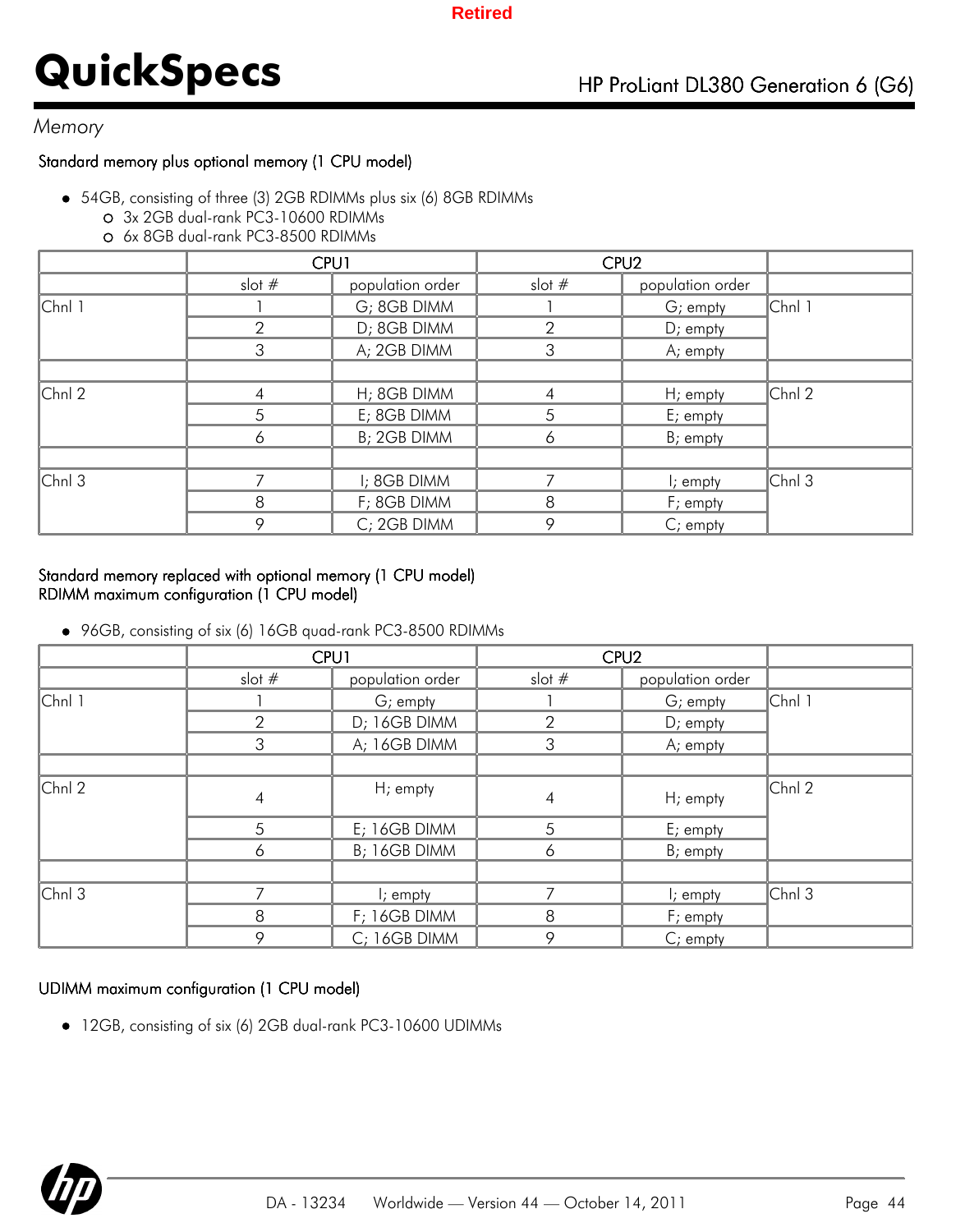### *Memory*

|           | CPU1     |                  | CPU <sub>2</sub> |                  |           |
|-----------|----------|------------------|------------------|------------------|-----------|
|           | slot $#$ | population order | slot $#$         | population order |           |
| $ Chn $ 1 |          | G; empty         |                  | G; empty         | $ Chn $ 1 |
|           | っ        | D; 2GB DIMM      | っ                | $D$ ; empty      |           |
|           | 3        | A; 2GB DIMM      | 3                | A; empty         |           |
|           |          |                  |                  |                  |           |
| $ Chn $ 2 |          | $Hi$ empty       |                  | $H$ ; empty      | $ Chn $ 2 |
|           | 5        | E; 2GB DIMM      | 5                | E; empty         |           |
|           | 6        | B; 2GB DIMM      | 6                | B; empty         |           |
|           |          |                  |                  |                  |           |
| $ Chn $ 3 |          | $\vdash$ ; empty |                  | $i$ ; empty      | $ Chn $ 3 |
|           | 8        | F; 2GB DIMM      | 8                | F; empty         |           |
|           | 9        | C; 2GB DIMM      | 9                | C; empty         |           |

### Standard memory replaced with optional memory (2 CPU model) RDIMM maximum configuration (2 CPU model)

192GB, consisting of twelve (12) 16GB quad-rank PC3-8500 RDIMMs

|           | CPU1          |                  | CPU <sub>2</sub> |                      |           |
|-----------|---------------|------------------|------------------|----------------------|-----------|
|           | slot $#$      | population order | slot $#$         | population order     |           |
| $ Chn $ 1 |               | G; empty         |                  | $G$ ; empty          | $ Chn $ 1 |
|           | $\mathcal{P}$ | D; 16GB DIMM     | 2                | D; 16GB DIMM         |           |
|           | 3             | A; 16GB DIMM     | 3                | A; 16GB DIMM         |           |
|           |               |                  |                  |                      |           |
| $ Chn $ 2 |               | $H$ ; empty      |                  | $H$ ; empty          | $ Chn $ 2 |
|           | 5             | E; 16GB DIMM     | 5                | E; 16GB DIMM         |           |
|           | 6             | B; 16GB DIMM     | 6                | B; 16GB DIMM         |           |
|           |               |                  |                  |                      |           |
| $ Chn $ 3 |               | I; empty         |                  | $\mathsf{l}$ ; empty | $ Chn $ 3 |
|           | 8             | F; 16GB DIMM     | 8                | F; 16GB DIMM         |           |
|           | 9             | C; 16GB DIMM     | 9                | C; 16GB DIMM         |           |

### UDIMM maximum configuration

48GB, consisting of twelve (12) 4GB dual-rank PC3-10600 UDIMMs

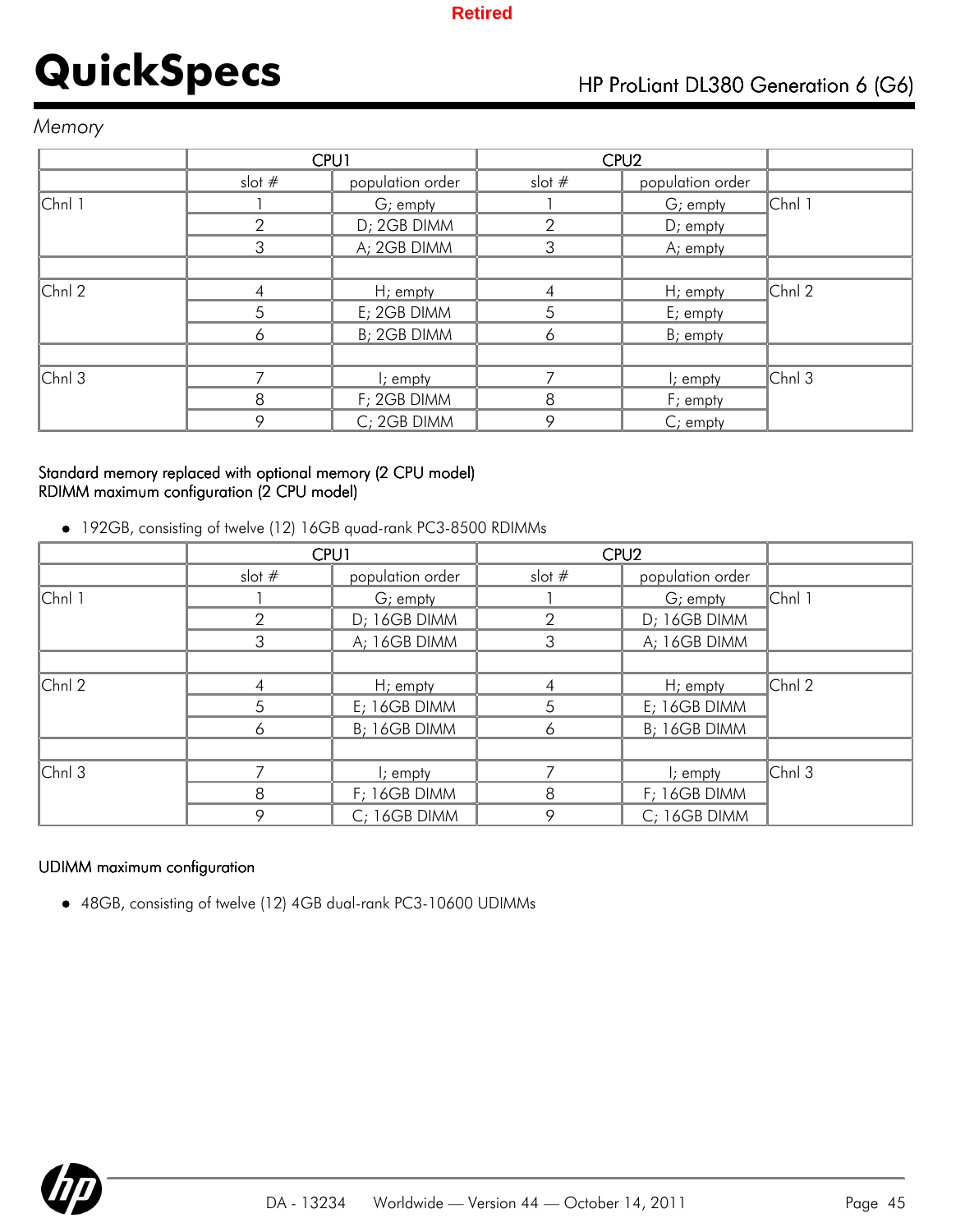### *Memory*

|           | CPU1     |                  | CPU <sub>2</sub> |                      |           |
|-----------|----------|------------------|------------------|----------------------|-----------|
|           | slot $#$ | population order | slot $#$         | population order     |           |
| $ Chn $ 1 |          | G; empty         |                  | G; empty             | Chnl 1    |
|           | 2        | D; 4GB DIMM      | っ                | D; 4GB DIMM          |           |
|           | 3        | A; 4GB DIMM      | 3                | A; 4GB DIMM          |           |
|           |          |                  |                  |                      |           |
| $ Chn $ 2 | ⊿        | $H$ ; empty      |                  | $H$ ; empty          | $ Chn $ 2 |
|           | 5        | E; 4GB DIMM      | 5                | E; 4GB DIMM          |           |
|           | 6        | B; 4GB DIMM      | 6                | B; 4GB DIMM          |           |
|           |          |                  |                  |                      |           |
| $ Chn $ 3 |          | $\vdash$ ; empty |                  | $\mathsf{I}$ ; empty | $ Chn $ 3 |
|           | 8        | F; 4GB DIMM      | 8                | F; 4GB DIMM          |           |
|           | 9        | C; 4GB DIMM      | 9                | C; 4GB DIMM          |           |

NOTE: Capacity references are rounded to the common Gigabyte values.

- $1GB = 1024MB$  $\bullet$
- $2GB = 2048MB$
- $4GB = 4096MB$  $\bullet$
- 8GB = 8192MB
- 16GB = 16384MB



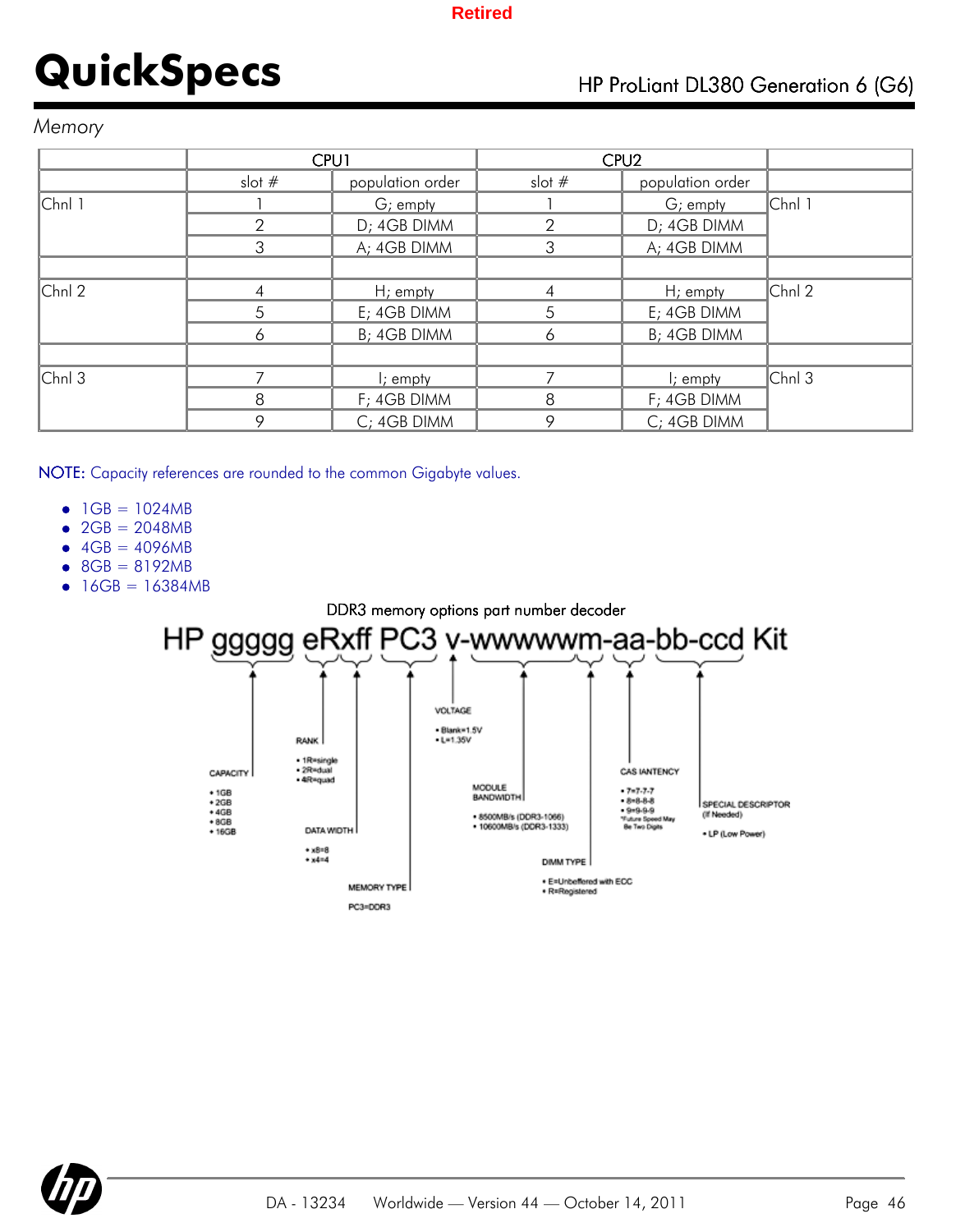### *Memory*

HP Memory

Following are memory options available from HP:

|                                    | 500656-B21                                                                                                                                                                                                                                                                                                                                                                                                                                                                                                                                                                                                                                                                                                                                                                                                                                                                                                                                                                                                                                                                      |
|------------------------------------|---------------------------------------------------------------------------------------------------------------------------------------------------------------------------------------------------------------------------------------------------------------------------------------------------------------------------------------------------------------------------------------------------------------------------------------------------------------------------------------------------------------------------------------------------------------------------------------------------------------------------------------------------------------------------------------------------------------------------------------------------------------------------------------------------------------------------------------------------------------------------------------------------------------------------------------------------------------------------------------------------------------------------------------------------------------------------------|
|                                    | 593339-B21                                                                                                                                                                                                                                                                                                                                                                                                                                                                                                                                                                                                                                                                                                                                                                                                                                                                                                                                                                                                                                                                      |
|                                    | 500658-B21                                                                                                                                                                                                                                                                                                                                                                                                                                                                                                                                                                                                                                                                                                                                                                                                                                                                                                                                                                                                                                                                      |
|                                    | 500660-B21                                                                                                                                                                                                                                                                                                                                                                                                                                                                                                                                                                                                                                                                                                                                                                                                                                                                                                                                                                                                                                                                      |
|                                    | 500662-B21                                                                                                                                                                                                                                                                                                                                                                                                                                                                                                                                                                                                                                                                                                                                                                                                                                                                                                                                                                                                                                                                      |
|                                    | 500666-B21                                                                                                                                                                                                                                                                                                                                                                                                                                                                                                                                                                                                                                                                                                                                                                                                                                                                                                                                                                                                                                                                      |
|                                    |                                                                                                                                                                                                                                                                                                                                                                                                                                                                                                                                                                                                                                                                                                                                                                                                                                                                                                                                                                                                                                                                                 |
|                                    | 500668-B21                                                                                                                                                                                                                                                                                                                                                                                                                                                                                                                                                                                                                                                                                                                                                                                                                                                                                                                                                                                                                                                                      |
|                                    | 500670-B21                                                                                                                                                                                                                                                                                                                                                                                                                                                                                                                                                                                                                                                                                                                                                                                                                                                                                                                                                                                                                                                                      |
|                                    | 500672-B21                                                                                                                                                                                                                                                                                                                                                                                                                                                                                                                                                                                                                                                                                                                                                                                                                                                                                                                                                                                                                                                                      |
|                                    |                                                                                                                                                                                                                                                                                                                                                                                                                                                                                                                                                                                                                                                                                                                                                                                                                                                                                                                                                                                                                                                                                 |
| Unbuffered with ECC DIMMs (UDIMMs) | HP 2GB (1x2GB) Dual Rank x8 PC3-10600 (DDR3-1333) Registered CAS-9 Memory<br>HP 4GB (1x4GB) Single Rank x4 PC3-10600 (DDR3-1333) Registered CAS-9<br>HP 4GB (1x4GB) Dual Rank x4 PC3-10600 (DDR3-1333) Registered CAS-9 Memory<br>HP 4GB (1x4GB) Quad Rank x8 PC3-8500 (DDR3-1066) Registered CAS-7 Low<br>HP 8GB (1x8GB) Dual Rank x4 PC3-10600 (DDR3-1333) Registered CAS-9 Memory<br>HP 16GB (1x16GB) Quad Rank x4 PC3-8500 (DDR3-1066) Registered CAS-7<br>HP 1GB (1x1GB) Single Rank x8 PC3-10600 (DDR3-1333) Unbuffered CAS-9<br>HP 2GB (1x2GB) Dual Rank x8 PC3-10600 (DDR3-1333) Unbuffered CAS-9<br>HP 4GB (1x4GB) Dual Rank x8 PC3-10600 (DDR3-1333) Unbuffered CAS-9<br>NOTE: All DDR3 memory option kits consist of one DIMM per kit. For detailed<br>memory configuration rules and guidelines, please use the Online DDR3 Memory<br>Configuration Tool: www.hp.com/go/ddr3memory-configurator.<br>NOTE: Kits described as LP include Low Power DIMMs. For more information on<br>ProLiant Energy Efficient Features, see: www.hp.com/go/proliant-energy-efficient |

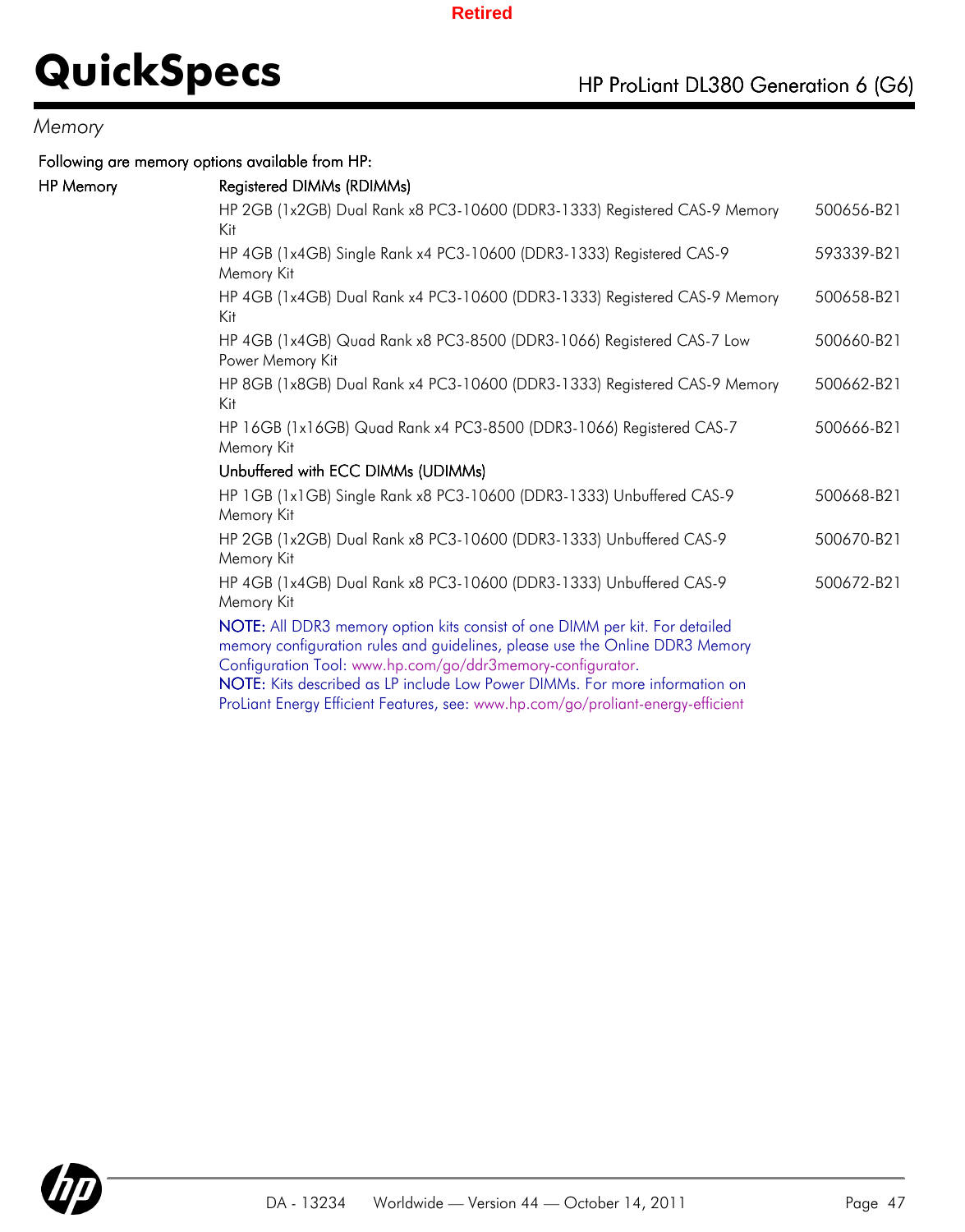# **QuickSpecs** HP ProLiant DL380 Generation 6 (G6)

### *Storage*



## Drive Support

- 1-8 Eight SFF SAS hot plug hard drive bays
- 1-16 Sixteen SFF SAS hot plug hard drive bays NOTE: This configuration does not support optical drive.
- 1-6 Six LFF SAS hot plug hard drive bays NOTE: This configuration does not support optical drive.

|                                                                                                | Quantity<br>Supported                      | Position<br>Supported | Controller                               |
|------------------------------------------------------------------------------------------------|--------------------------------------------|-----------------------|------------------------------------------|
| Removable Media                                                                                |                                            |                       |                                          |
| <b>HP Slim SATA DVD RW</b><br><b>Optical Drive</b><br>NOTE: Included in<br>performance models. | Only 1 available<br>removable media<br>bay | Slimline bay          | Integrated SATA<br><b>NOTE: Optional</b> |
| HP Slim SATA DVD-ROM<br><b>Optical Drive</b>                                                   | Only 1 available<br>removable media<br>bay | Slimline bay          | Integrated SATA<br><b>NOTE: Optional</b> |

### Hard Drives

NOTE: The components of a storage subsystem (e.g. the drive, the HBA/controller, firmware, and the server backplane) should operate at the same data transfer rate or the system bandwidth will be negotiated down to an acceptable level for all components. NOTE: Hard drives have either a one year or three year warranty; refer to the specific hard drive QuickSpecs for details.

### SAS Hot Plug SFF (2.5-inch) Enterprise (ENT) Drives

|                                            | Quantity<br>Supported | Position<br>Supported | Controller                                                                                     |
|--------------------------------------------|-----------------------|-----------------------|------------------------------------------------------------------------------------------------|
| 300GB 3G SAS 10K DP<br>300GB 6G SAS 10K DP | Up to 8               | 1-8                   | HP Smart Array P800/512 BBWC Controller<br>HP Smart Array P212/Zero Memory Controller          |
| 146GB 6G SAS 10K DP                        |                       |                       | HP Smart Array P212/256 MB Controller                                                          |
| 146GB 6G SAS 15K DP                        |                       |                       | HP Smart Array P410/256 MB Controller                                                          |
| 146GB 3G SAS 15K DP<br>146GB 3G SAS 10K DP |                       |                       | HP Smart Array P410/512 MB BBWC Controller<br>HP Smart Array P410/512 MB FBWC Controller       |
| 72GB 6G SAS 15K DP                         |                       |                       | HP Smart Array P410/1G FBWC Controller                                                         |
| 72GB 3G SAS 15K DP                         |                       |                       | HP Smart Array P411/256 MB Controller                                                          |
|                                            |                       |                       | HP Smart Array P411/512 MB BBWC Controller                                                     |
|                                            |                       |                       | HP Smart Array P411/512 MB FBWC Controller                                                     |
|                                            |                       |                       | HP Smart Array P411/1G FBWC Controller<br>HP Smart Array P812/1G Flash Backed Cache Controller |

NOTE: Second SFF drive cage requires second controller or HP SAS Expander Card (PN 468406-B21).

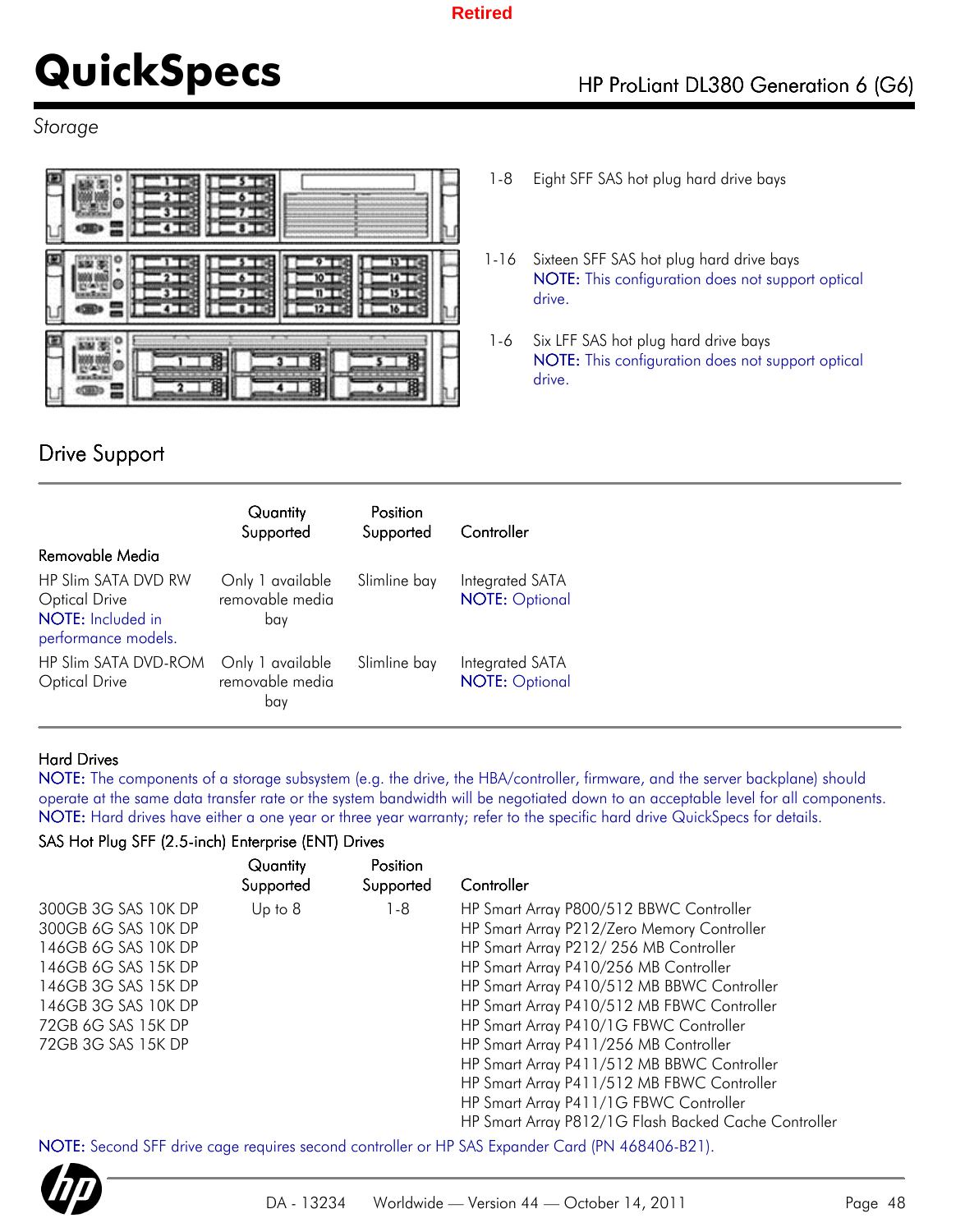### *Storage*

### SAS Hot Plug LFF (3.5-inch) Enterprise (ENT) Drives

|                                                                                                                                        | Quantity<br>Supported | <b>Position</b><br>Supported | Controller                                                                                                                                                                                                                                                                                                                                                                                                                                                                                                                                           |
|----------------------------------------------------------------------------------------------------------------------------------------|-----------------------|------------------------------|------------------------------------------------------------------------------------------------------------------------------------------------------------------------------------------------------------------------------------------------------------------------------------------------------------------------------------------------------------------------------------------------------------------------------------------------------------------------------------------------------------------------------------------------------|
| 600GB 6G SAS 15K DP<br>450GB 6G SAS 15K DP<br>450GB 3G SAS 15K DP<br>300GB 6G SAS 15K DP<br>300GB 3G SAS 15K DP<br>146GB 3G SAS 15K DP | Up to $6$             | 1-6                          | HP Smart Array P800/512 BBWC Controller<br>HP Smart Array P212/Zero Memory Controller<br>HP Smart Array P212/256 MB Controller<br>HP Smart Array P410/256 MB Controller<br>HP Smart Array P410/512 MB BBWC Controller<br>HP Smart Array P410/512 MB FBWC Controller<br>HP Smart Array P410/1G FBWC Controller<br>HP Smart Array P411/256 MB Controller<br>HP Smart Array P411/512 MB BBWC Controller<br>HP Smart Array P411/512 MB FBWC Controller<br>HP Smart Array P411/1G FBWC Controller<br>HP Smart Array P812/1G Flash Backed Cache Controller |

### SAS Hot Plug SFF (2.5-inch) Midline (MDL) Drives

|                                                  | Quantity<br>Supported | Position<br>Supported | Controller                                           |
|--------------------------------------------------|-----------------------|-----------------------|------------------------------------------------------|
| 500GB 6G SAS 7.2K DP                             | Up to 8               | l -8                  | HP Smart Array P800/512 BBWC Controller              |
|                                                  |                       |                       | HP Smart Array P212/Zero Memory Controller           |
|                                                  |                       |                       | HP Smart Array P212/256 MB Controller                |
|                                                  |                       |                       | HP Smart Array P410/256 MB Controller                |
|                                                  |                       |                       | HP Smart Array P410/512 MB BBWC Controller           |
|                                                  |                       |                       | HP Smart Array P410/512 MB FBWC Controller           |
|                                                  |                       |                       | HP Smart Array P410/1G FBWC Controller               |
|                                                  |                       |                       | HP Smart Array P411/256 MB Controller                |
|                                                  |                       |                       | HP Smart Array P411/512 MB BBWC Controller           |
|                                                  |                       |                       | HP Smart Array P411/512 MB FBWC Controller           |
|                                                  |                       |                       | HP Smart Array P411/1G FBWC Controller               |
|                                                  |                       |                       | HP Smart Array P812/1G Flash Backed Cache Controller |
| SAS Hot Plug LFF (3.5-inch) Midline (MDL) Drives |                       |                       |                                                      |
|                                                  | Quantity              | Position              |                                                      |
|                                                  | Supported             | Supported             | Controller                                           |

|                                                   | Supported | Supported | Controller                                           |
|---------------------------------------------------|-----------|-----------|------------------------------------------------------|
| 2TB 6G SAS 7.2K DP                                | Up to $6$ | $1 - 6$   | HP Smart Array P800/512 BBWC Controller              |
| 1TB 6G SAS 7.2K DP                                |           |           | HP Smart Array P212/Zero Memory Controller           |
|                                                   |           |           | HP Smart Array P212/256 MB Controller                |
|                                                   |           |           | HP Smart Array P410/256 MB Controller                |
|                                                   |           |           | HP Smart Array P410/512 MB BBWC Controller           |
|                                                   |           |           | HP Smart Array P410/512 MB FBWC Controller           |
|                                                   |           |           | HP Smart Array P410/1G FBWC Controller               |
|                                                   |           |           | HP Smart Array P411/256 MB Controller                |
|                                                   |           |           | HP Smart Array P411/512 MB BBWC Controller           |
|                                                   |           |           | HP Smart Array P411/512 MB FBWC Controller           |
|                                                   |           |           | HP Smart Array P411/1G FBWC Controller               |
|                                                   |           |           | HP Smart Array P812/1G Flash Backed Cache Controller |
| SATA Hot Plug SFF (2.5-inch) Midline (MDL) Drives |           |           |                                                      |
|                                                   | Quantity  | Position  |                                                      |

|                    | Quantity<br>Supported | <b>Position</b><br>Supported | Controller                              |  |
|--------------------|-----------------------|------------------------------|-----------------------------------------|--|
| 500GB 3G SATA 7.2K | Up to $8$             | 1-8                          | HP Smart Array P800/512 BBWC Controller |  |
|                    |                       |                              |                                         |  |

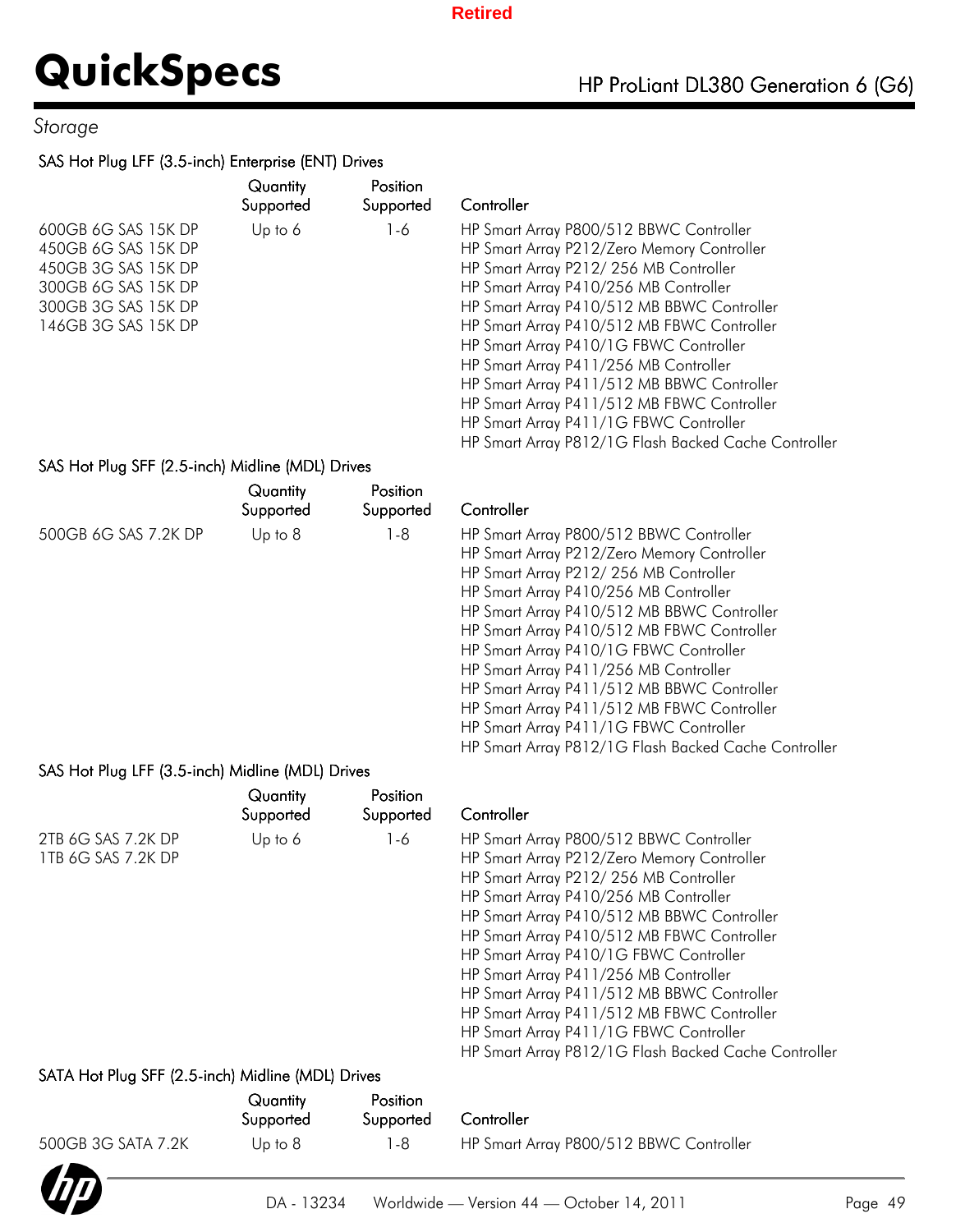# **QuickSpecs** HP ProLiant DL380 Generation 6 (G6)

### *Storage*

160GB 3G SATA 7.2K HP Smart Array P212/Zero Memory Controller HP Smart Array P212/ 256 MB Controller HP Smart Array P410/256 MB Controller HP Smart Array P410/512 MB BBWC Controller HP Smart Array P410/512 MB FBWC Controller HP Smart Array P410/1G FBWC Controller HP Smart Array P411/256 MB Controller HP Smart Array P411/512 MB BBWC Controller HP Smart Array P411/512 MB FBWC Controller HP Smart Array P411/1G FBWC Controller HP Smart Array P812/1G Flash Backed Cache Controller

HP Smart Array P812/1G Flash Backed Cache Controller

### SATA Hot Plug LFF (3.5-inch) Midline (MDL) Drives

|                                                            | Quantity<br>Supported | Position<br>Supported | Controller                                                                                                                                                                                                                                                                                                                                                                                                                                                                                   |
|------------------------------------------------------------|-----------------------|-----------------------|----------------------------------------------------------------------------------------------------------------------------------------------------------------------------------------------------------------------------------------------------------------------------------------------------------------------------------------------------------------------------------------------------------------------------------------------------------------------------------------------|
| 2TB 3G SATA 7.2K<br>1TB 3G SATA 7.2K<br>500GB 3G SATA 7.2K | Up to $6$             | 1-6                   | HP Smart Array P800/512 BBWC Controller<br>HP Smart Array P212/Zero Memory Controller<br>HP Smart Array P212/256 MB Controller<br>HP Smart Array P410/256 MB Controller<br>HP Smart Array P410/512 MB BBWC Controller<br>HP Smart Array P410/512 MB FBWC Controller<br>HP Smart Array P410/1G FBWC Controller<br>HP Smart Array P411/256 MB Controller<br>HP Smart Array P411/512 MB BBWC Controller<br>HP Smart Array P411/512 MB FBWC Controller<br>HP Smart Array P411/1G FBWC Controller |

### SATA Hot Plug SFF (2.5-inch) Entry (ETY) Drives

|                                            | Quantity<br>Supported | Position<br>Supported | Controller                                                                                                                                                                                                                                                                                                                                                                                           |
|--------------------------------------------|-----------------------|-----------------------|------------------------------------------------------------------------------------------------------------------------------------------------------------------------------------------------------------------------------------------------------------------------------------------------------------------------------------------------------------------------------------------------------|
| 250GB 3G SATA 5.4K<br>120GB 1.5G SATA 5.4K | $Up$ to $8$           | l -8                  | HP Smart Array P800/512 BBWC Controller<br>HP Smart Array P212/Zero Memory Controller<br>HP Smart Array P212/256 MB Controller<br>HP Smart Array P410/256 MB Controller<br>HP Smart Array P410/512 MB BBWC Controller<br>HP Smart Array P410/512 MB FBWC Controller<br>HP Smart Array P410/1G FBWC Controller<br>HP Smart Array P411/256 MB Controller<br>HP Smart Array P411/512 MB BBWC Controller |
|                                            |                       |                       | HP Smart Array P411/512 MB FBWC Controller<br>HP Smart Array P411/1G FBWC Controller<br>HP Smart Array P812/1G Flash Backed Cache Controller                                                                                                                                                                                                                                                         |

NOTE: Second SFF drive cage requires second controller or HP SAS Expander Card (PN 468406-B21).

### SATA Hot Plug LFF (3.5-inch) Entry (ETY) Drives

|                                          | Quantity<br>Supported | Position<br>Supported | Controller                                                                                                                                                                                                            |
|------------------------------------------|-----------------------|-----------------------|-----------------------------------------------------------------------------------------------------------------------------------------------------------------------------------------------------------------------|
| 250GB 3G SATA 7.2K<br>160GB 3G SATA 7.2K | Up to $6$             | 1-6                   | HP Smart Array P800/512 BBWC Controller<br>HP Smart Array P212/Zero Memory Controller<br>HP Smart Array P212/256 MB Controller<br>HP Smart Array P410/256 MB Controller<br>HP Smart Array P410/512 MB BBWC Controller |

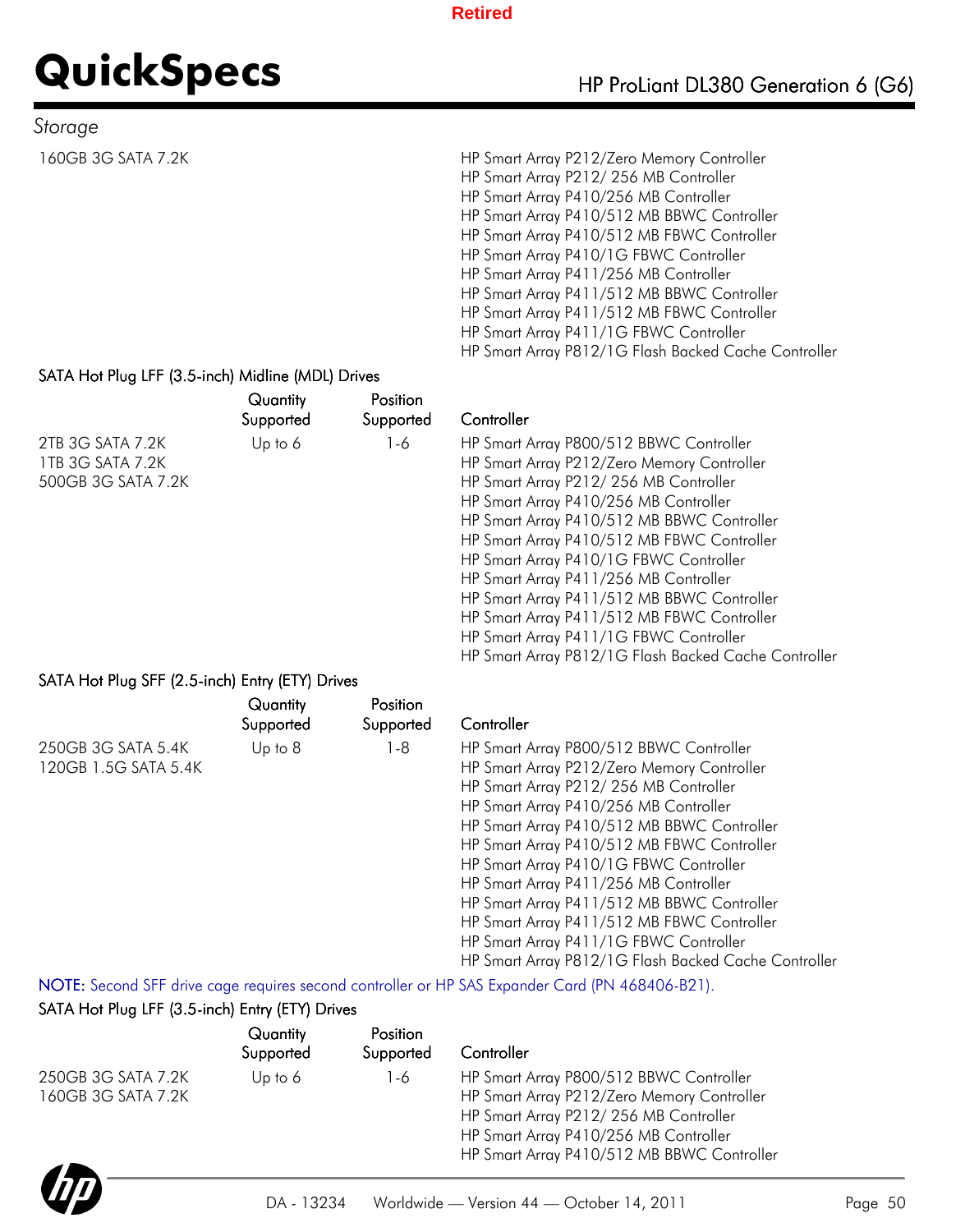Controller

# **QuickSpecs** HP ProLiant DL380 Generation 6 (G6)

*Storage*

HP Smart Array P410/512 MB FBWC Controller HP Smart Array P410/1G FBWC Controller HP Smart Array P411/256 MB Controller HP Smart Array P411/512 MB BBWC Controller HP Smart Array P411/512 MB FBWC Controller HP Smart Array P411/1G FBWC Controller HP Smart Array P812/1G Flash Backed Cache Controller

HP Smart Array P812/1G Flash Backed Cache Controller

HP Smart Array P212/Zero Memory Controller HP Smart Array P212/ 256 MB Controller HP Smart Array P410/256 MB Controller HP Smart Array P410/512 MB BBWC Controller HP Smart Array P410/512 MB FBWC Controller HP Smart Array P410/1G FBWC Controller HP Smart Array P411/256 MB Controller HP Smart Array P411/512 MB BBWC Controller HP Smart Array P411/512 MB FBWC Controller HP Smart Array P411/1G FBWC Controller

### SATA Hot Plug Midline (MDL) Solid State Drives

|                                           | Quantity<br>Supported | Position<br>Supported |
|-------------------------------------------|-----------------------|-----------------------|
| 60GB 3.0G SATA SSD<br>120GB 3.0G SATA SSD | Up to $8$             | 1-8                   |

### SATA Hot Plug 3.5" Midline (MDL) Solid State Drives

|                                           | Quantity<br>Supported | Position<br>Supported | Controller                                                                                                                                                                                                                                                                                                                                                                                                                                                                                                |
|-------------------------------------------|-----------------------|-----------------------|-----------------------------------------------------------------------------------------------------------------------------------------------------------------------------------------------------------------------------------------------------------------------------------------------------------------------------------------------------------------------------------------------------------------------------------------------------------------------------------------------------------|
| 60GB 3.0G SATA SSD<br>120GB 3.0G SATA SSD | Up to $6$             | 1-6                   | HP Smart Array P212/Zero Memory Controller<br>HP Smart Array P212/256 MB Controller<br>HP Smart Array P410/256 MB Controller<br>HP Smart Array P410/512 MB BBWC Controller<br>HP Smart Array P410/512 MB FBWC Controller<br>HP Smart Array P410/1G FBWC Controller<br>HP Smart Array P411/256 MB Controller<br>HP Smart Array P411/512 MB BBWC Controller<br>HP Smart Array P411/512 MB FBWC Controller<br>HP Smart Array P411/1G FBWC Controller<br>HP Smart Array P812/1G Flash Backed Cache Controller |

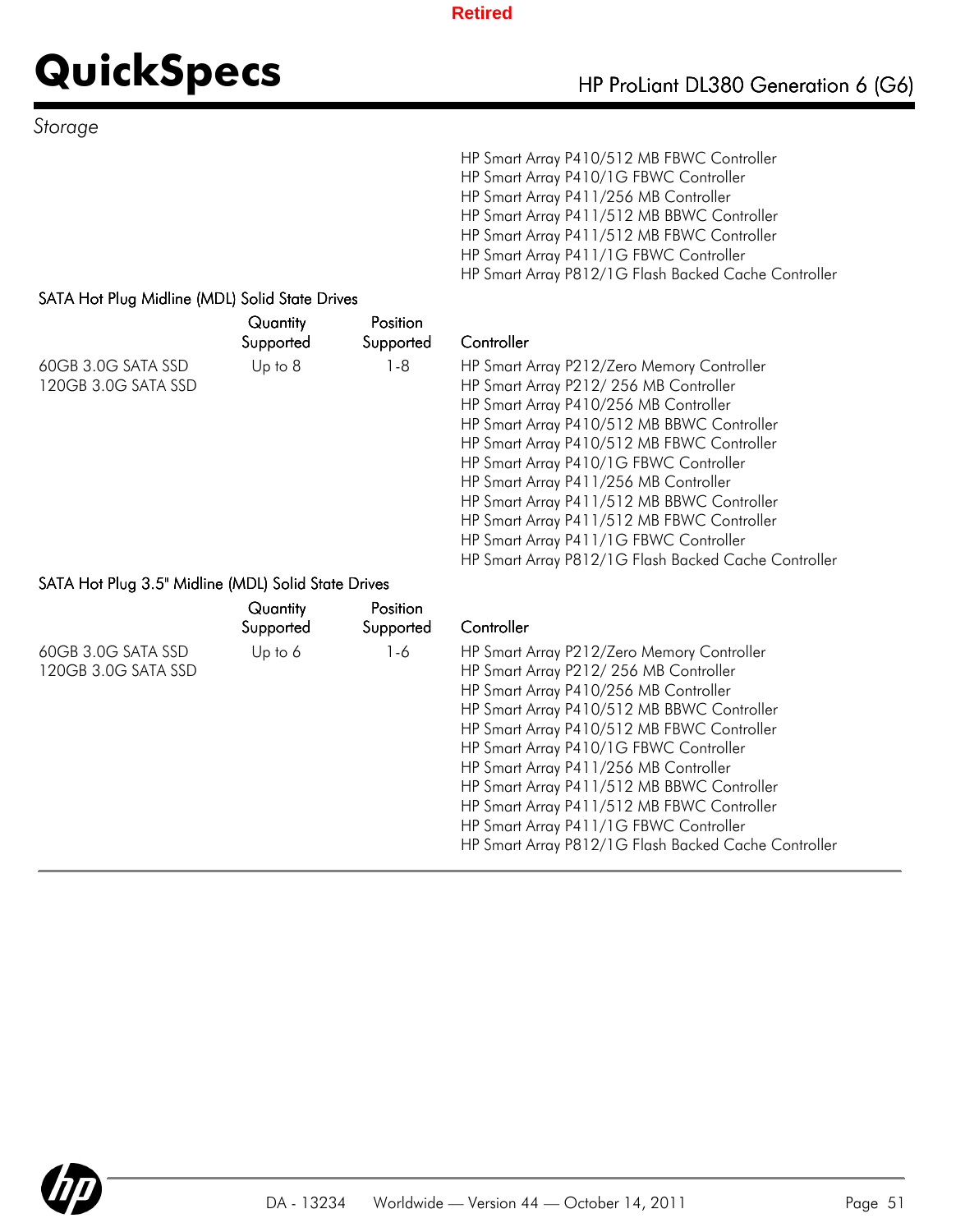### *Storage*

### External Storage

|                                  | Quantity<br>Supported | Position<br>Supported | Host Controller or Adapter                                                                                                                                                                                                                                                     |
|----------------------------------|-----------------------|-----------------------|--------------------------------------------------------------------------------------------------------------------------------------------------------------------------------------------------------------------------------------------------------------------------------|
| 60 Modular Smart Array           | Up to $4$             | External              | HP Smart Array P212/256 MB Controller                                                                                                                                                                                                                                          |
|                                  | $Up$ to $8$           | External              | HP Smart Array P411/256 MB Controller<br>HP Smart Array P411/512 MB BBWC Controller<br>HP Smart Array P411/512 MB FBWC Controller<br>HP Smart Array P411/1G FBWC Controller<br>HP Smart Array P800/512 BBWC Controller<br>HP Smart Array P812/1G Flash Backed Cache Controller |
| 70 Modular Smart Array           | Up to 2               | External              | HP Smart Array P212/256 MB Controller                                                                                                                                                                                                                                          |
|                                  | Up to $4$             | External              | HP Smart Array P411/256 MB Controller<br>HP Smart Array P411/512 MB BBWC Controller<br>HP Smart Array P411/512 MB FBWC Controller<br>HP Smart Array P411/1G FBWC Controller<br>HP Smart Array P800/512 BBWC Controller<br>HP Smart Array P812/1G Flash Backed Cache Controller |
| D <sub>2600</sub> Disk Enclosure | Up to $4$             | External              | HP Smart Array P212/256 MB Controller                                                                                                                                                                                                                                          |
|                                  | Up to 8               | External              | HP Smart Array P411/256 MB Controller<br>HP Smart Array P411/512 MB BBWC Controller<br>HP Smart Array P411/512 MB FBWC Controller<br>HP Smart Array P411/1G FBWC Controller<br>HP Smart Array P812/1G Flash Backed Cache Controller                                            |
| D2700 Disk Enclosure             | Up to 2               | External              | HP Smart Array P212/256 MB Controller                                                                                                                                                                                                                                          |
|                                  | $Up$ to $4$           | External              | HP Smart Array P411/256 MB Controller<br>HP Smart Array P411/512 MB BBWC Controller<br>HP Smart Array P411/512 MB FBWC Controller<br>HP Smart Array P411/1G FBWC Controller<br>HP Smart Array P812/1G Flash Backed Cache Controller                                            |

### Maximum Storage Capacity - (with MSA50, SAS HDD)

| Internal | 8.0TB (16 x 500GB SAS SFF with addition 8 SFF drive cage) |
|----------|-----------------------------------------------------------|
| External | 5.0TB (20 x 250GB SAS SFF)                                |
| Total    | 13 OTB                                                    |

| Maximum Storage Capacity - (with MSA50, SATA HDD) |                                                              |  |  |  |  |  |
|---------------------------------------------------|--------------------------------------------------------------|--|--|--|--|--|
| Internal                                          | 8.0TB (16 x 500GB SATA SFF with additional 8 SFF drive cage) |  |  |  |  |  |
| External                                          | 5.0TB (20 x 250GB SATA SFF)                                  |  |  |  |  |  |
| Total                                             | 13 OTB                                                       |  |  |  |  |  |

### Tape and Disk Backup

NOTE: For the complete range of StorageWorks tape drives, autoloaders, libraries and media, including the internal fitting models, see: http://www.hp.com/go/tape. For the complete range of StorageWorks D2D Backup Systems see: http://www.hp.com/go/d2d. For the complete range of StorageWorks RDX drives and media see: http://www.hp.com/go/rdx. For hardware and software compatibility of HP StorageWorks disk and tape backup products see: http://www.hp.com/go/connect.

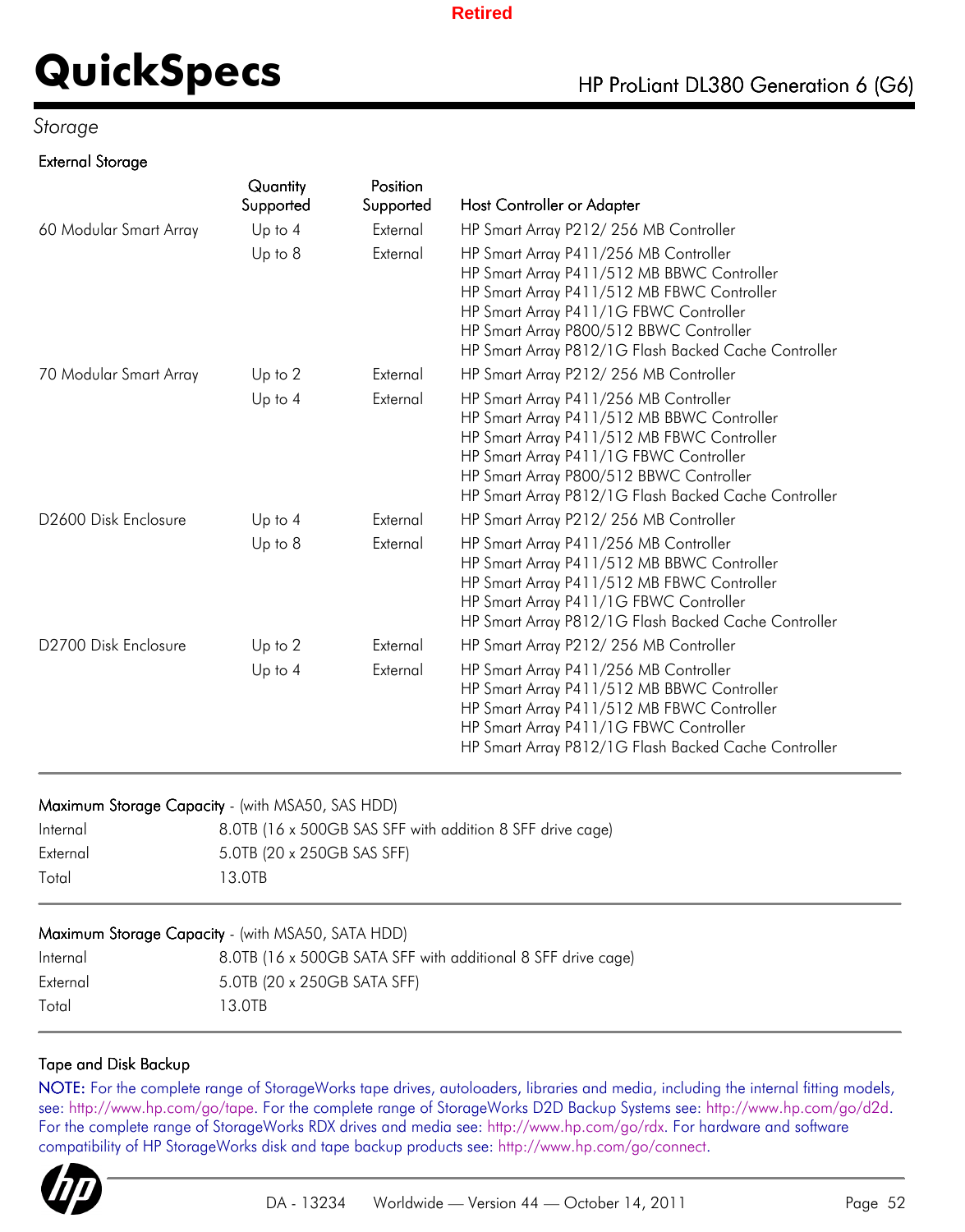# **QuickSpecs** HP ProLiant DL380 Generation 6 (G6)

## *Storage*

|                                                                                                                                                                                                                                                                         | Position<br>Supported | Controller                                                                                                                                                       | Part Number |
|-------------------------------------------------------------------------------------------------------------------------------------------------------------------------------------------------------------------------------------------------------------------------|-----------------------|------------------------------------------------------------------------------------------------------------------------------------------------------------------|-------------|
| <b>HP StorageWorks SCSI</b><br><b>Tape Drives</b><br>LTO-1 Ultrium 232<br>LTO-2 Ultrium 448<br>LTO-3 Ultrium 920<br>LTO-3 Ultrium 960<br>LTO4 Ultrium 1760<br>LTO-4 Ultrium 1840<br><b>DAT 40</b><br><b>DAT 72</b><br>DAT 160<br>1U Rack-Mount Kit<br>3U Rack-Mount Kit | External              | HP SC11Xe Ultra320 Single Channel/ PCIe x4 SCSI Host Bus<br>Adapter<br>NOTE: Please check the full compatibility information at:<br>http://www.hp.com/go/connect | 412911-B21  |
| <b>HP StorageWorks USB</b><br><b>Tape Drives</b><br><b>DAT 40</b><br><b>DAT 72</b><br>DAT 160<br><b>DAT 320</b><br>1U USB Rack-Mount Kit                                                                                                                                | External              | USB 2.0 Port                                                                                                                                                     | N/A         |
| <b>HP StorageWorks SAS</b><br><b>Tape Drives</b><br>DAT 160<br><b>DAT 320</b><br>LTO-2 Ultrium 448<br>LTO-3 Ultrium 920                                                                                                                                                 | External              | HP Smart Array P212/ZM 1-ports Int/1-ports Ext PCIe x8 SAS<br>Controller                                                                                         | 462828-B21  |
| LTO-4 Ultrium 1760<br>LTO-4 Ultrium 1840<br>LTO-5 Ultrium 3000<br>LTO-5 Ultrium 3280<br>1U Rack-Mount Kit<br>3U Rack-Mount Kit                                                                                                                                          |                       | NOTE: Please check the full compatibility information at:<br>http://www.hp.com/go/connect                                                                        |             |
| <b>HP StorageWorks SCSI</b><br><b>Tape Autoloaders</b><br>DAT 72x10 Autoloader<br>1/8 G2 Autoloader                                                                                                                                                                     | External              | HP SC11Xe Ultra320 Single Channel/ PCIe x4 SCSI Host Bus<br>Adapter<br>NOTE: Please check the full compatibility information at:<br>http://www.hp.com/go/connect | 412911-B21  |
| <b>HP StorageWorks SCSI</b><br><b>Tape Libraries</b><br>MSL2024<br>MSL4048<br>MSL8096<br>MSL6000                                                                                                                                                                        | External              | HP StorageWorks U320e SCSI Dual Channel Host Bus Adapter<br>NOTE: Please check the full compatibility information at:<br>http://www.hp.com/go/connect            | AH627A      |

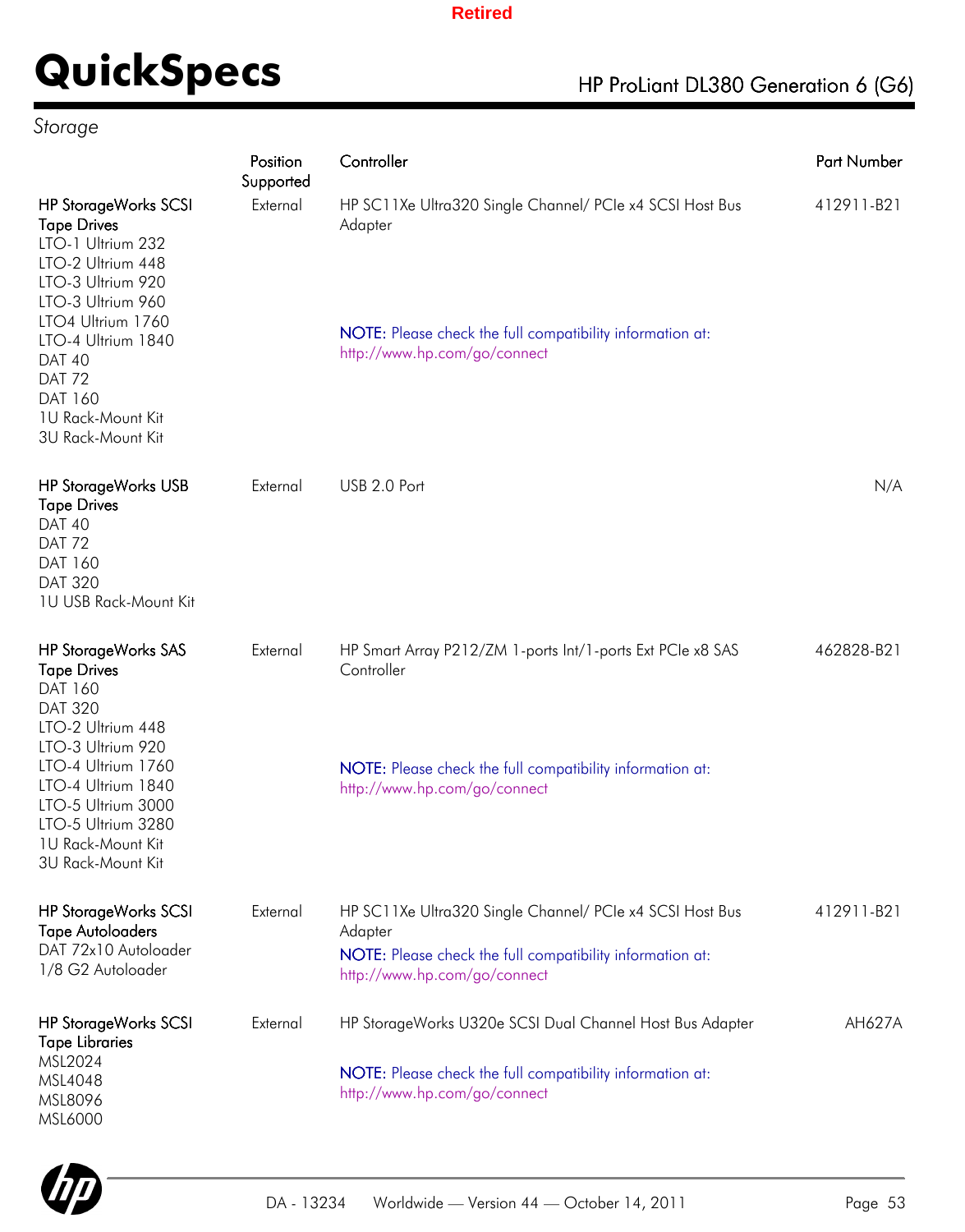# **QuickSpecs** HP ProLiant DL380 Generation 6 (G6)

| <b>HP StorageWorks SAS</b><br><b>Tape Autoloaders and</b><br><b>Libraries</b><br>1/8 G2 Autoloader<br>MSL2024<br>MSL4048<br>MSL8096                           | External                | HP Smart Array P212/ZM 1-ports Int/1-ports Ext PCIe x8 SAS<br>Controller<br>NOTE: Please check the full compatibility information at:<br>http://www.hp.com/go/connect | 462828-B21 |
|---------------------------------------------------------------------------------------------------------------------------------------------------------------|-------------------------|-----------------------------------------------------------------------------------------------------------------------------------------------------------------------|------------|
| <b>HP StorageWorks Fibre</b><br><b>Channel Tape Libraries</b><br>MSL2024<br>MSL4048<br>MSL8096<br>MSL6000                                                     | External                | Please consult the EBS connectivity matrix at:<br>http://www.hp.com/go/ebs for detailed connectivity information.                                                     | N/A        |
| <b>HP StorageWorks USB</b><br><b>RDX Removable Disk</b><br><b>Backup System</b><br><b>RDX160</b><br><b>RDX320</b><br><b>RDX500</b><br><b>RDX750</b><br>RDX1TB | Internal or<br>External | <b>USB 2.0</b>                                                                                                                                                        | N/A        |
| HP StorageWorks D2D<br><b>Backup Systems, iSCSI</b><br>D2D2500i<br>D2D4000i                                                                                   | External                | Embedded Network Controller. If the server requires a hardware<br>iSCSI initiator, the QLogic QLA4050 Host Bus Adapter is<br>recommended.                             |            |
| HP StorageWorks D2D<br><b>Backup Systems, Fibre</b><br>Channel<br>D2D4000fc                                                                                   | External                | Direct server attach is not supported, requires connection via SAN<br>fabric. See: http://www.hp.com/go/connect                                                       |            |

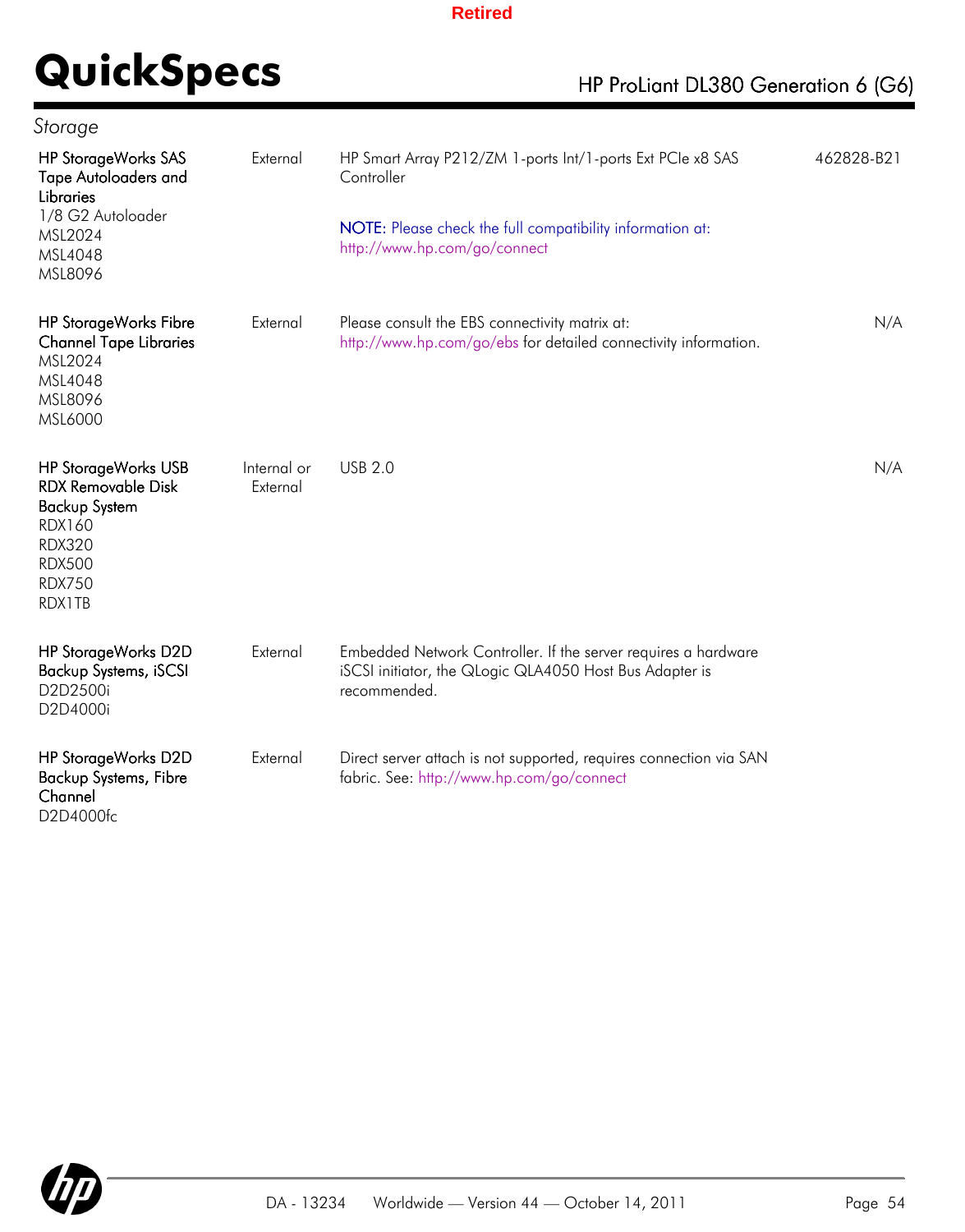## *Power Specifications*

| HP 460W HE 12V Hot Plug AC Power Supply Kit  |            |      |      |      |      |      |      |  |
|----------------------------------------------|------------|------|------|------|------|------|------|--|
| Part Number                                  | 503296-B21 |      |      |      |      |      |      |  |
| Input Voltage Range (V rms)                  | 100 to 240 |      |      |      |      |      |      |  |
| Frequency Range (Nominal) (Hz)               | 50/60      |      |      |      |      |      |      |  |
| Nominal Input Voltage (Vrms)                 | 100        | 120  | 200  | 208  | 220  | 230  | 240  |  |
| Maximum Rated Output Wattage Rating          | 460        | 460  | 460  | 460  | 460  | 460  | 460  |  |
| Nominal Input Current (A rms)                | 5.5        | 4.5  | 2.6  | 2.5  | 2.4  | 2.3  | 2.2  |  |
| Maximum Rated Input Wattage Rating (Watts)   | 526        | 520  | 505  | 505  | 503  | 503  | 503  |  |
| Maximum Rated VA (Volt-Amp)                  | 548        | 542  | 527  | 527  | 524  | 524  | 524  |  |
| Efficiency (%)                               | 87.5       | 88.5 | 91   | 91   | 91.5 | 91.5 | 91.5 |  |
| Power Factor                                 |            |      |      | 0.97 |      |      |      |  |
| Leakage Current (mA)                         | 0.42       | 0.50 | 0.83 | 0.87 | 0.92 | 0.96 | .00  |  |
| Maximum Inrush Current (A peak)              | 30         |      |      |      |      |      |      |  |
| Maximum Inrush Current duration (mS)<br>20   |            |      |      |      |      |      |      |  |
| Maximum British Thermal Unit Rating (BTU-Hr) | 1794       | 1773 | 1725 | 1725 | 1715 | 1715 | 1715 |  |

| HP 750W Common Slot High Efficiency Power Supply Kit |            |            |      |      |      |      |      |
|------------------------------------------------------|------------|------------|------|------|------|------|------|
| <b>Part Number</b>                                   |            | 512327-B21 |      |      |      |      |      |
| Input Voltage Range (V rms)                          | 100 to 240 |            |      |      |      |      |      |
| Frequency Range (Nominal) (Hz)                       | 50/60      |            |      |      |      |      |      |
| Nominal Input Voltage (Vrms)                         | 100        | 120        | 200  | 208  | 220  | 230  | 240  |
| Maximum Rated Output Wattage Rating                  | 750        | 750        | 750  | 750  | 750  | 750  | 750  |
| Nominal Input Current (A rms)                        | 8.9        | 7.4        | 4.3  | 4.1  | 3.9  | 3.7  | 3.6  |
| Maximum Rated Input Wattage Rating (Watts)           | 857        | 847        | 824  | 824  | 820  | 820  | 820  |
| Maximum Rated VA (Volt-Amp)                          | 894        | 884        | 859  | 854  | 854  | 854  |      |
| Efficiency (%)                                       | 87.5       | 88.5       | 91   | 91   | 91.5 | 91.5 | 91.5 |
| <b>Power Factor</b>                                  |            |            |      | 0.97 |      |      |      |
| Leakage Current (mA)                                 | 0.42       | 0.50       | 0.83 | 0.87 | 0.92 | 0.96 | 1.00 |
| Maximum Inrush Current (A peak)<br>30                |            |            |      |      |      |      |      |
| Maximum Inrush Current duration (mS)                 | 20         |            |      |      |      |      |      |
| Maximum British Thermal Unit Rating (BTU-Hr)         | 2925       | 2892       | 2812 | 2812 | 2797 | 2797 | 2797 |

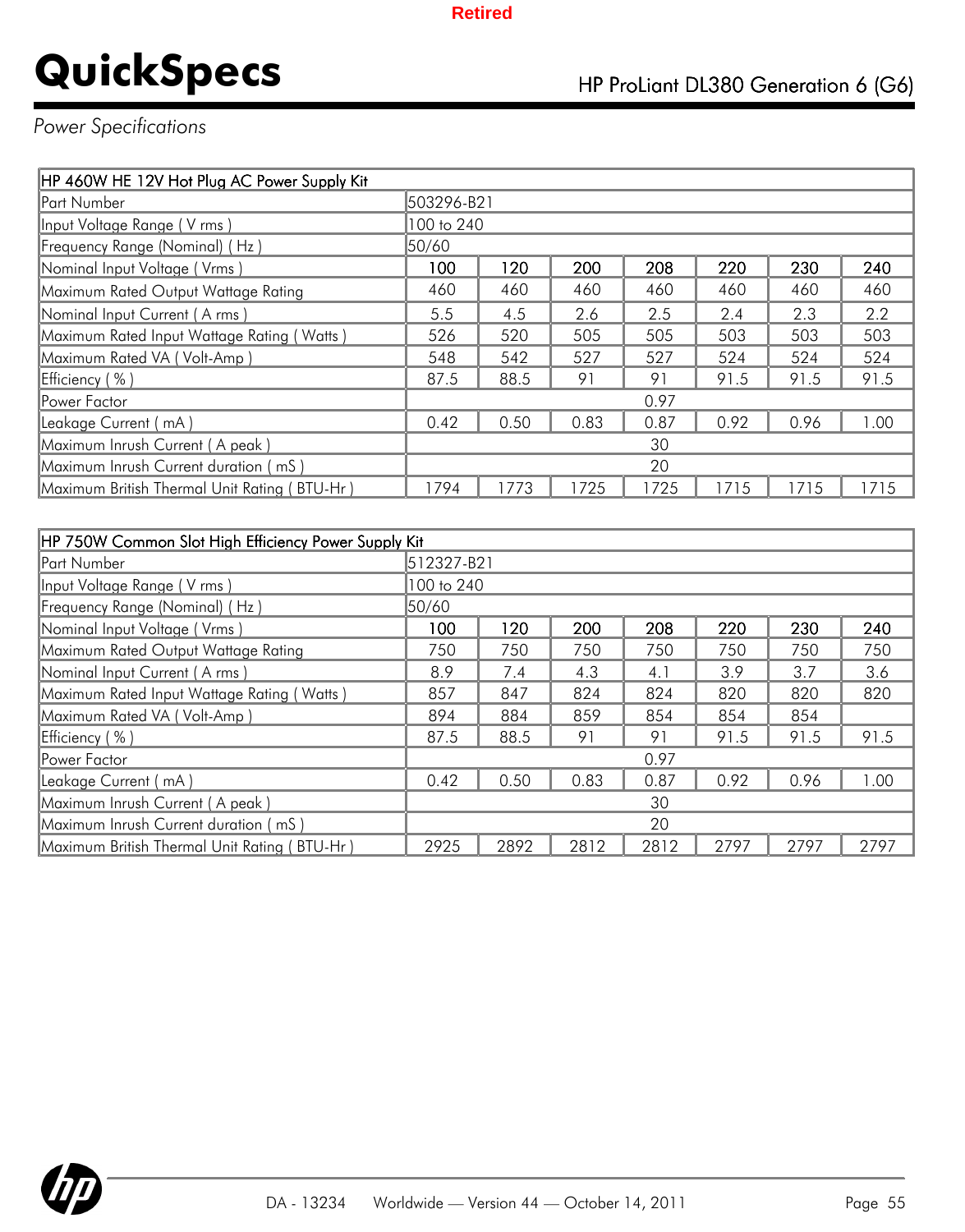## *Power Specifications*

| HP 1200W 12V Hot Plug AC Power Supply        |            |      |      |      |      |      |      |
|----------------------------------------------|------------|------|------|------|------|------|------|
| <b>Part Number</b>                           | 500172-B21 |      |      |      |      |      |      |
| Input Voltage Range (V rms)                  | 100 to 240 |      |      |      |      |      |      |
| Frequency Range (Nominal) (Hz)               | 50/60      |      |      |      |      |      |      |
| Nominal Input Voltage (Vrms)                 | 100        | 120  | 200  | 208  | 220  | 230  | 240  |
| Maximum Rated Output Wattage Rating          | 800        | 900  | 1200 | 1200 | 1200 | 1200 | 1200 |
| Nominal Input Current (A rms)                | 9.7        | 9.0  | 7.0  | 6.8  | 6.4  | 6.1  | 5.9  |
| Maximum Rated Input Wattage Rating (Watts)   | 930        | 1034 | 1348 | 1348 | 1348 | 1348 | 1348 |
| Maximum Rated VA (Volt-Amp)                  | 970        | 1079 | 1406 | 1406 | 1406 | 1406 | 1406 |
| Efficiency (%)                               | 86         | 87   | 89   | 89   | 89   | 89   | 89   |
| <b>IPower Factor</b>                         |            |      |      | 0.97 |      |      |      |
| Leakage Current ( mA )                       | 0.42       | 0.50 | 0.83 | 0.87 | 0.92 | 0.96 | 1.00 |
| Maximum Inrush Current (A peak)              |            |      |      | 30   |      |      |      |
| Maximum Inrush Current duration (mS)         |            |      |      | 20   |      |      |      |
| Maximum British Thermal Unit Rating (BTU-Hr) | 3174       | 3530 | 4600 | 4600 | 4600 | 4600 | 4600 |

| HP 1200W Common Slot High Efficiency Power Supply Kit |            |      |      |      |      |      |      |
|-------------------------------------------------------|------------|------|------|------|------|------|------|
| <b>Part Number</b>                                    | 578322-B21 |      |      |      |      |      |      |
| Input Voltage Range (V rms)                           | 100 to 240 |      |      |      |      |      |      |
| Frequency Range (Nominal) (Hz)                        | 50/60      |      |      |      |      |      |      |
| Nominal Input Voltage (Vrms)                          | 100        | 120  | 200  | 208  | 220  | 230  | 240  |
| Maximum Rated Output Wattage Rating                   | 800        | 900  | 1200 | 1200 | 1200 | 1200 | 1200 |
| Nominal Input Current (A rms)                         | 9.3        | 8.6  | 6.7  | 6.5  | 6.1  | 5.8  | 5.6  |
| Maximum Rated Input Wattage Rating (Watts)            | 889        | 989  | 1290 | 1290 | 1290 | 1290 | 1290 |
| Maximum Rated VA (Volt-Amp)                           | 927        | 1031 | 1345 | 1345 | 1345 | 1345 | 1345 |
| Efficiency (%)                                        | 90         | 91   | 93   | 93   | 93   | 93   | 93   |
| Power Factor                                          |            |      |      | 0.97 |      |      |      |
| Leakage Current (mA)                                  | 0.42       | 0.50 | 0.83 | 0.87 | 0.92 | 0.96 | 00.1 |
| Maximum Inrush Current (A peak)                       |            |      |      | 30   |      |      |      |
| Maximum Inrush Current duration (mS)                  |            |      |      | 20   |      |      |      |
| Maximum British Thermal Unit Rating (BTU-Hr)          | 3033       | 3375 | 4403 | 4403 | 4403 | 4403 | 4403 |

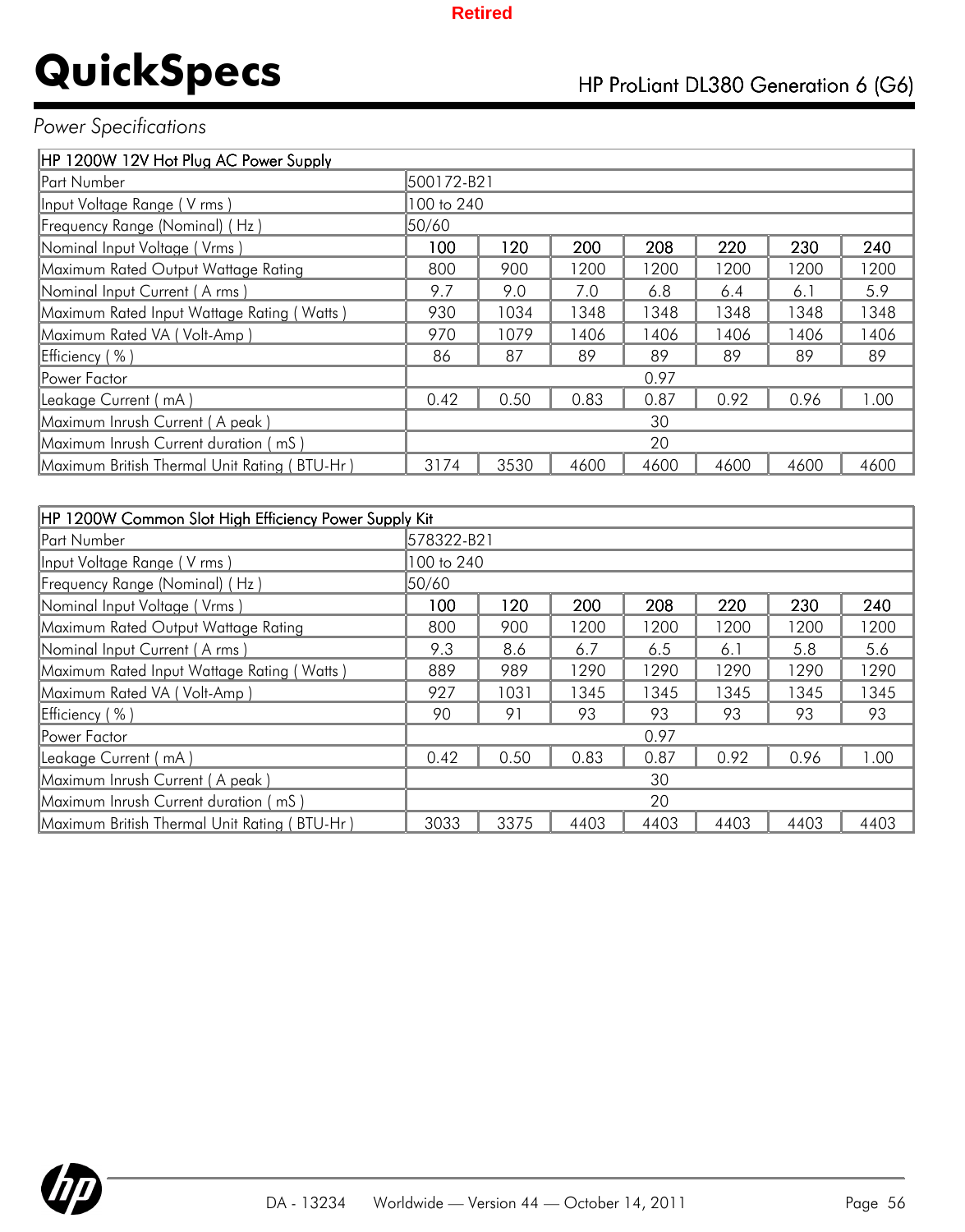### *Power Specifications*

| HP 1200W-48V DC Common Slot Power Supply     |            |      |      |
|----------------------------------------------|------------|------|------|
| Part Number                                  | 437573-B21 |      |      |
| Input Voltage Range (V rms)                  | 36-72      |      |      |
| Frequency Range (Nominal) (Hz)               | DC         |      |      |
| Nominal Input Voltage (Vrms)                 | 36         | 48   | 72   |
| Maximum Rated Output Wattage Rating          | 1200       | 1200 | 1200 |
| Nominal Input Current (A rms)                | 38         | 28   | 19   |
| Maximum Rated Input Wattage Rating (Watts)   | 1380       | 1350 | 1365 |
| Maximum Rated VA (Volt-Amp)                  | 1380       | 1350 | 1365 |
| Efficiency (%)                               | 87         | 89   | 88   |
| Power Factor                                 |            | N/A  |      |
| Leakage Current (mA)                         |            | N/A  |      |
| Maximum Inrush Current (A peak)              | 20         | 25   | 35   |
| Maximum Inrush Current duration (mS)         |            |      | 3    |
| Maximum British Thermal Unit Rating (BTU-Hr) | 4713       | 4610 | 4662 |

NOTES: To review typical system power ratings use the HP Power Advisor which is available online located at url: www.hp.com/go/proliant-energy-efficient or www.hp.com/go/hppoweradvisor

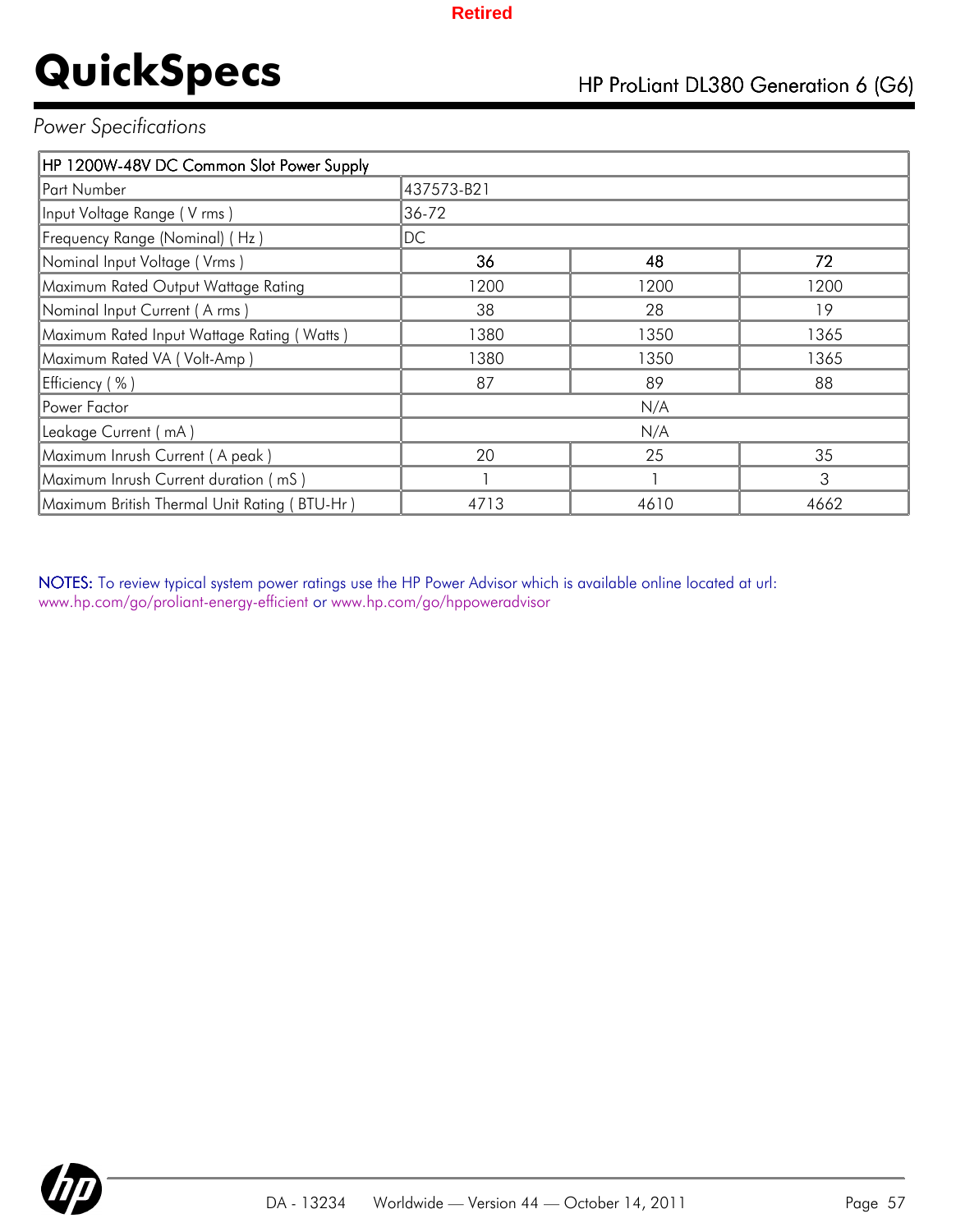## *Technical Specifications*

| System Unit | Dimensions $(H \times W \times D)$<br>(with bezel) |                                                                           | SFF Drives: 3.38 x 17.54 x 27.25 in (8.59 x 44.55 x 69.22 cm)<br>LFF Drives: 3.38 x 17.54 x 29.25 in (8.59 x 44.55 x 74.30 cm)                                                                                                                            |
|-------------|----------------------------------------------------|---------------------------------------------------------------------------|-----------------------------------------------------------------------------------------------------------------------------------------------------------------------------------------------------------------------------------------------------------|
|             | Weight (approximate)                               | Maximum<br>(all hard drives, power<br>supply, and processor<br>installed) | 60.00 lb (27.27 kg)                                                                                                                                                                                                                                       |
|             |                                                    | Minimum<br>(one hard drive, power<br>supply, and processor<br>installed)  | 47.18 lb (21.45 kg)                                                                                                                                                                                                                                       |
|             | Input Requirements<br>(per power supply)           | Rated Line Voltage                                                        | 100 to 120 VAC<br>200 to 240 VAC                                                                                                                                                                                                                          |
|             |                                                    | Rated Input Current                                                       | For 1200 W Power Supply:<br>10 A (at 100 VAC),<br>4.9 A (at 200 VAC)<br>For 750 W Power Supply:<br>8.9 A (at 100 VAC),<br>4.3 A (at 200 VAC)<br>For 460 W Power Supply:<br>5.5 A (at 100 VAC),<br>2.6 A (at 200 VAC)                                      |
|             |                                                    | Rated Input Frequency                                                     | 50 to 60 Hz                                                                                                                                                                                                                                               |
|             |                                                    | Rated Input Power                                                         | For 1200 W Power Supply:<br>930 W (at 100 VAC),<br>1348 W (at 200 VAC)<br>For 750 W Power Supply:<br>857 W (at 100 VAC),<br>824 W (at 200 VAC)<br>For 460 W Power Supply:<br>526 W (at 100 VAC),<br>505 W (at 200 VAC)                                    |
|             | <b>BTU Rating</b>                                  | Maximum                                                                   | For 1200 W Power Supply:<br>3530 BTU/hr (at 100 VAC),<br>4600 BTU/hr (at 200 VAC)<br>For 750 W Power Supply:<br>2925 BTU/hr (at 100 VAC),<br>2812 BTU/hr (at 200 VAC)<br>For 460 W Power Supply:<br>1794 BTU/hr (at 100 VAC),<br>1725 BTU/hr (at 200 VAC) |
|             | <b>Power Specifications</b>                        | efficient or www.hp.com/go/hppoweradvisor                                 | NOTE: To review typical system power ratings use the HP Power Advisor<br>which is available online located at url: www.hp.com/go/proliant-energy-                                                                                                         |
|             | Power Supply Output<br>(per power supply)          |                                                                           | Rated Steady-State Power For 1200 W Power Supply:<br>800 W (at 100 VAC),<br>900 W (at 120 VAC),<br>1200 W (at 200 to 240 VAC)<br>For 750 W Power Supply:<br>750 W (at 100 to 120 VAC),                                                                    |

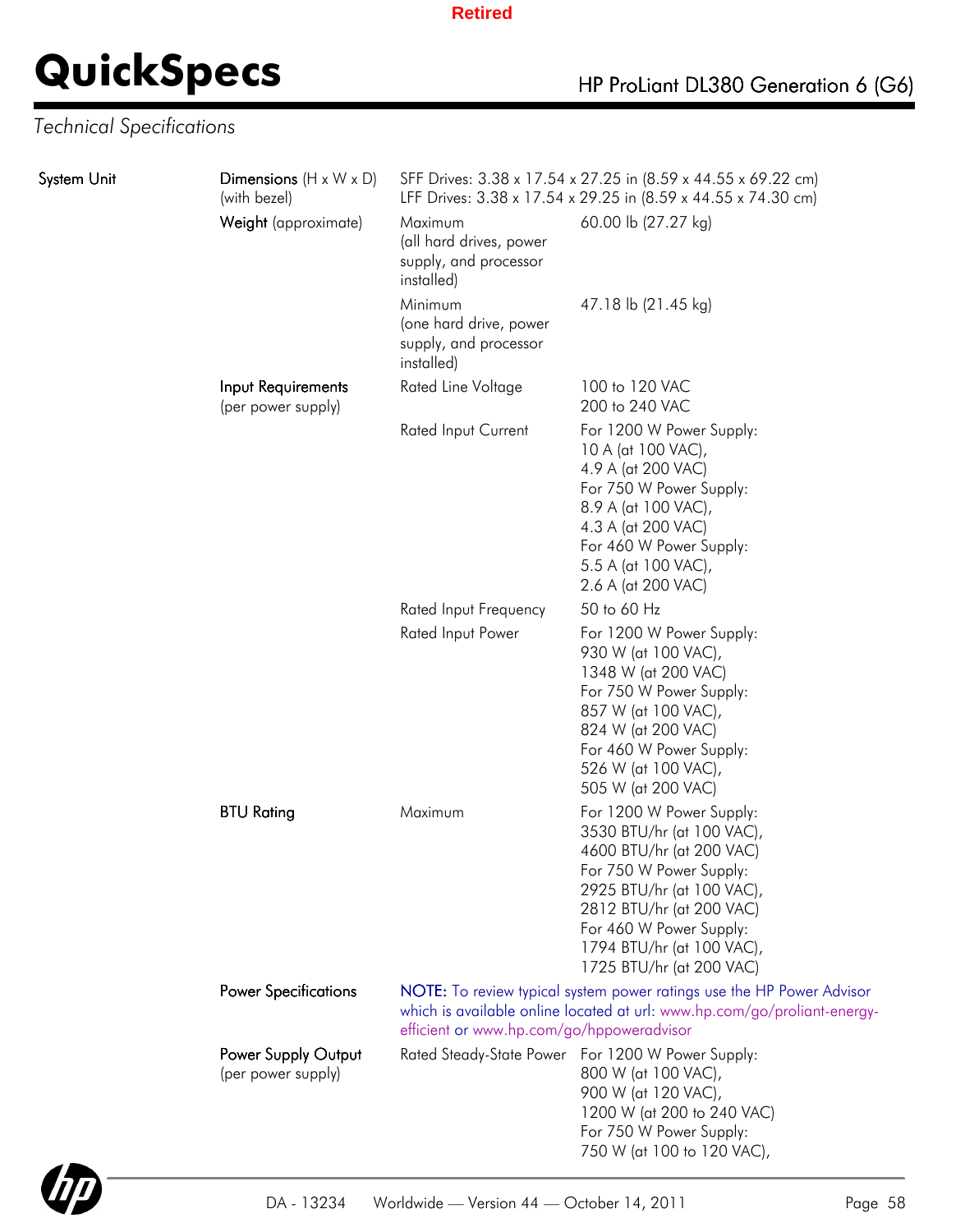## *Technical Specifications*

|                                              |                                                                                                                                                    | 750 W (at 200 to 240 VAC)                                                                          |                                                  |
|----------------------------------------------|----------------------------------------------------------------------------------------------------------------------------------------------------|----------------------------------------------------------------------------------------------------|--------------------------------------------------|
|                                              |                                                                                                                                                    | For 460 W Power Supply:                                                                            |                                                  |
|                                              |                                                                                                                                                    | 460 W (at 100 to 120 VAC),<br>460 W (at 200 to 240 VAC)                                            |                                                  |
|                                              | Maximum Peak Power                                                                                                                                 | For 1200 W Power Supply:                                                                           |                                                  |
|                                              |                                                                                                                                                    | 800 W (at 100 VAC),<br>900 W (at 120 VAC),                                                         |                                                  |
|                                              |                                                                                                                                                    | 1200 W (at 200 to 240 VAC)                                                                         |                                                  |
|                                              |                                                                                                                                                    | For 750 W Power Supply:<br>750 W (at 100 to 120 VAC),                                              |                                                  |
|                                              |                                                                                                                                                    | 750 W (at 200 to 240 VAC)                                                                          |                                                  |
|                                              |                                                                                                                                                    | For 460 W Power Supply:<br>460 W (at 100 to 120 VAC),                                              |                                                  |
|                                              |                                                                                                                                                    | 460 W (at 200 to 240 VAC)                                                                          |                                                  |
| System Inlet Temperature Operating           |                                                                                                                                                    | 10° to 35°C (50° to 95°F) at sea level with an                                                     |                                                  |
|                                              |                                                                                                                                                    | altitude derating of 1.0°C per every 305 m<br>(1.8°F per every 1000 ft) above sea level to a       |                                                  |
|                                              |                                                                                                                                                    | maximum of 3050 m (10,000 ft), no direct<br>sustained sunlight. Maximum rate of change is          |                                                  |
|                                              |                                                                                                                                                    | $10^{\circ}$ C/hr (18 $^{\circ}$ F/hr). The upper limit may be                                     |                                                  |
|                                              |                                                                                                                                                    | limited by the type and number of options<br>installed.                                            |                                                  |
|                                              |                                                                                                                                                    |                                                                                                    | System performance may be reduced if operating   |
|                                              |                                                                                                                                                    | with a fan fault or above $30^{\circ}$ C (86 $^{\circ}$ F).                                        |                                                  |
|                                              | Non-operating                                                                                                                                      | -30° to 60°C (-22° to 140°F). Maximum rate of<br>change is $20^{\circ}$ C/hr (36 $^{\circ}$ F/hr). |                                                  |
| <b>Relative Humidity</b><br>(non-condensing) | Operating                                                                                                                                          | 10 to 90% relative humidity (Rh), 28°C (82.4°F)<br>maximum wet bulb temperature, non-              |                                                  |
|                                              |                                                                                                                                                    | condensing.                                                                                        |                                                  |
|                                              | Non-operating                                                                                                                                      | 5 to 95% relative humidity (Rh), 38.7°C                                                            |                                                  |
|                                              |                                                                                                                                                    | (101.7°F) maximum wet bulb temperature, non-<br>condensing.                                        |                                                  |
| Altitude                                     | Operating                                                                                                                                          | the type and number of options installed.                                                          | 3050 m (10,000 ft). This value may be limited by |
|                                              |                                                                                                                                                    | Maximum allowable altitude change rate is 457                                                      |                                                  |
|                                              |                                                                                                                                                    | m/min (1500 ft/min).                                                                               |                                                  |
|                                              | Non-operating                                                                                                                                      | 9144 m (30,000 ft). Maximum allowable                                                              | altitude change rate is 457 m/min (1500 ft/min). |
| <b>Acoustic Noise</b>                        | Listed are the declared A-Weighted sound power levels (LWAd) and declared                                                                          |                                                                                                    |                                                  |
|                                              | average bystander position A-Weighted sound pressure levels (LpAm) when<br>the product is operating in a 23°C ambient environment. Noise emissions |                                                                                                    |                                                  |
|                                              | were measured in accordance with ISO 7779 (ECMA 74) and declared in<br>accordance with ISO 9296 (ECMA 109).                                        |                                                                                                    |                                                  |
|                                              | NOTE: The Listed sound levels apply to standard shipping configurations.                                                                           |                                                                                                    |                                                  |
|                                              | Additional options may result in increased sound levels.                                                                                           |                                                                                                    |                                                  |
|                                              | Idle<br>LWAd                                                                                                                                       | <b>1PSKU</b><br>4.1 B                                                                              | 2P SKU<br>4.7 B                                  |
|                                              | LpAm                                                                                                                                               | 22 dBA                                                                                             | 28 dBA                                           |
|                                              | Operating                                                                                                                                          | <b>1PSKU</b>                                                                                       | 2P SKU                                           |
|                                              |                                                                                                                                                    |                                                                                                    |                                                  |

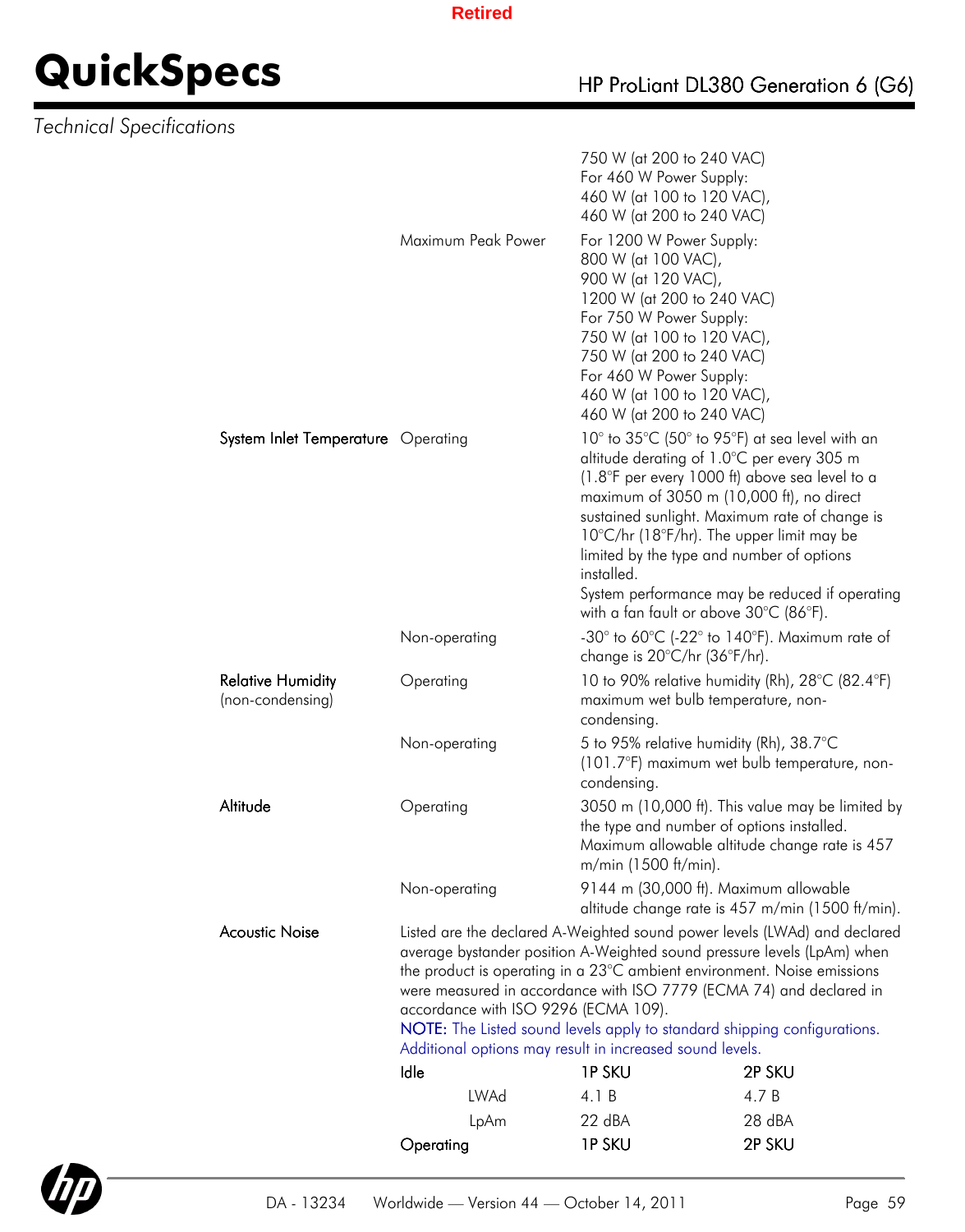## *Technical Specifications*

|                   |                                                                                                                                                                                                                                                                                                                                                                                  | <b>LWAd</b>                                                                                                                                                                                                                                             | 4.1 B                                                                                                                    | 4.7 B                                                                                                                                                                                                                                                                      |  |  |
|-------------------|----------------------------------------------------------------------------------------------------------------------------------------------------------------------------------------------------------------------------------------------------------------------------------------------------------------------------------------------------------------------------------|---------------------------------------------------------------------------------------------------------------------------------------------------------------------------------------------------------------------------------------------------------|--------------------------------------------------------------------------------------------------------------------------|----------------------------------------------------------------------------------------------------------------------------------------------------------------------------------------------------------------------------------------------------------------------------|--|--|
|                   |                                                                                                                                                                                                                                                                                                                                                                                  | LpAm                                                                                                                                                                                                                                                    | 22 dBA                                                                                                                   | 28 dBA                                                                                                                                                                                                                                                                     |  |  |
|                   | <b>Emissions Classification</b>                                                                                                                                                                                                                                                                                                                                                  | <b>FCC Rating</b>                                                                                                                                                                                                                                       | Class A                                                                                                                  |                                                                                                                                                                                                                                                                            |  |  |
| (EMC)             | Normative Standards                                                                                                                                                                                                                                                                                                                                                              | 60950-1; IEC 60950-1                                                                                                                                                                                                                                    | CISPR 22; EN55022; EN55024; FCC CFR 47,<br>Pt 15; ICES-003; CNS13438; GB9254;<br>K22;K24; EN 61000-3-2; EN 61000-3-3; EN |                                                                                                                                                                                                                                                                            |  |  |
|                   | NOTE: Product conformance to cited product specifications is based on<br>sample (type) testing, evaluation, or assessment. This product or family of<br>products is eligible to bear the appropriate compliance logos and<br>statements.<br>NOTE: The Listed sound levels apply to standard shipping configurations.<br>Additional options may result in increased sound levels. |                                                                                                                                                                                                                                                         |                                                                                                                          |                                                                                                                                                                                                                                                                            |  |  |
| Smart Array P410i | <b>Dimensions</b>                                                                                                                                                                                                                                                                                                                                                                | Embedded                                                                                                                                                                                                                                                |                                                                                                                          |                                                                                                                                                                                                                                                                            |  |  |
| Controller        | Interface - Transfer rate                                                                                                                                                                                                                                                                                                                                                        | Disk Drive and Enclosure 6Gb/s SAS (Serial Attached SCSI)<br>3Gb/s SATA (Serial ATA)                                                                                                                                                                    |                                                                                                                          |                                                                                                                                                                                                                                                                            |  |  |
|                   | <b>SAS Connectors</b>                                                                                                                                                                                                                                                                                                                                                            | 2 internal 4X connectors                                                                                                                                                                                                                                |                                                                                                                          |                                                                                                                                                                                                                                                                            |  |  |
|                   | <b>Cache Memory Speed</b>                                                                                                                                                                                                                                                                                                                                                        | DDR2-800MHz with 40 or 72-bit wide bus                                                                                                                                                                                                                  |                                                                                                                          |                                                                                                                                                                                                                                                                            |  |  |
|                   | Server Interface                                                                                                                                                                                                                                                                                                                                                                 | x4 PCIe 2.0 provides 2GB/s maximum bandwidth                                                                                                                                                                                                            |                                                                                                                          |                                                                                                                                                                                                                                                                            |  |  |
|                   | <b>SAS Speed</b>                                                                                                                                                                                                                                                                                                                                                                 | 8 6Gb/s SAS links provide 4.8GB/s maximum bandwidth                                                                                                                                                                                                     |                                                                                                                          |                                                                                                                                                                                                                                                                            |  |  |
|                   | <b>Cache Memory</b>                                                                                                                                                                                                                                                                                                                                                              | Zero Memory RAID has no cache memory<br>40-bit 256MB ECC protected cache (battery upgrade available)<br>72-bit 512MB BBWC or 72-bit 512MB and 1G FBWC<br>Zero Memory, Up to 2 logical volumes (8 physical drives)<br>Up to 64 logical drives with cache |                                                                                                                          |                                                                                                                                                                                                                                                                            |  |  |
|                   | Logical Drives Supported                                                                                                                                                                                                                                                                                                                                                         |                                                                                                                                                                                                                                                         |                                                                                                                          |                                                                                                                                                                                                                                                                            |  |  |
|                   | <b>Host Memory Addressing</b>                                                                                                                                                                                                                                                                                                                                                    | 64-bit, supporting greater than 4GB server memory space                                                                                                                                                                                                 |                                                                                                                          |                                                                                                                                                                                                                                                                            |  |  |
|                   | <b>RAID Support</b>                                                                                                                                                                                                                                                                                                                                                              | RAID 6, 6+0 (Advanced Data Guarding)<br>NOTE: RAID 6, 6+0 can be enabled with one of the following<br>combinations:                                                                                                                                     |                                                                                                                          |                                                                                                                                                                                                                                                                            |  |  |
|                   |                                                                                                                                                                                                                                                                                                                                                                                  | option upgrades<br>option upgrades<br>upgrades<br>RAID 5, 5+0 (Distributed Data Guarding)                                                                                                                                                               |                                                                                                                          | • 256 MB cache, Battery kit and Smart Array Advanced Pack License key<br>• 512 MB BBWC/FBWC and Smart Array Advanced Pack License key<br>• 1G FBWC and Smart Array Advanced Pack License key option<br>NOTE: A minimum or 256 MB cache is required to enable RAID $5, 5+0$ |  |  |
|                   |                                                                                                                                                                                                                                                                                                                                                                                  | support                                                                                                                                                                                                                                                 |                                                                                                                          |                                                                                                                                                                                                                                                                            |  |  |
|                   |                                                                                                                                                                                                                                                                                                                                                                                  | RAID 1+0 (Striping & Mirroring)                                                                                                                                                                                                                         |                                                                                                                          |                                                                                                                                                                                                                                                                            |  |  |
|                   |                                                                                                                                                                                                                                                                                                                                                                                  | RAID 0 (Striping), RAID 1 (Mirroring)                                                                                                                                                                                                                   |                                                                                                                          |                                                                                                                                                                                                                                                                            |  |  |

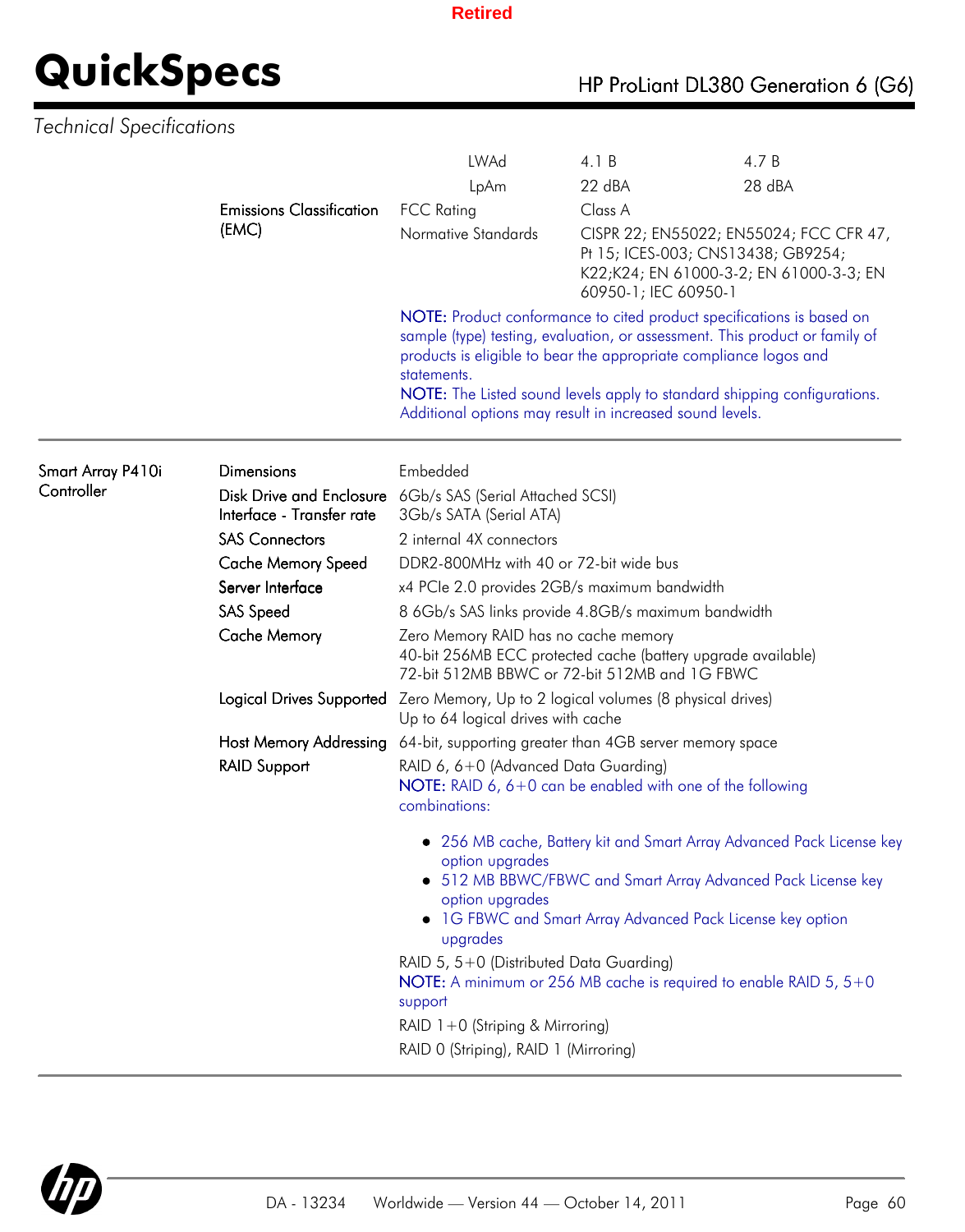# **QuickSpecs**

| HP ProLiant DL380 Generation 6 (G6) |  |
|-------------------------------------|--|
|-------------------------------------|--|

|  | <b>Technical Specifications</b> |
|--|---------------------------------|
|--|---------------------------------|

| HP NC382i Dual Port          | Network Interface            | 10Base-T/100Base-TX/1000Base-TX                                                                     |                                                                                                                                        |  |  |  |
|------------------------------|------------------------------|-----------------------------------------------------------------------------------------------------|----------------------------------------------------------------------------------------------------------------------------------------|--|--|--|
| <b>Multifunction Gigabit</b> | Compatibility                | EEE 802.3 10Base-T                                                                                  |                                                                                                                                        |  |  |  |
| <b>Server Adapters</b>       |                              | IEEE 802.3ab 1000Base-T                                                                             |                                                                                                                                        |  |  |  |
|                              |                              | IEEE 802.3u 100Base-TX                                                                              |                                                                                                                                        |  |  |  |
|                              |                              | IEEE 802.3ad 1000Base-TX                                                                            |                                                                                                                                        |  |  |  |
|                              |                              | IEEE 802.1p 100Base-TX                                                                              |                                                                                                                                        |  |  |  |
|                              |                              | IEEE 802.1q 100Base-TX                                                                              |                                                                                                                                        |  |  |  |
|                              | Data Transfer Method         | PCI Express, four lanes (x4)                                                                        |                                                                                                                                        |  |  |  |
|                              | Controller                   | <b>BCM5709C</b>                                                                                     |                                                                                                                                        |  |  |  |
|                              | <b>Network Transfer Rate</b> | 10Base-T (Half-Duplex)                                                                              | $10$ Mb/s                                                                                                                              |  |  |  |
|                              |                              | 10Base-T (Full-Duplex)                                                                              | $20$ Mb/s                                                                                                                              |  |  |  |
|                              |                              | 100Base-TX (Half-Duplex)                                                                            | $100$ Mb/s                                                                                                                             |  |  |  |
|                              |                              | 100Base-TX (Full-Duplex)                                                                            | 200 Mb/s                                                                                                                               |  |  |  |
|                              |                              | 1000Base-TX (Half and                                                                               | 2000Mb/s                                                                                                                               |  |  |  |
|                              |                              | Full-Duplex)                                                                                        |                                                                                                                                        |  |  |  |
|                              | Connector                    | Two RJ-45                                                                                           |                                                                                                                                        |  |  |  |
|                              | <b>Cable Support</b>         | 10Base-T                                                                                            | Categories 3, 4 or 5 UTP;<br>up to 328 ft (100 m)                                                                                      |  |  |  |
|                              |                              | 100Base-TX                                                                                          | Category 5 or higher UTP;<br>up to 328 ft (100 m)                                                                                      |  |  |  |
|                              |                              | 1000BaseTX                                                                                          | Category 5 or higher UTP;<br>up to 328 ft (100 m)                                                                                      |  |  |  |
|                              |                              |                                                                                                     | 32-bit PCI-based health and remote management ASIC                                                                                     |  |  |  |
| HP Integrated Lights-Out     | Architecture                 |                                                                                                     |                                                                                                                                        |  |  |  |
| 2 (iLO 2)                    | Processor                    | 32-bit RISC processor core running at 66MHz                                                         |                                                                                                                                        |  |  |  |
| integrated on system         | Upgradeability               | Option firmware upgradeable via Flash ROM.                                                          |                                                                                                                                        |  |  |  |
| board                        | <b>Operating System</b>      |                                                                                                     | Microsoft Windows Server 2008 Standard Edition (32bit and 64bit)                                                                       |  |  |  |
|                              | Support                      |                                                                                                     | Microsoft Windows Server 2008 Enterprise Edition (32bit and 64bit)                                                                     |  |  |  |
|                              |                              | Edition                                                                                             | Microsoft Windows Server 2003 and Windows Server 2003 R2, and<br>Windows Server 2003 for Extended Systems Standard Edition, Enterprise |  |  |  |
|                              |                              |                                                                                                     |                                                                                                                                        |  |  |  |
|                              |                              | Red Hat Enterprise Linux 5.4 (32bit and 64bit)<br>SUSE LINUX Enterprise Server 11 (32bit and 64bit) |                                                                                                                                        |  |  |  |
|                              |                              | SUSE LINUX Enterprise Server 10 (32bit and 64bit)                                                   |                                                                                                                                        |  |  |  |
|                              |                              | VMware ESX 4.0                                                                                      |                                                                                                                                        |  |  |  |
|                              |                              | VMware ESX 3.5.0                                                                                    |                                                                                                                                        |  |  |  |
|                              |                              | Microsoft Windows XP Professional Edition                                                           |                                                                                                                                        |  |  |  |
|                              |                              |                                                                                                     | Microsoft Windows Vista Business and Ultimate Editions                                                                                 |  |  |  |
|                              |                              | Red Hat Enterprise Linux Desktop 5.00                                                               |                                                                                                                                        |  |  |  |
|                              |                              | SUSE Linux Enterprise Desktop 11                                                                    |                                                                                                                                        |  |  |  |
|                              |                              | SUSE Linux Enterprise Desktop 10                                                                    |                                                                                                                                        |  |  |  |